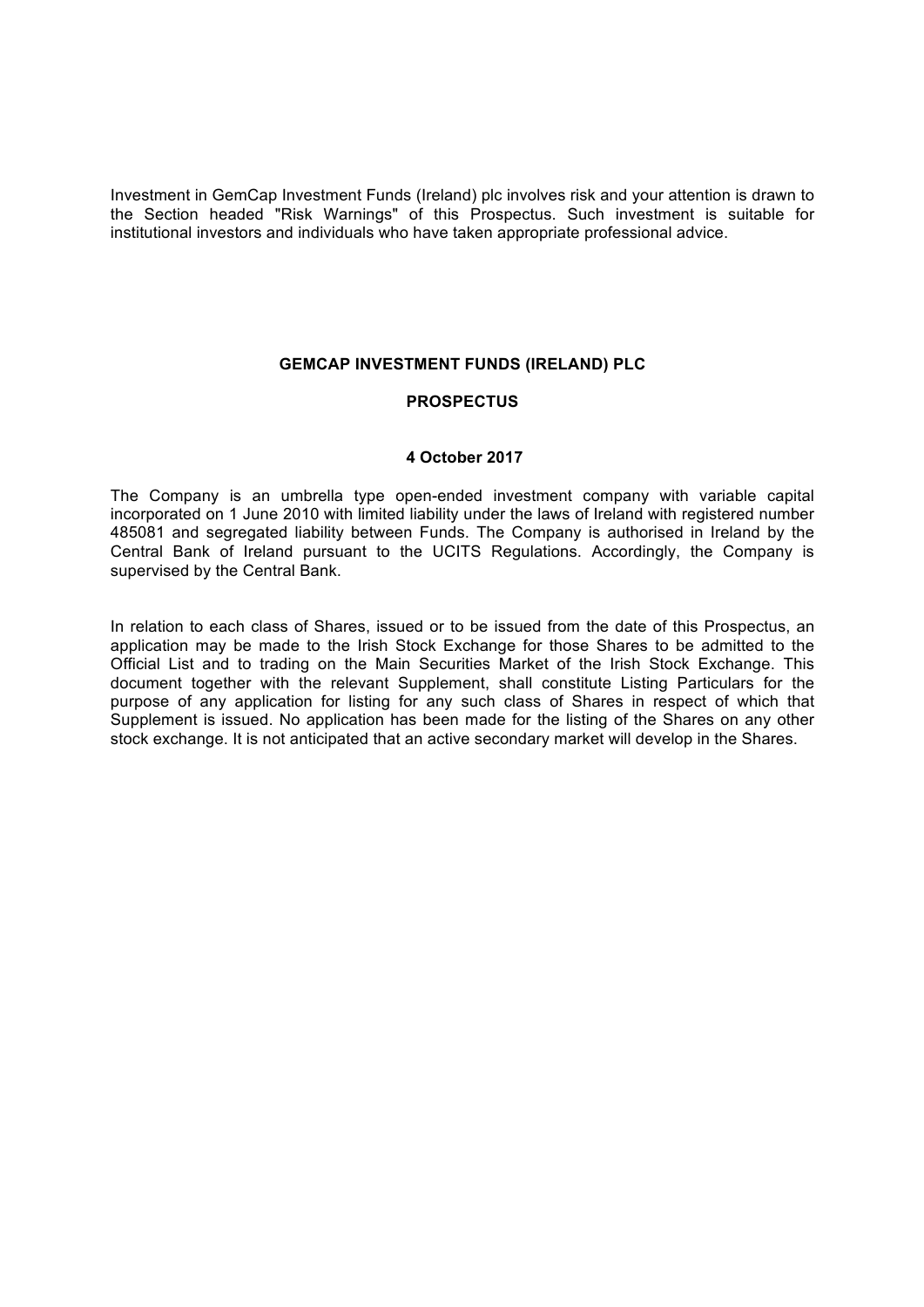#### **IMPORTANT INFORMATION**

This Prospectus and the key investor information documents are issued as an invitation to investors to subscribe for Shares in the Company at the prevailing subscription price for Shares in the relevant Fund (including any applicable sales fee) during the applicable Initial Offer Period, or following the closure of the Initial Offer Period, on any Dealing Day for any Class of Shares for the relevant Fund, as designated in the relevant Supplement to this Prospectus.

The Directors of the Company, whose names appear under the section headed "Management and Administration" accept responsibility for the information contained in this Prospectus. To the best of the knowledge and belief of the Directors (who have taken all reasonable care to ensure that such is the case) the information contained in this Prospectus (as complemented, modified or supplemented) is in accordance with the facts and does not omit anything likely to affect the importance of such information. The Directors accept responsibility accordingly.

No person is authorised to issue any advertisement or to give any information or to make any representations in connection with the offering, issue or sale of Shares, other than those contained in this Prospectus and, if issued, given or made, such advertisement, information or representations must not be relied upon as having been authorised by the Company. Neither the delivery of this Prospectus nor the offer, issue or sale of any of the Shares shall under any circumstances create any implication or constitute a representation that the information given in this Prospectus is correct as of any time subsequent to the date hereof. This Prospectus may from time to time be updated and intending subscribers should enquire of the Administrator as to the issue of any subsequent Prospectus or as to the issue of any reports and accounts of the Company.

**Authorisation of the Company and approval of its Funds by the Central Bank is not an endorsement or guarantee of the Company or of its Funds by the Central Bank, nor is the Central Bank responsible for the contents of this Prospectus. The authorisation of the Company and approval of its Funds by the Central Bank shall not constitute a warranty as to the performance of the Company or of its Funds and the Central Bank shall not be liable for the performance or default of the Company or of its Funds.**

**The difference at any time between the sale price and the redemption price of Shares means that an investment in the Company should be viewed as a medium to long-term investment.**

**An Anti-Dilution Levy of up to 2% may be imposed by the Directors in the case of net redemptions on the value of the relevant redemption to reflect the impact of dealing costs relating to the disposal of assets and to preserve the value of the underlying assets of the relevant Fund where the Directors consider such a provision to be in the best interests of the Fund.**

**The Investments of the Company are subject to market fluctuations and the risks inherent in all investments and there can be no assurance that an investment will retain its value or that appreciation will occur. The price of Shares and the income from Shares can go down as well as up and investors may not realise the value of their initial investment. Prospective investors should consult a stockbroker, bank manager, solicitor, accountant, financial adviser or their professional advisers accordingly.**

**Please see the section of this Prospectus entitled "Risk Warnings".**

**Dividends may be declared out of the capital of any Fund in order to preserve cash flow to Shareholders. In any such case, there is a greater risk that capital may be eroded, that the Fund's ability to sustain future capital growth may be diminished and distribution will be achieved in a manner that foregoes the potential for future capital growth of your investment. This cycle may continue until all capital is depleted. Distributions out of**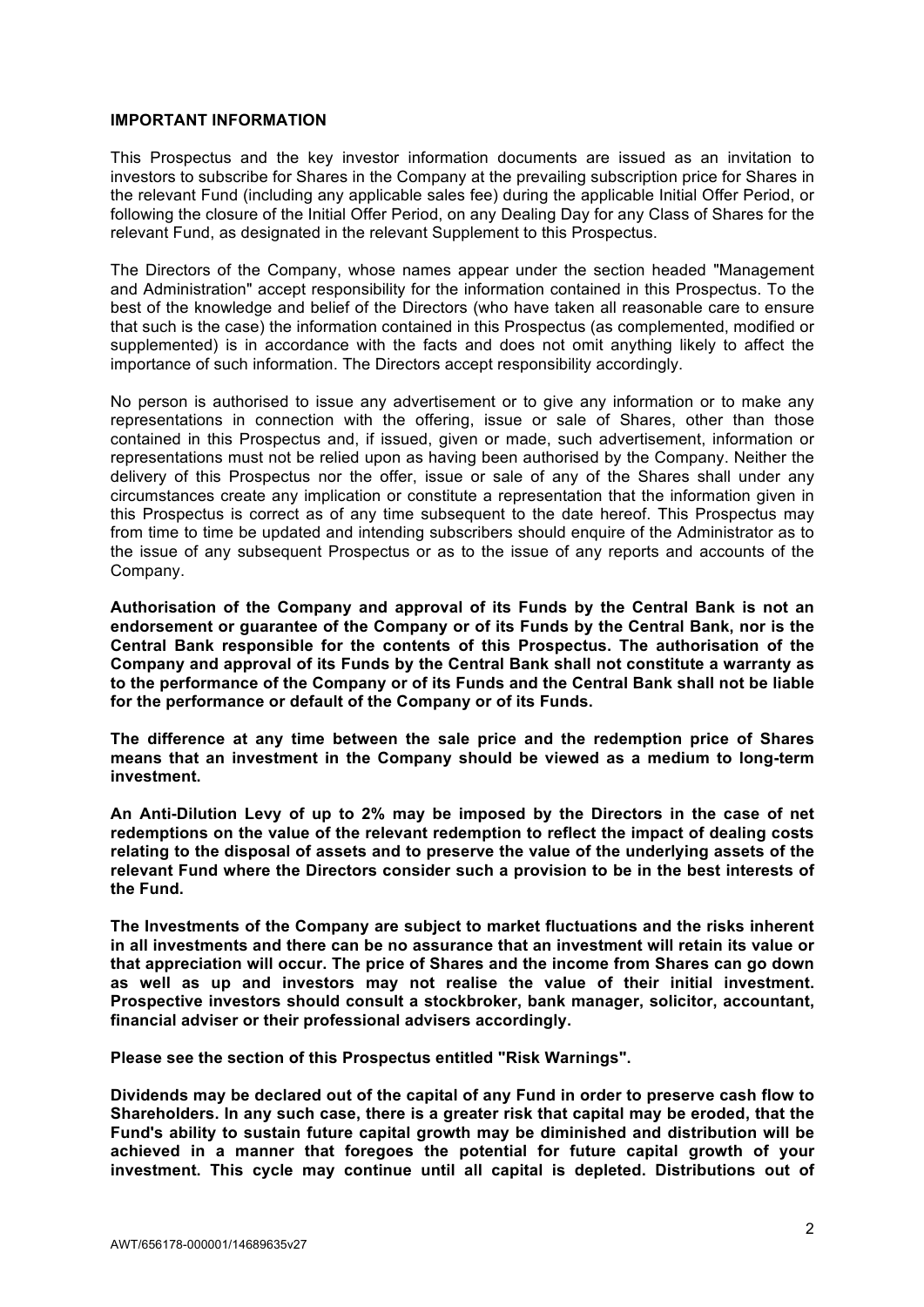## **capital may have different tax consequences to distributions of income and the Directors recommend that investors seek their own tax advice in this regard. Dividends declared out of the capital of a Fund must be understood as a type of capital reimbursement.**

Article 25 of MiFID II sets out requirements in relation to the assessment of suitability and appropriateness of financial instruments for clients. Article 25(4) contains rules relating to the selling of financial instruments by a MiFID-authorised firm to clients in an execution only manner. Provided the financial instruments are comprised from the list contained in Article 25(4)(a) (referred to broadly as non-complex financial instruments for these purposes), a MiFID-authorised firm selling the instruments will not be required to also conduct what is referred to as an "appropriateness test" on its clients. An appropriateness test would involve requesting information on the client's knowledge and experience on the type of investment offered and, on this basis, assessing whether the investment is appropriate for the client. If the financial instruments fall outside the list contained in Article 25(4)(a) (i.e. are categorised as complex financial instruments), the MiFID-authorised firm selling the instruments will be required to also conduct an appropriateness test on its clients.

UCITS (other than structured UCITS) are specifically referenced in the list in Article 25(4)(a). Accordingly, each Fund is deemed to be a non-complex financial instrument for these purposes.

The contents of this Prospectus are not to be construed as a recommendation or advice to any prospective investor in relation to the subscription, purchase, holding or disposition of Shares. There can be no guarantee that the Company's investment objectives will be achieved or that Shares, when redeemed, will be worth more than when they were purchased. **An investment in a Fund should not constitute a substantial proportion of an investment portfolio and may not be appropriate for all investors.** An investment should only be made by those persons who could sustain a loss on their investment. **Price volatility in emerging markets or in some investment policies or portfolio management techniques may be higher than in more developed markets or other portfolio management techniques**. **As a result, the Net Asset Value of a Fund is likely to have a high volatility.**

Certain conflicts of interest may arise in the operation of the Company. See "Conflicts of Interest". In addition, any subscription for Shares may only be made on the terms of the Application Form, and all investors will be bound by such terms.

This Prospectus does not constitute, and may not be used for the purposes of, an offer or an invitation to subscribe for any Shares by any person in any jurisdiction: (i) in which such offer or invitation is not authorised; or (ii) in which the person making such offer or invitation is not qualified to do so; or (iii) to any person to whom it is unlawful to make such offer or invitation.

Distribution of this Prospectus is not authorised in any jurisdiction after publication unless accompanied by a copy of the then latest annual report and audited accounts and if published after such report and accounts, a copy of the then latest half-yearly report and unaudited accounts. Such reports will form part of this Prospectus.

This Prospectus should be read in its entirety before making any application for Shares. All Shareholders are entitled to the benefit of, are bound by, and are deemed to have notice of, the provisions of the Articles, copies of which are available as set out in the section entitled "General Information".

Prospective investors should not treat the contents of this Prospectus as advice relating to legal, taxation, investment or any other matters. The distribution of this Prospectus and the offering of the Shares in certain jurisdictions may be restricted. Accordingly, prospective investors should inform themselves as to: (a) the legal requirements within their own countries for the purchase, holding, transfer, redemption or other disposal of the Shares (b) any foreign exchange restrictions applicable to the purchase, holding, transfer, redemption or other disposal of the Shares. Prospective investors must rely upon their own representatives, including their own legal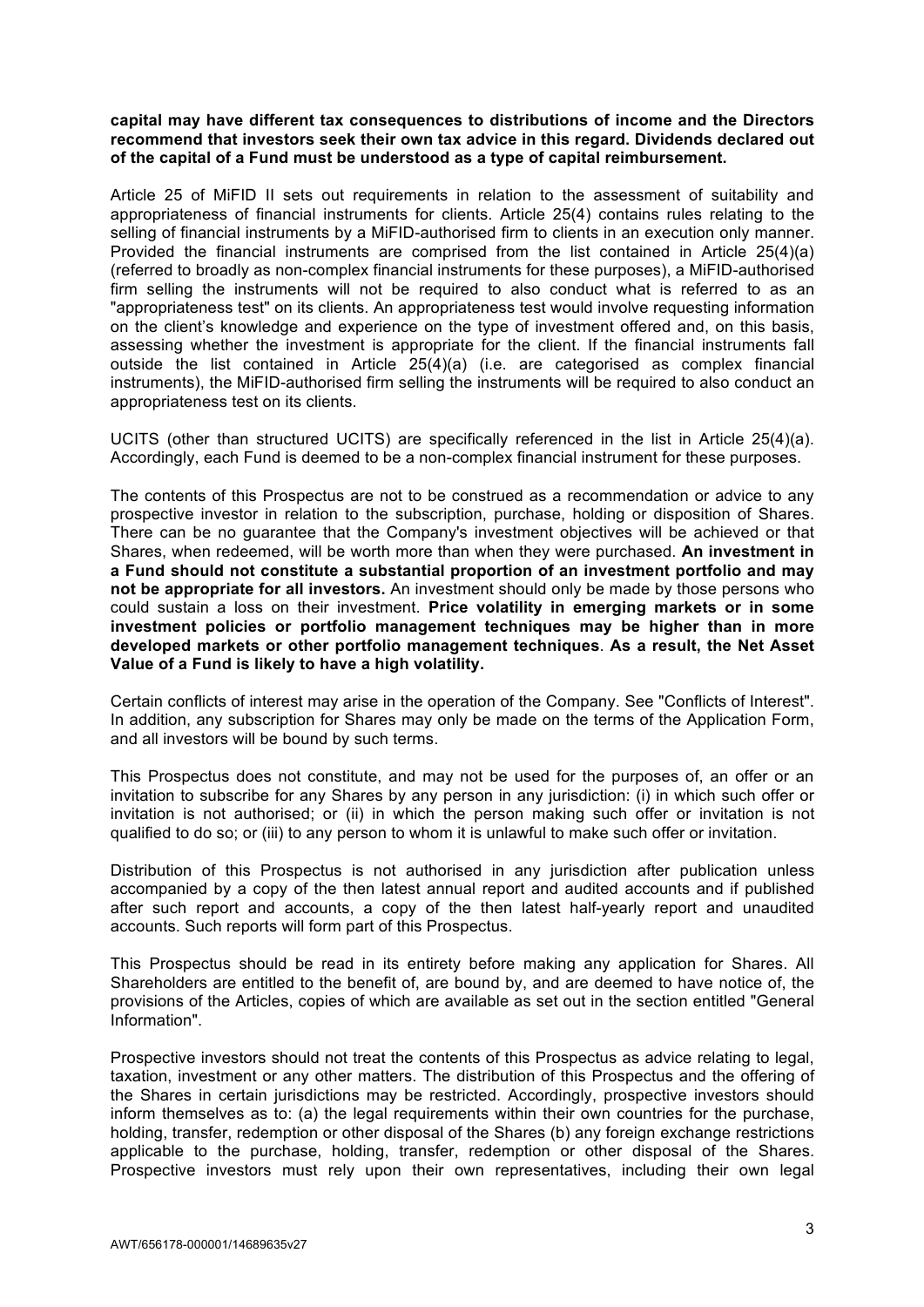advisers, stockbrokers, bank manager and accountants, as to legal, tax, investment or any other related matters concerning the Company and an investment therein. Such prospective investors must rely on their own evaluation of the investment and the terms of the offering, including the merits and risks involved in making an investment decision with respect to Shares.

Any translation of this Prospectus in another language will be based on the English language version of this Prospectus and in the event of any inconsistency between the other language Prospectus and the English language Prospectus, the latter will prevail. Any disputes in relation to the terms hereof shall be governed by and construed in accordance with the laws of Ireland.

The Shares have not been and will not be registered under the US Securities Act of 1933 (the "**1933 Act**") as amended and the Company has not been and will not be registered under the US Investment Company Act of 1940 as amended (the "**1940 Act**"). Further important information in respect of the US is set out in the section entitled "Selling Restrictions".

The Company is recognised for distribution in the United Kingdom by the Financial Conduct Authority under Section 264 of the Financial Services and Markets Act, 2000 of the United Kingdom. Most or all of the protection provided by the United Kingdom regulatory structure will not apply. The rights of Shareholders may not be protected by the Financial Conduct Compensation Scheme established in the United Kingdom.

Statements made in this Prospectus are based on the law and practice currently in force in Ireland and are subject to changes therein**.**

**A key investor information document is available in respect of the Funds. In addition to summarising some important information in this Prospectus, the key investor information document may contain information on the historical performance and the on-going charges for each of the Funds. The key investor information document can be obtained from the Administrator and/or the Global Distributor and/or the Distributor at the address set out in the section "DIRECTORY" or in the relevant Supplement. Investors must receive and review a copy of the key investor information document in respect of the Fund in which they wish to invest before their subscription will be accepted.**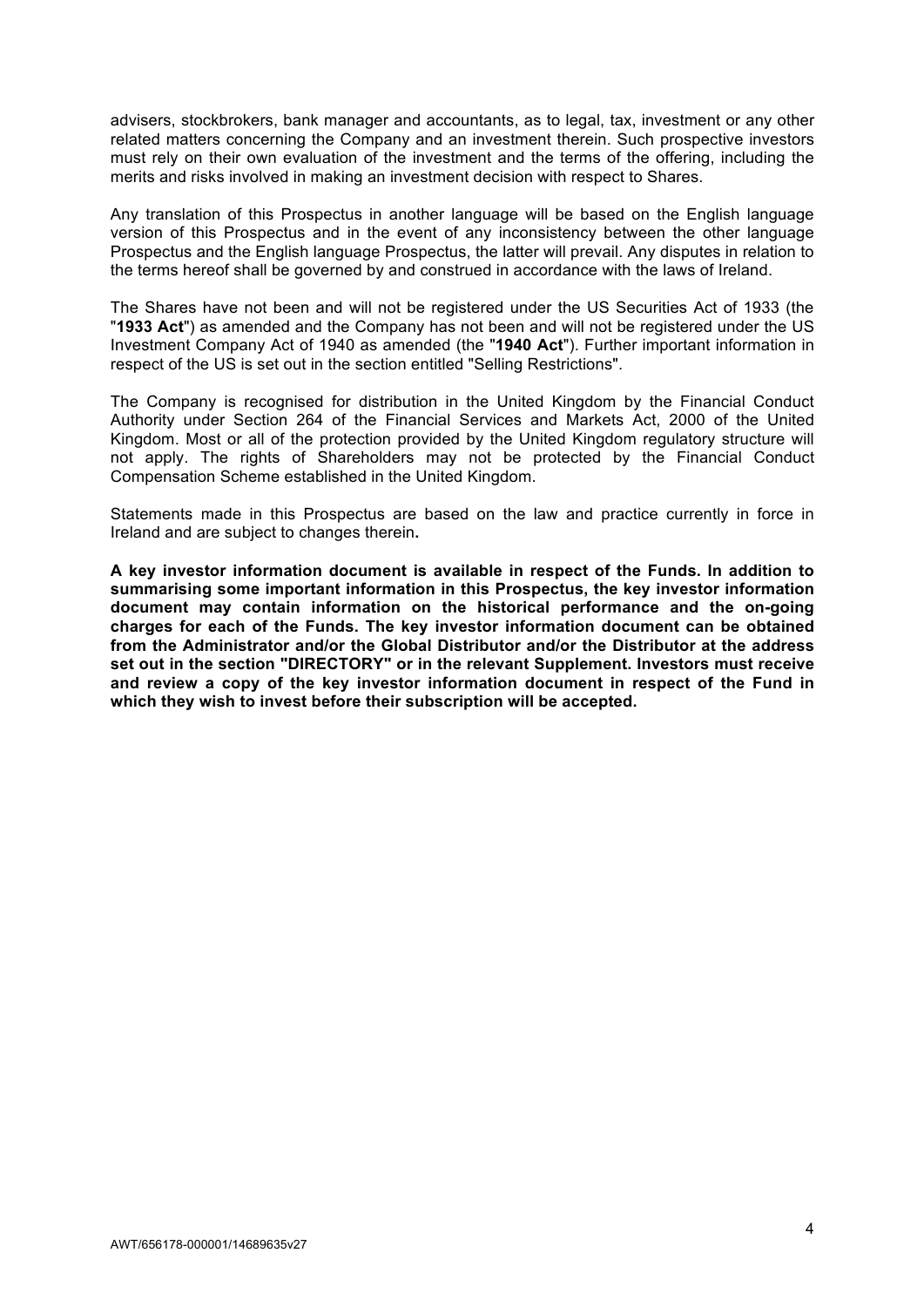# **TABLE OF CONTENTS**

### **PAGE**

| 1.                                          | <b>DIRECTORY</b>                            | 6  |
|---------------------------------------------|---------------------------------------------|----|
| 2.                                          | SUMMARY OF PRINCIPAL FEATURES               | 7  |
| 3.                                          | <b>DEFINITIONS</b>                          | 9  |
| 4.                                          | <b>STRUCTURE</b>                            | 18 |
| 5.                                          | INVESTMENT OBJECTIVE AND POLICIES           | 19 |
| 6.                                          | EFFICIENT PORTFOLIO MANAGEMENT              | 20 |
| 7.                                          | INVESTMENT RESTRICTIONS                     | 26 |
| 8.                                          | <b>RISK WARNINGS</b>                        | 31 |
| 9.                                          | SUBSCRIPTION AND REDEMPTION OF SHARES       | 47 |
| 10.                                         | MANAGEMENT AND ADMINISTRATION               | 55 |
| 11 <sub>1</sub>                             | FEES AND EXPENSES                           | 62 |
| 12.                                         | <b>CONFLICTS OF INTEREST</b>                | 65 |
| 13.                                         | DIVIDENDS, REPORTS, STATEMENTS AND MEETINGS | 67 |
| 14.                                         | <b>TAXATION</b>                             | 68 |
| 15.                                         | <b>VALUATION AND PRICES</b>                 | 81 |
| 16.                                         | MEMORANDUM AND ARTICLES OF ASSOCIATION      | 84 |
| 17 <sub>1</sub>                             | <b>GENERAL INFORMATION</b>                  | 88 |
| 18.                                         | <b>SELLING RESTRICTIONS</b>                 | 90 |
| 92<br>APPENDIX A - RECOGNISED EXCHANGES     |                                             |    |
| 95<br>APPENDIX B - DEPOSITARY SUB-DELEGATES |                                             |    |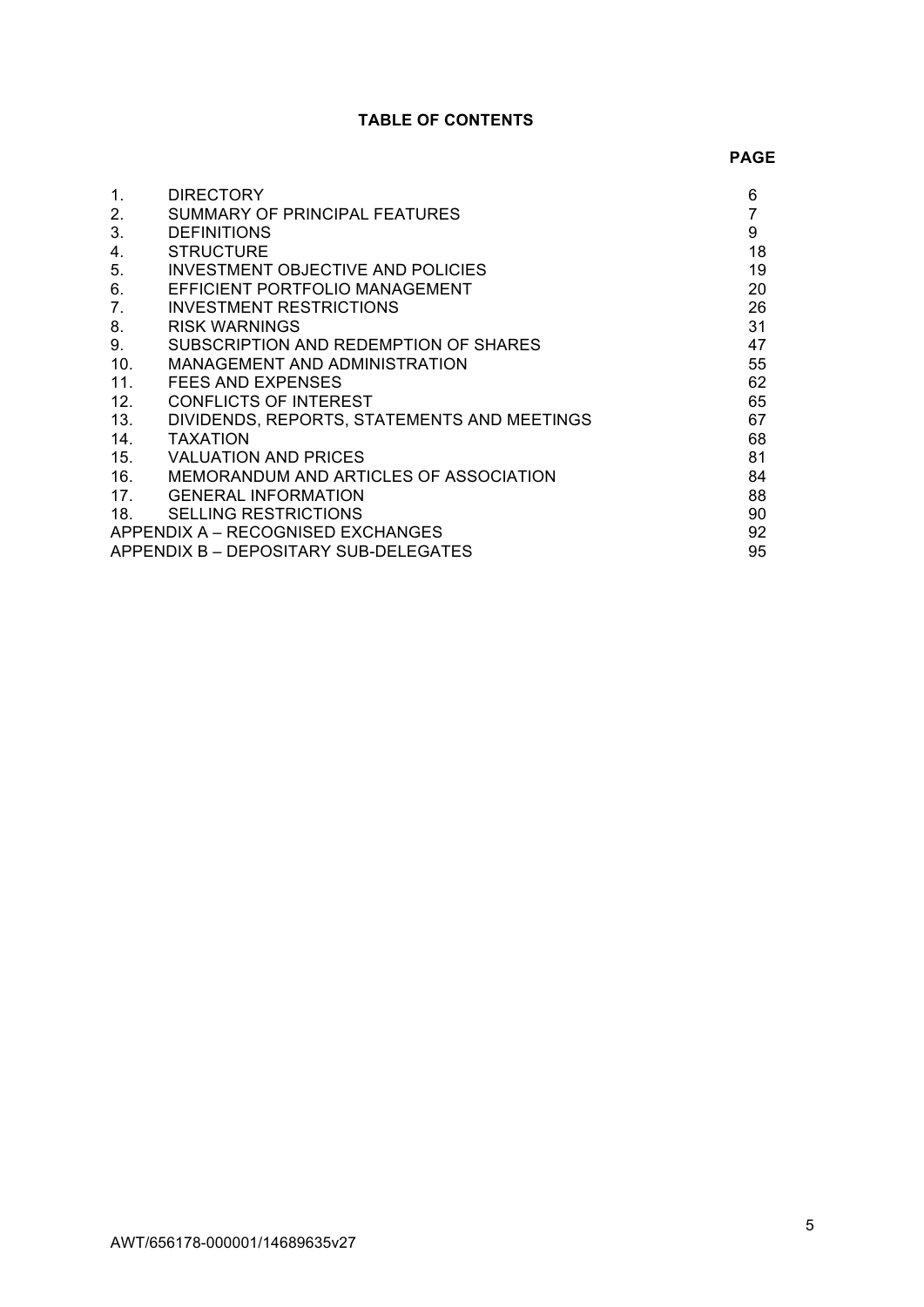## **1. DIRECTORY**

## **Directors of the Company**

Stuart Alexander Conor Hoey Michael Hooper Adrian Waters (Chairman)

### **Manager**

Gemini Capital Management (Ireland) Limited 4th Floor 76 Baggot Street Lower Dublin 2 Ireland

#### **Investment Manager**

The Investment Manager to each Fund is described in the relevant Supplement

### **Administrator, Registrar and Transfer Agent**

RBC Investor Services Ireland Limited 4th Floor, One George's Quay Plaza George's Quay Dublin 2 Ireland

# **Auditors**

Deloitte and Touche Earlsfort Terrace Dublin 2 Ireland

## **Company Secretary**

Sanne 4th Floor 76 Baggot Street Lower Dublin 2 Ireland

### **Registered Office**

4th Floor 76 Baggot Street Lower Dublin 2 Ireland

# **Global Distributor and UK Facilities Agent**

Gemini Investment Management Limited Longcroft House, 2-8 Victoria Avenue London EC2M 4NS United Kingdom

# **Depositary**

RBC Investor Services Bank S.A., Dublin Branch 4th Floor, One George's Quay Plaza George's Quay Dublin 2 Ireland

#### **Legal Advisers to the Company as to matters of Irish law**

Maples and Calder 75 St. Stephen's Green Dublin 2 Ireland

#### **Listing Agent**

Maples and Calder 75 St. Stephen's Green Dublin 2 Ireland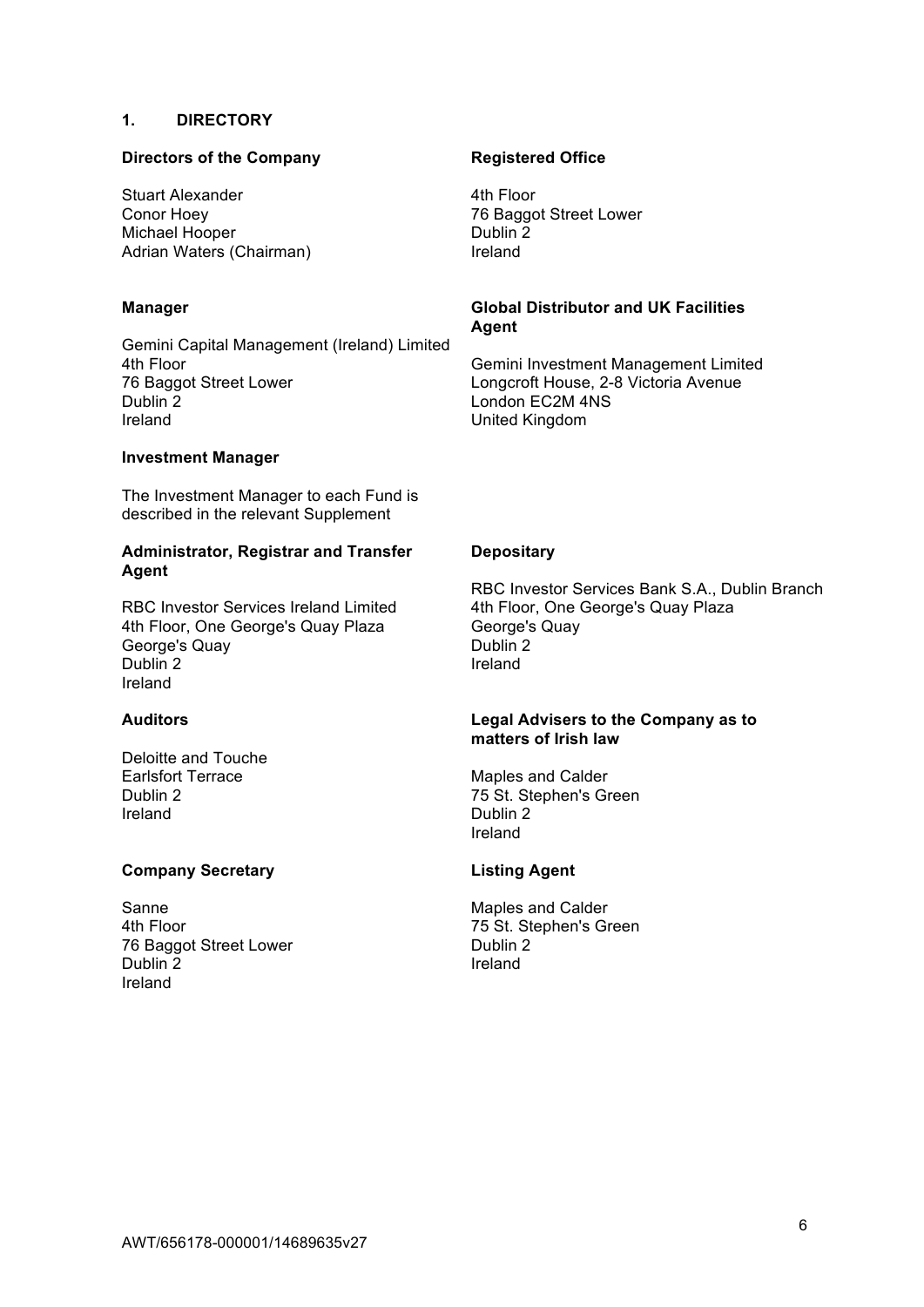## **2. SUMMARY OF PRINCIPAL FEATURES**

**The Company:** GemCap Investment Funds (Ireland) plc is an umbrella type open-ended investment company with variable capital incorporated on 1 June 2010 with limited liability under the laws of Ireland with registered number 485081. The Company is authorised in Ireland by the Central Bank pursuant to the UCITS Regulations.

**Investment Objective:** The investment objective and policies of each of the Funds are described in further detail in the relevant Supplement.

**Investment Manager:** The Company has appointed the Investment Manager for the relevant Fund as listed in the appropriate Supplement.

**Subscriptions and Redemptions:** Shares may be subscribed for, redeemed or switched on any Dealing Day subject to receipt of proper instructions by the Dealing Deadline on that Dealing Day as further described in this Prospectus and the appropriate Supplement.

**Minimum Subscription:** The minimum initial subscription for Shares and minimum subscription for additional Shares in each Fund are set out in the relevant Supplement

**Borrowings:** The Company may borrow such percentage amount of the Net Asset Value of a Fund at any time for the account of the relevant Fund by way of a short-term loan up to a maximum of 10% of the Net Asset Value of the relevant Fund, provided such borrowing is on a temporary basis and is solely used to meet redemption requests.

**Fees and Expenses:** Fees and expenses payable by each Fund are set out in Section 11 of this Prospectus.

**Performance Fee:** A performance fee may be payable by the Funds of the Company, details of which will be set out in the Supplement for the relevant Fund.

**Accounting Period:** The annual accounting period for the Company will end on 31 December in each calendar year.

**Reports:** Annual audited financial statements of the Company will be published within four months of the end of the Accounting Period. In addition, a half-yearly report will be published within two months of the period to which it relates.

**Listing:** Neither the admission of Shares of the Company to the Official List or to trading on the Main Securities Market of the Irish Stock Exchange nor the approval of the Prospectus pursuant to the listing requirements of the Irish Stock Exchange shall constitute a warranty or representation by the Irish Stock Exchange as to the competence of service providers to or any other party connected with the Company, the adequacy of information contained in the Prospectus or the suitability of the Company for investment purposes. Appendix A contains a list of regulated stock exchanges and markets in which the assets of each Fund may be invested from time to time and is set out in accordance with the Central Bank's requirements.

**Dividend Policy:** The dividend policy of each Fund of the Company is set out in the relevant Supplement.

**Taxes:** See section entitled "Taxation".

Potential shareholders should consult their own advisors regarding their tax treatment in the jurisdictions applicable to them.

Shareholders should rely only upon advice received from their own tax advisors based upon their own individual circumstances and the laws applicable to them.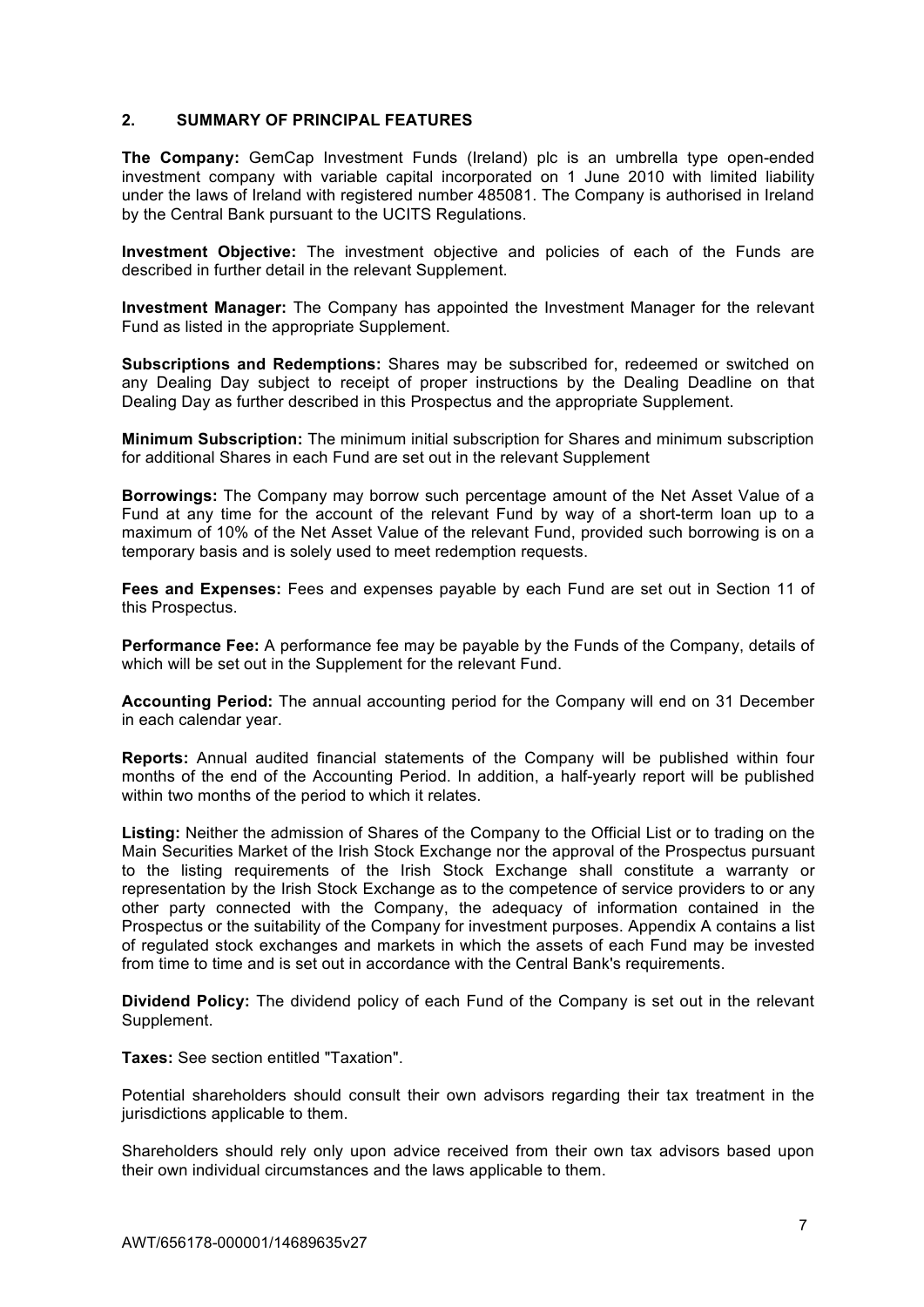**Administrator:** RBC Investor Services Ireland Limited has been appointed to act as Administrator of the Company

**Depositary:** RBC Investor Services Bank S.A., Dublin Branch has been appointed to act as Depositary of the Company.

**Auditors:** Deloitte and Touche has been retained as the independent auditors of the Company.

**Risk Warnings:** The specialised investment programme of each Fund involves certain risks, including the risk of loss of some or the entire amount invested. No guarantee or representation is made that a Fund will achieve its investment objective. Please see the section entitled "Risk Warnings" for further information.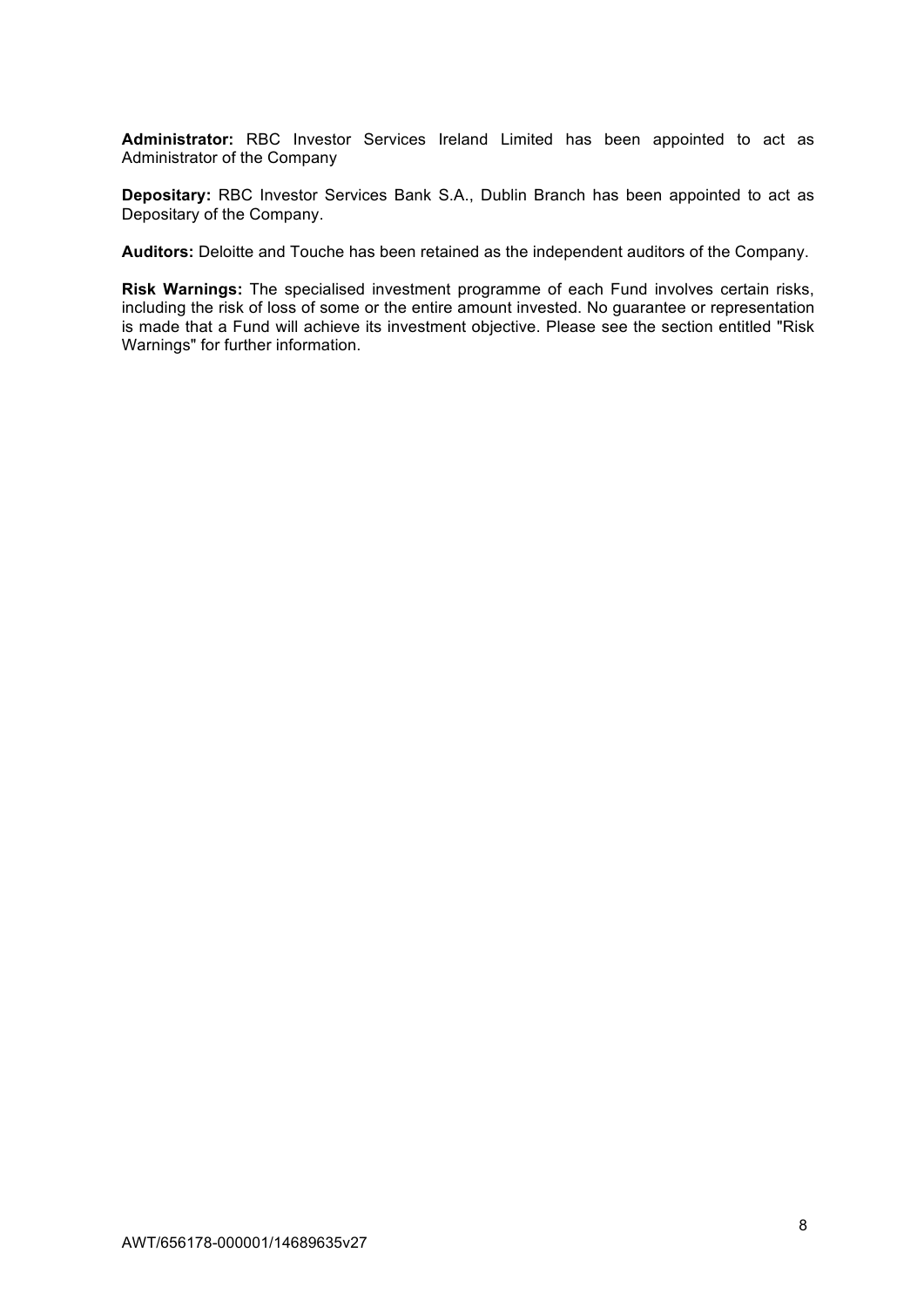# **3. DEFINITIONS**

For the purposes of this Prospectus, the following expressions have the following meanings:

| "Accounting Period"        | means the annual accounting period for the Company ending on<br>31 December in each calendar year.                                                                                                                                                                                                                                                                                                                    |
|----------------------------|-----------------------------------------------------------------------------------------------------------------------------------------------------------------------------------------------------------------------------------------------------------------------------------------------------------------------------------------------------------------------------------------------------------------------|
| "Accumulation Share(s)"    | means Shares (of whatever Class) of the Company as may be in<br>issue from time to time in respect of which income allocated<br>thereto is credited periodically to capital pursuant to the<br>requirements of the Central Bank.                                                                                                                                                                                      |
| "Act"                      | means the Companies Act 2014 and every statute or other<br>provision of law amending, supplementing or re-enacting it, from<br>time to time.                                                                                                                                                                                                                                                                          |
| "Administrator"            | means RBC Investor Services Ireland Limited and any other<br>person or persons for the time being duly appointed administrator<br>by the Company in accordance with the Central Bank Rules.                                                                                                                                                                                                                           |
| "Administration Agreement" | means the agreement by which the Company appointed the<br>Administrator to provide administrative services to the Company<br>and each Fund, as amended and restated by an amended and<br>restated agreement dated 21 December 2016 between the<br>Manager, the Company and the Administrator (as may be<br>amended and/or supplemented from time to time in accordance<br>with the requirements of the Central Bank). |
| "AIF"                      | means alternative investment fund.                                                                                                                                                                                                                                                                                                                                                                                    |
| "Application Form"         | means the form of application for Shares in a Fund.                                                                                                                                                                                                                                                                                                                                                                   |
| "Articles"                 | means the memorandum and articles of association of the<br>Company as amended from time to time.                                                                                                                                                                                                                                                                                                                      |
| "Base Currency"            | means, in relation to any Fund, such currency as is specified as<br>such in the Supplement for the relevant Fund.                                                                                                                                                                                                                                                                                                     |
| "Business Day"             | means a day on which banks in Ireland and United Kingdom are<br>open for normal banking business or in any other financial centre<br>that the Directors may determine to be relevant for the operations<br>of any Fund and as disclosed in the relevant Supplement if<br>applicable.                                                                                                                                  |
| "Central Bank"             | means the Central Bank of Ireland.                                                                                                                                                                                                                                                                                                                                                                                    |
| "Central Bank Regulations" | means the Central Bank (Supervision and Enforcement) Act 2013<br>(Section 48(1)) (Undertakings For Collective Investment in<br>Transferable Securities) Regulations 2015 as may be amended,<br>supplemented, consolidated, substituted in any form or otherwise<br>modified from time to time.                                                                                                                        |
| "Central Bank Rules"       | means the Central Bank Regulations and any other statutory<br>instrument, regulations, rules, conditions, notices, requirements or<br>guidance of the Central Bank issued from time to time applicable<br>to the Company pursuant to the UCITS Regulations.                                                                                                                                                           |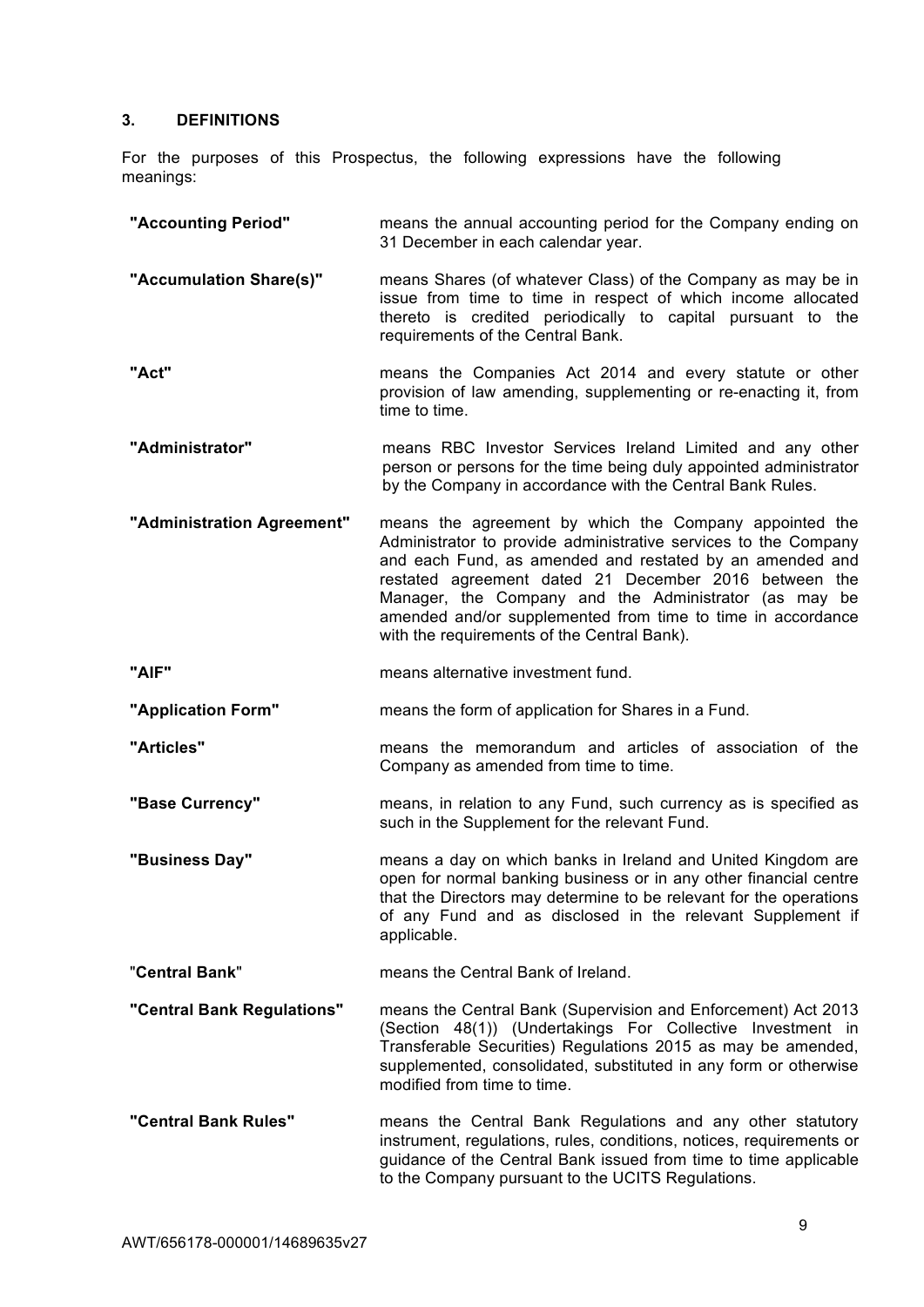| "Class"                 | means a particular class of Share.                                                                                                                                                                                                                                                                                                                                                                                                                                                                                       |
|-------------------------|--------------------------------------------------------------------------------------------------------------------------------------------------------------------------------------------------------------------------------------------------------------------------------------------------------------------------------------------------------------------------------------------------------------------------------------------------------------------------------------------------------------------------|
| "Clearing System"       | means the National Securities Clearing Corporation ("NSCC")<br>clearance and settlement system or any other clearing or<br>settlement system used to settle the trading of Shares.                                                                                                                                                                                                                                                                                                                                       |
| "Close of Business"     | means 5.00 p.m. Irish time or such other time as the Directors<br>may determine for an individual Fund on any Business Day.                                                                                                                                                                                                                                                                                                                                                                                              |
| "Company"               | means GemCap Investment Funds (Ireland) plc.                                                                                                                                                                                                                                                                                                                                                                                                                                                                             |
| "CRS"                   | means the Standard for Automatic Exchange of Financial Account<br>Information approved on 15 July 2014 by the Council of the<br>Organisation for Economic Cooperation and Development, also<br>known as the Common Reporting Standard, and any bilateral or<br>multilateral competent authority agreements, intergovernmental<br>agreements and treaties, laws, regulations, official guidance or<br>other instrument facilitating the implementation thereof and any<br>law implementing the Common Reporting Standard. |
| "Dealing Day"           | means every Business Day or such other Business Day or<br>Business Days as the Directors may determine, and notify in<br>advance to Shareholders, provided that there shall be at least one<br>Dealing Day per fortnight.                                                                                                                                                                                                                                                                                                |
| "Dealing Deadline"      | means in relation to applications for subscription, redemption or<br>switches of Shares in a Fund, the dates and times specified in the<br>relevant Supplement.                                                                                                                                                                                                                                                                                                                                                          |
| "Depositary"            | means RBC Investor Services Bank S.A., Dublin Branch and any<br>other person or persons for the time being duly appointed<br>depositary with the prior approval of the Central Bank.                                                                                                                                                                                                                                                                                                                                     |
| "Depositary Agreement"  | means the agreement by which the Company has appointed the<br>Depositary to provide depositary services to the Company in<br>respect of the assets of each Fund.                                                                                                                                                                                                                                                                                                                                                         |
| "Directors"             | means a director or the directors of the Company or of the<br>Manager, as applicable.                                                                                                                                                                                                                                                                                                                                                                                                                                    |
| "Distributor"           | means, other than the Global Distributor, any one or more<br>distributor appointed by the Manager to provide distribution<br>services to a Fund as set out in the relevant Supplement.                                                                                                                                                                                                                                                                                                                                   |
| "EEA Member States"     | means the member states of the European Economic Area, the<br>current members at the date of this Prospectus being the EU<br>Member States, Iceland, Liechtenstein and Norway.                                                                                                                                                                                                                                                                                                                                           |
| "Eligible Counterparty" | means a counterparty to OTC derivatives with which a Fund may<br>trade and belonging to one of the categories approved by the<br>Central Bank which, at the date of this Prospectus, comprise the<br>following:                                                                                                                                                                                                                                                                                                          |
|                         | a Relevant Institution;<br>(a)                                                                                                                                                                                                                                                                                                                                                                                                                                                                                           |
|                         | an investment firm, authorised in accordance with the<br>(b)<br>Markets in Financial Instruments Directive in an EEA                                                                                                                                                                                                                                                                                                                                                                                                     |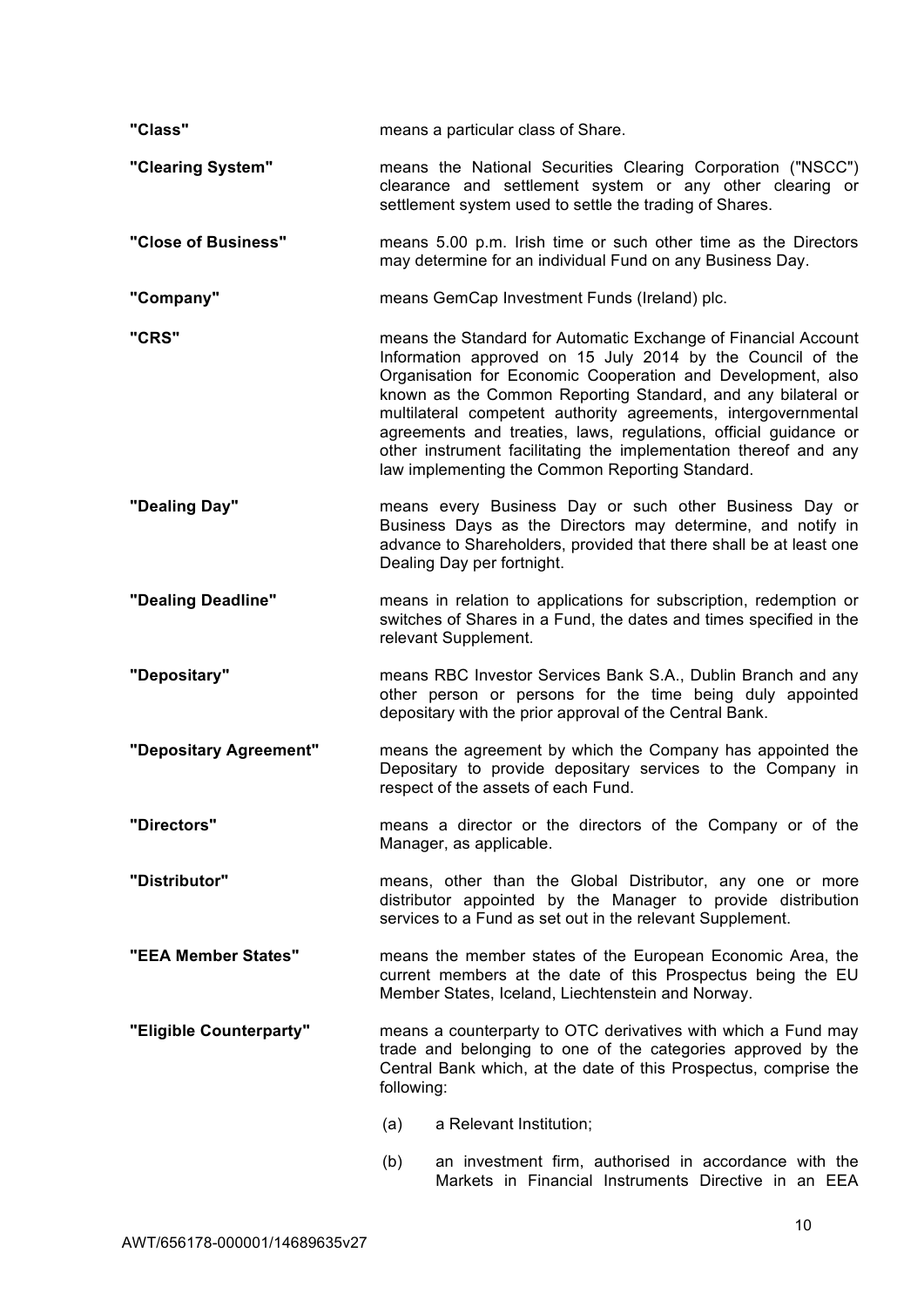#### Member State; or

- (c) a group company of an entity issued with a bank holding company licence from the Federal Reserve of the US where that group company is subject to bank holding company consolidated supervision by that Federal Reserve.
- **"Equity and Equity-Related Securities"** includes, but is not limited to equities, depositary receipts, convertible securities, preferred shares, freely transferable and un-leveraged structured notes, and bonds convertible into common or preferred shares. Convertible bonds and structured notes will not be utilised until such time as a risk managed process that includes convertible bonds and structured notes has been approved by the Central Bank.
- **"ESMA Guidelines"** means ESMA's Guidelines on sound remuneration policies under the UCITS Directive and AIFMD published on 31 March 2016 as may be amended from time to time.
- **"EU"** means the European Union.
- **"EU Member States"** means the member states of the European Union.
- **"Euro" and "EUR"** means the unit of the single European currency.
- **"Exempt Irish Shareholder"** means a Shareholder who comes within any of the prescribed categories under the TCA and has provided a Relevant Declaration to this effect to the Company in a form acceptable to the Company.

**"FATCA"** means

- 
- (a) sections 1471 to 1474 of the US Internal Revenue Code of 1986 or any associated regulations or other official guidance;
- (b) any intergovernmental agreement, treaty, regulation, guidance or other agreement between the government of Ireland (or any Irish government body) and the US, or any other jurisdiction (including any government bodies in such jurisdiction), entered into in order to comply with, facilitate, supplement, implement or give effect to the legislation, regulations or guidance described in paragraph (a) above; and
- (c) any legislation, regulations or guidance in Ireland that give effect to the matters outlined in the preceding paragraphs.
- **"FCA"** means the United Kingdom Financial Conduct Authority or any successor authority.
- **"FDI"** means a financial derivative instrument (including an OTC derivative).
- **"Fund"** means each sub-fund of the Company representing a particular Portfolio which may be further sub-divided into Classes of Shares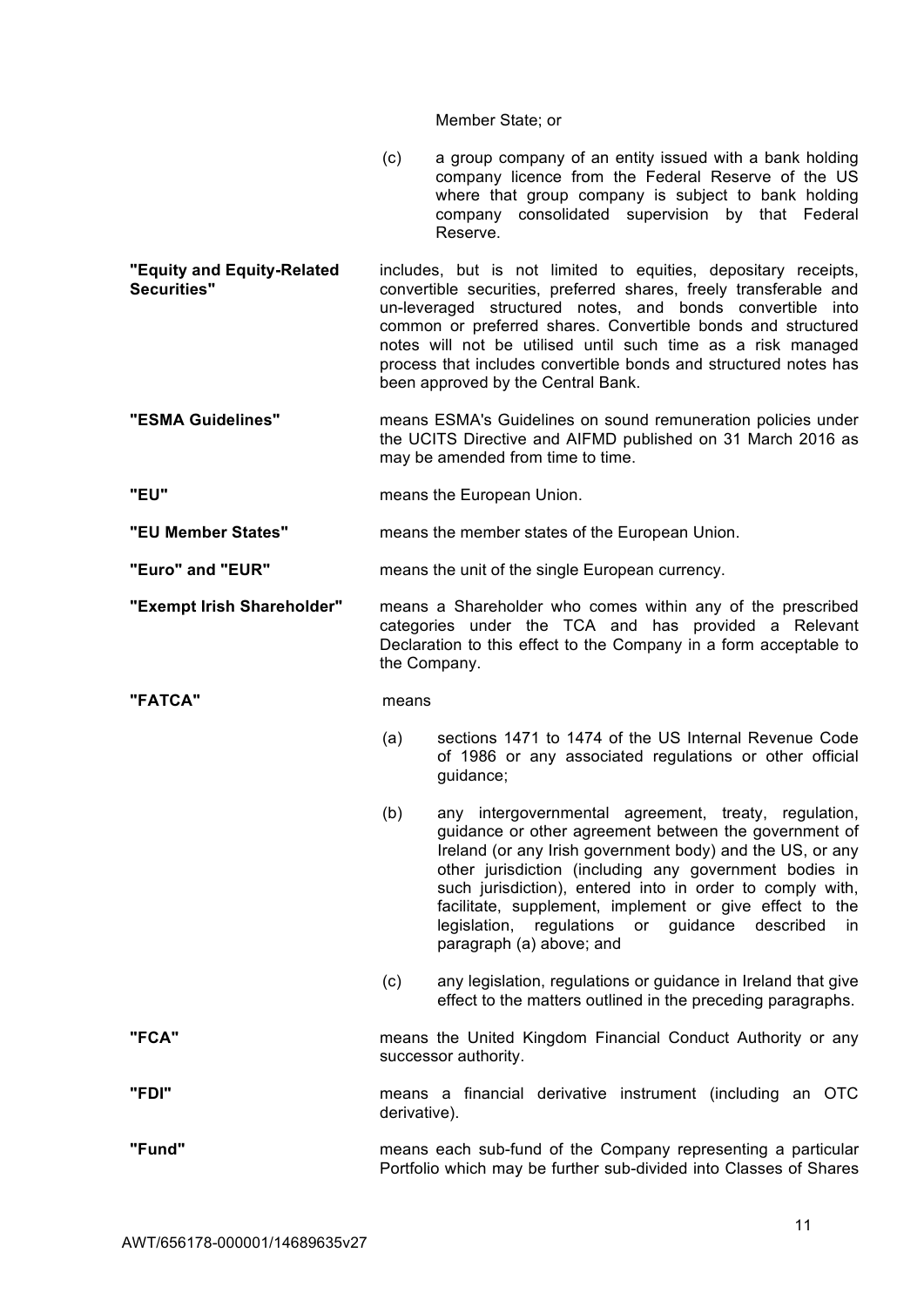within a Fund.

| "Global Distribution<br>Agreement"               | means the amended and restated agreement dated 21 December<br>2016 between the Manager and the Global Distributor by which<br>the Manager has appointed the Global Distributor, authorised and<br>regulated by the UK Financial Conduct Authority, to provide global<br>distribution services to the Company.                                                                                                            |
|--------------------------------------------------|--------------------------------------------------------------------------------------------------------------------------------------------------------------------------------------------------------------------------------------------------------------------------------------------------------------------------------------------------------------------------------------------------------------------------|
| "Global Distributor"                             | means Gemini Investment Management Limited.                                                                                                                                                                                                                                                                                                                                                                              |
| "Great Britain Pounds" or<br>"GBP"               | means a unit of the United Kingdom currency.                                                                                                                                                                                                                                                                                                                                                                             |
| "Initial Offer Period"                           | means the initial offer period for a Class of Shares in a Fund, the<br>dates of which are set out in the relevant Supplement, or such<br>other dates as the Directors in their discretion may determine and<br>notify to the Central Bank.                                                                                                                                                                               |
| "Institutional<br><b>Accredited</b><br>Investor" | means an "accredited investor" as defined in Rule 501(a) (1), (2),<br>(3) or (7) of Regulation D under the 1933 Act.                                                                                                                                                                                                                                                                                                     |
| "Investment"                                     | means any asset capable of investment for the time being and<br>which is permitted under the UCITS Regulations including any<br>investment or contractual entitlements and obligations made or<br>entered into by the Company.                                                                                                                                                                                           |
| "Investment Advisor"                             | means any one or more investment advisors appointed by an<br>Investment Manager to provide investment advice in respect of<br>the assets of a Fund.                                                                                                                                                                                                                                                                      |
| "Investment Manager                              | means the Investment Manager for a Fund listed in the<br>appropriate Supplement.                                                                                                                                                                                                                                                                                                                                         |
| <b>Management</b><br>"Investment<br>Agreement"   | means each amended and restated agreement dated 21<br>December 2016 between the Manager, the Company and the<br>relevant Investment Manager (as may be amended and/or<br>supplemented from time to time in accordance with the<br>requirements of the Central Bank) by which the Manager has<br>appointed the relevant Investment Manager to manage each<br>Fund's Investments, as specified in the relevant Supplement. |
| "Investment<br><b>Management</b><br>Fee"         | means the fees payable to the Investment Manager calculated as<br>described under "Fees and Expenses".                                                                                                                                                                                                                                                                                                                   |
| "Investor<br><b>Money</b><br><b>Regulations"</b> | means the Central Bank (Supervision and Enforcement) Act 2013<br>(Section 48(1)) Investor Money Regulations 2015 for Fund<br>Service Providers, as may be amended from time to time.                                                                                                                                                                                                                                     |
| "Irish Resident"                                 | means any person resident in Ireland or ordinarily resident in<br>Ireland other than an Exempt Irish Shareholder.                                                                                                                                                                                                                                                                                                        |
| "Irish Stock Exchange"                           | means the Irish Stock Exchange plc.                                                                                                                                                                                                                                                                                                                                                                                      |
| "Main Securities Market"                         | means the main securities market of the Irish Stock Exchange.                                                                                                                                                                                                                                                                                                                                                            |
| "Management Agreement"                           | means the management agreement dated 21 December 2016<br>between the Company and the Manager (as may be amended                                                                                                                                                                                                                                                                                                          |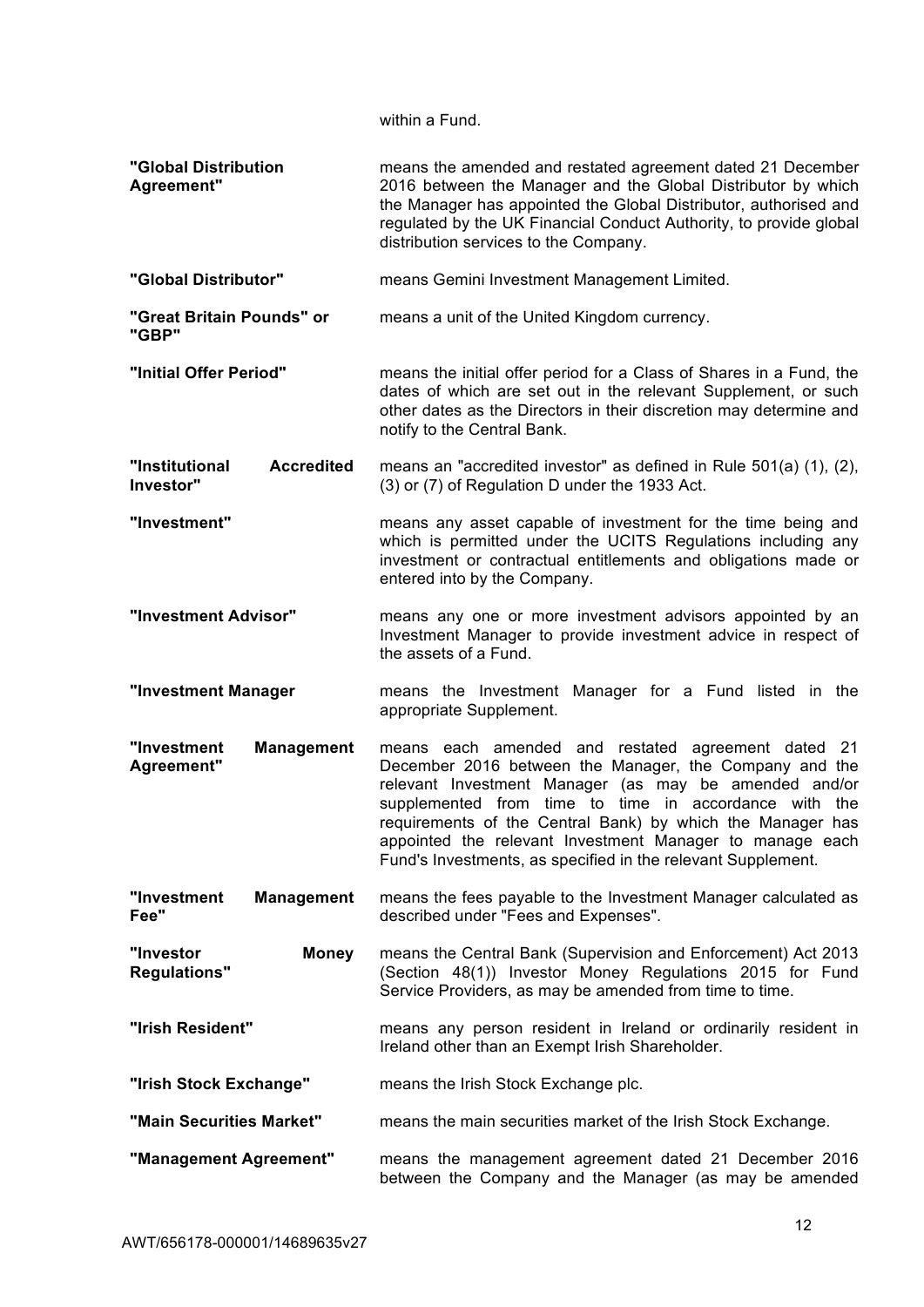and/or supplemented from time to time in accordance with the requirements of the Central Bank).

- **"Manager"** means Gemini Capital Management (Ireland) Limited or such other company as may from time to time be appointed as manager to the Company in accordance with the requirements of the Central Bank.
- **"MIFID II"** means the Markets in Financial Instruments Directive (recast) (Directive 2014/65/EU);
- **"MiFID II Delegated Directive"** means Commission Delegated Directive (EU) of 7 April 2016 supplementing Directive 2014/65/EU of the European Parliament and of the Council with regard to safeguarding of financial instruments and funds belonging to clients, product governance obligations and the rules applicable to the provision or reception of fees, commissions or any monetary or non-monetary benefits;
- **"Minimum Fund Size"** means the minimum value of a Fund as may be determined by the Directors.
- **"Minimum Subscription"** means the minimum amounts specified in the relevant Supplement in relation to a particular Fund or Class within a Fund.
- **"Money Market Instruments"** means instruments normally dealt in on the money markets which are liquid, and have a value which can be accurately determined at any time (for example, certificates of deposit, floating rate notes and fixed rate commercial paper listed or traded on permitted markets).
- **"Net Asset Value"** means the net asset value of the relevant Fund or of the Company determined by the Administrator under delegated authority from the Directors as described below.
- **"Net Asset Value per Share"** means the net asset value of the relevant Share determined by the Administrator under delegated authority from the Directors as described below.
- **"OECD Member State"** means a member state of the Organisation for Economic Cooperation and Development.
- **"Official List"** means the official list of the Irish Stock Exchange.
- **"OTC"** means over-the-counter and refers to derivatives negotiated between two counterparties.
- **"Paying Agent"** means one or more paying agents including but not limited to representatives, distributors, correspondent banks or centralising agents which may be appointed by the Company in certain jurisdictions.

**"Person Closely Associated"** means, in relation to a Director:

- (a) a spouse, or a partner considered to be equivalent to a spouse in accordance with national law;
- (b) a dependent child, in accordance with national law;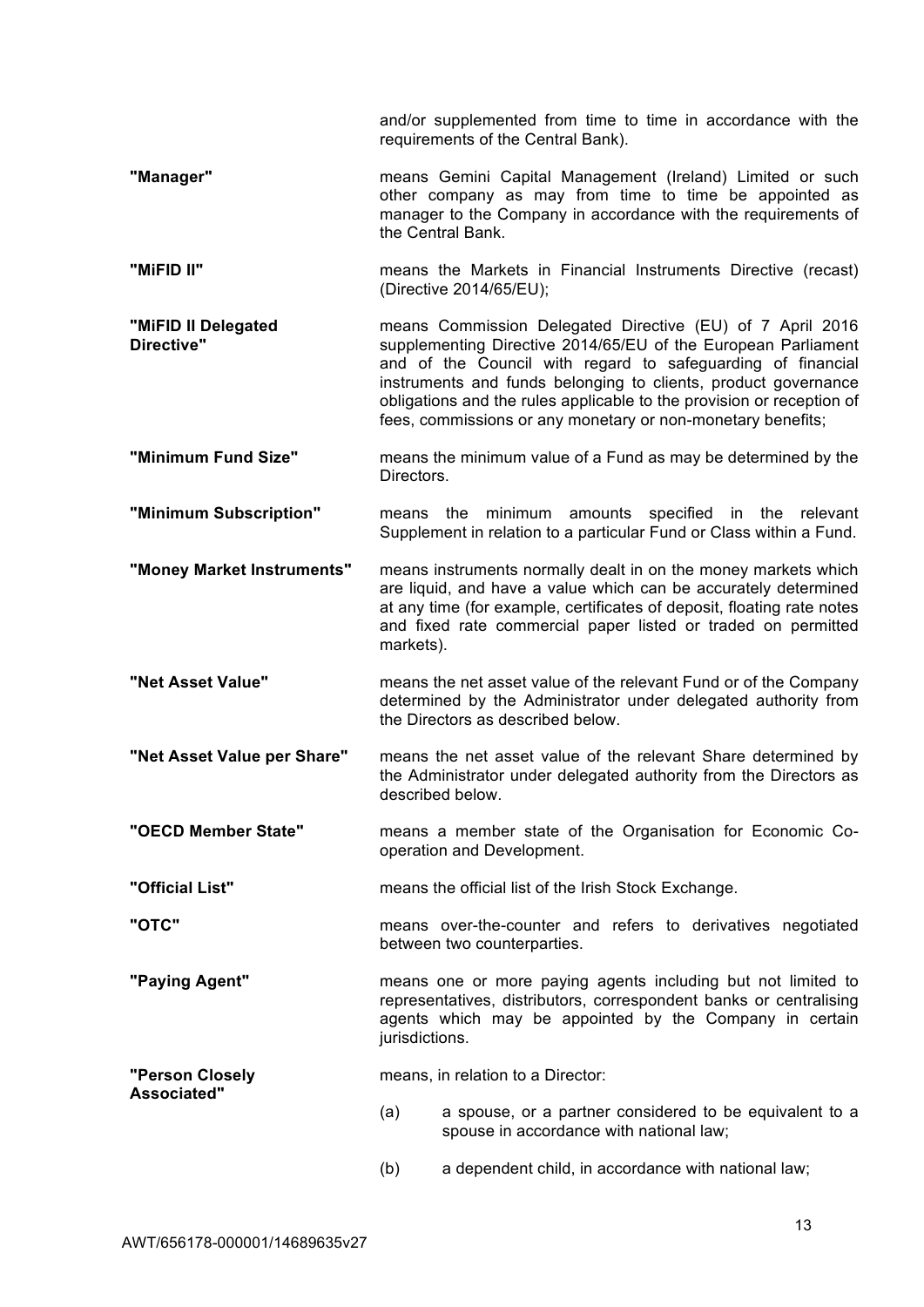- (c) a relative who has shared the same household for at least one year on the date of the transaction concerned; or
- (d) a legal person, trust or partnership, the managerial responsibilities of which are discharged by a person discharging managerial responsibilities or by a person referred to in point (a), (b) or (c), which is directly or indirectly controlled by such a person, which is set up for the benefit of such a person, or the economic interests of which are substantially equivalent to those of such a person.
- **"Portfolio"** means the separate portfolio of Investments and liabilities attributable to a Fund of the Company determined according to the Articles.
- **"Private Customer"** means:
	- (a) an individual who is not a firm;
	- (b) an overseas individual who is not an overseas financial services institution.

#### **"Professional Clients"** means:

- (a) a credit institution;
- (b) an investment firm;
- (c) any other authorised or regulated financial institution;
- (d) an insurance company;
- (e) a collective investment scheme or the management company Of such a scheme;
- (f) a pension fund or the management company of a pension fund;
- (g) a commodity or commodity derivatives dealer; and
- (h) any other institutional investor.

**"Prospectus"** means this prospectus (including any addendums) issued on behalf of the Company as amended, supplemented or consolidated from time to time.

- **"Qualified Purchaser"** means a "qualified purchaser" as defined in Section 2(a)(51)(A) of the 1940 Act.
- **"Recognised Exchange"** means any regulated market or exchange (which is an exchange within the meaning of the laws of the country concerned relating to exchanges) in the EU, the Organisation for Economic Cooperation and Development, Hong Kong, Singapore, South Africa, NASDAQ, NASDAQ Europe, the market in US government securities which is conducted by primary dealers which are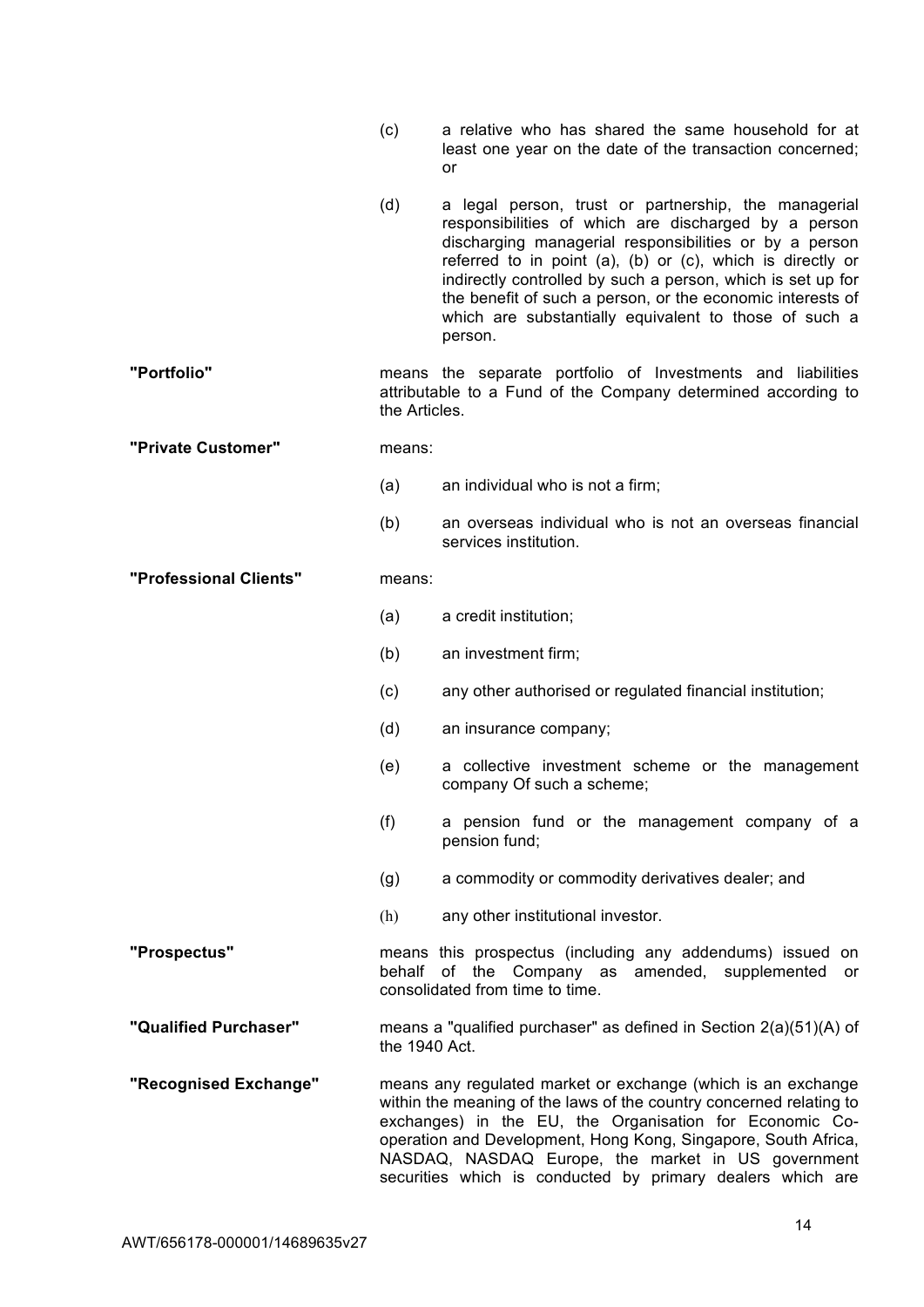|                                                         | regulated by the Federal Reserve Bank of New York, the market<br>in transferable securities conducted by primary dealers and<br>secondary dealers which are regulated by the US Securities and<br>Exchange Commission and by the National Association of<br>Securities Dealers and the OTC market in Tokyo regulated by the<br>Securities Dealers Association of Japan and any other regulated<br>exchange or market contained in Appendix A. |
|---------------------------------------------------------|-----------------------------------------------------------------------------------------------------------------------------------------------------------------------------------------------------------------------------------------------------------------------------------------------------------------------------------------------------------------------------------------------------------------------------------------------|
| "Redemption Price"                                      | means the price, calculated in the manner described below under<br>the section headed "Valuation and Prices", at which Shares will<br>normally be redeemed.                                                                                                                                                                                                                                                                                   |
| "Relevant Declaration"                                  | means the declaration relevant to the Shareholder as set out in<br>Schedule 2B TCA.                                                                                                                                                                                                                                                                                                                                                           |
| "Relevant Institutions"                                 | means credit institutions authorised in an EEA Member State or<br>credit institutions authorised within a signatory state (other than an<br>EEA Member State) to the Basle Capital Convergence Agreement<br>of July 1988, or credit institutions authorised in Jersey, Guernsey,<br>the Isle of Man, Australia or New Zealand.                                                                                                                |
| "Revenue Commissioners"                                 | means the Irish Revenue Commissioners.                                                                                                                                                                                                                                                                                                                                                                                                        |
| "SEC"                                                   | means the United States Securities and Exchange Commission.                                                                                                                                                                                                                                                                                                                                                                                   |
| "Securities<br><b>Financing</b><br><b>Transactions"</b> | means repurchase agreements, reverse repurchase agreements,<br>securities lending agreements and any other transactions within<br>the scope of SFTR that a Fund is permitted to engage in;                                                                                                                                                                                                                                                    |
| "SFTR"                                                  | means Regulation 2015/2365 of the European Parliament and of<br>the Council of 25 November 2015 on transparency of securities<br>financing transactions and of reuse and amending Regulation<br>(EU) No 648/2012 as may be amended, supplemented,<br>consolidated, substituted in any form or otherwise modified from<br>time to time;                                                                                                        |
| "Shareholder"                                           | means a person who is registered on the register of members of<br>the Company as the holder of a Share.                                                                                                                                                                                                                                                                                                                                       |
| "Shares"                                                | means participating shares in any Fund.                                                                                                                                                                                                                                                                                                                                                                                                       |
| "Subscriber Share"                                      | means a non-participating share in the capital of the Company<br>issued in accordance with the Articles and with the rights provided<br>for under the Articles.                                                                                                                                                                                                                                                                               |
| "Subscription Price"                                    | means the price, calculated in the manner described below under<br>the section headed "Valuation and Prices", at which Shares will be<br>issued.                                                                                                                                                                                                                                                                                              |
| "Subscriptions/Redemptions<br>Account"                  | means the account in the name of the Company through which<br>subscription monies and redemption proceeds and dividend<br>income (if any) for each Fund are channelled, the details of which<br>are specified in the Application Form.                                                                                                                                                                                                        |
| "Supplement"                                            | means any supplement to the Prospectus issued on behalf of the<br>Company specifying certain information in relation to a Fund<br>and/or one or more Classes from time to time.                                                                                                                                                                                                                                                               |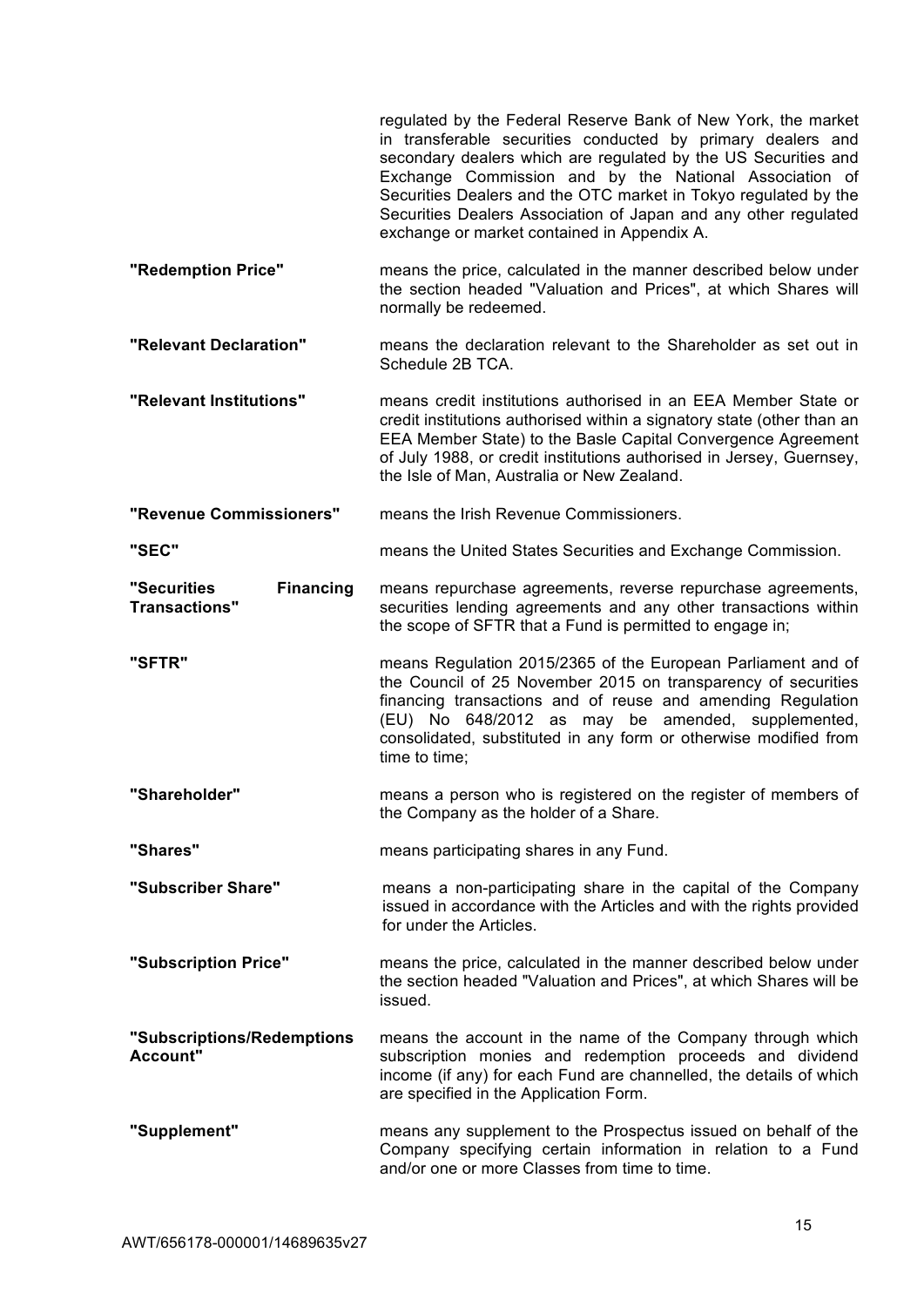| "TCA"                             | means the Irish Taxes Consolidation Act 1997, as amended.                                                                                                                                                                                                                                                                                                                                                                                                                                       |  |
|-----------------------------------|-------------------------------------------------------------------------------------------------------------------------------------------------------------------------------------------------------------------------------------------------------------------------------------------------------------------------------------------------------------------------------------------------------------------------------------------------------------------------------------------------|--|
| "Total Return Swap"               | means a derivative (and a transaction within the scope of SFTR)<br>whereby the total economic performance of a reference obligation<br>is transferred from one counterparty to another counterparty;                                                                                                                                                                                                                                                                                            |  |
| "Transferable Securities"         | means:                                                                                                                                                                                                                                                                                                                                                                                                                                                                                          |  |
|                                   | shares in companies and other securities equivalent to<br>(a)<br>shares in companies which fulfil the applicable criteria<br>specified in Part 1 of Schedule 2 of the UCITS<br>Regulations;                                                                                                                                                                                                                                                                                                     |  |
|                                   | bonds and other forms of securitised debt which fulfil the<br>(b)<br>applicable criteria specified in Part 1 of Schedule 2 of the<br><b>UCITS Regulations;</b>                                                                                                                                                                                                                                                                                                                                  |  |
|                                   | (c)<br>other negotiable securities which carry the right to acquire<br>any securities within (i) or (ii) above by subscription or<br>exchange which fulfil the criteria specified in Part 1 of<br>Schedule 2 of the UCITS Regulations; and                                                                                                                                                                                                                                                      |  |
|                                   | securities specified for this purpose in Part 2 of Schedule 2<br>(d)<br>of the UCITS Regulations.                                                                                                                                                                                                                                                                                                                                                                                               |  |
| "UCITS Regulations"               | means the European Communities (Undertakings for Collective<br>Investment in Transferable Securities) Regulations 2011, as may<br>be amended, supplemented or replaced from time to time and any<br>statutory instrument or administrative rules issued by the Central<br>Bank pursuant to them.                                                                                                                                                                                                |  |
| "UCITS V"                         | means Directive 2014/91/EU of the European Parliament and of<br>the Council of 23 July 2014 amending Directive 2009/65/EC on<br>the coordination of laws, regulations and administrative provisions<br>relating to undertakings for collective investment in transferable<br>securities as regards depositary functions, remuneration and<br>sanctions as amended from time to time and including any<br>supplementing European Commission delegated regulations in<br>force from time to time. |  |
| "UK Facilities Agent"             | means Gemini Investment Management Limited.                                                                                                                                                                                                                                                                                                                                                                                                                                                     |  |
| "US" or "United States"           | means the United States of America, its territories and<br>possessions, any state of the United States and the District of<br>Columbia.                                                                                                                                                                                                                                                                                                                                                         |  |
| "US Dollars", "USD" and<br>"US\$" | means the currency of the United States.                                                                                                                                                                                                                                                                                                                                                                                                                                                        |  |
| "US Person"                       | has the meaning ascribed to it in Regulation S promulgated under<br>the United States Securities Act of 1933, as amended from time to<br>time or a person that is not a "Non-United States person" as such<br>term is defined in Part 4 of the CFTC's regulations.                                                                                                                                                                                                                              |  |
| "Valuation Point"                 | means the date and time specified in the relevant Supplement or<br>such other time on a Business Day as the Directors may from time<br>to time determine and which they will notify to Shareholders in                                                                                                                                                                                                                                                                                          |  |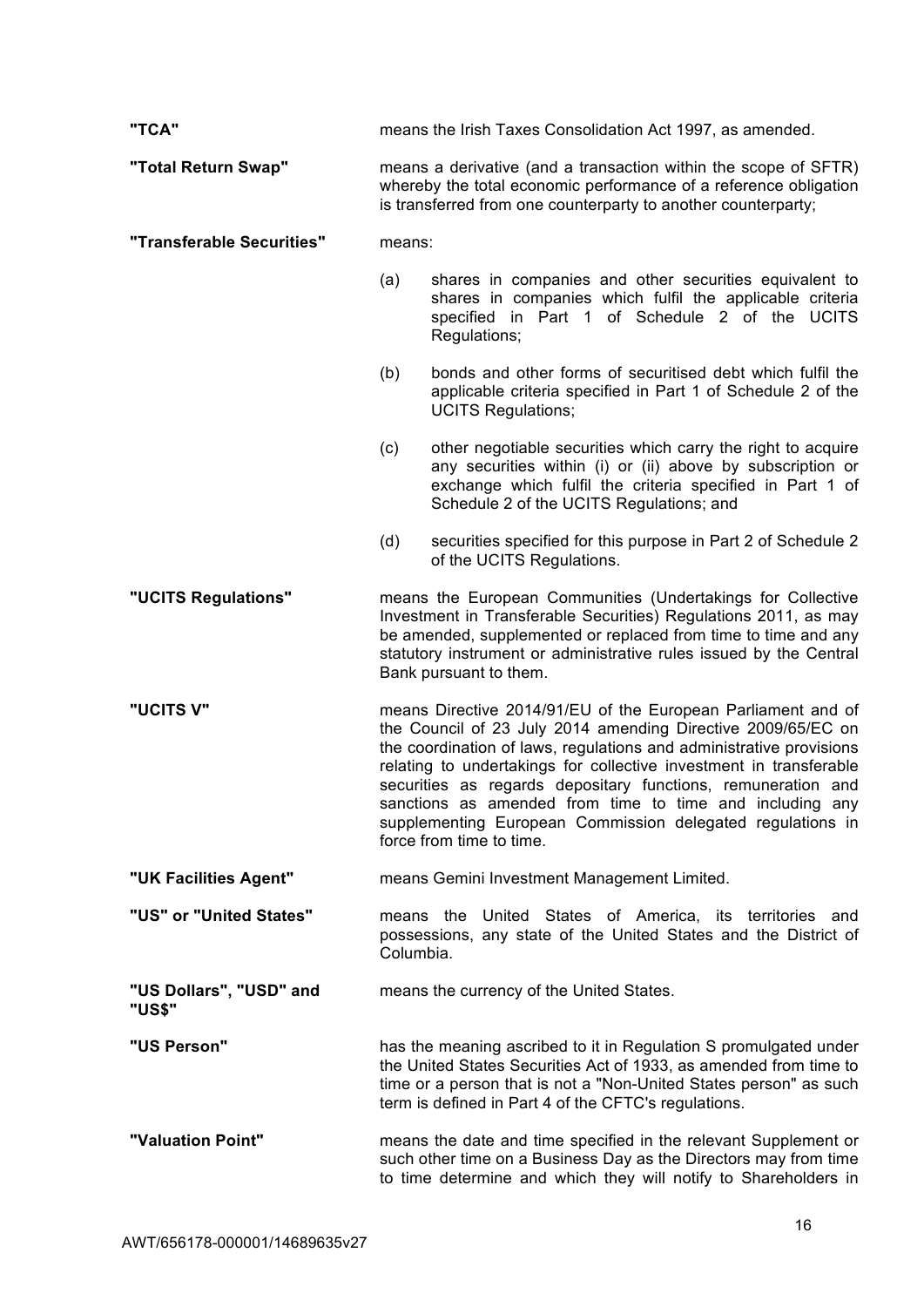|            | advance for the purposes of valuing investments.         |
|------------|----------------------------------------------------------|
| "1933 Act" | means the US Securities Act of 1933, as amended.         |
| "1940 Act" | means the US Investment Company Act of 1940, as amended. |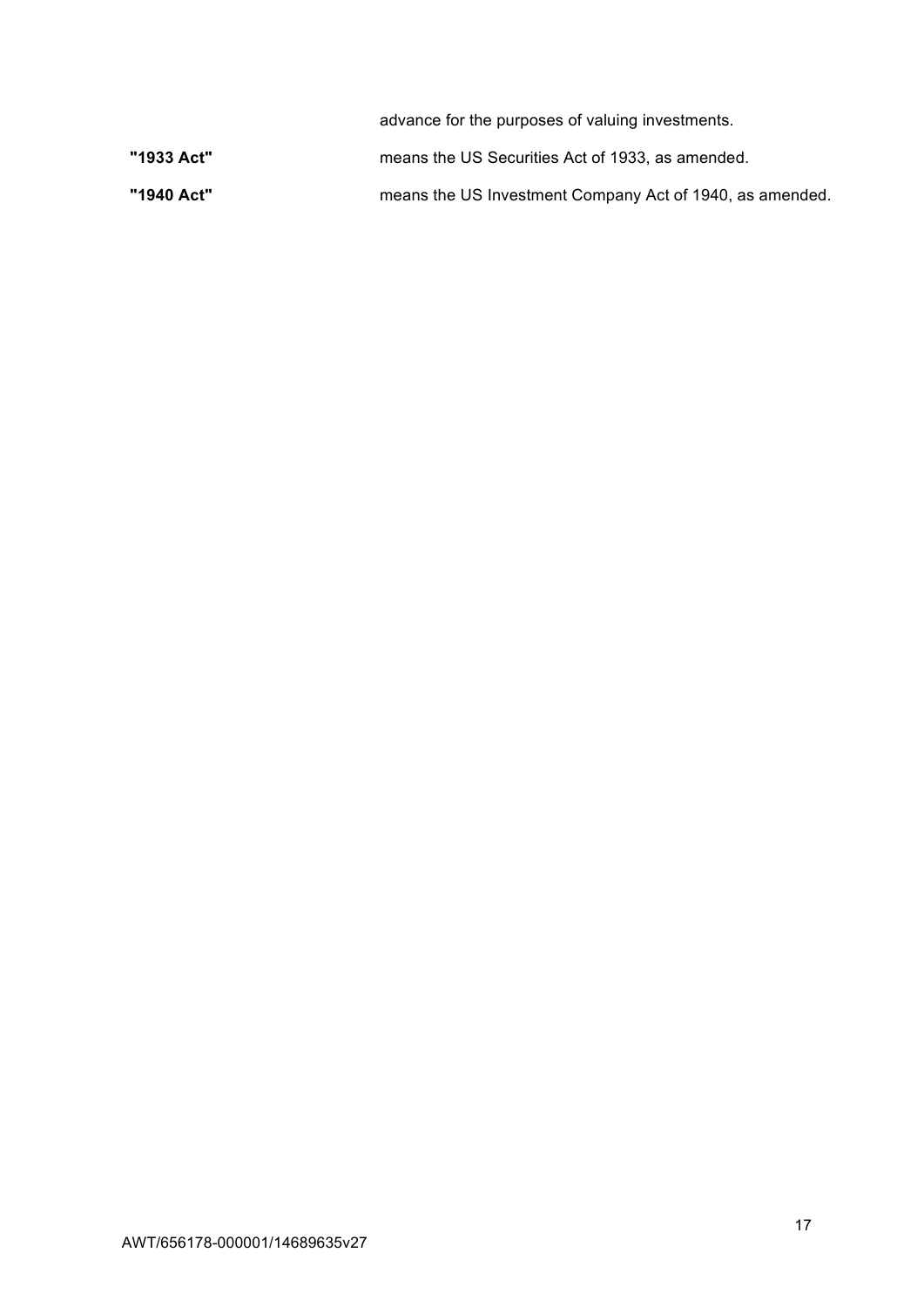# **4. STRUCTURE**

The Company is an umbrella type open-ended investment company with variable capital incorporated on 1 June 2010 with limited liability and segregated liability between Funds under the laws of Ireland with registered number 485081 under the Act. The Company is authorised in Ireland by the Central Bank pursuant to the UCITS Regulations. The authorised share capital of the Company is 2 Subscriber Shares of €1 each and 1,000,000,000,000 shares of no par value initially designated as unclassified participating shares. Under the Articles, the Directors have power to issue Shares in a Fund and to further sub-divide any Fund into Classes of Shares within each Fund upon prior notification and clearance by the Central Bank, provided however that separate Portfolios of Investments shall not be maintained with respect to individual Classes within a Fund.

Under the Articles, the Directors have power to issue Shares in a Fund. Each Fund may have one or more Classes. Different Classes may be issued from time to time with the prior notification to and clearance in advance by the Central Bank. Each Class represents interests in a Fund. Prior to the issue of any Shares, the Company will designate the Fund in relation to which such Shares will be issued. Each Share will represent a beneficial interest in respect of the Fund in which it is issued. A separate Portfolio with separate records and accounts will be maintained in respect of each Fund. Separate Portfolios will not be maintained in respect of different Classes.

A list of Funds of the Company is provided in an addendum to this Prospectus.

The Company's principal object, as set out in Clause 3 of the Memorandum of Association of the Company, is the collective investment in either or both transferable securities or other liquid financial assets of capital raised from the public, operating on the principal of risk-spreading.

Additional Funds may be added to the Company by the Directors from time to time with the prior approval of the Central Bank. Each Fund may have separate investment objectives and policies. The Company may issue Shares of more than one Class in each Fund. All Shares of each Class will rank pari passu inter se save as provided for herein. A segregated pool of assets will be maintained for each Fund and will be invested in accordance with the investment objectives and policies applicable to such Fund as set out in the relevant Supplement.

The Company is structured as an umbrella fund with segregated liability between Funds. Notwithstanding the segregation of assets and liabilities within each Fund, the Company is a single legal entity and no Fund constitutes a legal entity separate from the Company itself.

The Base Currency of the Company for accounting purposes will be US Dollars.

The Board of Directors is responsible for managing the business affairs of the Company. The Directors have delegated: (i) the management of the Company to the Manager; and (ii) the dayto-day administration of the Company's affairs (including the calculation of the Net Asset Value and the Net Asset Value per Share, Shareholder registration and transfer agency services and related services) to the Administrator. In turn, the Manager has delegated the management of the assets and investments of each Fund to the relevant Investment Manager.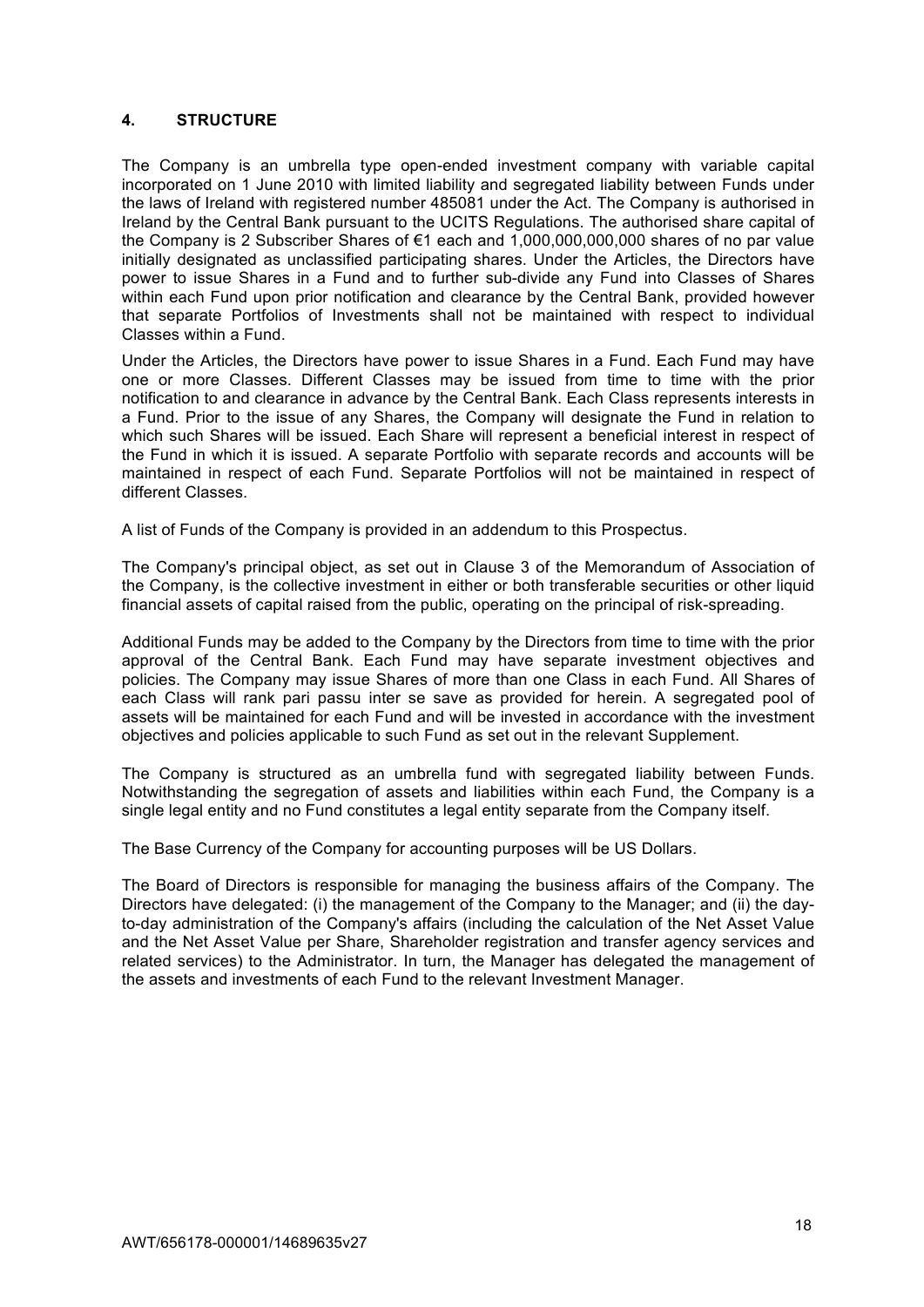# **5. INVESTMENT OBJECTIVE AND POLICIES**

The investment objectives and policies of each Fund of the Company will vary and full details thereof will be contained in the relevant Supplement hereto issued in respect of the relevant Fund.

# **(A) Investment Objectives**

The object for which the Company is established is to achieve long term capital growth and/or income through the collective investment in either or both transferable securities or other liquid financial assets of capital raised from the public, operating on the principle of risk-spreading. The Company aims to provide investors with the opportunity to invest in a variety of Funds.

# **(B) Amendment to the Investment Objectives and Strategy**

The investment objective and policies for each Fund will be formulated by the Directors at the time of the creation of such Fund. Any changes to the investment objective of a Fund and/or material changes to the investment policy may not be made without the approval, on the basis of a majority of votes cast at a general meeting, of Shareholders. In the event of a change in investment objective and/or policy, a reasonable notification period will be provided by the Company to enable Shareholders to redeem their Shares prior to the implementation of such change. The assets of each Fund will be invested separately in accordance with the investment objective, policies and guidelines of that Fund which are set out in the relevant Supplement. Each Supplement will be approved by the Central Bank at the time of authorisation of the relevant Fund and in advance of any changes to the relevant Supplement.

The Company will adhere to the investment objective and approach set out above for a period of at least three years from the date of admission of the Shares to the Official List and to trading on the Main Securities Market of the Irish Stock Exchange. Within those three years, such investment objective and approach may only be changed in exceptional circumstances and then only with the consent of a majority of Shareholders.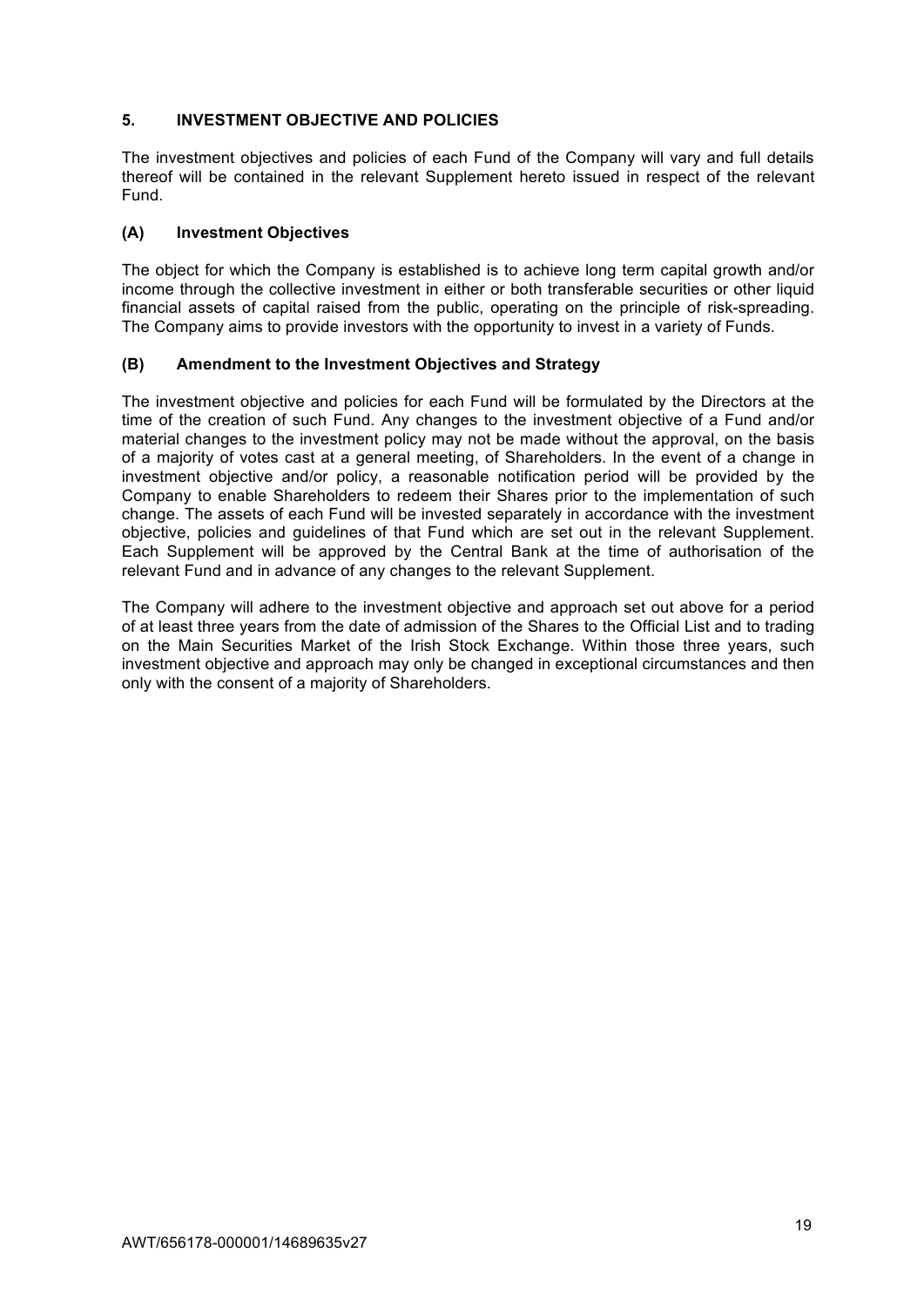# **6. EFFICIENT PORTFOLIO MANAGEMENT**

The Company on behalf of a Fund may employ techniques and instruments relating to Transferable Securities, Money Market Instruments and/or other financial instruments (such as FDI) in which it invests for efficient portfolio management purposes, a list of which (if any) shall be set out in the relevant Supplement. The Company will employ an investment risk management process, which enables it to accurately monitor, measure and manage the risks attached to FDI positions. If FDI are to be utilised by any Fund full details will be provided in the relevant Supplement. A Fund will not use FDI until such time as a risk management process has been reviewed and cleared by the Central Bank in respect of that Fund. Use of such techniques and instruments will generally be made for one or more of the following reasons:

- (a) the reduction of risk;
- (b) the reduction of cost; or
- (c) the generation of additional capital or income for the Company with an appropriate level of risk, taking into account the risk profile of the Company and the risk diversification rules set out in the Central Bank Regulations.

Such techniques and instruments may include foreign exchange transactions which alter the currency characteristics of assets held by the relevant Fund.

Assets of a Fund may be denominated in a currency other than the Base Currency of the Fund and changes in the exchange rate between the Base Currency and the currency of the asset may lead to a depreciation of the value of the Fund's assets as expressed in the Base Currency. The Investment Manager may seek to mitigate this exchange rate risk by using FDI.

FDI which have not been included in the relevant Supplement will not be utilised until the Supplement and a risk management process incorporating those instruments has been submitted to and cleared by the Central Bank. A description of the main techniques and instruments that may be used at a future point, subject to the provisions of the above paragraph, for efficient portfolio management and/or investment purposes are set out below.

**Where specified in a Supplement to this Prospectus, each Fund may invest in FDI and/or utilise techniques and instruments for hedging and/or investment purposes and/or efficient portfolio management and/or to manage foreign exchange risks, subject to the conditions and within the limits laid down by the Central Bank. Any proposed investment in FDI is subject to a risk management process document being submitted to, and approved by the Central Bank in advance.**

The FDIs which may be used for hedging and/or investment purposes and/or efficient portfolio management and/or to manage foreign exchange risks include warrants, futures, options, contracts for difference, participation notes and equity linked notes with no embedded derivatives / leverage. Performance may be strongly influenced by movements in currency rates because a Fund may have exposure to a particular currency that is different to the currency in which the securities held by that Fund are denominated. Each Fund may utilise repurchase/reverse repurchase agreements for efficient portfolio management and/or to manage foreign exchange risks, subject to the conditions and within the limits laid down by the Central Bank.

A description of the main techniques and instruments that may be used for efficient portfolio management and/or investment purposes are set out below:

#### **Warrants; including Equity Warrants, Bond Warrants and Fixed Index Warrants**

Warrants are a type of option issued by corporations giving the holder of the option the right to buy shares of the corporation for a pre-specified price. When exercised, the corporation is obligated to issue new shares of its stock and deliver these to the holder of the warrant in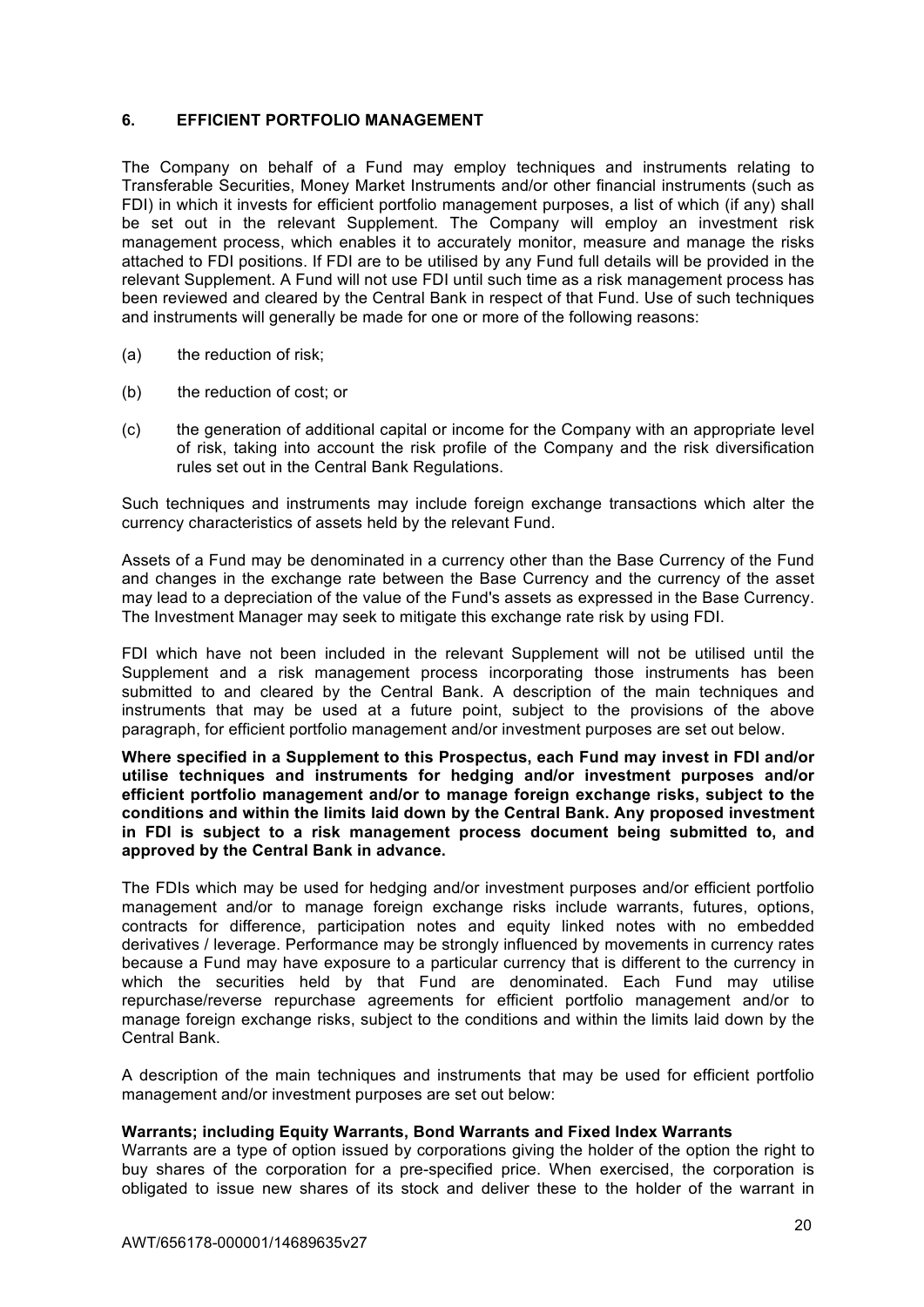exchange for the strike price. The main conceptual difference between a standard exchange traded option and a warrant is that the exercise of a warrant results in the issuance of new stock whereas the writer of an exchange traded option delivers previously issued stock upon exercise, which can result in a drop in the price of the underlying stock when the warrant is exercised (known as the dilution effect). Typically warrants possess a much longer life until expiry than regular options. Warrants may be used to gain exposure to the underlying equity or bond.

#### **Participation Notes and Equity Linked Notes**

Participation and/or equity linked notes are purchased where access to an underlying security is difficult or more risk is involved in the local settlement process. The notes are only used to obtain access to a specific security, primarily in less liquid markets, including China, India, Brazil and Turkey. Normally such an investment will involve the purchase of the local security by a local branch of an internationally recognised investment bank/broker who will issue a note on the underlying security. The counterparty to a Fund is normally an internationally recognised investment bank/broker or else the note may be listed and traded through a Recognised Exchange.

### **Stock lending**

Stock lending entitles the lender to receive a payment equivalent to the income generated by the stock plus an additional fee from the borrower. Stock lending may be used as a means of increasing returns from assets.

### **Forwards**

A currency forward is a form of OTC derivative that obligates one party to purchase a currency from another party at a fixed future date for a price and currency specified in the terms of the contract. Initiating a position in a forward does not require any financial outlay, so allows for leveraged positions to be taken. Currency forwards may be used to increase or reduce exposure to currency price movements.

## **Contracts for Difference**

A contract for difference is a type of derivative, similar to a forward that either pays out or requires payment of the change in value of an underlying security between the time the contract was taken out and the time it was closed. The holder has the right to close the position at any time of their choosing. Contracts for differences may be used for liquidity and hedging purposes.

### **Futures**

Futures are a standardised form of exchange traded forward designed to simplify trading and to provide increased liquidity. They differ from forwards in that they have standardised terms, and are marked to market at the end of each trading day. Margin payments may be used to settle daily movements, and funds must retain sufficient liquidity to meet their margin requirements according to regulations governing likely future movements of the market. Futures may be used to increase or reduce bond, currency or equity market exposure.

## **Equity Futures, Equity Index Futures and Bond Index Futures**

The value of both equity and index futures remain in one-to-one correlation with their underlying. Settlement can be in the form of either cash or stock according to contractual terms. As with all futures contracts they may be used to improve liquidity, to take either long or short positions, to take positions in baskets of stocks (i.e. indexes), and to introduce leverage by taking an exposure without the need for initial contractual outlay, to hedge the underlying portfolio, and to effect more timely and cost efficient asset allocation.

#### **Bond Futures**

The underlying instruments for intermediate and long-term interest rate futures are government notes and bonds. Their liquidity and capital properties are essentially the same as for short-term contracts. Bond futures may be used to increase or reduce exposure to currency price movements.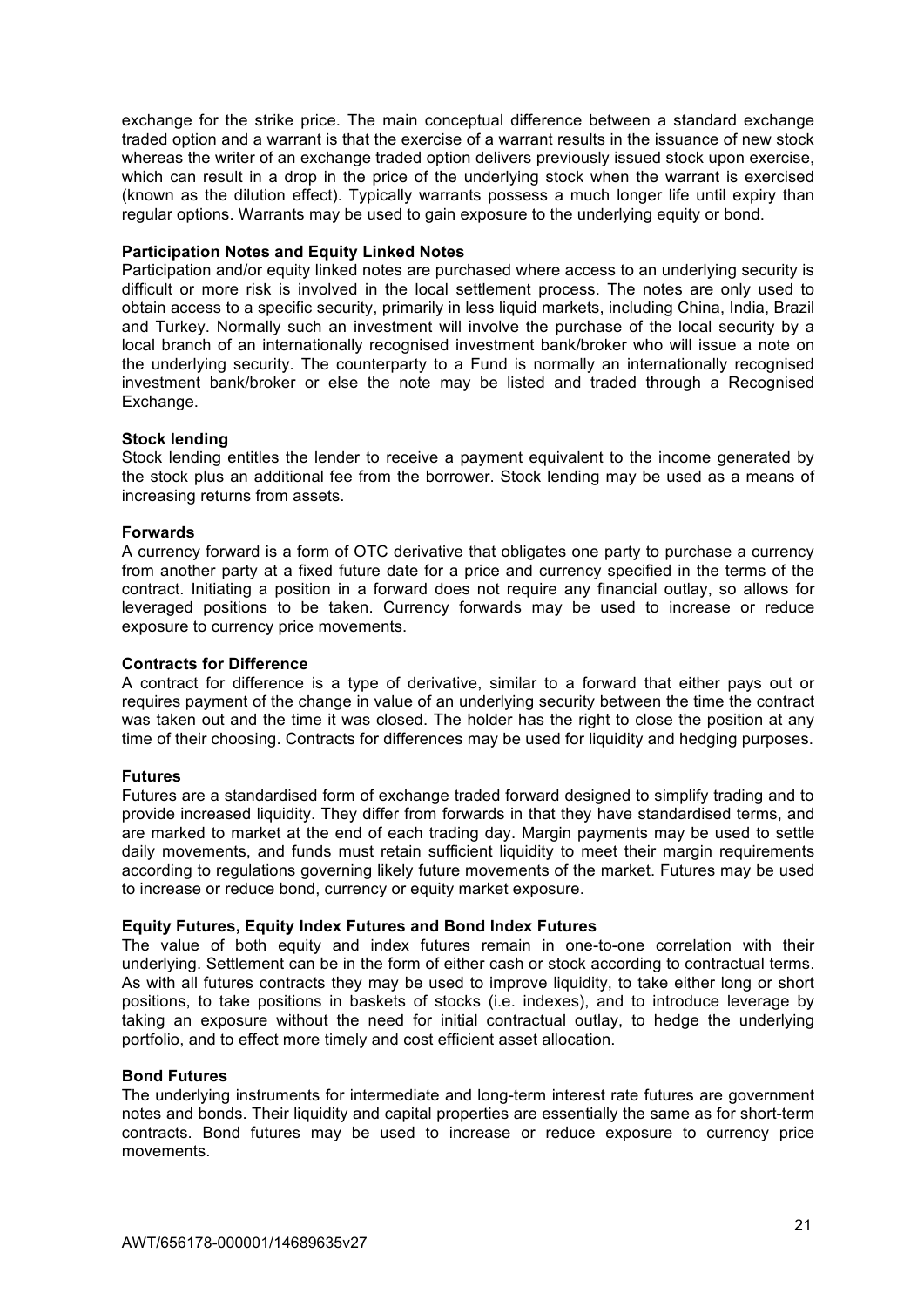# **Options; including Currency Options, Equity Index Options, Bond Index Options, Equity Option, Bond Options, Interest Rate Options, Options on Bond Futures and Options on Interest Rates**

An option is a derivative contract that conveys to its purchaser the right (but not the obligation) to buy or sell the underlying at a pre-specified price (strike price) over a period that is defined within the terms of the contract. If the option is exercised, the writer of the contract is obliged to fulfil the terms and conditions of the contract through transfer of the underlying (or its cash equivalent, if so defined). If the option is not exercised, then it expires worthless, and the only transfer of cash would have been the premium paid by the purchaser at the time that the contract was written. Options exist as calls (the right to buy the underlying) and puts (the right to sell the underlying). Calls and puts can be either purchased or written to achieve a desired exposure to the underlying security without the capital constraint of physically purchasing that security. Unlike futures contracts, option contracts require an initial premium, for which they confer the right to pass up exercise if that remains within the purchaser's interests. An out-ofthe-money option would expire worthless (with loss of premium) whilst an in-the-money-option would be exercised under contractual terms. There are no offsetting margin payments under option contracts. Similarly to futures contracts, the underlying can be any of a wide variety of securities or even other contracts such as futures. An option contract may be used to provide exposure to an underlying asset but offers increased liquidity, the ability to take either long or short positions, the ability to take positions in baskets of stocks (i.e. indexes), and the ability to introduce leverage through only minimal outlay, which would not be available through trading of the underlying itself. Each Fund may also combine different options contracts to achieve a variety of low risk exposures. For example, buying a call and a put with the same exercise price (known as a straddle) allows the Fund to benefit (less premium outlay) by either a rise or fall in the price of the underlying. If the Investment Manager expects the underlying price to be volatile then this (or a similar strategy) may be employed. Options can offer timely, low risk, and highly liquid solutions to otherwise unattainable portfolio rebalancing requirements.

# **Swaps**

A swap is an OTC agreement between two parties to exchange a series of cash flows or returns on an underlying financial instrument for a set period of time. Typical cash flow and return series exchanged in a swap include: fixed interest rate, inflation rate, total return of an instrument or index and floating interest rates. Swap legs can be denominated in the same or a different currency. Other swaps reference instrument characteristics such price volatility, variance, correlation, covariance and asset swap levels. These swaps have one active leg and a null second leg which means exposure is limited to change in the reference characteristic. Specifically, the use of Total Return Swaps by a Fund shall be subject to the requirements of SFTR.

## **Securities Financing Transactions**

Where disclosed in the Supplement for the relevant Fund, a Fund may use Securities Financing Transactions in accordance with normal market practice and subject to the requirements of SFTR and the Central Bank Rules. Such Securities Financing Transactions may be entered into for any purpose that is consistent with the investment objective of the relevant Fund, including to generate income or profits in order to increase portfolio returns or to reduce portfolio expenses or risks.

Securities lending means transactions by which one party transfers securities to the other party subject to a commitment that the other party will return equivalent securities on a future date or when requested to do so by the party transferring the securities, that transaction being considered as securities lending for the party transferring the securities. Repurchase agreements are a type of securities lending transaction in which one party sells a security to the other party with a simultaneous agreement to repurchase the security at a fixed future date at a stipulated price reflecting a market rate of interest unrelated to the coupon rate of the securities. A reverse repurchase agreement is a transaction whereby a Fund purchases securities from a counterparty and simultaneously commits to resell the securities to the counterparty at an agreed upon date and price.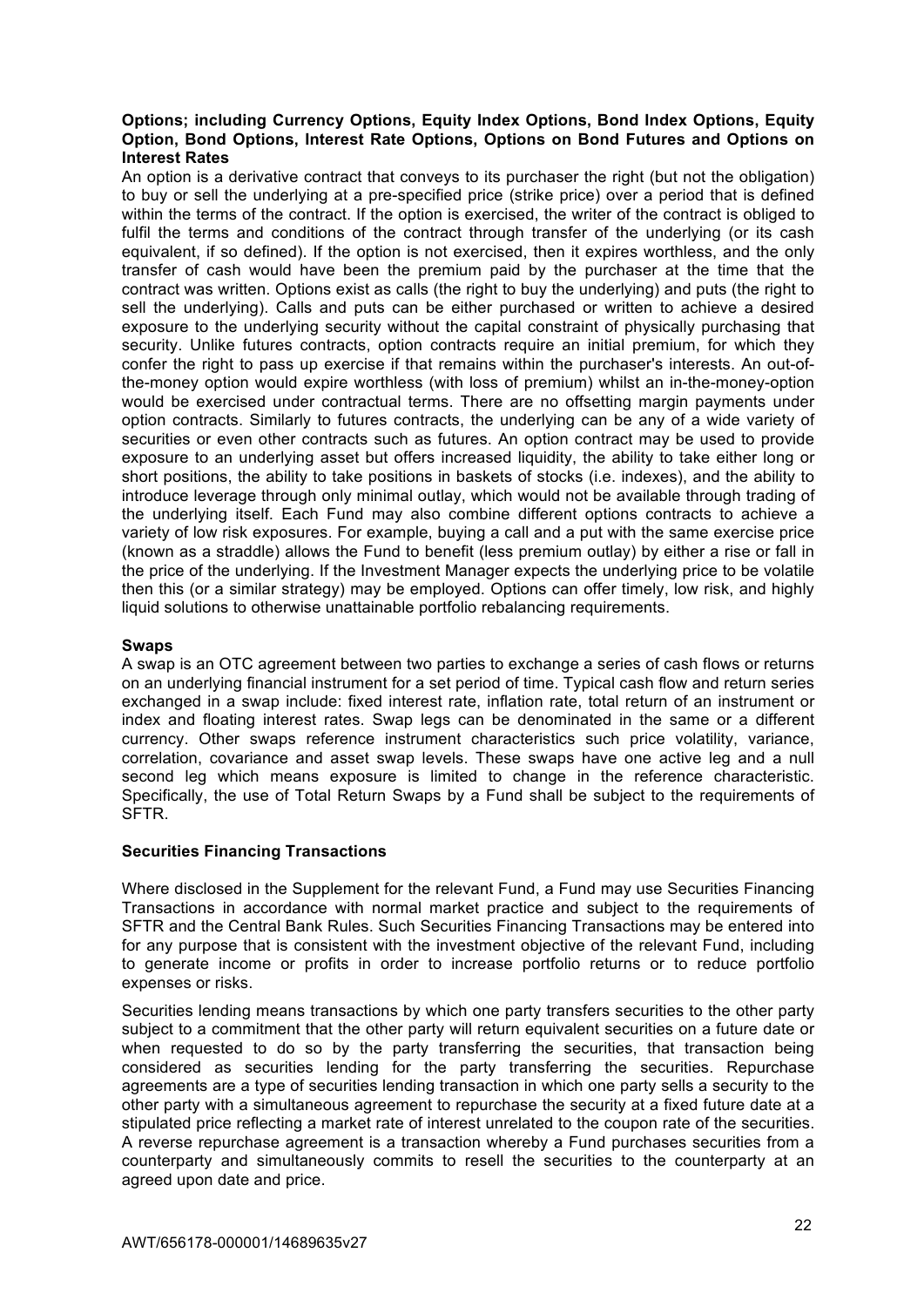Any Fund that seeks to engage in securities lending should ensure that it is able at any time to recall any security that has been lent out or terminate any securities lending agreement into which it has entered.

Any Fund that enters into a reverse repurchase agreement should ensure that it is able at any time to recall the full amount of cash or to terminate the reverse repurchase agreement on either an accrued basis or a mark-to-market basis. When the cash is recallable at any time on a markto-market basis, the mark-to-market value of the reverse repurchase agreement should be used for the calculation of the Net Asset Value of the Fund.

A Fund that enters into a repurchase agreement should ensure that it is able at any time to recall any securities subject to the repurchase agreement or to terminate the repurchase agreement into which it has entered. Fixed-term repurchase and reverse repurchase agreements that do not exceed seven days should be considered as arrangements on terms that allow the assets to be recalled at any time by the Fund.

All the revenues arising from Securities Financing Transactions and any other efficient portfolio management techniques shall be returned to the relevant Fund following the deduction of any direct and indirect operational costs and fees arising. Such direct and indirect operational costs and fees (which are all fully transparent), which shall not include hidden revenue, shall include fees and expenses payable to repurchase/reverse repurchase agreements counterparties and/or securities lending agents engaged by the Company from time to time. Such fees and expenses of any repurchase/reverse repurchase agreements counterparties and/or securities lending agents engaged by the Company, which will be at normal commercial rates together with VAT, if any, thereon, will be borne by the Company or the relevant Fund in respect of which the relevant party has been engaged. Details of Fund revenues arising and attendant direct and indirect operational costs and fees as well as the identity of any specific repurchase/reverse repurchase agreements counterparties and/or securities lending agents engaged by the Company from time to time shall be included in the semi-annual and annual reports.

While the Company will conduct appropriate due diligence in the selection of counterparties, including consideration of the legal status, country of origin, credit rating and minimum credit rating (where relevant), it is noted that, with the exception of Total Return Swaps, the Central Bank Rules do not prescribe any pre trade eligibility criteria for counterparties to a Fund's Securities Financing Transactions.

From time to time, a Fund may engage repurchase/reverse repurchase agreements counterparties and/or securities lending agents that are related parties to the Depositary or other service providers of the Company. Such engagement may on occasion cause a conflict of interest with the role of the Depositary or other service provider in respect of the Company. Please refer to section 12 "Conflicts of Interest" for further details on the conditions applicable to any such related party transactions. The identity of any such related parties will be specifically identified in the Company's semi-annual and annual reports.

Repurchase/reverse repurchase agreements or securities lending do not constitute borrowing or lending for the purposes of UCITS Regulation 103 and UCITS Regulation 111 respectively.

The use of such techniques and instruments must be realised in a cost-effective way and must not result in a change to the investment objective of the Fund or add substantial supplementary risks not covered in this Prospectus. Please refer to the section of this Prospectus entitled "Risk Factors" for more details on the risks related to efficient portfolio management and Securities Financing Transactions. The risks arising from the use of Securities Financing Transactions shall be adequately captured in the relevant Fund's risk management process.

#### **Risk Management**

The Company, on behalf of each Fund, has filed with the Central Bank its risk management process which enables it to accurately measure, monitor and manage the various risks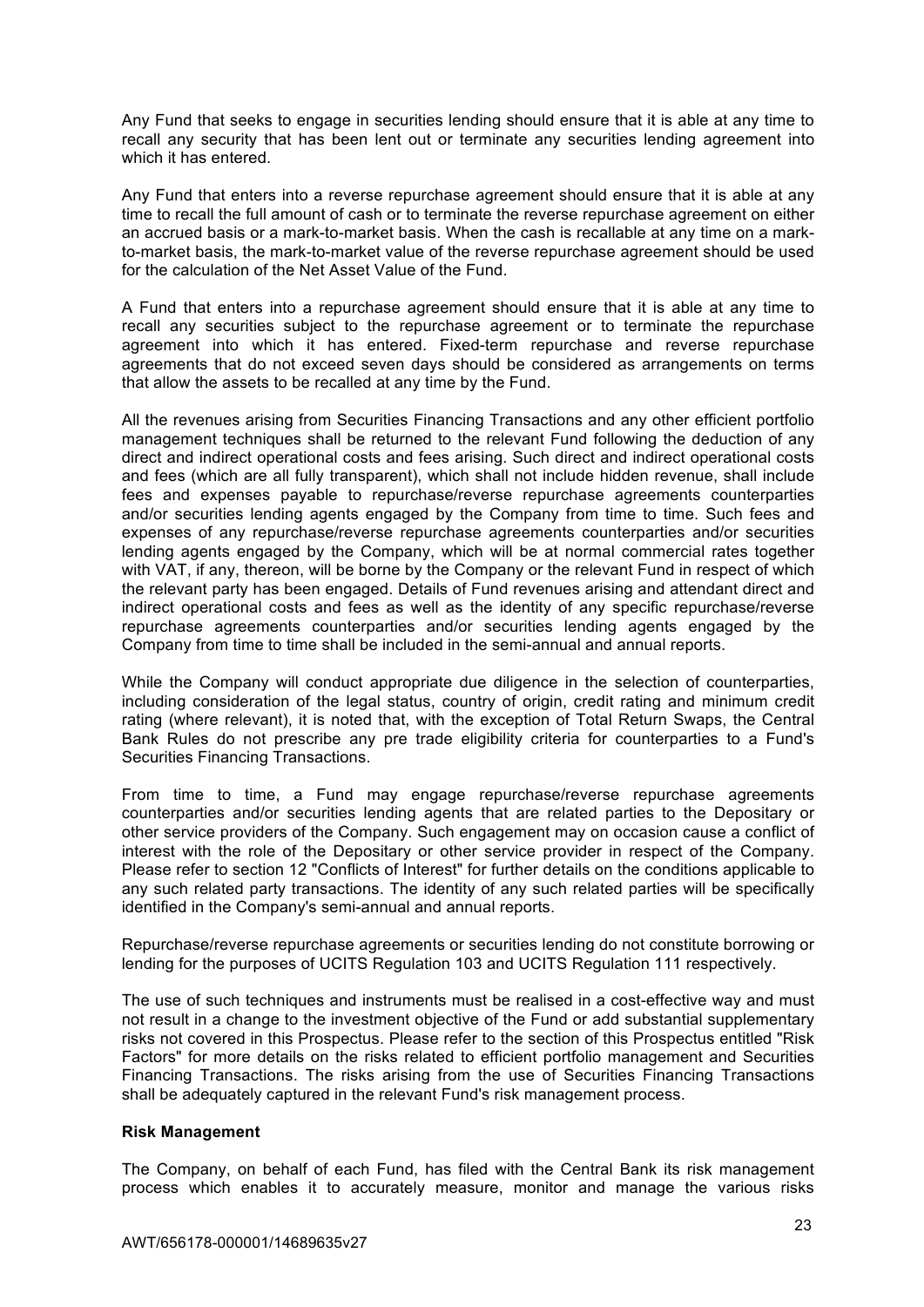associated with the use of FDI and Securities Financing Transactions, where appropriate. Any FDI not included in the risk management process will not be utilised until such time as a revised risk management process has been provided to and cleared by the Central Bank. The Company will, on request, provide supplementary information to Shareholders relating to the risk management methods employed, including the quantitative limits that are applied and any recent developments in the risk and yield characteristics of the main categories of investments.

### **Eligible Counterparties**

A Fund may invest in OTC derivatives in accordance with the Central Bank Rules and provided that the counterparties to the OTC derivatives are Eligible Counterparties.

## **Collateral Policy**

In the context of efficient portfolio management techniques, Securities Financing Transactions and/or the use of FDI for hedging or investment purposes, collateral may be received from a counterparty for the benefit of a Fund or posted to a counterparty by or on behalf of a Fund. Any receipt or posting of collateral by a Fund will be conducted in accordance with the Central Bank Rules and the terms of the Company's collateral policy outlined below.

#### Collateral – received by a Fund

Collateral posted by a counterparty for the benefit of a Fund may be taken into account as reducing the exposure to such counterparty. Each Fund will require receipt of the necessary level of collateral so as to ensure counterparty exposure limits are not breached. Counterparty risk may be reduced to the extent that the value of the collateral received corresponds with the value of the amount exposed to counterparty risk at any given time.

Risks linked to the management of collateral, such as operational and legal risks, shall be identified, managed and mitigated by the Company's risk management process. A Fund receiving collateral for at least 30% of its assets should have an appropriate stress testing policy in place to ensure regular stress tests are carried out under normal and exceptional liquidity conditions to enable the Fund to assess the liquidity risk attached to the collateral. The liquidity stress testing policy will at least prescribe the components set out in Regulation 24(8) of the Central Bank Regulations.

For the purpose of providing margin or collateral in respect of transactions in techniques and instruments, the Fund may transfer, mortgage, pledge, charge or encumber any assets or cash forming part of the Fund in accordance with normal market practice and the requirements outlined in the Central Bank Rules.

All assets received by a Fund in the context of Securities Financing Transactions shall be considered as collateral and must comply with the terms of the Company's collateral policy.

Any non-cash assets received by a Fund from a counterparty on a title transfer basis (whether in respect of a Securities Financing Transaction, an OTC derivative transaction or otherwise) shall be held by the Depositary or a duly appointed sub-custodian. Assets provided by a Fund on a title transfer basis shall no longer belong to the Fund and shall pass outside the custodial network. The counterparty may use those assets at its absolute discretion. Assets provided to a counterparty other than on a title transfer basis shall be held by the Depositary or a duly appointed sub-custodian.

#### *Collateral*

Collateral received must, at all times, meet with the specific criteria outlined in the Central Bank Regulations, in particular, the Investment Manager, on behalf of each Fund, shall apply suitably conservative haircuts to assets being received as collateral where appropriate on the basis of an assessment of the characteristics of the assets such as the credit standing or the price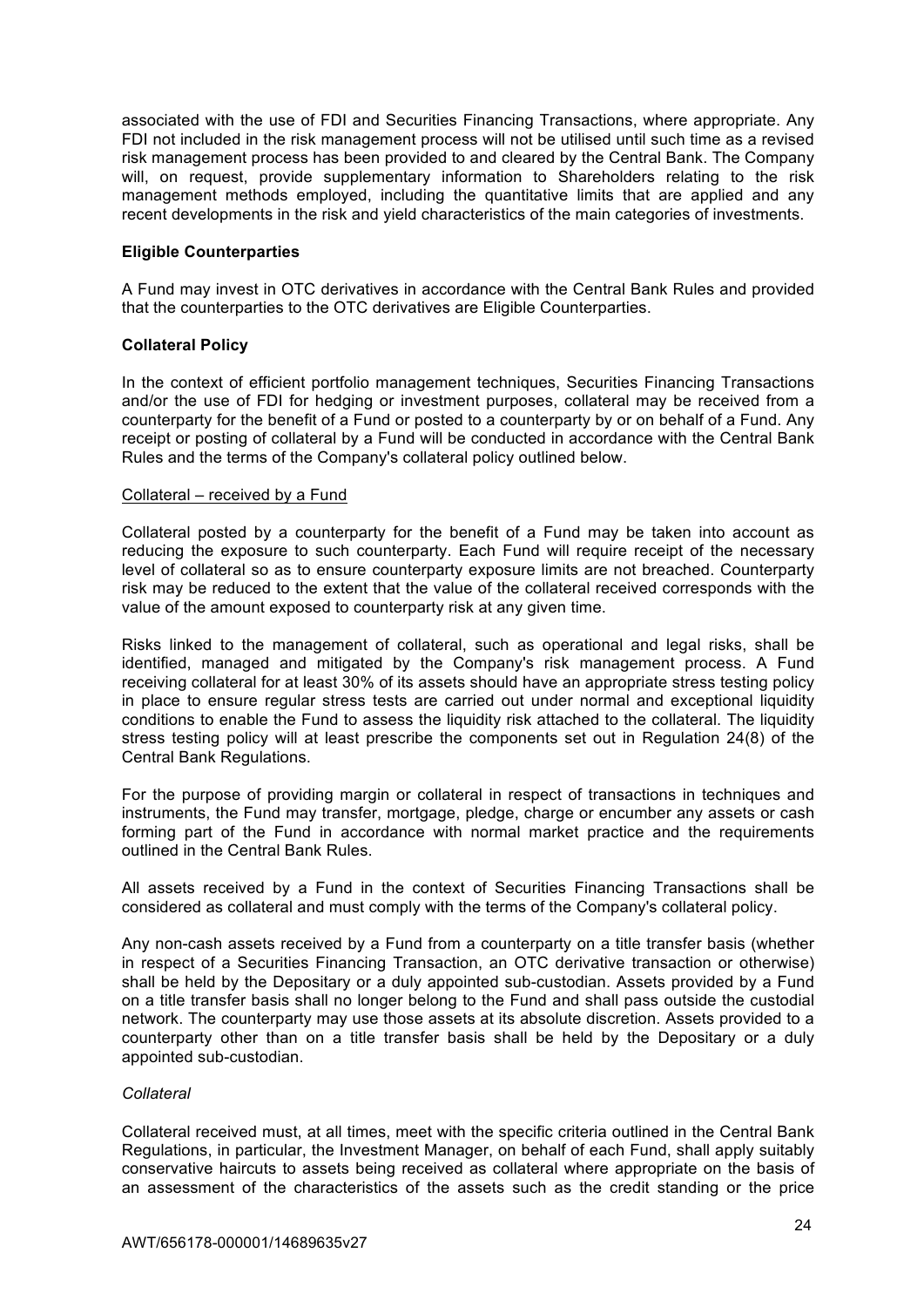volatility, as well as the outcome of any stress tests performed as referred to above. The Investment Manager has determined that generally if issuer or issue credit quality of the collateral is not of the necessary quality or the collateral carries a significant level of price volatility with regard to residual maturity or other factors, a conservative haircut must be applied in accordance with more specific guidelines as will be maintained in writing by the Investment Manager on an ongoing basis. To the extent that a Fund avails of the increased issuer exposure facility in section 5(ii) of Schedule 3 of the Central Bank Regulations, such increased issuer exposure may be to any of the issuers listed in section 2.12 of Section 7 "Investment Restrictions" below.

Collateral received should be valued on at least a daily basis and assets that exhibit high price volatility should not be accepted as collateral unless suitably conservative haircuts are in place.

Where appropriate, non-cash collateral held for the benefit of a Fund shall be valued in accordance with the valuation policies and principles applicable to the ICAV. Subject to any agreement on valuation made with the counterparty, collateral posted to a recipient counterparty will be valued daily at mark-to-market value.

Non-cash collateral cannot be sold, pledged or re-invested.

### *Cash Collateral*

Cash collateral may not be invested other than in the following:

- (i) deposits with Relevant Institutions;
- (ii) high-quality government bonds:
- (iii) reverse repurchase agreements provided the transactions are with credit institutions subject to prudential supervision and the Fund is able to recall at any time the full amount of cash on an accrued basis;
- (iv) short-term money market funds as defined in the ESMA Guidelines on a Common Definition of European Money Market Funds (ref CESR/10-049).

Re-invested cash collateral should be diversified in accordance with the diversification requirements applicable to non-cash collateral. Cash collateral may not be placed on deposit with the relevant counterparty or a related entity. Exposure created through the reinvestment of collateral must be taken into account in determining risk exposures to a counterparty. Reinvestment of cash collateral in accordance with the provisions above can still present additional risk for the Fund.

### Collateral – posted by a Fund

Collateral posted to a counterparty by or on behalf of a Fund must be taken into account when calculating counterparty risk exposure. Collateral posted to a counterparty and collateral received by such counterparty may be taken into account on a net basis provided the Fund is able to legally enforce netting arrangements with the counterparty.

## **Reference to Ratings**

The European Union (Alternative Investment Fund Managers) (Amendment) Regulations 2014 (S.I. No. 379 of 2014) (the "**Amending Regulations**") transpose the requirements of the Credit Ratings Agencies Directive (2013/14/EU) ("**CRAD**") into Irish Law. CRAD aims to restrict the reliance on ratings provided by credit rating agencies and to clarify the obligations for risk management. In accordance with the Amending Regulations and the CRAD, notwithstanding anything else in this Prospectus, the Investment Manager shall not solely or mechanistically rely on credit ratings in determining the credit quality of an issuer or counterparty.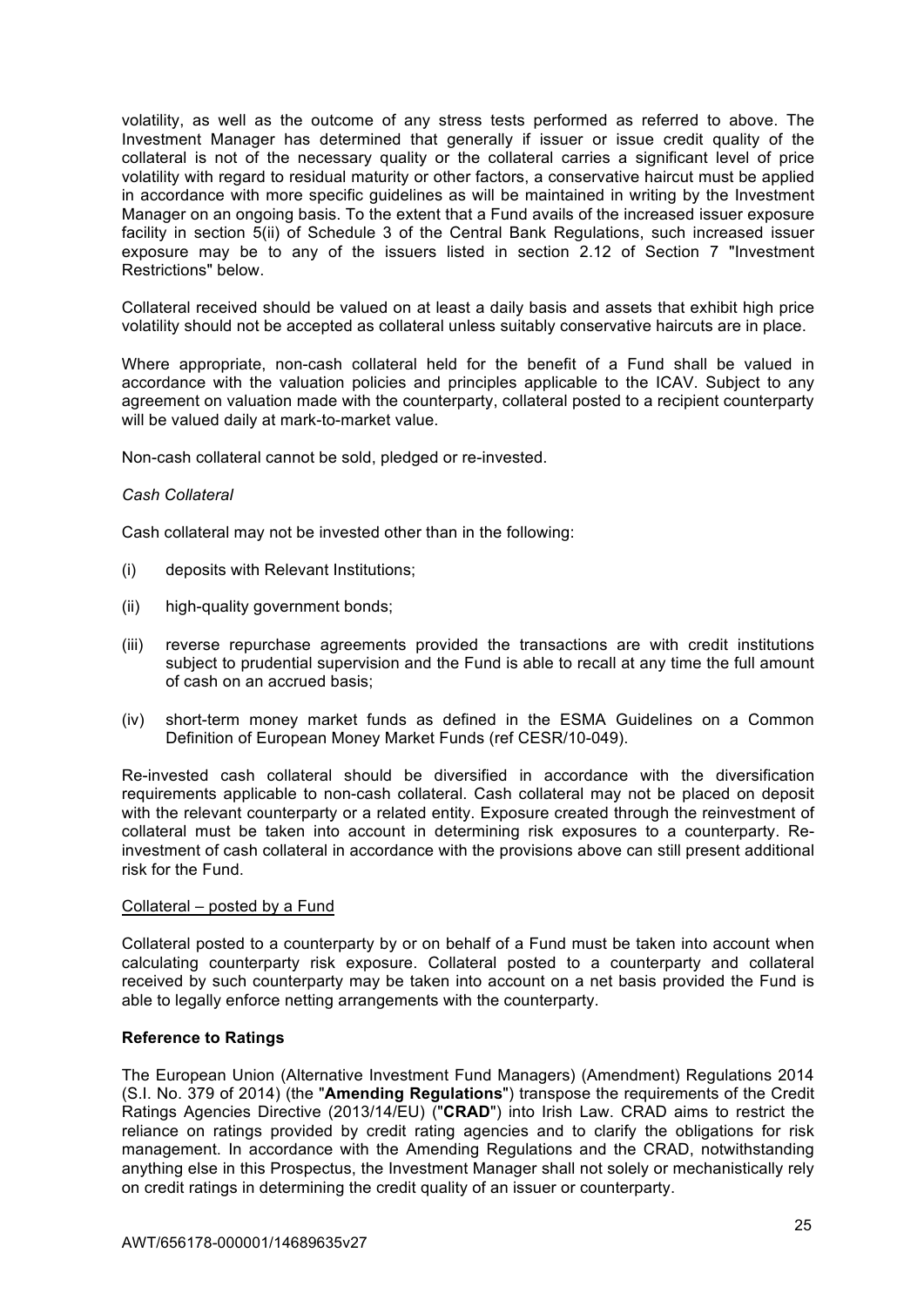# **7. INVESTMENT RESTRICTIONS**

The permitted investments and investment restrictions applying to the Company, in accordance with the qualifications and exemptions contained in the UCITS Regulations, and in the Central Bank Regulations, are set out below. The Directors may from time to time impose such further investment restrictions as shall be compatible with or in the interest of the Shareholders, in order to comply with the laws and regulations of the countries where Shares of the Company are placed. Any such further restrictions shall be in accordance with the Central Bank Rules.

# **(A) General**

# **1. Permitted Investments**

Investments of a Fund are confined to:

- 1.1 Transferable securities and money market instruments which are either admitted to official listing on a stock exchange in an EU Member State or non-EU Member State or which are dealt on a market which is regulated, operates regularly, is recognised and open to the public in an EU Member State or non-EU Member State.
- 1.2 Recently issued transferable securities which will be admitted to official listing on a stock exchange or other market (as described above) within a year.
- 1.3 Money Market Instruments other than those dealt on a regulated market.
- 1.4 Units/shares of UCITS.
- 1.5 Units/shares of AIFs.
- 1.6 Deposits with credit institutions.
- 1.7 FDI.

## **2. Investment Restrictions**

- 2.1 Each Fund may invest no more than 10% of its Net Asset Value in transferable securities and Money Market Instruments other than those referred to in paragraph 1.
- 2.2 Each Fund may invest no more than 10% of its Net Asset Value in recently issued transferable securities which will be admitted to official listing on a stock exchange or other market (as described in paragraph 1.1) within a year. This restriction will not apply in relation to investment by each Fund in certain US securities known as rule 144A securities provided that:
	- the securities are issued with an undertaking to register with the US Securities and Exchanges Commission within one year of issue; and
	- the securities are not illiquid securities i.e. they may be realised by a Fund within seven days at the price, or approximately at the price, at which they are valued by a Fund.
- 2.3 Each Fund may invest no more than 10% of its Net Asset Value in transferable securities and Money Market Instruments issued by the same body provided that the total value of transferable securities and Money Market Instruments held in the issuing bodies in each of which it invests more than 5% is less than 40%.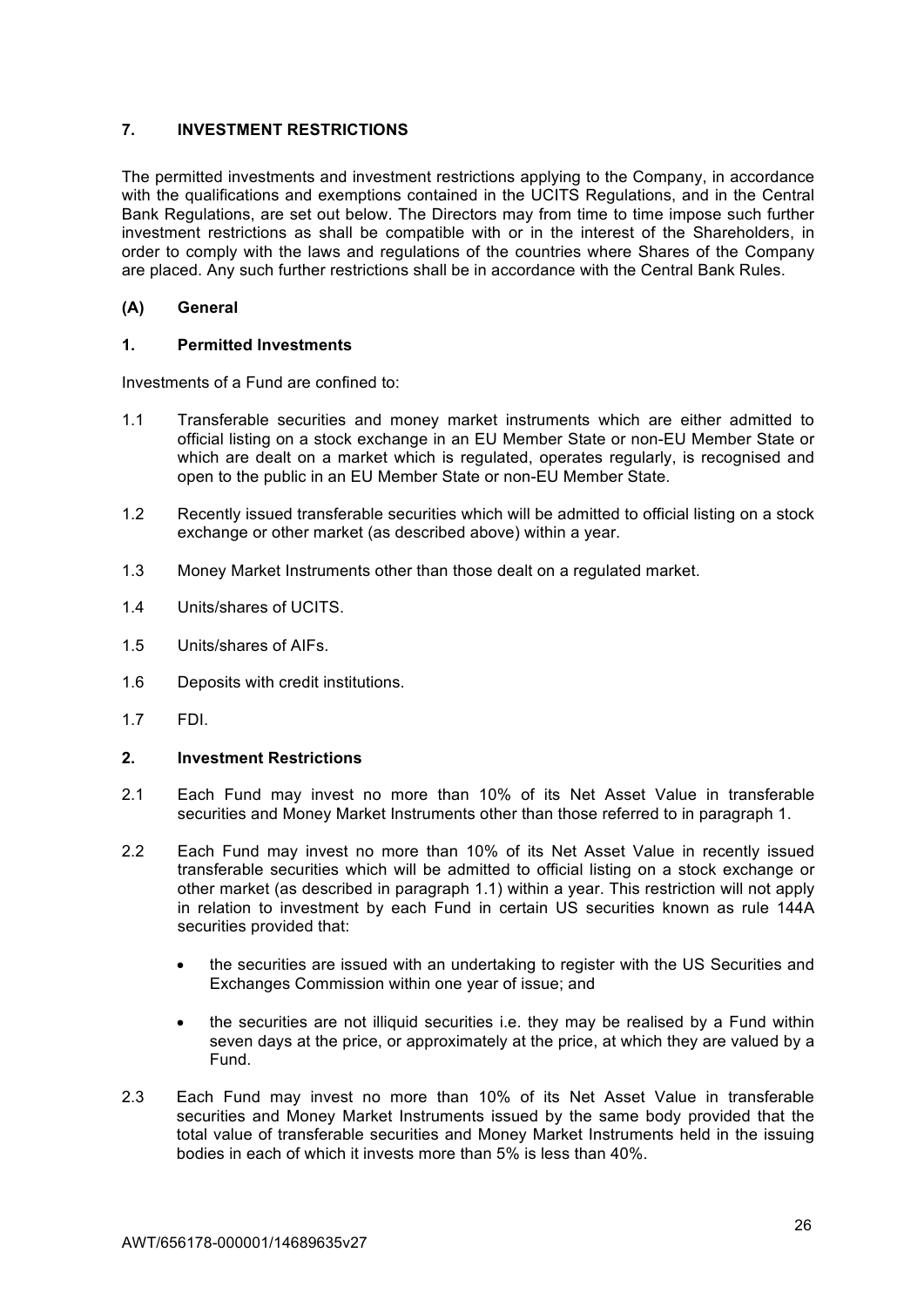- 2.4 Subject to the prior approval of the Central Bank, the limit of 10% (in 2.3) is raised to 25% in the case of bonds that are issued by a credit institution which has its registered office in a Member State and is subject by law to special public supervision designed to protect bond-holders. If a Fund invests more than 5% of its Net Asset Value in these bonds issued by one issuer, the total value of these investments may not exceed 80% of the Net Asset Value of a Fund. If a Fund intends to avail of this increased flexibility, it may only do so with the prior approval of the Central Bank.
- 2.5 The limit of 10% (in 2.3) is raised to 35% if the transferable securities or Money Market Instruments are issued or guaranteed by a Member State or its local authorities or by a non-Member State or public international body of which one or more Member States are members.
- 2.6 The transferable securities and Money Market Instruments referred to in 2.4. and 2.5 shall not be taken into account for the purpose of applying the limit of 40% referred to in 2.3.
- 2.7 Each Fund may not invest more than 20% of its Net Asset Value in deposits made with the same credit institution. Deposits with any one credit institution, other than credit institutions authorised in an EEA Member State or credit institutions authorised within a signatory state (other than an EEA Member State) to the Basle Capital Convergence Agreement of July, 1988 or credit institutions located in the Channel Islands, Australia or New Zealand held as ancillary liquidity, must not exceed 10% of net assets. This limit may be raised to 20% in the case of deposits made with the Depositary.
- 2.8 The risk exposure of each Fund to a counterparty to an OTC derivative may not exceed 5% of its Net Asset Value. This limit is raised to 10% in the case of a credit institution authorised in the EEA, a credit institution authorised within a signatory state (other than an EEA Member State) to the Basle Capital Convergence Agreement of July 1988 or a credit institution authorised in Jersey, Guernsey, the Isle of Man, Australia or New Zealand.
- 2.9 Notwithstanding paragraphs 2.3, 2.7 and 2.8 above, a combination of two or more of the following issued by, or made or undertaken with, the same body may not exceed 20% of the Net Asset Value of a Fund:
	- investments in transferable securities or Money Market Instruments;
	- deposits, and/or
	- counterparty risk exposures arising from OTC derivatives transactions.
- 2.10 The limits referred to in 2.3, 2.4, 2.5, 2.7, 2.8 and 2.9 above may not be combined, so that exposure to a single body shall not exceed 35% of Net Asset Value.
- 2.11 Group companies are regarded as a single issuer for the purposes of 2.3, 2.4, 2.5, 2.7, 2.8 and 2.9. However, a limit of 20% of Net Asset Value may be applied to investment in transferable securities and Money Market Instruments within the same group.
- 2.12 Each Fund may invest up to 100% of its Net Asset Value in transferable securities and Money Market Instruments issued by or guaranteed by any Member State, its local authorities, non-Member States or public international body of which one or more Member States are members. The following are permitted issuers for the purpose of the investment restriction:

OECD Governments (provided the relevant issues are investment grade), Government of the People's Republic of China, Government of Brazil (provided the relevant issues are investment grade), Government of India (provided the issues are of investment grade), the European Investment Bank, the European Bank for Reconstruction and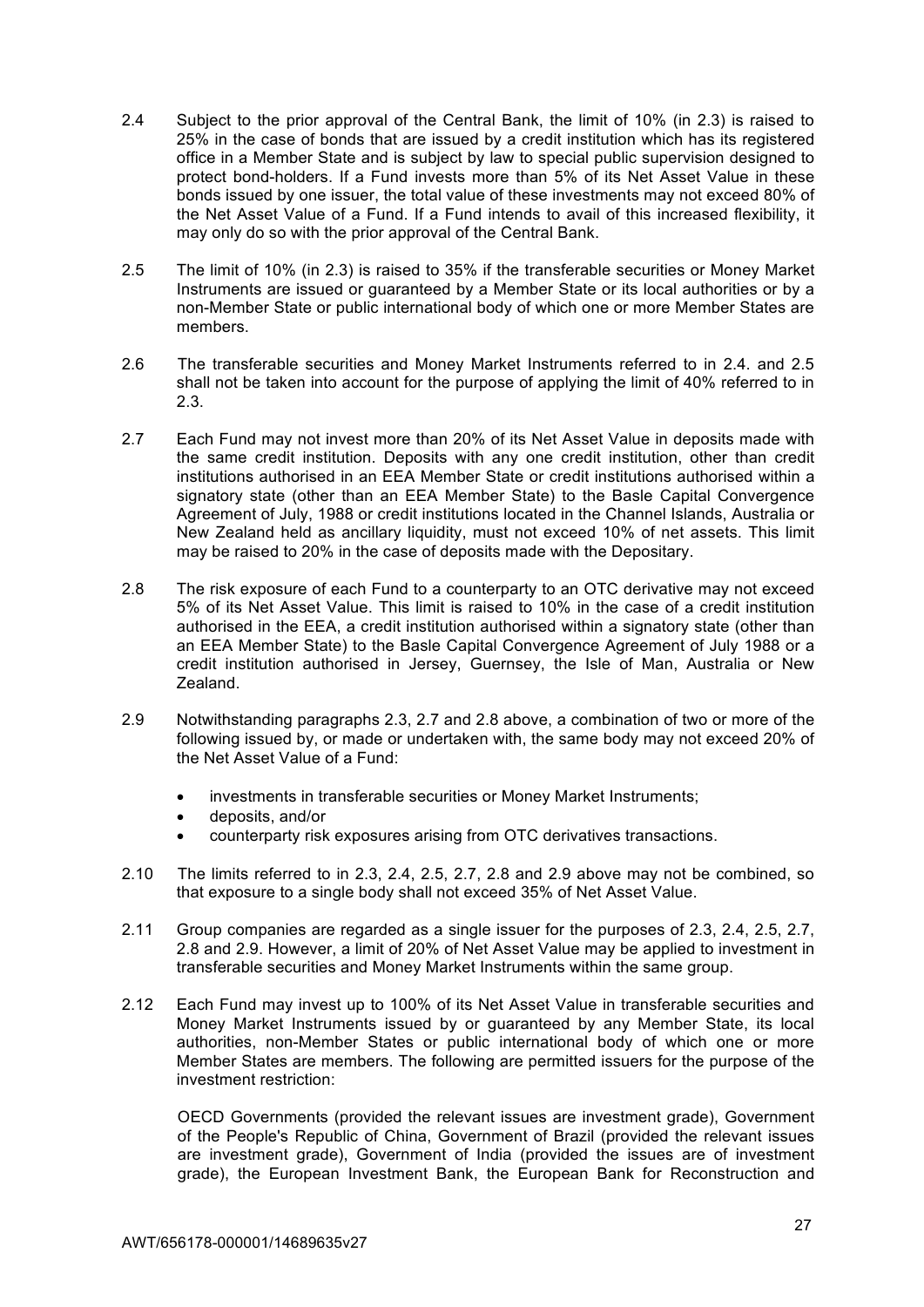Development, the International Finance Corporation, the International Monetary Fund, Euratom, the Asian Development Bank, the European Central Bank, the Council of Europe, Eurofima, the African Development Bank, the International Bank for Reconstruction and Development (The World Bank), the Inter-American Development Bank, the EU, the Federal National Mortgage Association (Fannie Mae), the Federal Home Loan Mortgage Corporation (Freddie Mac), the Government National Mortgage Association (Ginnie Mae), the Student Loan Marketing Association (Sallie Mae), the Federal Home Loan Bank, the Federal Farm Credit Bank, the Tennessee Valley Authority, the Government of Singapore and Straight-A-Funding LLC.

However, a Fund must hold securities from at least six different issues, with securities from any one issue not exceeding 30% of the Net Asset Value of that Fund.

2.13 Each Fund will not take or seek to take legal or management control over any collective investment scheme in which it invests.

### **3. Investment in Collective Investment Schemes ("CIS")**

Save in respect of a Fund which has an investment objective and policy that is more restrictive in respect of its investment in CIS, the following will apply:

- 3.1 Each Fund may invest no more than 20% of its Net Asset Value, in any one CIS
- 3.2 Investment in AIFs may not, in aggregate, exceed 30% of its net assets.
- 3.3 The CIS are prohibited from investing more than 10 per cent of net assets in other openended CIS.
- 3.4 When a Fund invests in the shares/units of other CIS that are managed, directly or by delegation, by the Investment Manager or by any other company with which the Investment Manager is linked by common management or control, or by a substantial direct or indirect holding, the Investment Manager or other company may not charge subscription, conversion or redemption fees on account of the a Fund's investment in the shares/units of such other CIS.
- 3.5 Where a commission (including a rebated commission) is received by the Investment Manager by virtue of an investment in the units/shares of another CIS, this commission must be paid into the property of the relevant Fund.

#### **4. Index Tracking UCITS**

- 4.1 Each Fund may invest up to 20% of its Net Asset Value in shares and/or debt securities issued by the same body where the investment policy of the Company is to replicate an index which satisfies the criteria set out in the Central Bank Rules.
- 4.2 The limit in paragraph 4.1 may be raised to 35%, and applied to a single issuer, where this is justified in exceptional market conditions.

#### **5. General Provisions**

- 5.1 Each Fund may not acquire any shares carrying voting rights which would enable it to exercise significant influence over the management of an issuing body.
- 5.2 Each Fund may acquire no more than:
	- (i) 10% of the non-voting shares of any single issuing body;
	- (ii) 10% of the debt securities of any single issuing body;
	- (iii) 25% of the shares/units of any single CIS;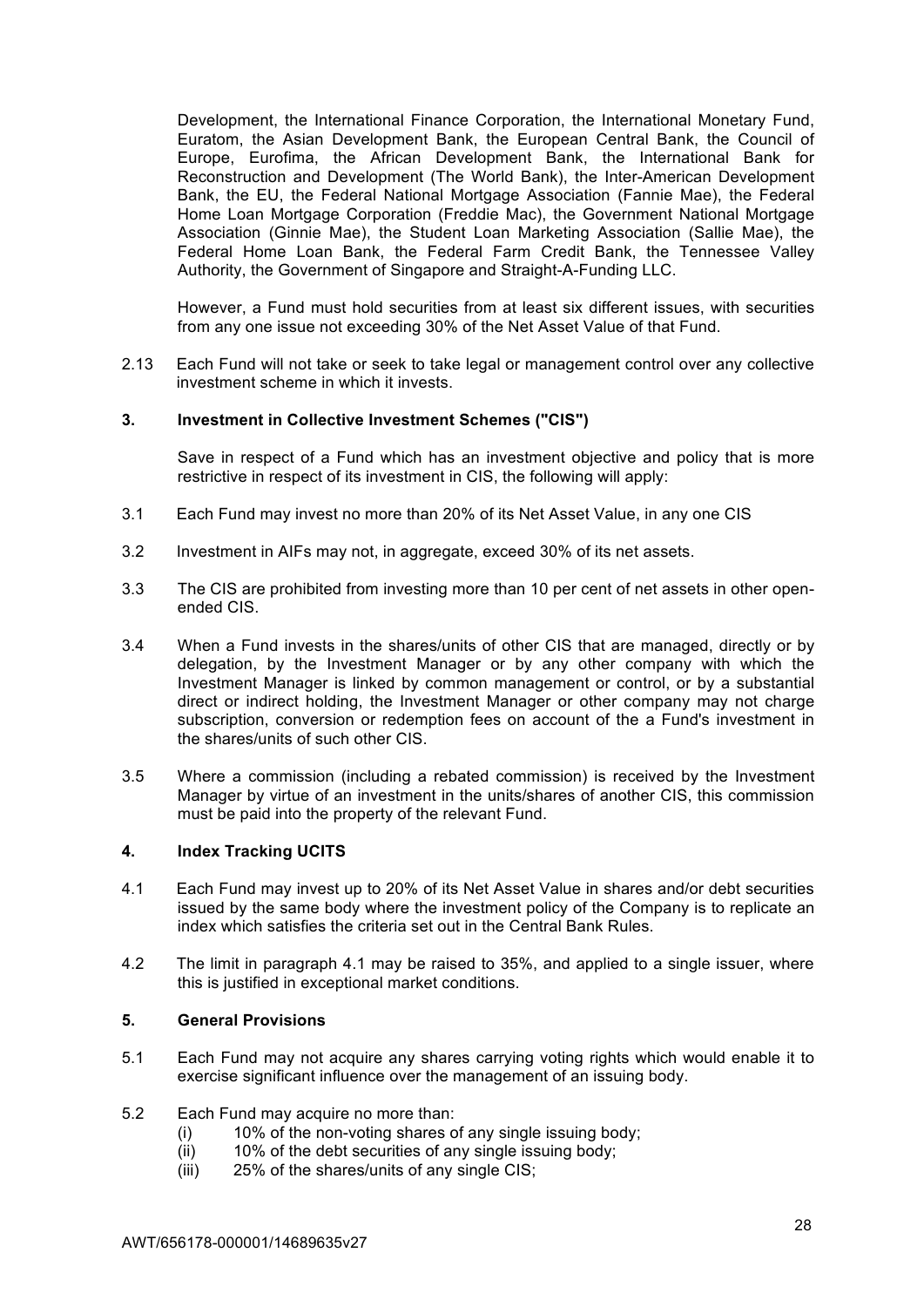(iv) 10% of the Money Market Instruments of any single issuing body.

NOTE: The limits laid down in (ii), (iii) and (iv) above may be disregarded at the time of acquisition if at that time the gross amount of the debt securities or of the Money Market Instruments or the net amount of securities in issue cannot be calculated.

- 5.3 5.1 and 5.2 shall not be applicable to:
	- (i) transferable securities and Money Market Instruments issued or guaranteed by a Member State or its local authorities;
	- (ii) transferable securities and Money Market Instruments issued or guaranteed by a non-Member State;
	- (iii) transferable securities and Money Market Instruments issued by public international bodies of which one or more Member States are members;
	- (iv) shares held by any Fund in the capital of a company incorporated in a non-State which invests its assets mainly in the securities of issuing bodies having their registered offices in that State, where under the legislation of that State such a holding represents the only way in which a Fund can invest in the securities of issuing bodies of that State. This waiver is applicable only if in its investment policies the company from the non-Member State complies with the limits laid down in 2.3 to 2.11, 3.1, 3.2, 5.1, 5.2, 5.4, 5.5 and 5.6 and provided that where these limits are exceeded, 5.5 and 5.6 are observed;
	- (v) shares held by an investment company or investment companies in the capital of subsidiary companies carrying on only the business of management, advice or marketing in the country where the subsidiary is located, in regard to the redemption of shares / units at shareholders / unitholders' request exclusively on their behalf.
- 5.4 Each Fund need not comply with the investment restrictions herein when exercising subscription rights attaching to transferable securities or Money Market Instruments which form part of their assets.
- 5.5 The Central Bank may allow recently authorised UCITS to derogate from the provisions of 2.3 to 2.12, 3.1 and 3.2, 4.1 and 4.2 for six months following the date of their authorisation, provided they observe the principle of risk spreading.
- 5.6 If the limits laid down herein are exceeded for reasons beyond the control of any Fund, or as a result of the exercise of subscription rights, then that Fund must adopt as a priority objective for its sales transactions the remedying of that situation, taking due account of the interests of its Shareholders.
- 5.7 Neither the Investment Manager, nor any of the Funds, may carry out uncovered sales of:
	- transferable securities;
	- Money Market Instruments;\*
	- units of CIS; or
	- FDI.

\*any short selling of Money Market Instruments by the Company is prohibited.

5.8 Each Fund may hold ancillary liquid assets.

### **6 FDIs**

6.1 Each Fund's global exposure relating to FDI must not exceed its total Net Asset Value (this provision may not be applied to Funds that calculate their global exposure using the VaR methodology as disclosed in the relevant Supplement).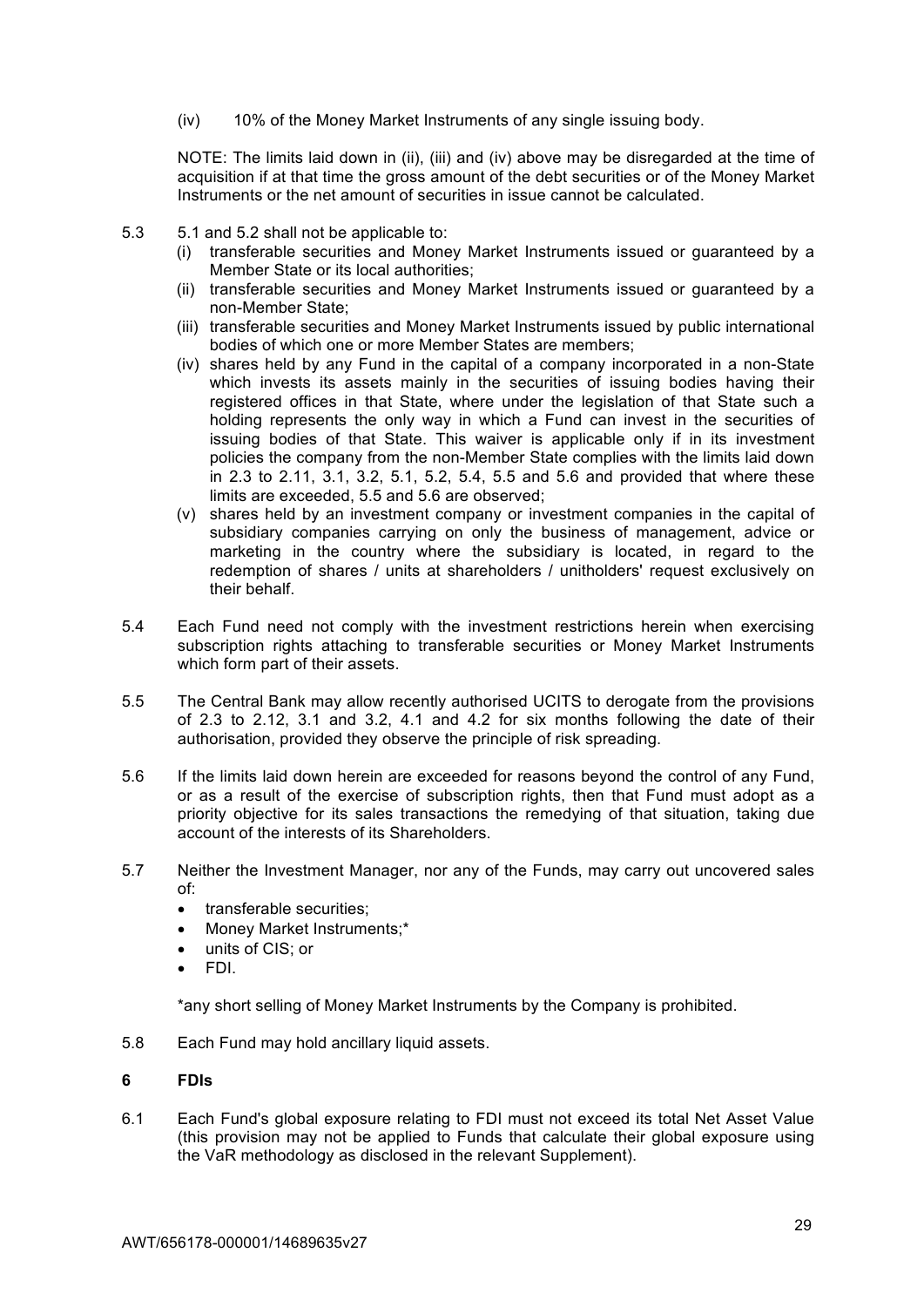- 6.2 Position exposure to the underlying assets of FDI, including embedded FDI in transferable securities or Money Market Instruments, when combined where relevant with positions resulting from direct investments, may not exceed the investment limits set out in the Central Bank Rules. (This provision does not apply in the case of index based FDI provided the underlying index is one which meets with the criteria set out in the Central Bank Rules.)
- 6.3 Each Fund may invest in FDIs dealt in OTC provided that the counterparties to OTCs are institutions subject to prudential supervision and belonging to categories approved by the Central Bank.
- 6.4 Investment in FDIs is subject to the conditions and limits laid down by the Central Bank.

It is intended that any Fund should have power to avail of any change in the investment restrictions laid down in the UCITS Regulations which would permit investment by a Fund in securities, derivative instruments or in any other forms of investment in which investment is as at the date of this Prospectus, restricted or prohibited under the UCITS Regulations. Any change in investment restrictions will be reflected in an updated Prospectus.

### **(B) Restrictions on Borrowing, Lending and Dealing**

- (1) Each Fund may only borrow an amount which in the aggregate does not exceed 10% of the Net Asset Value of a Fund. Such borrowings may, however, only be made on a temporary basis. The Depositary may give a charge over the assets of a Fund in order to secure borrowings. Furthermore, each Fund may not invest more than 10% of its Net Asset Value in partly paid securities.
- (2) Each Fund may acquire foreign currency by means of a "back-to-back" loan. Foreign currency obtained in this manner is not classed as borrowings for the purposes of the borrowing restrictions contained in the UCITS Regulations and (1) above, provided that the offsetting deposit equals or exceeds the value of the foreign currency loan outstanding.

However, where foreign currency borrowings exceed the value of the back-to-back deposit, any excess is regarded as borrowing for the purpose of Regulation 103 of the UCITS Regulations and (1) above. Where a Fund maintains the offsetting balance in a different currency to the underlying currency of the Fund, a currency exposure risk will exist

- (3) Each Fund may not, save as set out in (1) above, mortgage, hypothecate or in any manner transfer as security for indebtedness, any securities owned or held by a Fund provided that the purchase or sale of securities on a when-issued or delayed-delivery basis, and margin paid with respect to the writing of options or the purchase or sale of forward or futures contracts, are not deemed to be the pledge of the assets.
- (4) Without prejudice to the powers of each Fund to invest in transferable securities, each Fund may not lend or act as guarantor on behalf of third parties.
- (5) Each Fund may engage in stock lending for the purpose of efficient portfolio management, in accordance with the guidelines set out by the Central Bank.
- (6) Each Fund may not use borrowings to cover exposure to FDI.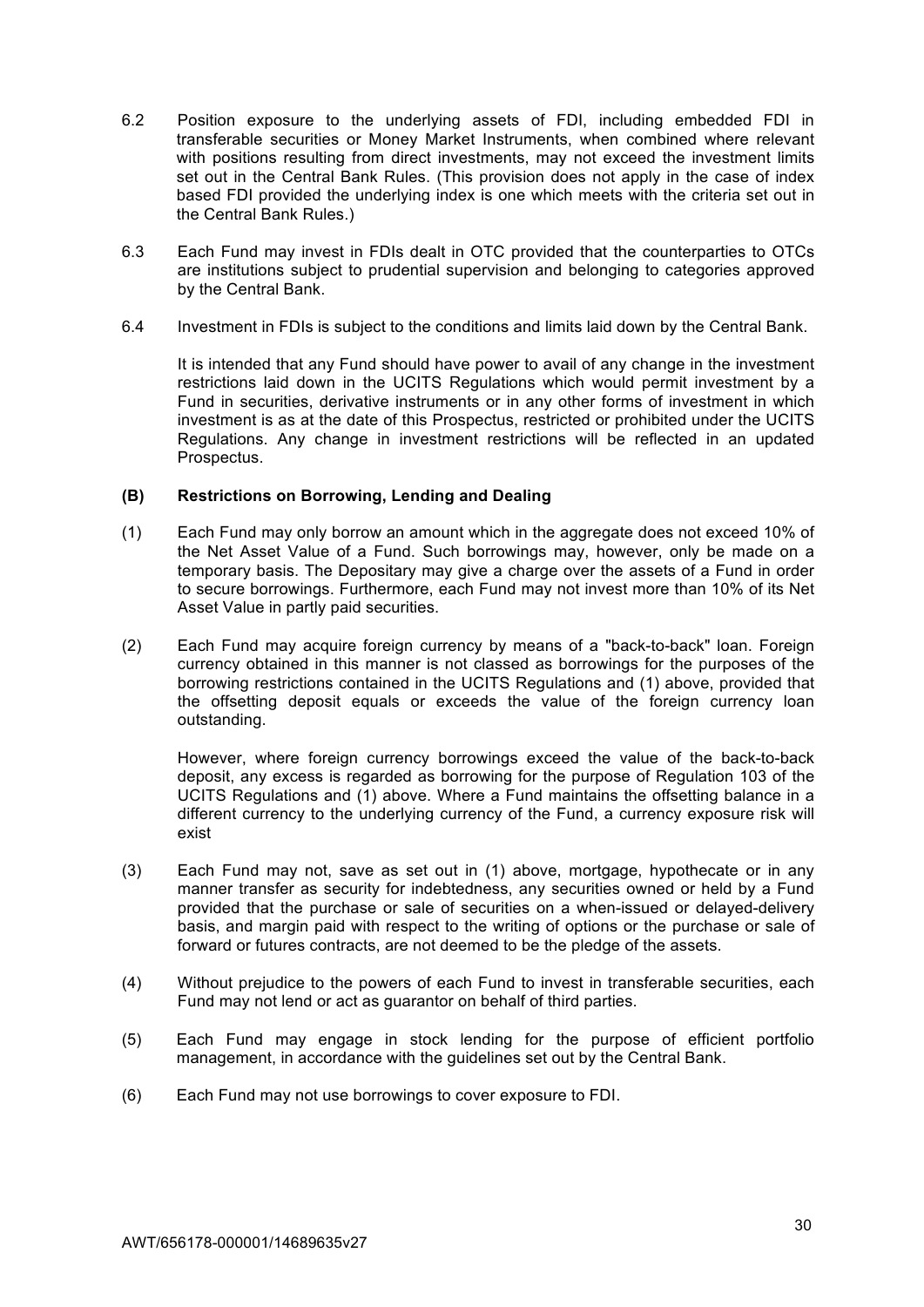# **8. RISK WARNINGS**

Potential investors should consider the following risks and any further risks set out in the relevant Supplement before investing in any of the Funds. The investment objectives and policies for each Fund are set forth in the relevant Supplement. Certain of the Funds' investment policies involve certain risks that a prospective investor should keep in mind. None of the Funds are intended to be a complete investment programme, and there is no assurance that any Fund will achieve its objective. However, these risk warnings are not intended to be exhaustive and there may be other considerations that should be taken into account in relation to an investment.

## **General Considerations**

It should be remembered that the price of Shares and the income from them may fall as well as rise, and that investors may not get back the amount they have invested. In addition to market factors, changes in exchange rates may cause the value of Shares to go up or down. Persons interested in purchasing Shares should inform themselves as to (a) the legal requirements within their own countries of residence for the purchase of Shares, (b) any foreign exchange restrictions which may be applicable, and (c) the income and other tax consequences of the purchase and redemption of Shares.

Investment in certain securities markets involves a greater degree of risk than usually associated with investment in the securities of other major securities markets. Potential investors should consider the following risks and any further risks set out in the relevant Supplement before investing in any of the Funds.

Should supplementary information be required in respect of risk management methods, to include internal investment limits applied by the Investment Manager's risk management team, and any recent developments in the risk and yield characteristics of the main category of FDI, such supplementary information will be available from the Company upon request by the Shareholder.

## **Availability of Investment Opportunities**

The business of identifying and structuring investments of the types contemplated by a Fund is competitive, and involves a high degree of uncertainty. Market conditions as well as economic and political factors will have an impact on the opportunities for investment. Accordingly, there can be no assurance that a Fund will be able to identify and complete attractive investments in the future or that it will be able to invest fully its subscriptions or commitments, as the case may be. The securities in which a Fund invests may also involve high levels of complexity and uncertainty. Even if attractive investment opportunities are identified by the Investment Manager, there is no certainty that it will be permitted to invest in such opportunity (or invest in such opportunity to the fullest extent desired). The Investment Manager or its affiliates may sponsor, manage or advise on other funds with investment strategies similar to the relevant Fund. The Investment Manager, its affiliates and such funds are under no obligation to offer the opportunities to the relevant Fund identified in connection with these funds.

## **Basis Risk**

Basis risk may exist when there is a divergence between the price of a derivative and that of the underlying instrument in the cash market. This may result in market exposures even in instances where derivatives positions have been taken to hedge underlying exposures, due to the unforeseen divergence of the derivative and underlying security prices. This is only relevant if the underlying instrument is traded prior to maturity.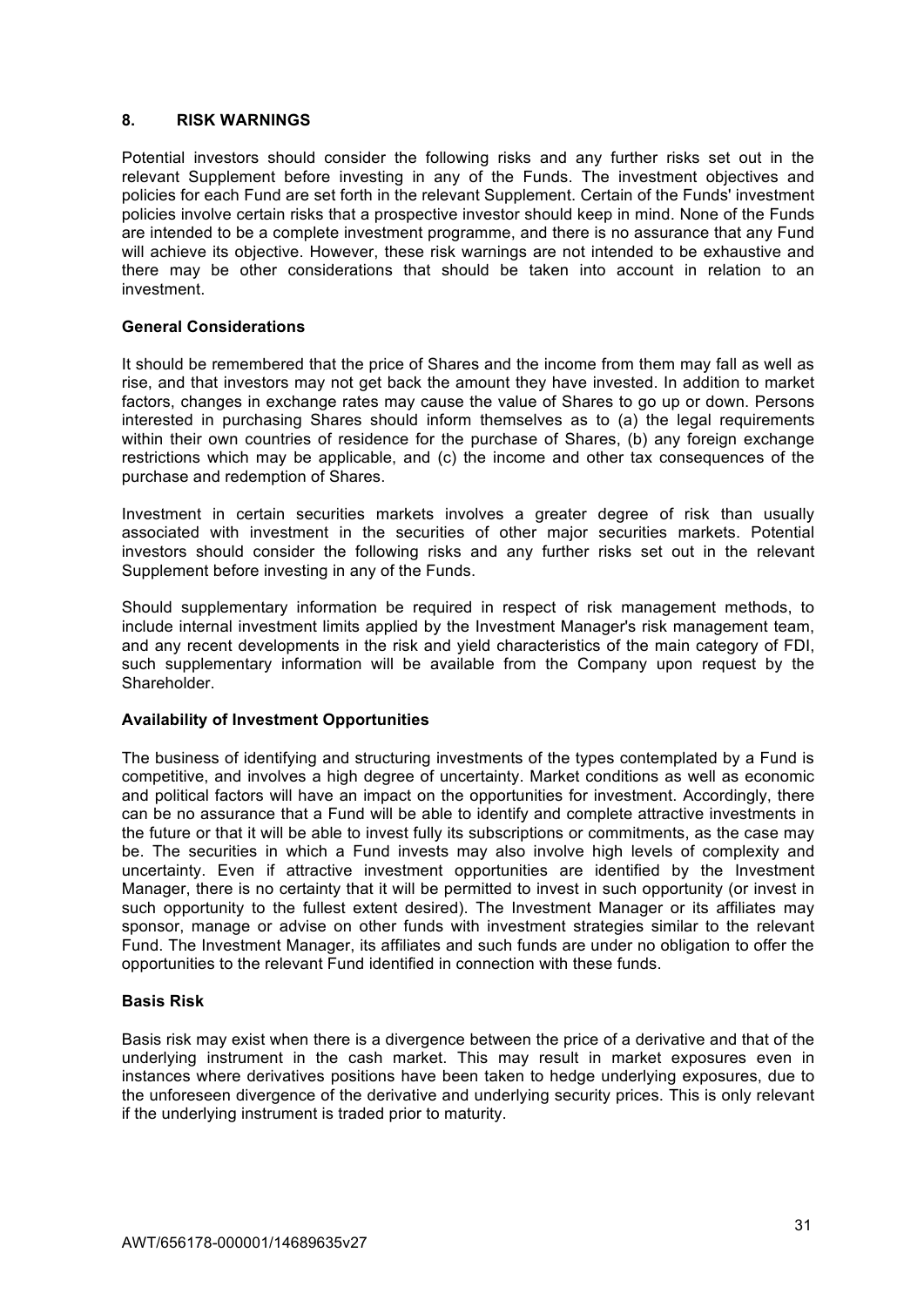## **Conflicts of Interest**

Conflicts of interest may exist in the structure and operation of the Company's business. The attention of investors is specifically drawn to the potential conflict of interest implicit in the method of valuation of OTC option contracts and similar tracts and derivative instruments other than spot and forward contracts where the Administrator relies on the counterparties to such contracts or instruments to provide a price for the relevant contract or instrument. See the section headed "Conflicts of Interest".

### **Counterparty Credit Risk**

Markets in which the Company and the Funds may effect their OTC transactions do not regulate participants to the same extent as "exchange-based" markets. Where a Fund carries out transactions in these markets they may be subject to a credit risk on the transaction counterparty and a risk of settlement default. Such transactions do not benefit from the same protections as exchange-based clearing organisation guarantees, daily marking-to-market and settlement, and segregation and minimum capital requirements applicable to intermediaries. This may subject a Fund to the risk that a counterparty will not settle a transaction in accordance with its terms and conditions because of a dispute over the terms of the contract or because of a credit or liquidity problem. Such "counterparty risk" is increased for contracts with longer maturities when events may intervene to prevent settlement. The ability of a Fund to transact business with any one or any number of counterparties, the lack of any independent evaluation of the counterparties or their financial capabilities, and the absence of a regulated market to facilitate settlement, may increase the potential for losses by a Fund.

### **Counterparty Risk**

Each Fund may have credit exposure to counterparties by virtue of investment positions in options, forward exchange rate and other contracts held by a Fund. To the extent that a counterparty defaults on its obligation and a Fund is delayed or prevented from exercising its rights with respect to the investments in its portfolio, it may experience a decline in the value of its position, lose income and incur costs associated with asserting its rights.

## **Currency Risk**

Assets of a Fund may be denominated in a currency other than the Base Currency of a Fund. Changes in the exchange rate between the Base Currency and the currency of such assets may lead to a depreciation of the value of a Fund's assets as expressed in the Base Currency. A Fund's Investment Manager may or may not try to mitigate this risk by using financial instruments. Funds may from time to time enter into currency exchange transactions either on a spot (i.e. cash) basis or by buying currency exchange forward contracts. Neither spot transactions nor forward currency exchange contracts eliminate fluctuations in the prices of a Fund's securities or in foreign exchange rates, or prevent loss if the prices of these securities should decline. A Fund may enter into currency exchange transactions in an attempt to protect against changes in currency exchange rates between the trade and settlement dates of specific securities transactions or anticipated securities transactions or for speculative purposes.

A Fund may also enter into forward contracts to hedge against a change in such currency exchange rates that would cause a decline in the value of existing investments denominated or principally traded in a currency other than the Base Currency of that Fund. For example, a Fund could enter into a forward contract to sell the currency in which the investment is denominated or principally traded in exchange for the Base Currency of that Fund. Although these transactions are intended to minimise the risk of loss due to a decline in the value of hedged currency, at the same time they limit any potential gain that might be realised should the value of the hedged currency increase. The precise matching of the forward contract amounts and the value of the securities involved will not generally be possible because the future value of such securities will change as a consequence of market movements in the value of such securities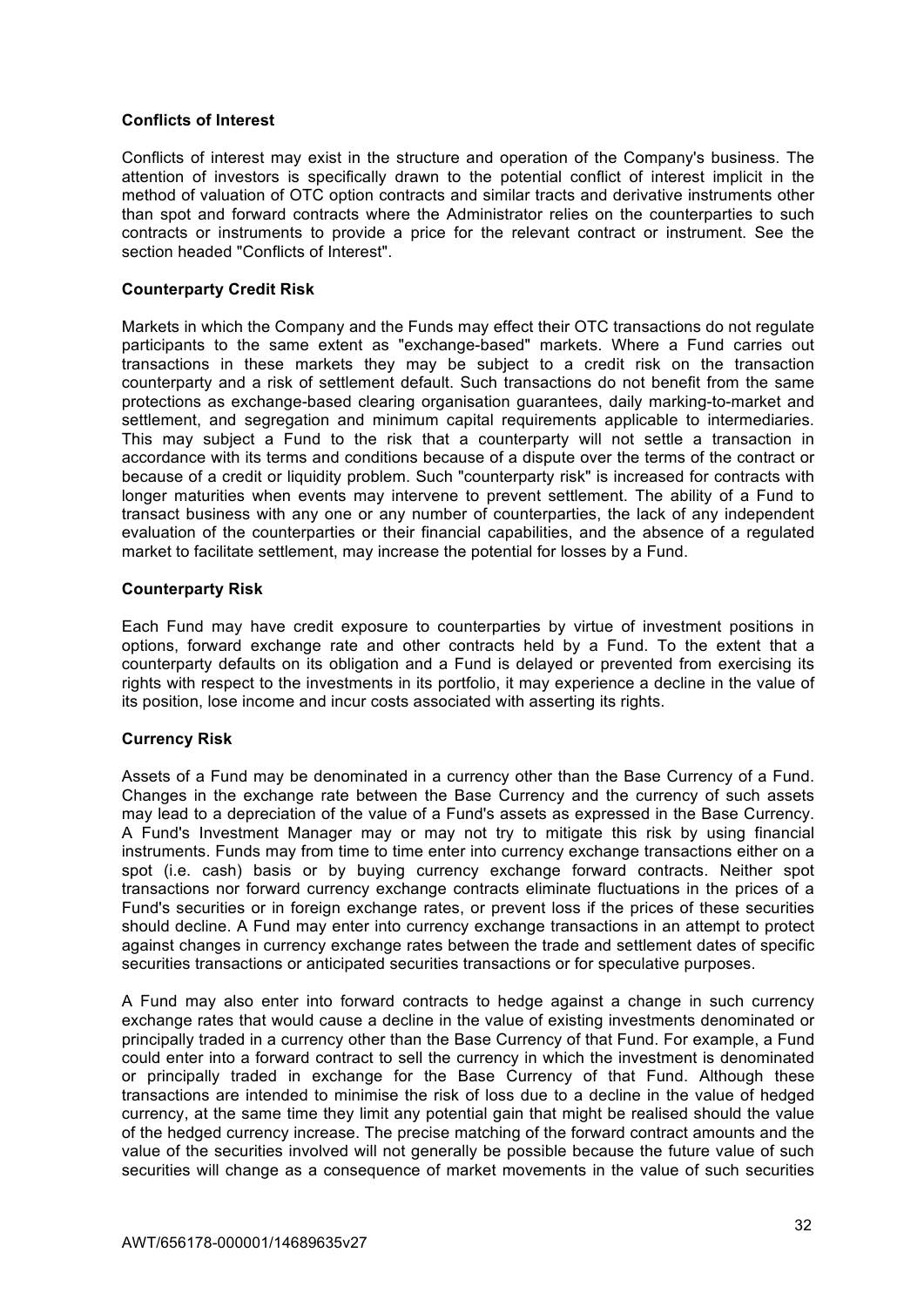between the date when the forward contract is entered into and the date when it matures. The successful execution of a hedging strategy which matches exactly the profile of the investments of any Fund cannot be assured.

# **Custodial Risk**

Market practices in relation to the settlement of securities transactions and the custody of assets could provide increased risk. In particular, some of the markets in which a Fund may invest do not provide for settlement on a delivery versus payment basis and the risk in relation to such settlements has to be borne by the Fund.

# **Derivative Instrument Risk**

A Fund may be invested in certain derivative instruments, which may involve the assumption of obligations as well as rights and assets. Assets deposited as margin with brokers may not be held in segregated accounts by the brokers and may therefore become available to the creditors of such brokers in the event of their insolvency or bankruptcy.

# **Effects of Substantial Redemptions**

Substantial voluntary redemptions of Shares by Shareholders within a limited period of time could require a Fund to liquidate interests in securities sooner than would otherwise be desirable. Regardless of the period of time in which redemptions occur, the resulting reduction in the Net Asset Value of a Fund and thus in its equity base, could make it more difficult for a Fund to diversify its holdings and achieve its investment objective. Under the Articles, if redemption requests on any Dealing Day equal or exceed 10% of the Net Asset Value of a Fund in issue on that Dealing Day, the Directors may limit redemptions to 10% of Net Asset Value on that Dealing Day as they deem necessary in their sole discretion. Any redemptions in excess of 10% of Net Asset Value may be held over to the next Dealing Day where they will be effected on a pro rata basis to redemption requests received subsequently.

## **Emerging Market Risk**

In emerging markets the legal, judicial and regulatory infrastructure is still developing and there is much legal uncertainty both for local market participants and their overseas counterparts. "Frontier Markets" are a subset of emerging markets, and are differentiated from other emerging markets in that they typically are considered to be somewhat less economically developed. Some markets carry significant risks for investors who should therefore ensure that, before investing, they understand the relevant risks and are satisfied that an investment is suitable.

Price volatility in emerging markets may be higher than in more developed markets. Price discrepancies can be common and market dislocation is not uncommon in such markets. Additionally, as news about a particular country becomes available, financial markets may react significantly in a very short period of time. Emerging markets generally lack the level of transparency, liquidity, efficiency and levels of regulation found in more developed markets. There may be a higher level of political risk attached to investing in emerging markets also.

The trading volume on emerging markets through which a Fund may invest may be substantially less than in the world's leading stock markets, accordingly the accumulation and disposal of holdings in some investments may be time-consuming and may need to be conducted at unfavourable prices. Liquidity in such markets may also be less and volatility of prices greater than in the leading markets as a result of a high degree of concentration of market capitalisation and trading volume in a small number of companies.

The value of a Fund's assets may be affected by uncertainties such as changes in government policies, taxation, interest rates, exchange rates, currency repatriation restrictions, social and religious instability and other political, economic or other developments in the law or regulations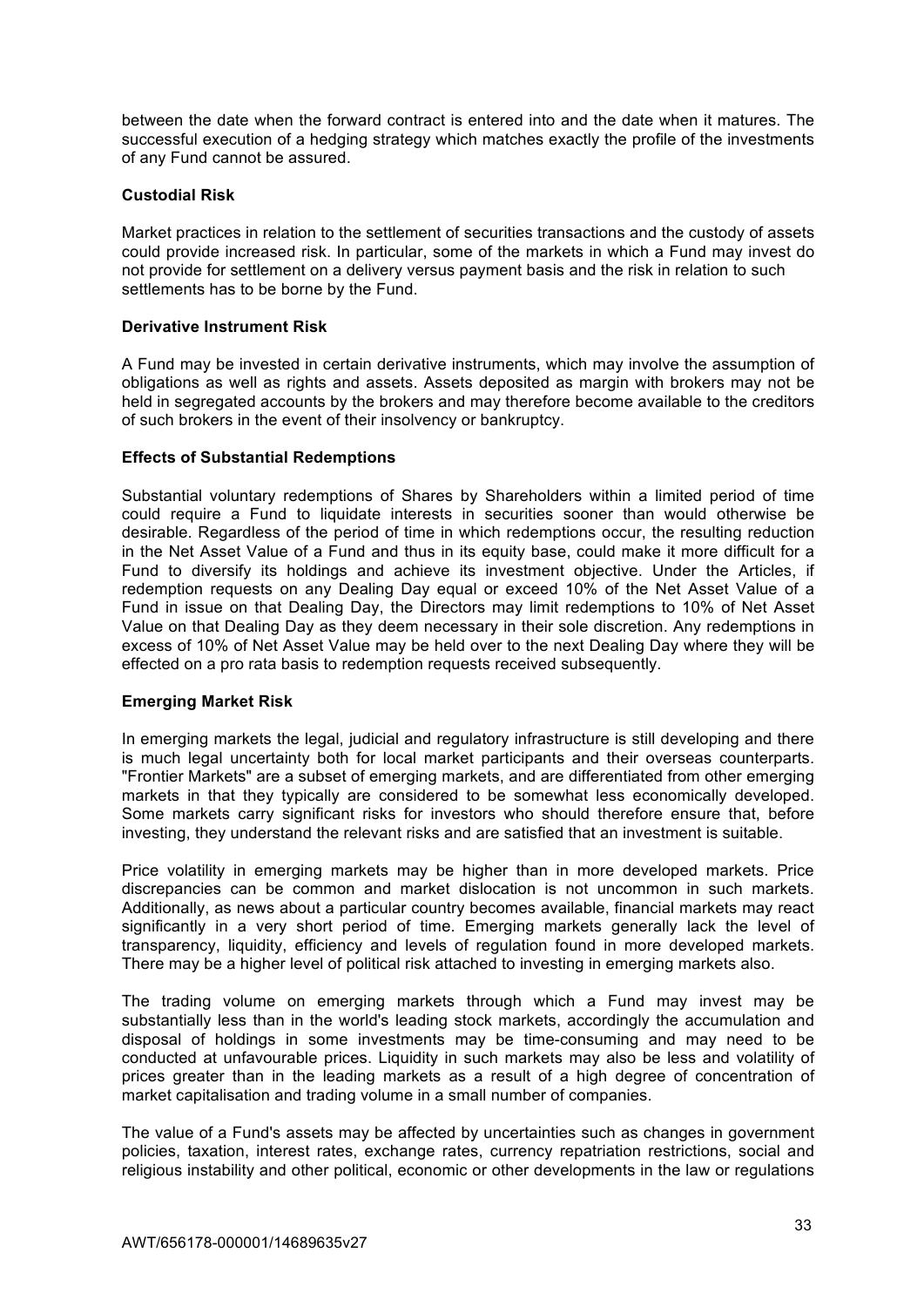of the countries in which a Fund may invest and, in particular, by changes in legislation relating to the level of foreign ownership in the companies in India and countries in which the Fund may invest.

# **Depositary Risk**

If a Fund invests in assets that are financial instruments that can be held in custody ("**Custody Assets**"), the Depositary is required to perform full safekeeping functions and will be liable for any loss of such assets held in custody unless it can prove that the loss has arisen as a result of an external event beyond its reasonable control, the consequences of which would have been unavoidable despite all reasonable efforts to the contrary. In the event of such a loss (and the absence of proof of the loss being caused by such an external event), the Depositary is required to return identical assets to those lost or a corresponding amount to the Fund without undue delay.

If a Fund invests in assets that are not financial instruments that can be held in custody ("**Non-Custody Assets**"), the Depositary is only required to verify the Fund's ownership of such assets and to maintain a record of those assets which the Depositary is satisfied that the Fund holds ownership of. In the event of any loss of such assets, the Depositary will only be liable to the extent the loss has occurred due to its negligent or intentional failure to properly fulfil its obligations.

As it is likely that the Funds may each invest in both Custody Assets and Non-Custody Assets, it should be noted that the safekeeping functions of the Depositary in relation to the respective categories of assets and the corresponding standard of liability of the Depositary applicable to such functions differs significantly.

The Funds enjoy a strong level of protection in terms of Depositary liability for the safekeeping of Custody Assets. However, the level of protection for Non-Custody Assets is significantly lower. Accordingly, the greater the proportion of a Fund invested in categories of Non-Custody Assets, the greater the risk that any loss of such assets that may occur may not be recoverable. While it will be determined on a case-by-case whether a specific investment by the Fund is a Custody Asset or a Non-Custody Asset, generally it should be noted that OTC derivatives traded by a Fund will be Non-Custody Assets. There may also be other asset types that a Fund invests in from time to time that would be treated similarly. Given the framework of depositary liability under UCITS V, these Non-Custody Assets, from a safekeeping perspective, expose the Fund to a greater degree of risk than Custody Assets, such as publicly-traded equities and bonds.

# **Subscriptions/Redemptions Account**

The Company operates a Subscriptions/Redemptions Account for all of the Funds. Monies in the Subscriptions/Redemptions Account are deemed assets of the respective Funds and shall not have the protection of the Investor Money Regulations. There is a risk for investors to the extent that monies are held by the Company in the Subscriptions/Redemptions Account for the account of a Fund at a point where such Fund (or another Fund of the Company) becomes insolvent. In respect of any claim by an investor in relation to monies held in the Subscriptions/Redemptions Account, the investor shall rank as an unsecured creditor of the Company.

# **FATCA**

The United States and Ireland have entered into an intergovernmental agreement to implement FATCA (the "**IGA**"). Under the IGA, an entity classified as a Foreign Financial Institution (an "**FFI**") that is treated as resident in Ireland is expected to provide the Revenue Commissioners with certain information in respect of its "account" holders (i.e. Shareholders). The IGA further provides for the automatic reporting and exchange of information between the Revenue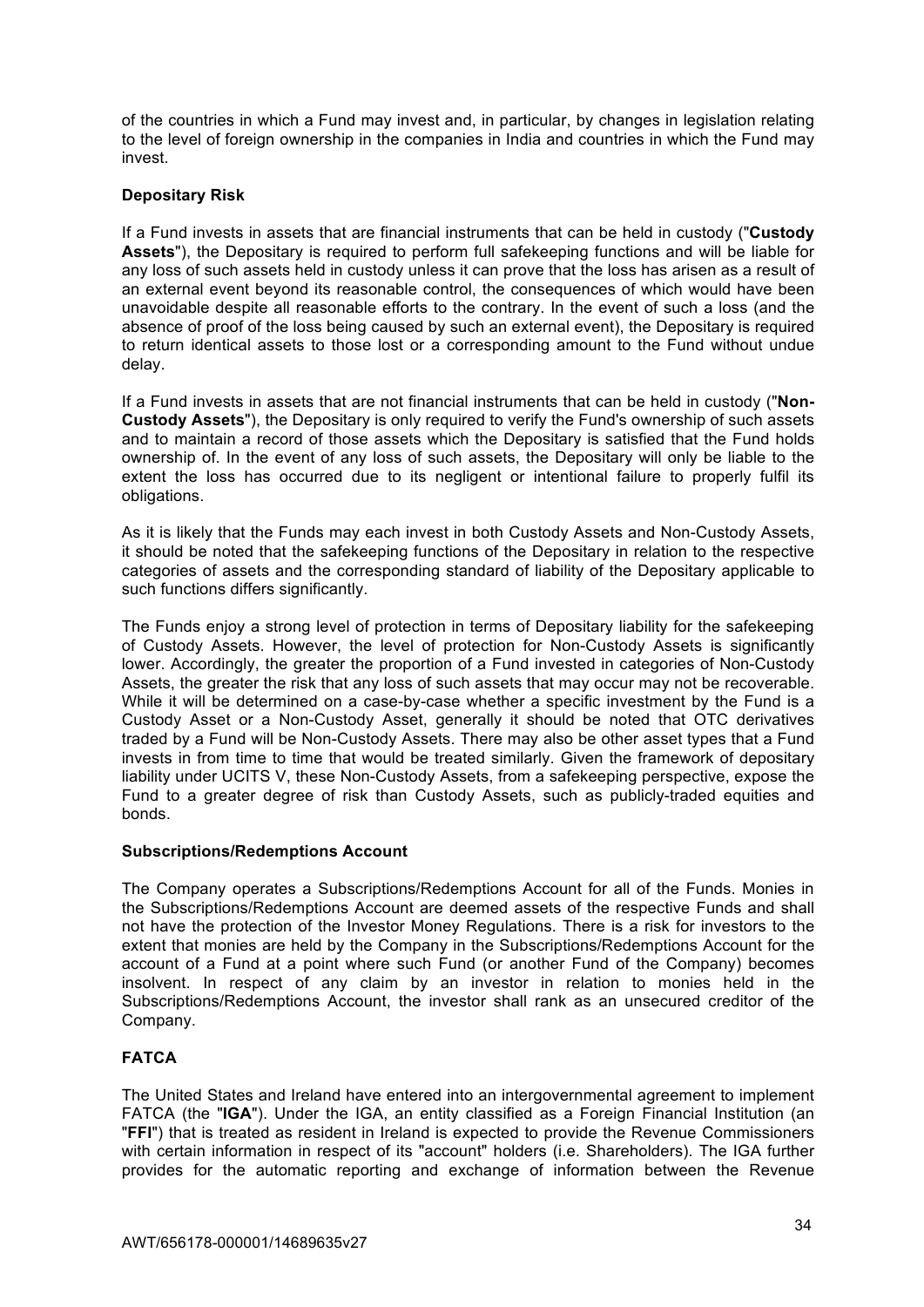Commissioners and the IRS in relation to accounts held in Irish FFIs by US Persons, and the reciprocal exchange of information regarding US financial accounts held by Irish residents. Provided the Company complies with the requirements of the IGA and the Irish legislation, it should not be subject to FATCA withholding on any payments it receives and should not be required to impose FATCA withholding on payments which it makes.

In order for the Company to comply with its FATCA obligations, it may require Shareholders to provide or certify certain information in relation to their status for FATCA purposes and may require Shareholders to provide such other forms, documentation, information and confirmations as the Company may require.

Although the Company will attempt to satisfy any obligations imposed on it to avoid the imposition of the FATCA withholding tax, no assurance can be given that the Company will be able to satisfy these obligations. If the Company becomes subject to a withholding tax as a result of the FATCA regime, the value of the Shares held by all Shareholders may be materially affected.

All prospective investors / Shareholders should consult with their own tax advisors regarding the possible implications of FATCA on an investment in the Company.

## **CRS**

Ireland has provided for the implementation of CRS through section 891F of the TCA and the enactment of the Returns of Certain Information by Reporting Financial Institutions Regulations 2015 (the "**CRS Regulations**").

The CRS, which has applied in Ireland since 1 January 2016, is a global OECD tax information exchange initiative which is aimed at encouraging a coordinated approach to disclosure of income earned by individuals and organisations.

The Company is a Reporting Financial Institution for CRS purposes and will be required to comply with the Irish CRS obligations. In order to satisfy its CRS obligations, the Company will require its investors to provide certain information in respect of their tax residence and may, in some cases, require information in relation to the tax residence of the beneficial owners of the investor. The Company, or a person appointed by the Company, will report the information required to the Revenue Commissioners by 30 June in the year following the year of assessment for which a return is due. The Revenue Commissioners will share the appropriate information with the relevant tax authorities in participating jurisdictions.

All prospective investors / Shareholders should consult with their own tax advisors regarding the possible CRS implications of an investment in the Company.

### **Fees and Expenses**

Whether or not the investment portfolio of a Fund is profitable, it is required to pay fixed fees and expenses including organisation and offering expenses, administrative and operating expenses and advisory fees.

Details of fees payable by the Company out of the assets of each Fund are disclosed in "Fees and Expenses" and relevant Supplement.

### **Financial Derivatives and Securities Financing Transactions Risks**

The use of derivatives and Securities Financing Transactions may result in greater returns but may entail greater risk for your investment. The prices of derivative instruments, including futures, options and swap prices, are highly volatile. Price movements of forward contracts, futures contracts and other derivative contracts are influenced by, among other things, interest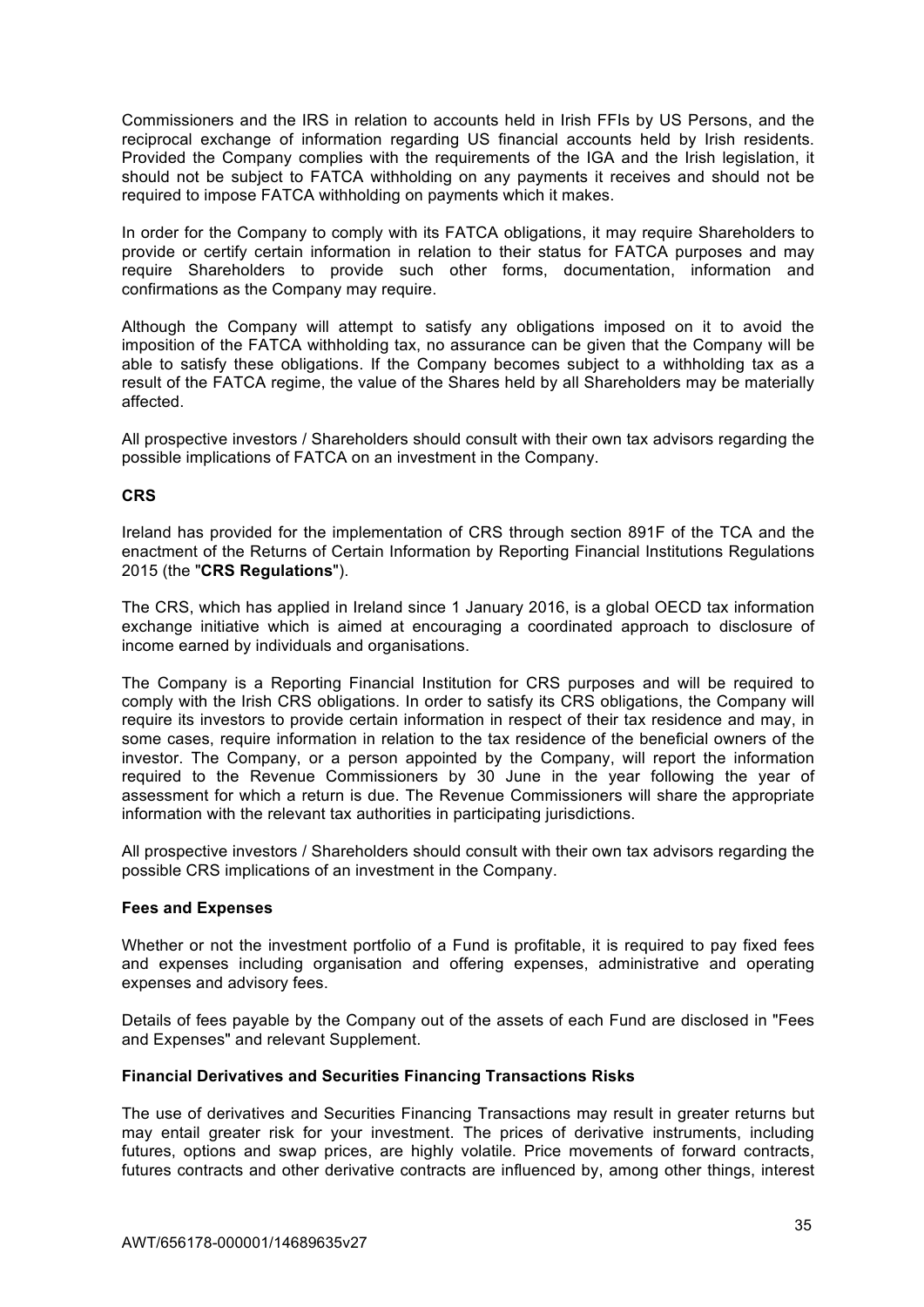rates, changing supply and demand relationships, trade, fiscal, monetary and exchange control programs and policies of governments, and national and international political and economic events and policies. In addition, governments from time to time intervene, directly and by regulation, in certain markets, particularly markets in currencies and interest rate related futures and options. Such intervention often is intended directly to influence prices and may, together with other factors, cause all of such markets to move rapidly in the same direction because of, amongst other things, interest rate fluctuations. The use of these techniques and instruments also involves certain special risks, including (1) dependence on the ability to predict movements in the prices of securities being hedged and movements in interest rates, (2) imperfect correlation between the price movements of the derivatives and price movements of related instruments, (3) the fact that skills needed to use these instruments are different from those needed to select the securities owned by any of the Funds, (4) the possible absence of a liquid market for any particular instrument at any particular time; which may result in possible impediments to effective portfolio management or the ability to meet redemption. Each Fund may invest in certain derivative instruments, which may involve the assumption of obligations as well as rights and assets. Assets deposited as margin with brokers may not be held in segregated accounts by the brokers and may therefore become available to the creditors of such brokers in the event of their insolvency or bankruptcy.

Each Fund may from time to time utilise both exchange traded and OTC credit derivatives, such as collateralised debt obligations or credit default swaps as part of its investment policy and for hedging purposes. These instruments may be volatile, involve certain special risks and expose investors to a high risk of loss. The low initial margin deposits normally required to establish a position in such instruments permit a high degree of leverage. As a result, a relatively small movement in the price of a contract may result in a profit or a loss that is high in proportion to the amount of the funds actually placed as initial margin and may result in unlimited further loss exceeding any margin deposited. Furthermore, when used for hedging purposes there may be an imperfect correlation between these instruments and the investment or market sectors being hedged. Transactions in OTC derivatives, such as credit derivatives, may involve additional risk as there is no exchange market on which to close out an open position.

Securities Financing Transactions create several risks for the Company and its Shareholders, including (i) counterparty risk if the counterparty to a Securities Financing Transaction defaults on its obligation to return assets equivalent to the ones provided to it by the relevant Fund; (ii) liquidity risk if the Fund is unable to liquidate collateral provided to it to cover a counterparty default; (iii) legal risk that the legal documentation of the relevant OTC contract may not accurately reflect the intention of the parties; and (iv) operational risks such as mispricing or improper valuation or the risk that changes in the value of the derivative may not correlate perfectly with the underlying asset, rate or index.

## **Efficient Portfolio Management Risk**

The Company on behalf of a Fund may employ techniques and instruments relating to Transferable Securities, Money Market Instruments and/or other financial instruments in which it invests for efficient portfolio management purposes. Many of the risks attendant in utilising FDI, as disclosed in the sections entitled "Financial Derivatives, Techniques and Instruments Risks", and "Hedging Risk" in this section, will be equally relevant when employing such efficient portfolio management techniques. Investors should also be aware that from time to time, a Fund may engage with repurchase/reverse repurchase agreements counterparties and/or securities lending agents that are related parties to the Depositary or other service providers of the Company. Such engagement may on occasion cause a conflict of interest with the role of the Depositary or other service provider in respect of the Company. Please refer to section 12 "Conflicts of Interest" for further details on the conditions applicable to any such related party transactions. The identity of any such related parties will be specifically identified in the Company's semi-annual and annual reports.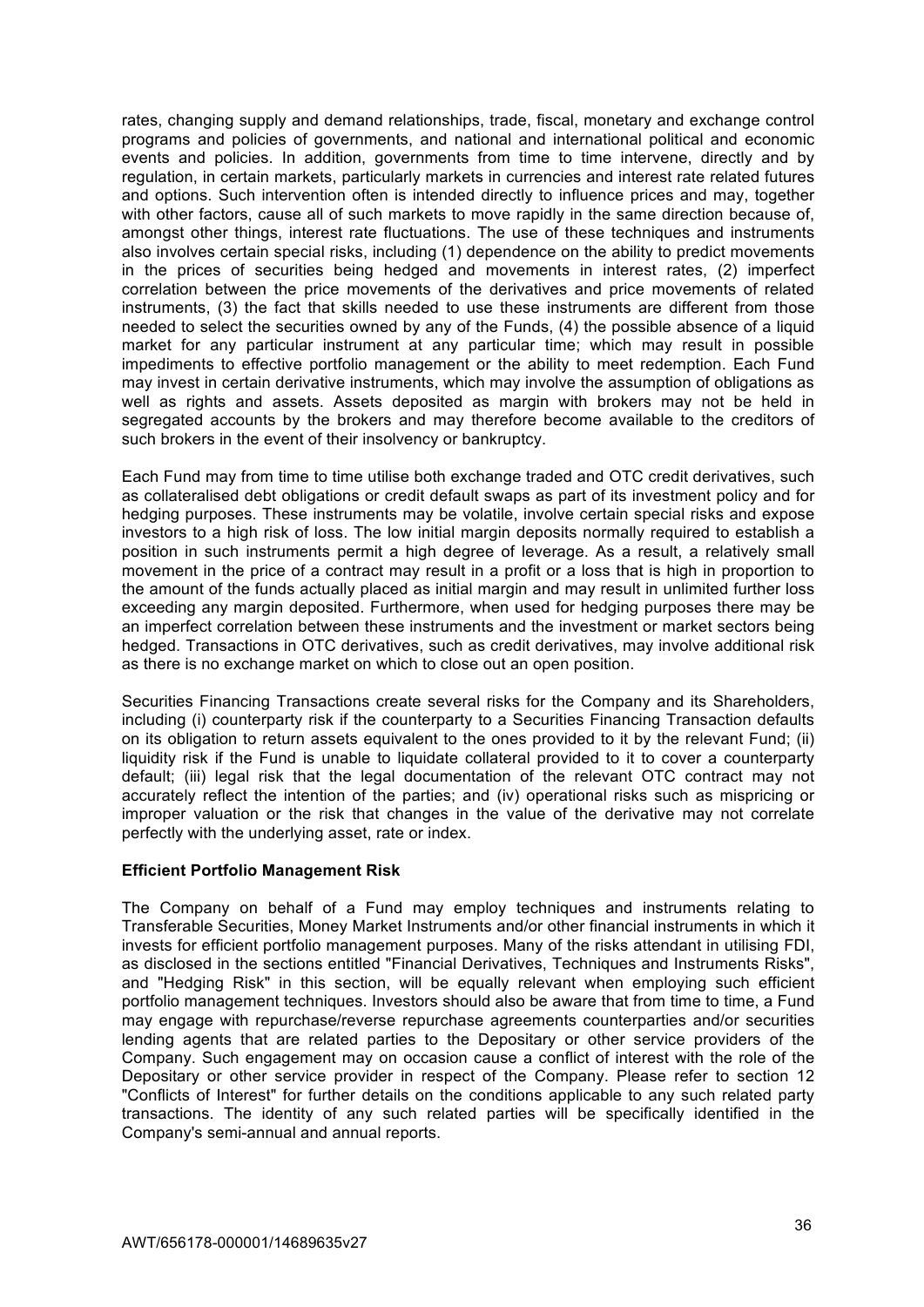Repurchase Arrangements: As set out in section 6 above, a Fund may enter into repurchase arrangements for the purposes of efficient portfolio management. Accordingly, the Fund will bear a risk of loss in the event that the other party to the transaction defaults on its obligation and the Fund is delayed or prevented from exercising its rights to dispose of the underlying securities. The Fund will, in particular, be subject to the risk of a possible decline in the value of the underlying securities during the period in which the Fund seeks to assert its right to them, the risk of incurring expenses associated with asserting those rights and the risk of losing all or a part of the income from the agreement.

### **Counterparty Rating Downgrade Risk**

The Company will enter into OTC derivative transactions and Securities Financing Transactions only with those counterparties that it believes to be sufficiently creditworthy.

If a counterparty (which is not a Relevant Institution) engaged by the Company, in respect of a Fund, is subject to a credit rating downgrade, this could potentially have significant implications for the relevant Fund both from a commercial perspective and a regulatory perspective. Pursuant to the Central Bank Rules, a rating downgrade for a counterparty to an OTC derivative transaction or a Securities Financing Transaction to A-2 or below (or a comparable rating) shall require the relevant Fund without delay to conduct a new credit assessment of that counterparty.

Regardless of the measures the Company, in respect of a Fund, may implement to reduce counterparty credit risk, however, there can be no assurance that a counterparty will not default or that the relevant Fund will not sustain losses on the transactions as a result.

### **Forward Trading Risk**

Each Fund as disclosed in the relevant Supplement, or the underlying investment funds in which a Fund may invest, may enter into forward contracts and options thereon. Forward contracts do not have standard terms and are not traded on exchanges. Each transaction is carried out by individual agreements, with banks and dealers acting as principals. Trading in forwards and "cash" trading are both largely unregulated; there is no limitation on daily price movements and speculative position limits are not applicable to the markets, which can be highly illiquid because the principals involved are not obliged to make markets in the currencies or commodities they trade. At times, participants in these markets have refused to quote prices for certain currencies or commodities or have quoted prices with an unusually wide spread between the price at which they were prepared to buy and that at which they were prepared to sell. Disruptions can occur in any market because of unusually high trading volume, political intervention or other factors. The imposition of controls by governmental authorities might also limit such forward (and futures) trading, to the possible detriment of a Fund. Market illiquidity or disruption could result in major losses to a Fund. A Fund may be exposed to credit risks on the counterparties and to risks associated with settlement default. Such risks could result in substantial losses to a Fund.

### **Futures and Options Risk**

The Investment Manager may engage in various portfolio strategies on behalf of each Fund through the use of futures and options. Due to the nature of futures, cash to meet margin monies will be held by a broker with whom each Fund has an open position. In the event of the insolvency or bankruptcy of the broker, there can be no guarantee that such monies will be returned to each Fund. On execution of an option, a Fund may pay a premium to a counterparty. In the event of the insolvency or bankruptcy of the counterparty, the option premium may be lost in addition to any unrealised gains where the contract is in the money.

### **Global Economic and Market Conditions – Emerging Markets Economies**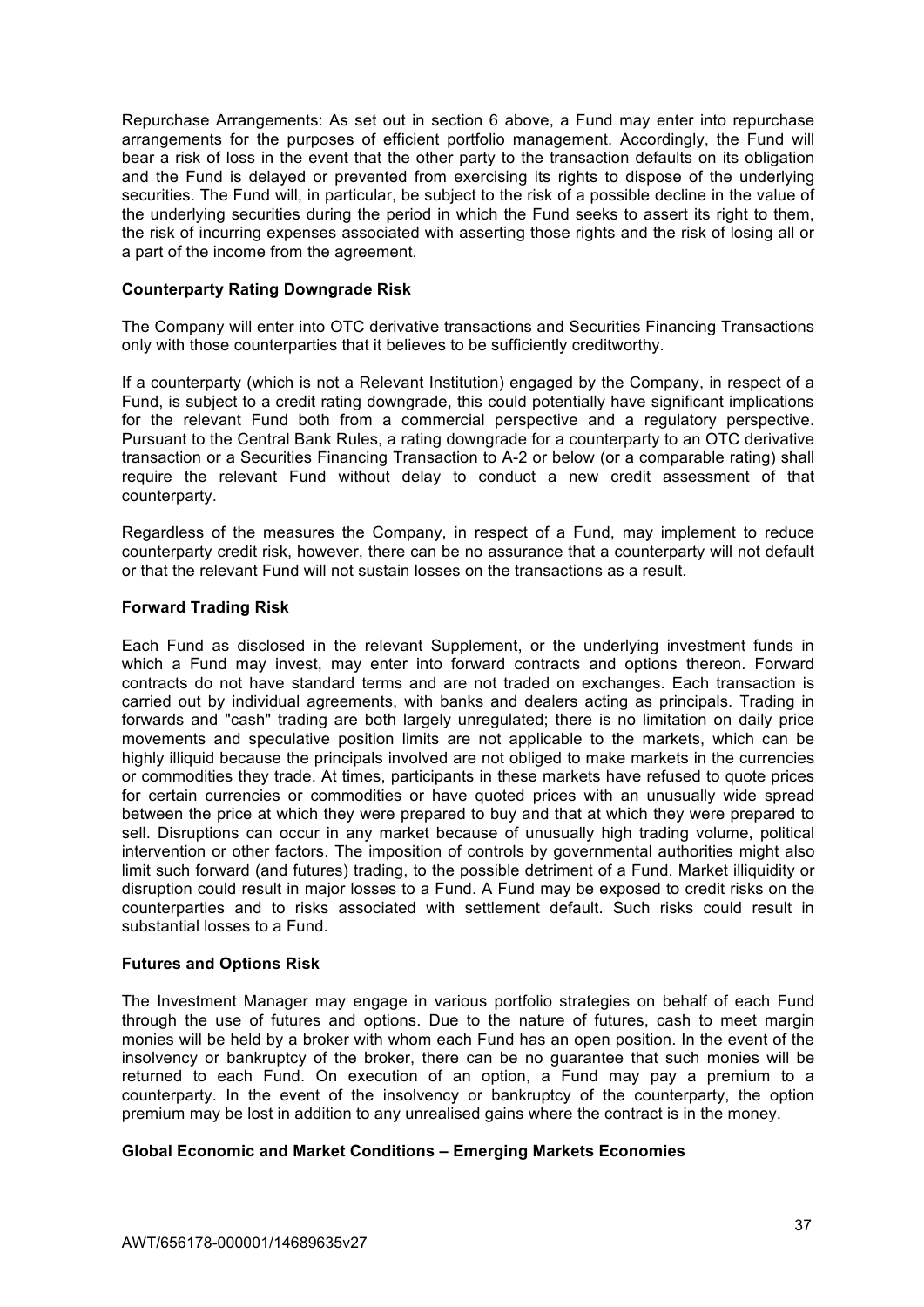A Fund may invest in currencies, securities and instruments traded in various markets throughout the world, including in global emerging markets, some of which are highly controlled by governmental authorities. Such investments require consideration of certain risks typically not associated with investing in currencies or securities of developed markets. Such risks include, among other things, trade balances and imbalances and related economic policies, unfavourable currency exchange rate fluctuations, imposition of exchange control regulation by governments, withholding taxes, limitations on the removal of funds or other assets, policies of governments with respect to possible nationalisation of their industries, political difficulties, including expropriation of assets, confiscatory taxation and social, economic or political instability in foreign nations. These factors may affect the level and volatility of securities prices and the liquidity of the investments. Unexpected volatility or illiquidity could impair the investments and thus, the Company's profitability, or result in losses. The economies of countries differ in such respects as growth of gross domestic product, rate of inflation, currency depreciation, asset reinvestment, resource self-sufficiency and balance of payments position. Further, certain economies are heavily dependent upon international trade and, accordingly, have been and may continue to be adversely affected by trade barriers, exchange controls, managed adjustments in relative currency values and other protectionist measures impose or negotiated by the countries with which they trade. The economies of certain countries may be based, predominantly, on only a few industries and may be vulnerable to changes in trade conditions and may have higher levels of debt or inflation.

#### **Hedging Risk**

The adoption of a currency hedging strategy for a Class of Share may substantially limit the holders of such Class from benefiting if the currency of such Class depreciates against the currencies in which the assets of the relevant Fund are denominated.

Investments in any Fund in which the base currency is different to the Base Currency of a Fund or subscriptions or redemptions to a Class of Shares denominated other than in US Dollars means an exposure to possibly adverse currency fluctuations.

If the Company considers it appropriate, any Class of Shares that is not designated in the Base Currency of a Fund can be hedged as an overlay on a Funds Base Currency Net Asset Value. Therefore it cannot be assumed that there is no currency exposure.

Accordingly, any Class of Shares that is not designated in the Base Currency of the Fund will have an exposure to possible adverse currency fluctuations. For Hedged Classes the Investment Manager will hedge the foreign currency exposure of the Hedged Classes, by using techniques and instruments, including currency options and forward currency exchange contracts, in order that investors in these classes receive a return in the relevant class currency which is not materially affected by changes between the value of the relevant class currency and the Base Currency, although there is no guarantee that the Investment Manager will be successful in this regard. Investors in the Hedged Classes should be aware that this strategy may substantially limit them from benefiting if the relevant class currency falls against the Base Currency.

As the foreign exchange hedging will be utilised solely for the benefit of the Hedged Classes its cost and related liabilities and/or benefits will be for the account of each relevant Hedged Class only and the Net Asset Value of the Hedged Classes will be adjusted accordingly. The Investment Manager will limit hedging to the extent of the Hedged Classes' currency exposure and the Hedged Classes will not generally be leveraged as a result of the hedging. Although a Hedged Class may not generally be leveraged as a result of the use of such techniques and instruments, while not the intention of the Investment Manager, over-hedged positions may be up to but may not exceed 105% of the Net Asset Value attributable to the relevant Hedged Class, due to factors outside of the control of the Investment Manager. The Investment Manager does not intend to have under-hedged or over-hedged positions; however, due to market movements and factors outside the control of the Investment Manager, under-hedged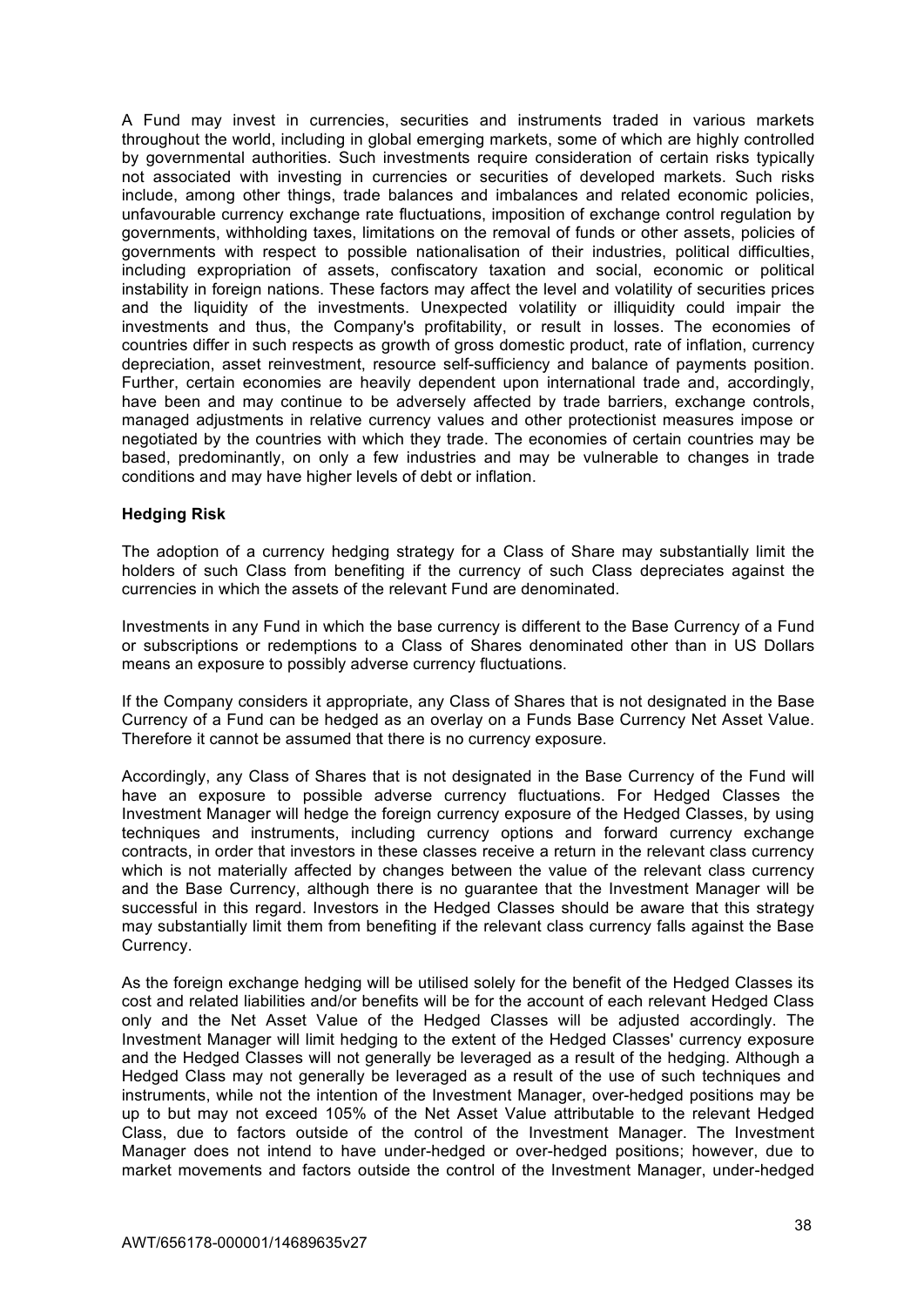and over-hedged positions may arise from time to time. All such transactions will be clearly attributable to a specific class and currency exposures of different classes will not be combined or offset. The currency exposure of investments will not be allocated to any separate class. The periodic reports of the Company will show how these transactions have been utilized. The Investment Manager will monitor hedging to ensure that over-hedged positions do not exceed the permitted level and will reduce the level of hedging to ensure that it does not materially exceed 100% of the Net Asset Value attributable to the relevant Hedged Class at any monthend.

A Fund may employ various hedging techniques to reduce the risk of investment positions. A substantial risk remains, nonetheless, that such techniques will not always be available and when available, will not always be effective in limiting losses.

Where currency hedging takes place at class level, the performance of the hedged class is likely to move in line with the performance of the underlying assets and currency hedging at class level may substantially limit holders of Shares of a class denominated in a currency other than the base currency of the Fund from benefiting if the currency of the denomination of that class falls against the base currency of the Fund and/or the currency in which the assets of the Fund are denominated.

The costs arising as a result of hedging currency will be borne by the relevant Share class of the relevant Fund.

Please note that where the share class currency is unhedged, a currency conversion will take place on any subscription, redemption, switching and distributions at the prevailing exchange rates. Also such unhedged share classes expressed in the share class currency will be subject to exchange rate risk in relation to the base currency.

**A Fund may take substantial un-hedged positions. It is not the intention of the Company to use hedging techniques, however if such techniques are considered they will be described in the relevant Supplement for each Fund.**

### **Inadequate Return Risk**

There can be no assurance that the returns on a Fund's investment will be commensurate with the risk of an investment therein. Investors should not commit money to a Fund unless they have the resources to sustain the loss of their entire investment in a Fund.

#### **Inside Information**

From time to time, the Investment Manager or its affiliates may come into possession of material, non-public information concerning an entity in which a Fund has invested, or proposes to invest. This may occur, for instance, where an entity solicits the opinions of significant shareholders in respect of major corporate events (acquisitions, rights issues, changes to the board of directors, etc.). In such cases the possession of such information may limit the ability of a Fund to buy or sell securities of such entity both for legal reasons and also because of the internal policies of the Investment Manager.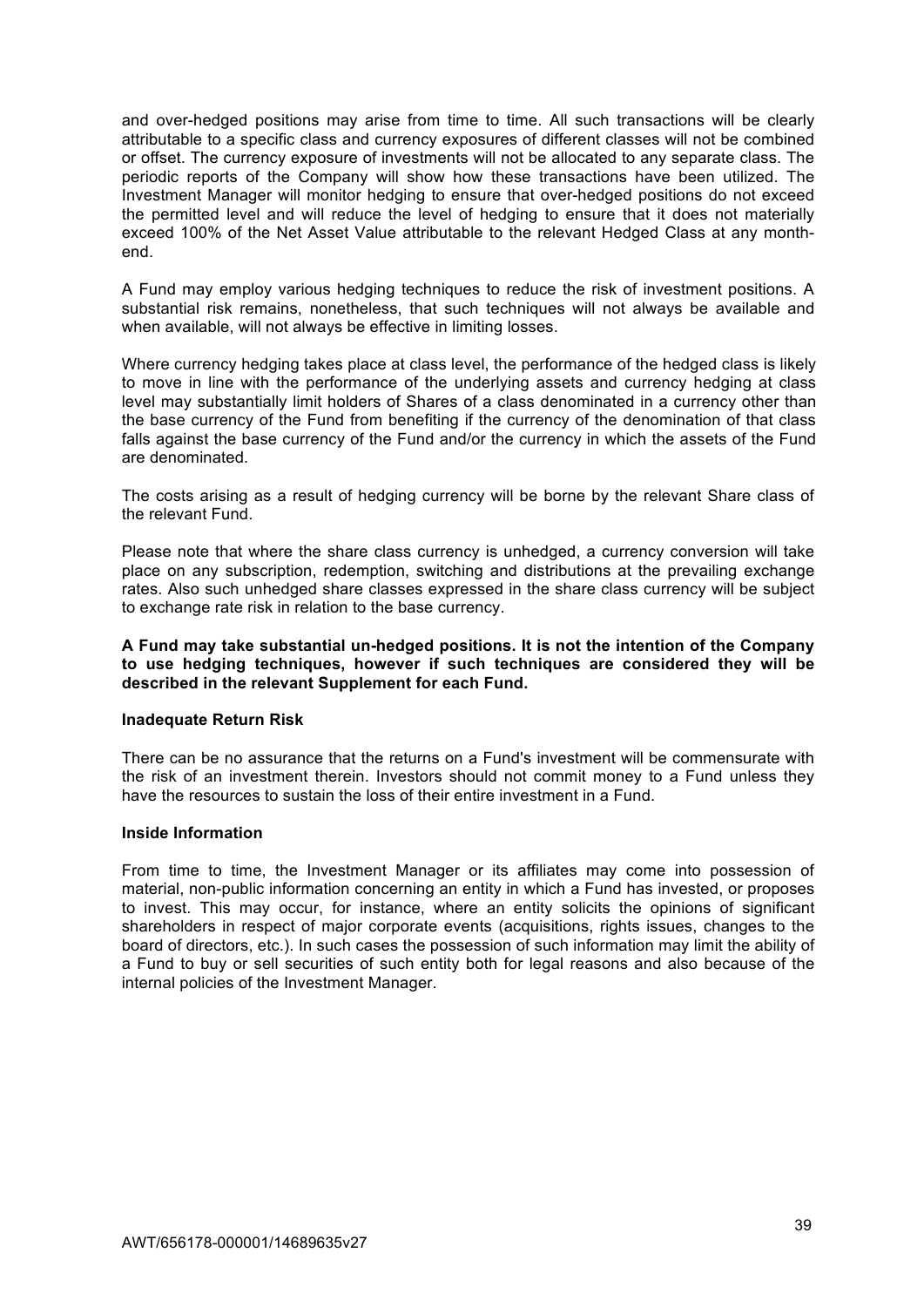#### **Interest Rate Risk**

The fixed and floating rate securities in which a Fund may invest may be interest rate sensitive, which means that their value and, consequently, the Net Asset Value of that Fund may fluctuate as interest rates fluctuate. An increase in interest rates will generally reduce the value of the fixed income securities. Such a Fund's performance, therefore, will depend in part on the Investment Manager's ability to anticipate and respond to such fluctuations in market interest rates and to utilise appropriate strategies to maximise returns to such a Fund while attempting to minimise the associated risks to its investment capital.

#### **Investment in Structured Notes**

A Fund may invest in structured notes, the returns on which are linked to companies in which the relevant Fund will have a direct equity investment, or will be referable to the cash flow characteristics of a pool of assets such as auto loans, credit cards, rents receivable and/or government receivables. These notes may be listed or unlisted. The structured notes will be freely transferable, will not be leveraged and will comply with the Central Bank's conditions and criteria for investment in such securities. If the notes are unlisted a Fund may invest no more than 10% of its net assets in such securities.

#### **Investment Manager Risk**

The Company may consult the Investment Manager with respect to the valuation of unlisted investments. Whilst there is an inherent conflict of interest between the involvement of the Investment Manager in determining the valuation price of each Fund's investments and the Investment Manager's other duties and responsibilities in relation to the Funds, the Investment Manager has in place a pricing committee charged with reviewing all pricing procedures and which follows industry standard procedures for valuing unlisted investments.

The Company in respect of the Funds will rely on the Investment Manager in formulating its investment strategies. The bankruptcy or liquidation of the Investment Manager or the discontinuance of the Investment Manager's association with any of the parties or otherwise with the operations of the Company, may have an adverse impact on the Net Asset Value. The Investment Manager and their principals and affiliates are not required to devote all their business time to the Company's business.

#### **Investment Selections**

When making investments, each Fund or the Investment Manager, as the case may be, is reliant on information and data made directly available to it through other sources. Although the Investment Manager may evaluate such information and data and seek independent corroboration when it considers it appropriate and available, the Investment Manager cannot confirm the completeness, genuineness or accuracy of such information and data.

#### **Investment Strategies**

The success of the investment strategies depends upon the ability to asset allocate, and understand and evaluate the investment strategies of individual funds and investment managers. Any factor which would make it more difficult to perform such analysis would be detrimental to profitability. As the investment strategies may be modified and altered from time to time, it is possible that the investment strategies used in the future may be different from those presently in use. No assurance can be given that the investment strategies used or to be used will be successful under all or any market conditions.

### **Lack of Independent Representatives**

The Company has consulted with counsel, accountants and other experts regarding the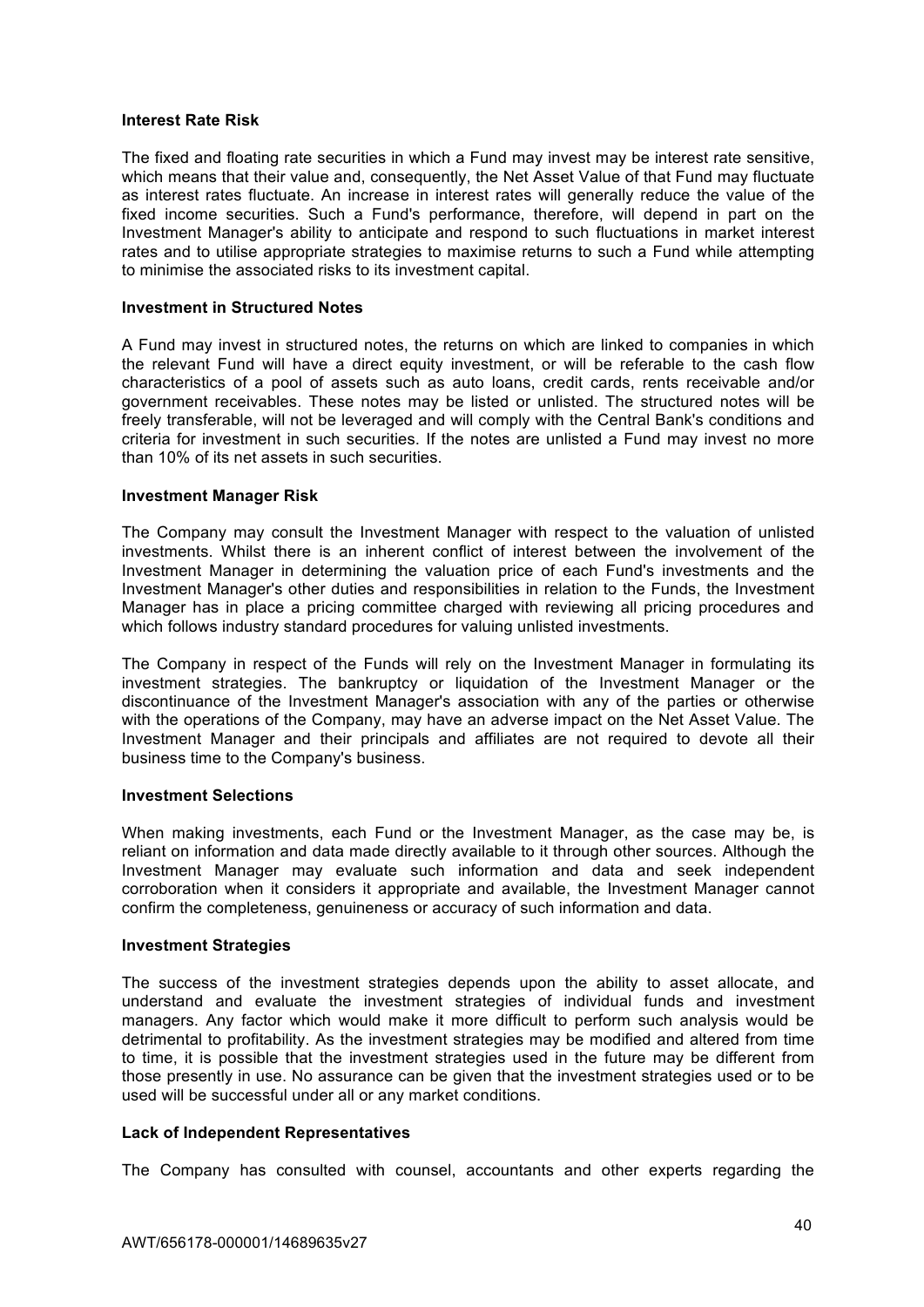formation of the Company. Such personnel are accountable to the Company only and not to the Shareholders themselves. Each prospective investor should consult his own legal, tax and financial advisers regarding the desirability of an investment in the Company.

## **Legal and Documentation Risk**

This type of risk applies to OTC contracts. The risk of loss due to an unexpected application of a law or regulation, or because contracts are not legally enforceable or documented correctly.

# **Lending of Securities**

The Company may lend its securities to brokers, dealers and other financial institutions needing to borrow securities to complete certain transactions. The Company continues to be entitled to payments of amounts equal to the interest, dividends or other distributions payable in respect of the loaned securities, which affords the Company an opportunity to earn interest on the amount of the loan and on the loaned securities' collateral. In connection with any such transaction, the Company will receive collateral that will be marked to market on a daily basis and maintained at all times in an amount equal or exceeding 100% of the current market value of the loaned securities at all times. However, the Company might experience loss if the institution with which the Company has engaged in a portfolio loan transaction breaches its agreement with the Company. This may occur if the counterparty were to default at a time when the value of securities lent increased. In this case it is possible that the collateral held by the Fund would not cover the value of securities lost.

# **Liquidity Risk**

Futures positions may be illiquid because certain commodity exchanges limit fluctuations in certain futures contract prices during a single day by regulations referred to as "daily price fluctuation limits" or "daily limits". Under such daily limits, during a single trading day, no trades may be executed at prices beyond the daily limits. Once the price of a contract for a particular future has increased or decreased by an amount equal to the daily limit, positions in the future can neither be taken nor liquidated unless traders are willing to effect trades at or within the limit. This could prevent a Fund from liquidating unfavourable positions.

### **Market Risk**

Some of the Recognised Exchanges on which the Funds may invest may prove to be illiquid or highly volatile from time to time and this may affect the price at which a Fund may liquidate positions to meet redemption requests or other funding requirements. Potential investors should also note that some Funds may have exposure to the securities of small capitalisation companies which are less liquid than larger capitalisation companies and this may result in fluctuations in the price of the Shares of the relevant Fund.

### **OTC Markets Risk**

Where any Fund acquires securities on OTC markets, there is no guarantee that a Fund will be able to realise the fair value of such securities due to their tendency to have limited liquidity and comparatively high price volatility.

### **Past Performance Information Risk**

Market conditions and trading approaches are continually changing and the fact that any trading adviser or investment manager happened to be successful in the past may largely be irrelevant to its prospects for future profitability. The past investment performance of the Investment Manager may not be construed as an indicator of the future results of an investment in any Fund.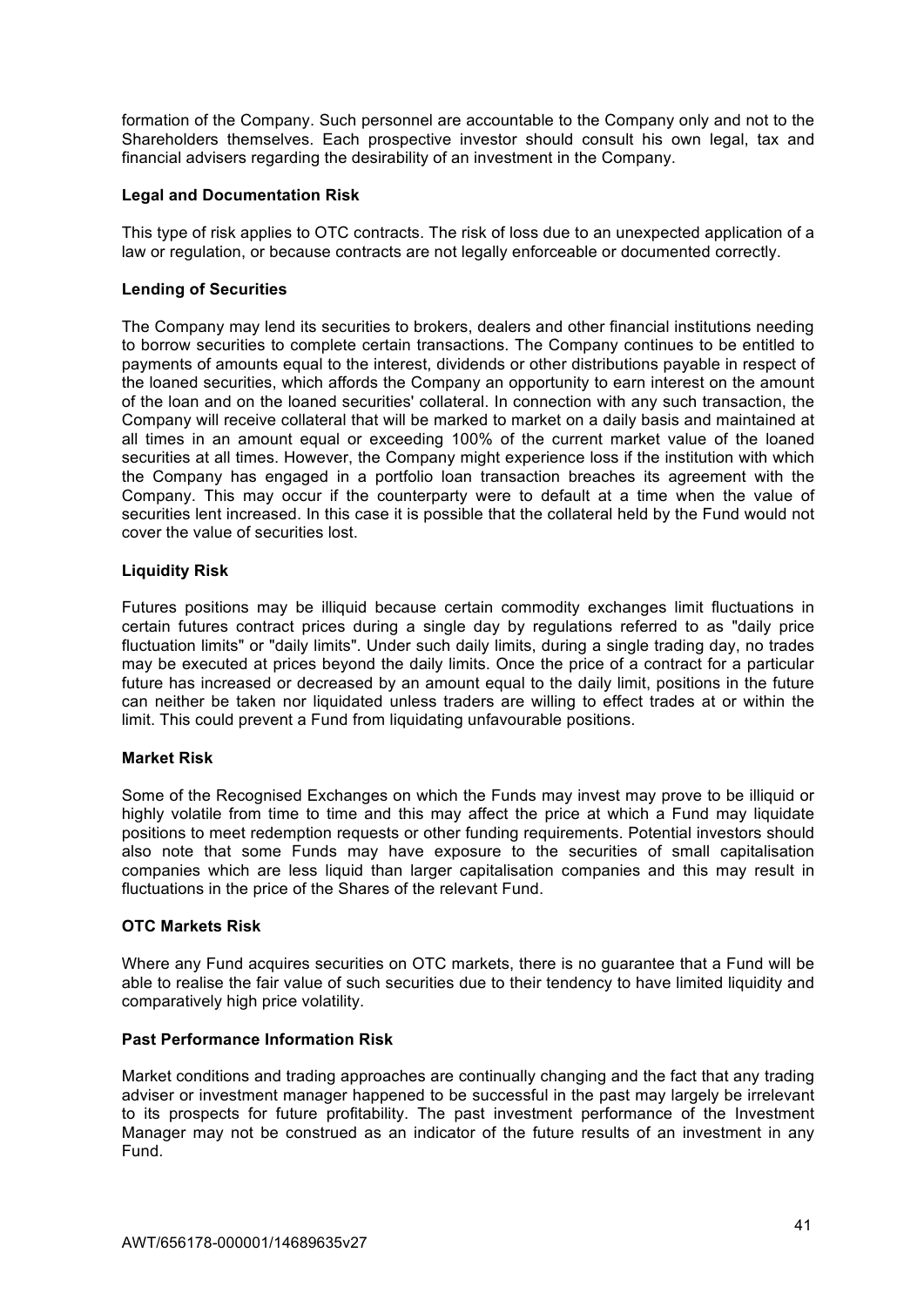## **Political Risks**

The performance of a Fund may be affected by changes in economic and market conditions, uncertainties such as political developments, changes in government policies, the imposition of restrictions on the transfer of capital and in legal, regulatory and tax requirements. A Fund may also be exposed to risks of expropriation, nationalisation and confiscation of assets and changes in legislation relating to the level of foreign ownership.

### **Changes in the UK political environment**

Changes in the UK political environment, including a possible UK exit from the EU following the UK referendum scheduled before the end of 2017, could lead to political, legal, tax and economic uncertainty. The outcome of such a referendum is not known and could impact general economic conditions in the UK. It is not clear whether and to what extent EU regulations generally would apply with respect to the Investment Manager in the case of a UK exit, but it is possible that investors would be subject to fewer regulatory protections than would otherwise be the case. A UK exit could adversely affect the Investment Manager's ability to access markets, make investments, attract and retain employees or enter into agreements (on its own behalf or on behalf of the Company or the Funds) or continue to work with non-UK counterparties and service providers, all of which could result in increased costs to the Company and/or the Funds.

# **Eurozone Crisis**

As a result of the crisis of confidence in the markets which has caused bond yield spreads (the cost of borrowing in the debt capital markets) and credit default spreads (the cost of purchasing credit protection) to increase, most notably in relation to certain Eurozone countries, certain countries in the EU have had to accept "bailouts" from banks and lines of credit from supragovernmental agencies such as the International Monetary Fund and the recently created European Financial Service Facility. The European Central Bank has also been intervening to purchase Eurozone debt in an attempt to stabilise markets and reduce borrowing costs. In December 2011, leaders of the countries in the Eurozone, as well as the leaders of certain other countries in the EU, met in Brussels and agreed a "fiscal compact" which includes a commitment to a new fiscal rule, to be introduced into the legal systems of the relevant countries, as well as acceleration of the entry into force of the European Stability Mechanism treaty.

Notwithstanding the measures described above, and future measures which may be introduced, it is possible that a country may leave the Eurozone and return to a national currency, and as a result may leave the EU and/or that the Euro, the European single currency, will cease to exist in its current form and/or lose its legal status in one or more countries in which it currently has such status. The effect of such potential events on the Funds which are denominated in Euro or which invest in instruments predominantly tied to Europe is impossible to predict.

### **Possible Indemnification Obligations**

The Company in respect of the Funds has agreed, or may agree to indemnify the Directors, the Manager, the Investment Manager, the Global Distributor, the Distributor(s), the Administrator, the Depositary, and banks, brokers and dealers under its Articles and various agreements entered into with such persons against certain liabilities they or their respective directors, officers, affiliates or agents may incur in connection with their relationship with the Company in respect of the Funds. These indemnity obligations may not be limited in the case of negligence, bad faith, wilful default or fraud or such higher standard as may be required by applicable law and set out in the relevant agreement.

### **Regulatory and Accounting Standards Risks**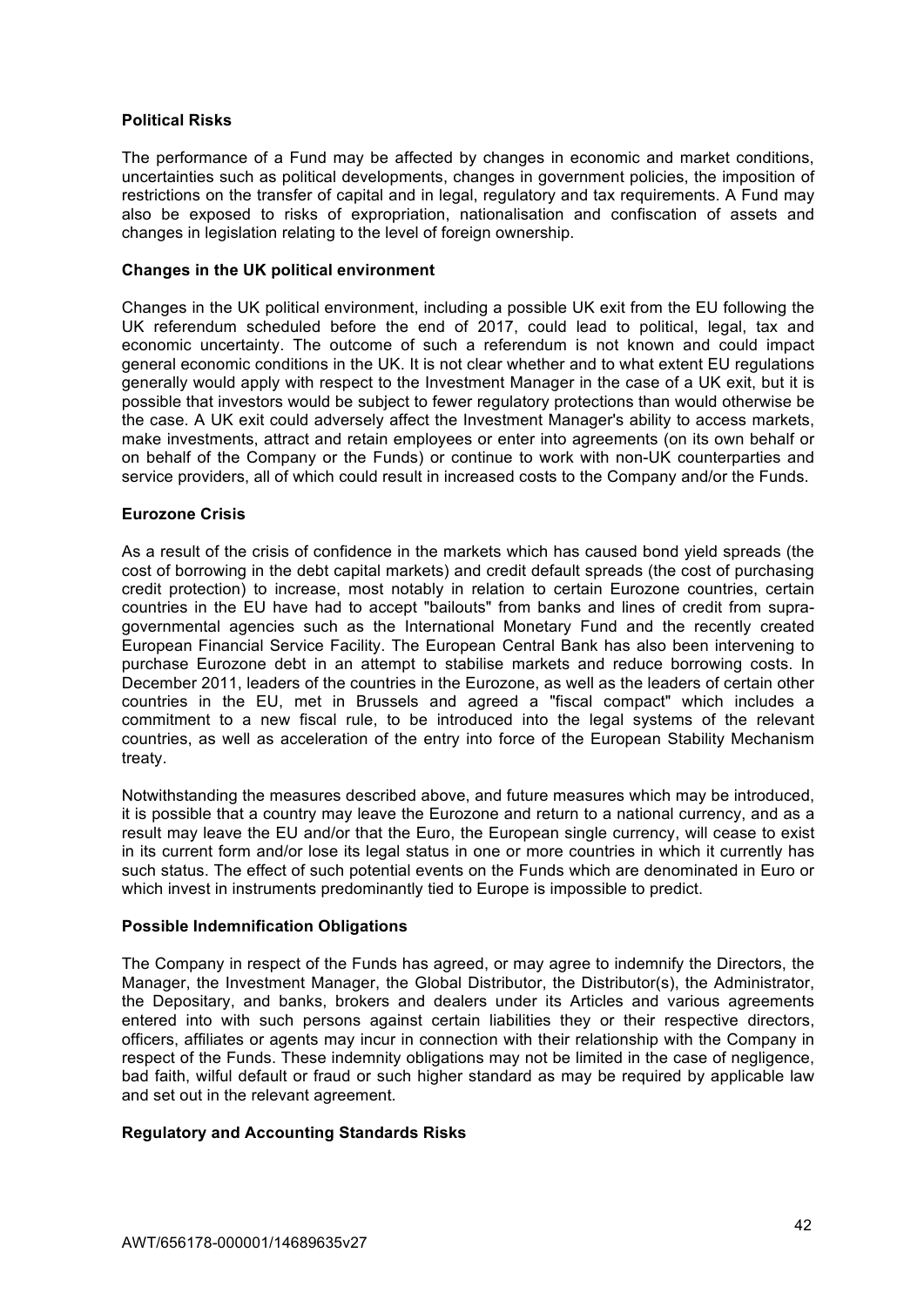Disclosure and regulatory standards may be less stringent in certain securities markets than they are in developed OECD member countries and there may be less publicly available information on the issuers than is published by or about issuers in such OECD member countries. Consequently, some of the publicly available information may be incomplete and/or inaccurate. In some countries the legal infrastructure and accounting and reporting standards do not provide the same degree of shareholder protection or information to investors as would generally apply in many developed OECD member countries. In particular, greater reliance may be placed by the auditors on representations from the manager of a company and there may be less independent verification of information than would apply in many developed OECD member countries. The valuation of assets, depreciation, exchange differences, deferred taxation, contingent liabilities and consolidation may also be treated differently from international accounting standards.

#### **Settlement Risk**

The risk that the counterparty to a Fund will fail to deliver the terms of a contract at the time of the settlement. Settlement risk can be risk associated with default at settlement and any timing differences in settlement between two parties.

## **Settlement and Credit Risks**

The trading and settlement practices of some of the stock exchanges or markets on which the Funds may invest may not be the same as those in more developed markets, which may increase settlement risk and/or result in delays in realising investments made by the Funds. In addition, Funds will be exposed to credit risk on parties with whom they trade and will bear the risk of settlement default. The Depositary may be instructed by the Investment Manager or the Subsidiary to settle transactions on a delivery free of payment basis where the Investment Manager believes that this form of settlement is appropriate. Shareholders should be aware, however, that this may result in a loss to a Fund if a transaction fails to settle and the Depositary will not be liable to a Fund or to the Shareholders for such a loss if the Depositary is acting pursuant to specific proper instructions and where this settlement is standard market practice.

### **Taxation Risk**

Any change in the Company's tax status or in taxation legislation could affect the value of the investments held by the Company and affect the Company's ability to provide the Investor returns. Potential investors and Shareholders should note that the statements on taxation which are set out herein are based on advice which has been received by the Directors regarding the law and practice in force in the relevant jurisdiction as at the date of this Prospectus. As is the case with any investment, there can be no guarantee that the tax position or proposed tax position prevailing at the time an investment is made in the Company will endure indefinitely. The attention of potential investors is drawn to the tax risk associated with investing in the company. See section headed 'TAXATION'.

### **Umbrella Structure of the Company and Cross-Liability Risk**

Each Fund will be responsible for paying its fees and expenses, regardless of the level of its profitability. The Company is an umbrella fund with segregated liability between Funds and under Irish law the Company will not be liable as a whole to third parties and there will not be the potential for cross-liability between the Funds. Notwithstanding the foregoing, there can be no assurance that, should an action be brought against the Company in the courts of another jurisdiction, the segregated nature of the Funds would necessarily be upheld.

# **Valuation Risk**

Funds may invest some of their assets in unquoted securities or quoted securities for which there is no reliable price source available. Such investments will be valued at the probable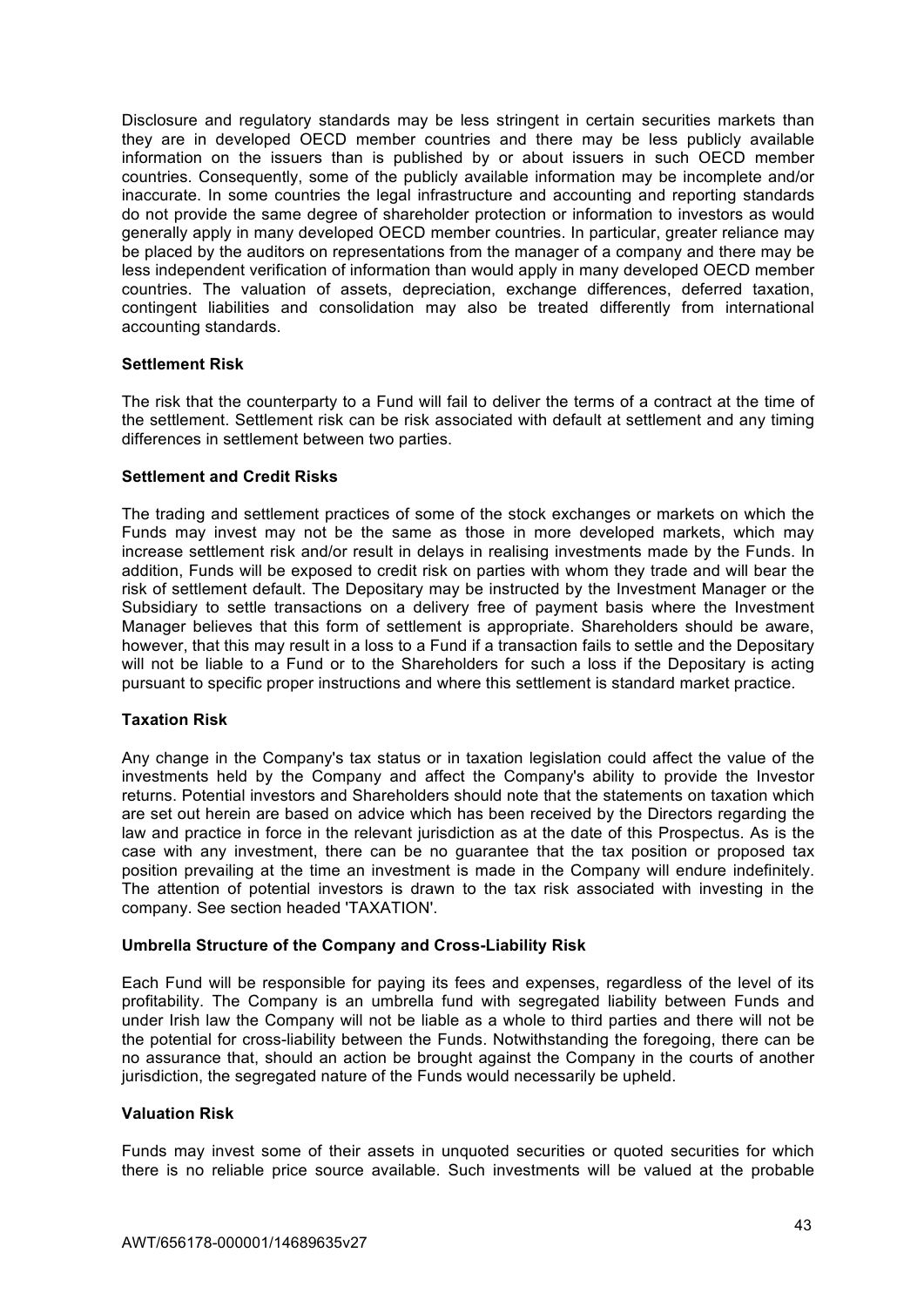realisation value as determined in accordance with the provisions set out in the section "Valuation and Prices". Estimates of the fair value of such investments are inherently difficult to establish and are the subject of substantial uncertainty. A Fund may, for the purpose of efficient portfolio management, invest in derivative instruments and there can be no assurance that the value as determined in accordance with the section "Valuation and Prices" reflects the exact amount at which those instruments may be "closed out". A Fund may not invest in derivative instruments unless and until a risk management process is filed and approved by the Central Bank.

#### **Borrowings**

Under the UCITS Regulations, a Fund may borrow up to 10% of its Net asset Value, provided this borrowing is on a temporary basis. Such borrowings may increase the risks attached to an investment in Shares of a Fund.

#### **Investment of Collateral**

Invested cash collateral is held at the credit risk of the relevant Fund. Although the Fund only invests cash collateral in the relatively low risk asset classes as set out in this Prospectus, there can be no assurance that there is no risk of loss of some or all of the sums invested in such asset classes. The Fund will also be exposed to a credit risk in relation to the counterparties with whom they trade and may also bear the risk of settlement default

#### **Repurchase/Reverse Repurchase Agreements and Securities Lending Agreements**

In the event of insolvency, bankruptcy or default of the seller under a repurchase agreement or securities lending agreement, a Fund may experience both delays in liquidating the underlying securities and losses, including the possible decline in the value of securities, during the period while it seeks to enforce its rights thereto, possible sub-normal levels of income and lack of access to income during the period and expenses in enforcing its rights.

### **Money Market Funds**

An investment in a Money Market Fund ("**MMF**") is not a deposit in a bank and is not insured or guaranteed by a government deposit insurance or any other governmental agency. Although a MMF seeks to preserve the value of your investment at a constant price per share, you may lose money by investing in a MMF. The risks associated with an investment in a MMF can increase during times of significant market volatility.

#### **Payment for Shares**

Payment in respect of the issue of Shares must be made within three days of the relevant Dealing Day however, with the agreement of the Administrator and the Company, settlement proceeds may be accepted at a later date.

If payment in full has not been received within three days of the Settlement Date, or in the event of non-clearance of funds, the allotment of Shares made in respect of such application may, at the discretion of the Administrator, be cancelled, or, alternatively, the Administrator may treat the application as an application for such number of Shares as may be purchased with such payment on the Dealing Day next following receipt of payment in full or of cleared funds. In such cases the Company may charge the applicant for any resulting bank charges or market losses incurred by the relevant Fund.

Delays in settlement could result in a credit risk to the Company.

#### **Internet Fraud**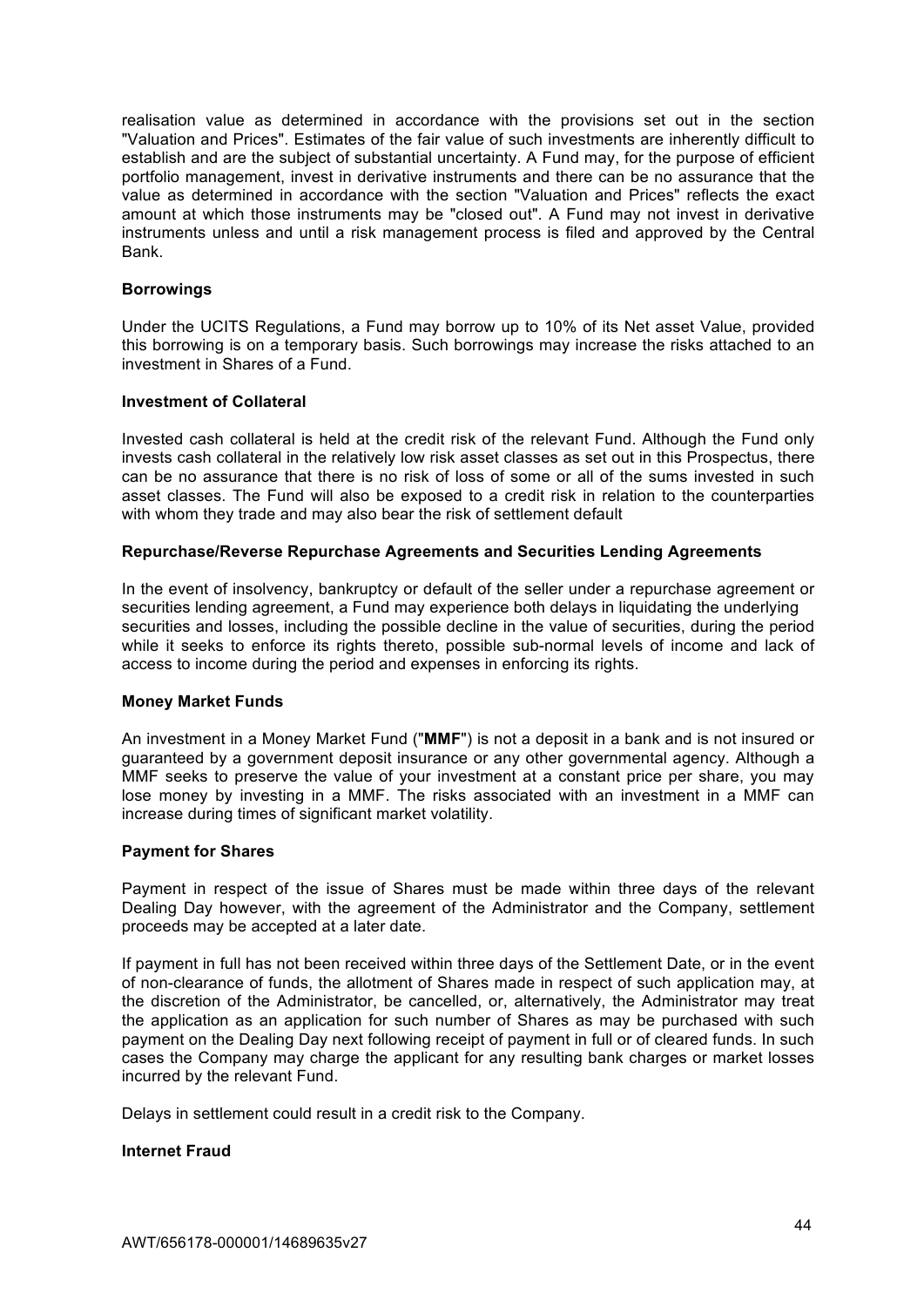The Company's delegates use numerous computerised systems in their administration of the Company and its Funds. Due to the growth of cyber fraud, hacking and other internet based criminal activities there is a risk that the Company's delegates' computer systems may be targeted and/or breached in order that information can be stolen or obtained in this way. While the Company's delegates have systems in place to protect all data stored by them there remains a possibility that their systems may be breached in this manner and information belonging to the Company may be obtained by third parties and cause a loss to the Company. Shareholders should also beware that their personal information and identity could be used to fraudulently pose as that Shareholder for the purposes of interacting with the Company's delegates and Shareholders should take precautions to protect themselves against identity theft in this regard. Shareholders should note that while the Company's delegates will always aim to verify the identity of Shareholders prior to any interaction with them theft of their identity could cause the relevant Shareholder a direct loss.

### **Brexit**

The United Kingdom's referendum held on 23 June 2016 resulted in a majority voting in favour of the UK leaving the EU. As of now, the UK is still a part of the EU notwithstanding that vote. The UK prime minister formally started the process to leave the EU on 29 March 2017 and the process is likely to take at least two years. The UK will continue to be a member of the EU until the end of this exit process.

Ireland will remain a member of the EU and the Funds remain EU regulated UCITS that can avail of passporting rights under the UCITS Regulations to market and sell shares in the Funds in the EU, subject to complying with the terms of the UCITS Regulations.

However, the Funds may be negatively impacted by changes in law and tax treatment resulting from the UK's departure from the EU particularly as regards any UK situate investments held by the Fund in question and the fact that the Company may no longer have a right to market and sell shares in the Funds in the UK, following the UK's exit from the EU. In addition, UK domiciled investors in the Funds may be impacted by changes in law, particularly as regards UK taxation of their investment in a Fund, resulting from the UK's departure from the EU. This will all be dependent on the terms of the UK's exit, which are to be negotiated by the UK and the rest of the EU, and UK law following such an exit.

### **Buying and Redeeming Shares through a Clearing System**

Application for and redemptions of certain Shares can be made indirectly through a Clearing System. Investors holding shares through a Clearing System should note that they may be bound by terms and conditions that govern their relationship with the Clearing System and/or the broker that conduct trades on it on their behalf. Such terms and conditions may involve the payment of fees by or on behalf of the investor, the exercise of voting rights attaching to the Shares, different subscription and redemption procedures and different settlement rules. In certain circumstances shares are held by a nominee, in which case, the investor is not the shareholder in the register of shareholders of the Company and hence cannot directly enforce rights attaching to the Shares against the Company. Such an investor would be dependent upon the nominee doing so on its behalf.

In the event of an error or omission by a nominee/ broker, the investor's recourse would be to the nominee/ broker as its appointed nominee. The investor will not have direct recourse to the Company as it is not the shareholder in the Company's register of shareholders. Recourse by the investor against the nominee/broker would be subject to the terms agreed between the investor or its agent and the broker. Investors are advised to seek appropriate legal advice before investing through a nominee/ broker.

An investor should note that they may be unable to subscribe for or redeem shares via a Clearing System on days that such Clearing System is not open for business, notwithstanding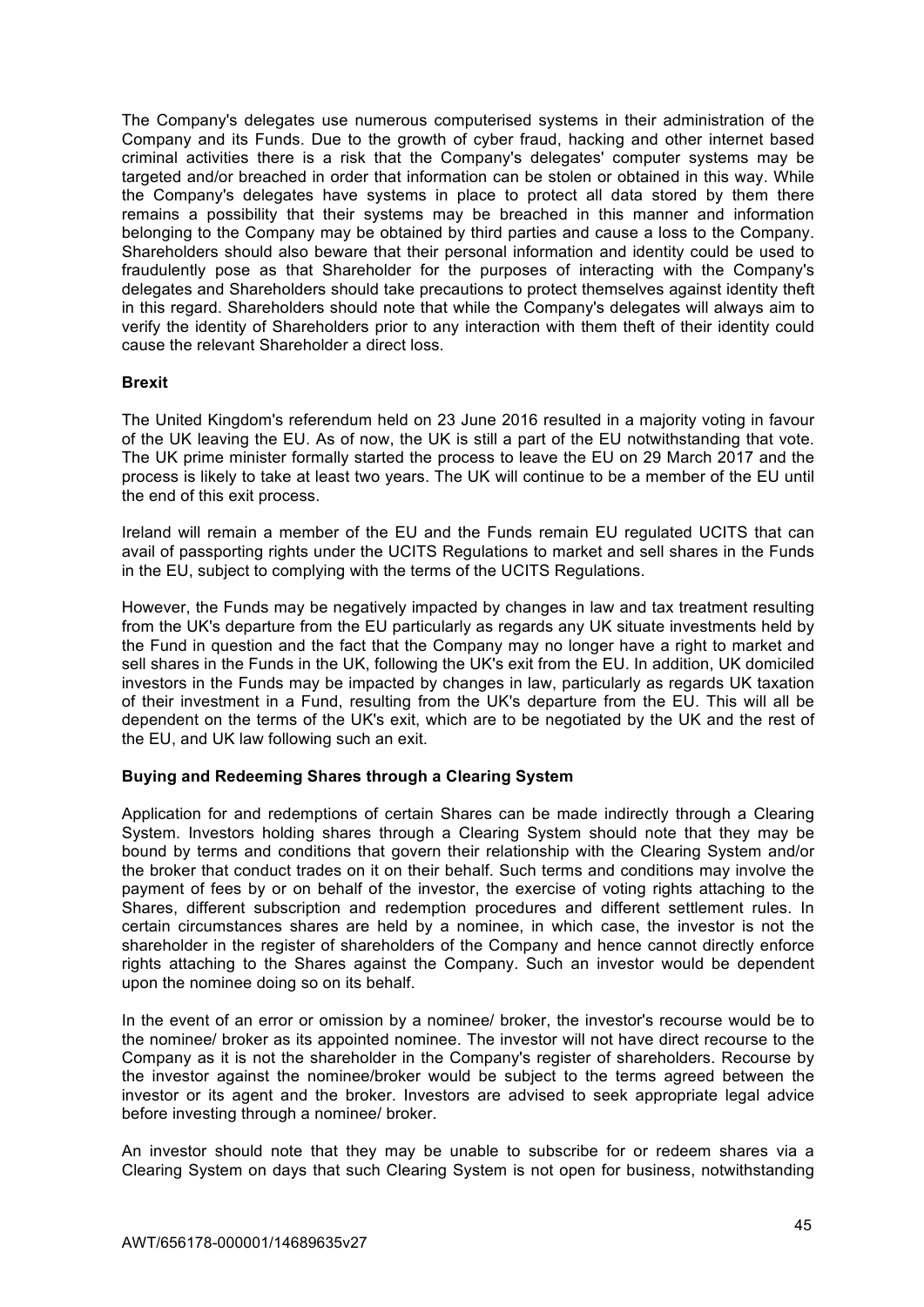that such days may be Business Days for the Fund in question. Investors should contact the relevant Clearing System or their broker directly to obtain details of any such terms and conditions in advance of making any such investment.

**The foregoing list of risk factors does not purport to be a complete enumeration or explanation of the risks involved in an investment in the Company. Prospective shareholders should read this entire Prospectus, the Articles and consult with their own advisers before deciding whether to invest in the Company.**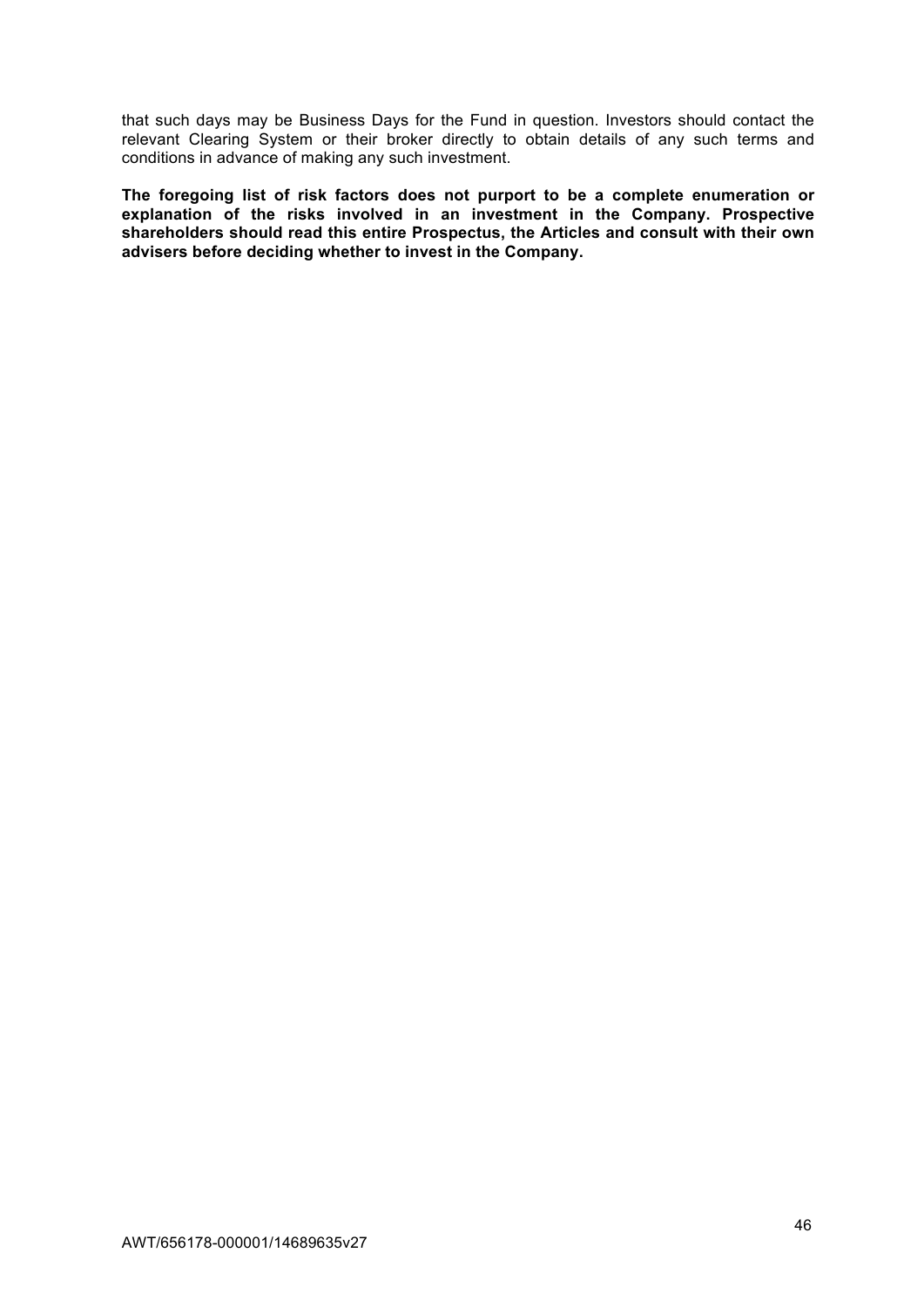# **9. SUBSCRIPTION AND REDEMPTION OF SHARES**

The mechanisms for subscribing and redeeming Shares of the Company are as set out in this section.

## **(A) Application Procedure**

Applications should be sent to the Administrator, on the Application Form (together with supporting documentation relating to money laundering prevention checks and any documentation deemed necessary for regulatory or taxation purposes), initially by fax with the signed originals to be sent promptly thereafter.

No transfer or redemption payment may be made until the original Application Form and any documentation deemed necessary for regulatory or taxation purposes has been received by the Administrator and all necessary anti-money laundering checks have been completed. All applications must be received (by letter or by fax) or such other means as may be prescribed by the Directors from time to time and in accordance with the Central Bank Rules by the Administrator at its business address no later than the Dealing Deadline in respect of the relevant Dealing Day. Any application received after that time will be dealt with on the following Dealing Day. The settlement monies must normally be paid in cleared funds in the designated currency of the relevant Class by telegraphic transfer to the Subscriptions/Redemptions Account specified in the relevant Application Form within three days of the relevant Dealing Day however, with the agreement of the Administrator and the Company, settlement proceeds may be accepted at a later date. In the event that settlement monies are subsequently not paid, all costs and expenses will be borne by the applicant and the Shares will be cancelled. Any amendment to a Shareholder's details, and any amendment to standard payment instructions, will only be made on receipt of original signed documents from the Shareholder.

Upon receipt into the Subscriptions/Redemptions Account, subscription monies will become the property of the relevant Fund and accordingly an investor will be treated as a general creditor of the relevant Fund during the period between receipt of subscription monies into the Subscriptions/Redemptions Account and the issue of Shares.

The Company reserves the right to cancel without notice any application for Shares for which payment has not been received by the settlement date and to recover any losses costs or expenses incurred from the applicant. Amendments to an investor's registration details and payment details will only be effected on receipt of original documentation. Purchase contract notes will be issued after the allotment of Shares. Share certificates will not be issued.

### **(B) Subscriptions**

Shares may be issued by the Company on any Dealing Day in respect of applications which are received prior to the Dealing Deadline in respect of the relevant Dealing Day. All applications must be received by the Administrator no later than the Dealing Deadline in respect of the relevant Dealing Day. Subscription requests may be submitted by fax to the Administrator (in Ireland). Applications should be made on the Application Form (and supporting documentation relating to money laundering prevention checks and any documentation deemed necessary for regulatory or taxation purposes) and the originals must be sent promptly to the Administrator. Applications received after the Dealing Deadline will be held over to the next Dealing Day. However, in exceptional circumstances only, a subscription request received after the Dealing Deadline in respect of a particular Dealing Day may be accepted for dealing on that Dealing Day (at the discretion of the Directors or their delegates) provided that any such request is received prior to the Valuation Point for such Dealing Day. The Directors reserve the right to charge interest at a reasonable commercial rate on subscriptions which are settled late. No interest will be paid on early subscriptions.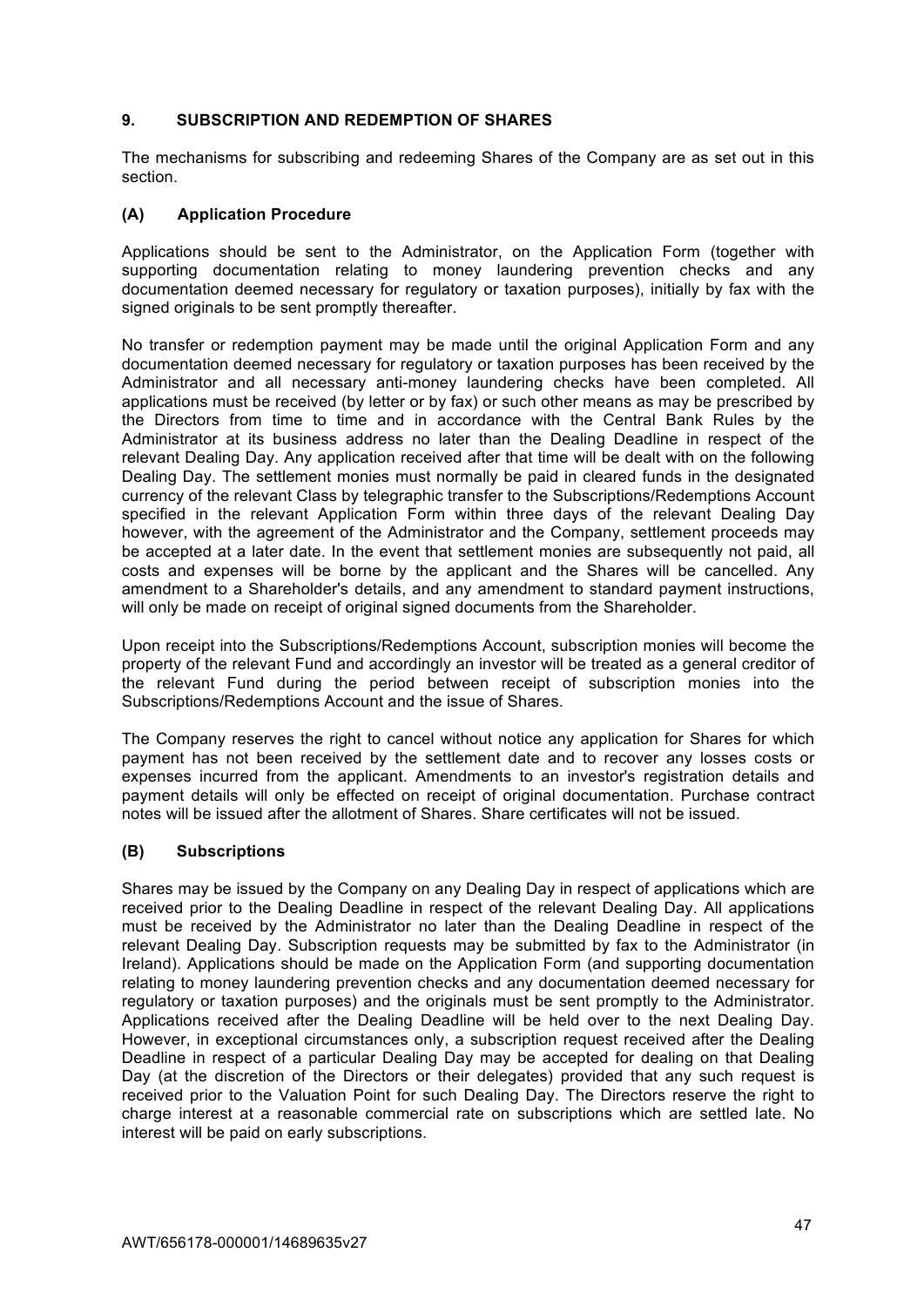Initial or subsequent subscriptions for Shares can also be made through a Clearing System for onward transmission to the Administrator. The Clearing System or its participant may provide a nominee service for investors purchasing Shares through them and investors may elect to make use of such service pursuant to which the nominee will hold Shares in its name for and on behalf of the investors. Shares may be issued to and registered in the name of a Clearing System (or its participant or nominee thereof) nominated by or on behalf of an investor, or third party nominee service provider, as the case may be, that is recognised and accepted by the Administrator. Investors may incur fees normally payable in respect of the maintenance and operation of accounts in a Clearing System (or nominee). Different subscription procedures and time limits may apply if applications for Shares are made via a Clearing System although the ultimate deadline with the Administrator remains unaffected. Investors should note that they may be unable to purchase or redeem Shares subscribed through a Clearing System on days that a Clearing System is not open for business but the Company is.

No Shares may be issued during any period of any suspension of the determination of the Net Asset Value of the relevant Fund (for details see section 9(G)). Unless the applicant has made arrangements with the Company to make payment in some other currency or by some other method, payment must be made in the currency in which the Shares are denominated by telegraphic transfer to the account set out in the Application Form.

Each potential investor will be obligated to represent and warrant in an application that, among other things, such investor is purchasing Shares for its own account and that such investor is able to acquire Shares without violating applicable laws and failure to do so may result in the suspension of the processing of such application or any subsequent redemption request and that the investor has received and reviewed the applicable key investor information document. It is not the intention of the Directors to offer shares to US persons. However, should a US Person invest in a Fund, each potential investor that is a US person as defined in Regulation S under the 1933 Act or a person that is not a Non-United States person as defined in Part 4 of the CFTC's regulations (collectively, a "US Person") will be required to represent and warrant, among other things, that such investor is acquiring the Shares for investment purposes only and not with a view to, or for offer or resale in connection with, any distribution in violation of the 1933 Act or other applicable securities law; that such investor is an accredited investor as defined in Rule 501(a)(1), (2), (3) or (7) of Regulation D under the 1933 Act (an "Institutional Accredited Investor") who is also a Qualified Purchaser, and that such investor agrees to certain restrictions on transfer applicable to the Shares.

The Company reserves the right to reject any application for Shares in whole or in part for any reason. If any application is not accepted in whole or in part, the application monies or (where an application is accepted in part only) the balance thereof will be returned (without interest) in the same currency in which the application monies for such Shares were received by telegraphic transfer to the account from which monies were received at the discretion of the Company and at the expense of the applicant.

The Directors may in their absolute discretion, provided that they and the Depositary are satisfied that there is unlikely to be any material prejudice to any existing Shareholders and subject to the provisions of the Act, allot Shares of any Class against the vesting in the Depositary on behalf of the Company or its nominee or sub-custodian to the Depositary's satisfaction of assets consistent with the investment objectives, policies and restrictions of the relevant Fund, which assets would form part of the Investments of the relevant Fund. The number of Shares to be issued in this way shall be the number which would have been issued for cash against the payment of a sum equal to the value of the Investments transferred, such value to be determined on the date the Shares are issued, less such sum as the Directors may consider represents an appropriate provision for any fiscal, brokerage, registration or other expenses as aforesaid to be paid out of the assets of the relevant Fund in connection with the vesting of such investments. The value of the investments to be vested shall be calculated on such basis as the Directors may decide, but such value cannot exceed the highest amount on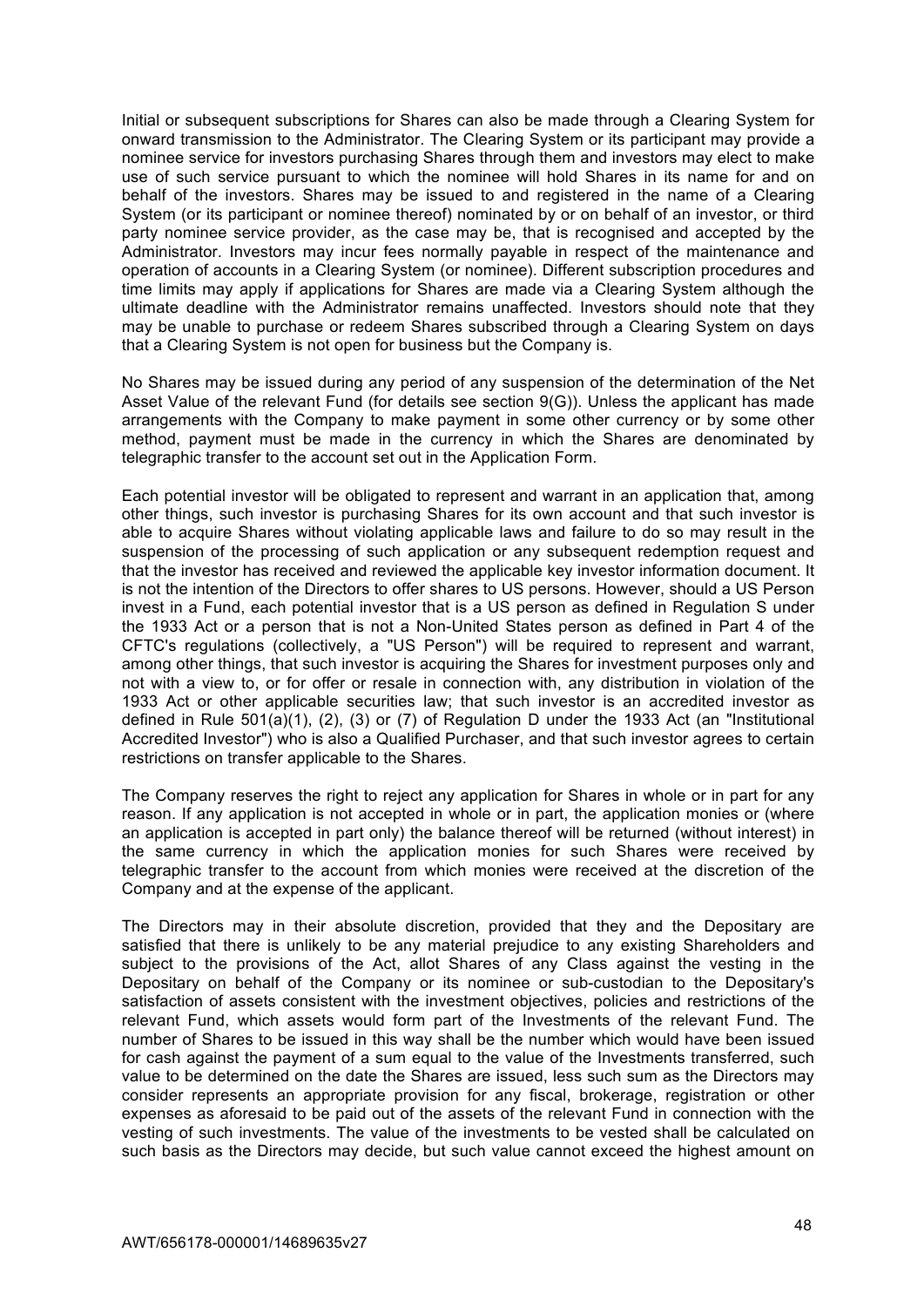the relevant Dealing Day at which they would be valued by applying the valuation methods described in under the heading "Valuation and Prices".

Where the amount subscribed is not equivalent to an exact number of shares, fractions of Shares may be issued.

Shares shall be issued at the initial offer price during the initial offer period, and thereafter at the Net Asset Value per Share, plus any charges, as specified in the relevant Supplement. All Shares will be registered in inscribed form and evidenced by entry on the Company's register of shareholders. Share certificates will not be issued. Each Shareholder will be sent a written trade confirmation confirming ownership of the relevant Shares.

Investment in the Funds is intended for medium to long-term purposes only. Excessive, shortterm (or market timing) or other abusive trading practices may disrupt portfolio management strategies, increase expenses and harm Fund performance for all Shareholders and the Company will take all reasonable steps to prevent such activity. To minimise harm to a Fund and its Shareholders, the Administrator as the delegate of the Directors, working in conjunction with the designated anti-money laundering reporting officer, reserves the right to reject any subscription (including any transfer) from any investor whom it believes has a history of abusive trading or whose trading, in its judgement, has been or may be disruptive to a Fund. In making this judgement, the Administrator may consider trading done in multiple accounts under common ownership or control.

#### **Anti-Money Laundering Regulations**

Measures aimed at the prevention of money laundering and counter terrorism require prospective investors to verify their identity and address. The Directors and the Administrator reserve the right to request from the applicant such documentation as is necessary to comply with all applicable European and Irish legislation. The Directors have authorised the Administrator to request such information and documentation as it considers is necessary to verify the identity and address of any applicant. This obligation is absolute except where the subscription is being made through a regulated intermediary and the intermediary operates within a country recognized by applicable law as having anti-money laundering regulations equivalent to Ireland. The Administrator will require written representations from the regulated intermediary with respect to the underlying prospective investor.

The Administrator will notify prospective investors as to the types of evidence of their identity that are required. By way of example only, an individual shall be required to produce a copy of a passport or identification card duly certified by a public authority (such as a lawyer or notary public), together with evidence of their address (such as a utility bill or bank statement). A corporate subscriber must produce a certified copy of its certificate of incorporation (including any name change) and memorandum and articles of association (or equivalent) as well as the names and residential and business addresses of all directors and certain beneficial owners.

The details given above are by way of example only and the Administrator will request such information and documentation as it considers is necessary to verify the identity and address of each applicant. In the event of delay or failure by the applicant to produce any information required by the Administrator to verify the applicant's identity, the Administrator may refuse to accept the application and the subscription funds relating thereto, and will, in any event, refuse to pay out redemption proceeds and will block the account for switches, transfers and payment of dividends, until proper information has been provided. Any subscription funds received will be returned without interest to the account from which such funds were originally debited. Prospective investors should note specifically that where redemption proceeds are requested to be remitted to an account which is not in the name of the investor, the Administrator reserves the right to request such information as may be reasonably necessary in order to verify the identity and address of the investor and the owner of the account to which the redemption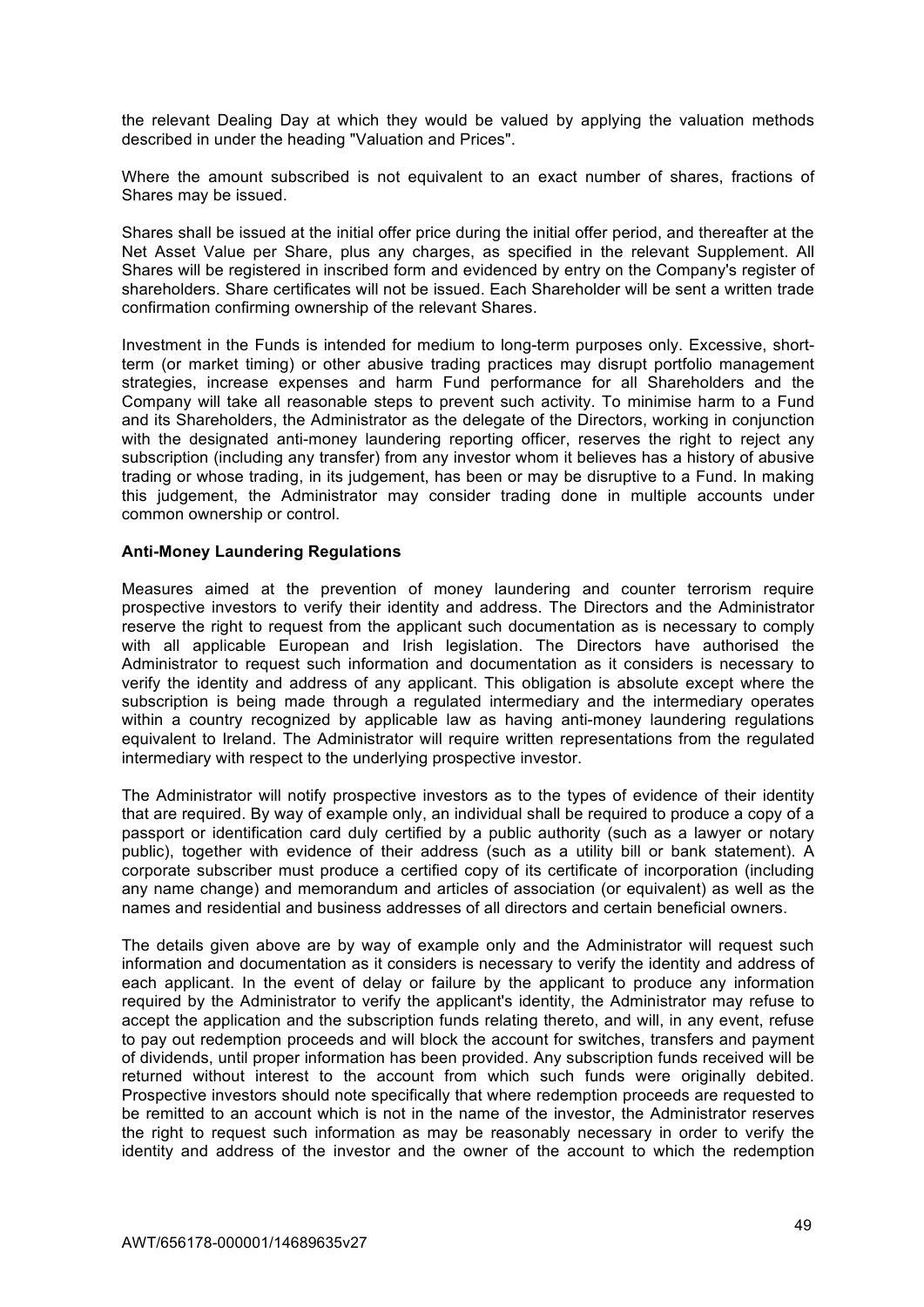proceeds will be paid. Redemption proceeds will not be paid to a third party account if the investor and owner of the account fails to provide such information.

Each applicant acknowledges and agrees that the Administrator shall be held harmless against any loss arising as a result of a failure to process such investor's Application Form or redemption request if such information and documentation as has been requested by the Administrator has not been provided by such applicant. In the event of delay or failure by the applicant to produce any information required for verification purposes, the Directors or the Administrator on their behalf may refuse to accept the application or cancel any Shares issued. The applicant shall bear any cost, loss or expense suffered by the Directors or the Administrator as a result of the applicant failing to provide the required information.

# **Market Timing**

The Directors may in their absolute discretion refuse to accept a new subscription. In particular, the Directors, or the Administrator as their delegate, may exercise this discretion if they believe the Shareholder has been or intends to engage in market timing activities. For these purposes, market timing activities include investment techniques which involve short term trading in and out of Shares in a Fund generally to take advantage of variations in the price of Shares between the daily valuation points of the Funds. Short term trading of this nature may often be detrimental to long term Shareholders; in particular the frequency of dealing may lead to additional dealing costs which can affect long term performance. Investments may be made into the Funds via nominee or similar omnibus accounts.

# **(C) Redemption**

Shareholders may request a Fund to redeem their Shares on or with effect from any Dealing Day at the Net Asset Value per Share, less any applicable charges as set out in the relevant Supplement.

Each request should be sent to the Administrator, in advance of the relevant Dealing Deadline, should be given in writing or by facsimile and must specify the number of Shares to be redeemed. In order for a redemption request to take effect on a particular Dealing Day, the redemption request must be received by the Administrator not later than the Dealing Deadline on the relevant Dealing Day. Redemption requests received after such time will be processed on the next following Dealing Day. However, in exceptional circumstances only, a redemption request received after the Dealing deadline in respect of a particular Dealing Day may be accepted for dealing on that Dealing Day (at the discretion of the Directors or their delegates) provided that any such request is received prior to the Valuation Point for such Dealing Day.

All requests for the redemption of Shares should be made to the Company c/o the Administrator in writing or by fax and must quote the relevant account number, the relevant Fund(s) and Class of Share (if applicable), and be signed by or on behalf of the Shareholder before payment of redemption proceeds can be made. Redemption requests by facsimile will be treated as definite orders. No payment of redemption proceeds will be made without receipt of the original signed Application Form and all requested AML documentation and any documentation deemed necessary for regulatory or taxation purposes and the anti-money laundering procedures have been completed. Shareholders' proceeds will normally be transmitted within 5 Business Days of the Dealing Day. Payments will only be made to the account of record specified in the Application Form or amended subsequently in the manner described in section 9 (A) above.

Investors should note that any redemption proceeds being paid out by a Fund and held for any time in the Subscriptions/Redemptions Account shall remain an asset of the relevant Fund until such time as the proceeds are released to the investor. This would include, for example, cases where redemption proceeds are temporarily withheld pending the receipt of any outstanding identity verification documents as may be required by the Company or the Administrator – enhancing the need to address these issues promptly so that the proceeds may be released. It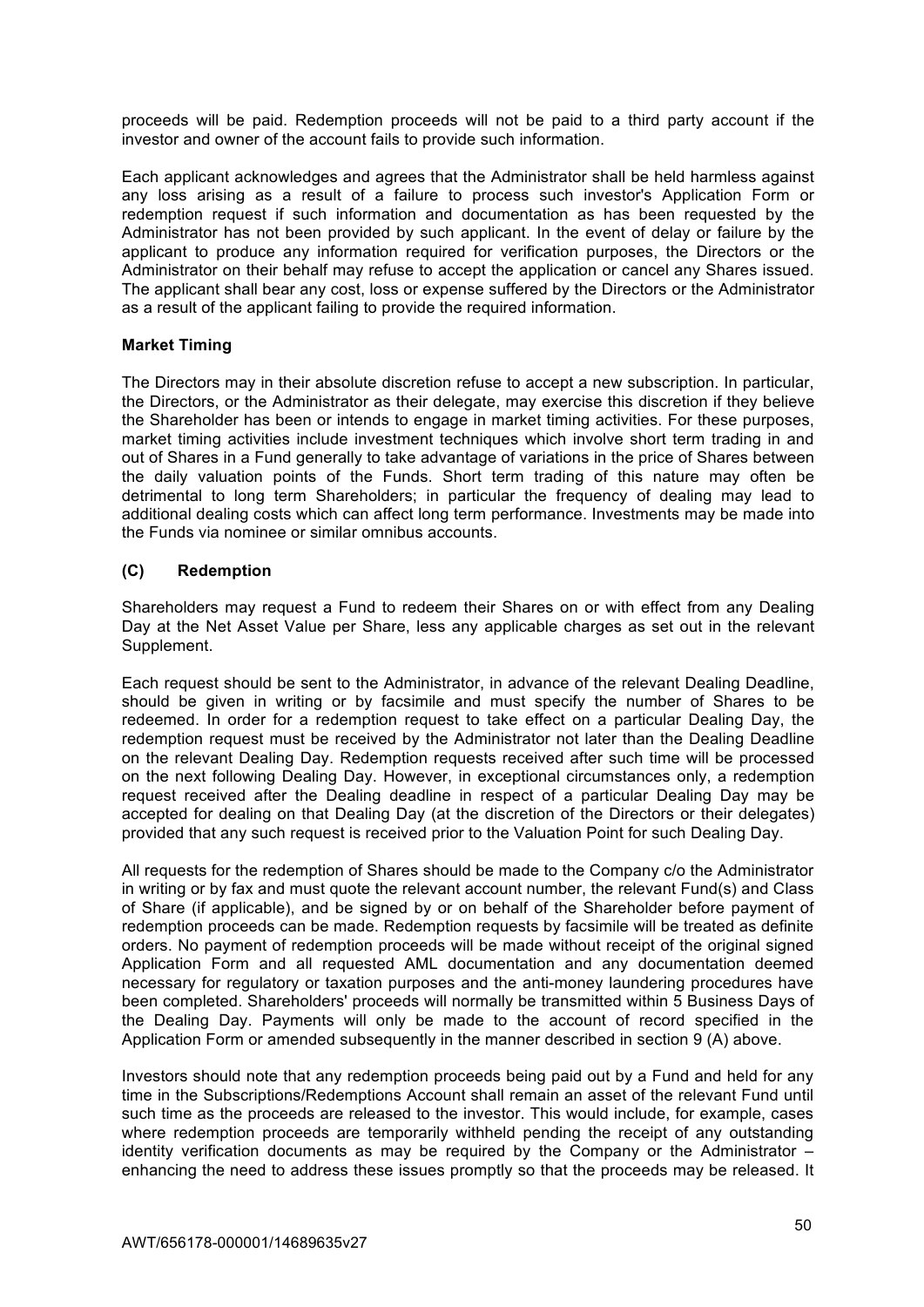should also be noted that the investor shall have ceased being considered a Shareholder and instead will rank as a general unsecured creditor of the Company.

If a redemption would cause the value of a Shareholder's Shares to fall below the minimum initial subscription amount for each share class, then at the discretion of the Directors, they will have the right to compel the redemption of all Shares held by such Shareholder. The Directors, upon 7 days' prior written notice to a Shareholder, may compel redemption of all of a Shareholder's Shares at any time where such shareholding may, in the opinion of the Directors, result in regulatory, pecuniary, legal, taxation or material administrative disadvantage to the Company, relevant Fund or its Shareholders as a whole.

The redemption of Shares will be suspended whenever the calculation of the Net Asset Value is suspended. Any such suspension will be notified immediately to the Irish Stock Exchange (if such Shares are listed), the Central Bank and, where possible, all reasonable steps will be taken to bring any period of suspension to an end as soon as possible.

Unless the Directors consent to the withdrawal of any redemption request, a redemption request will be irrevocable. If at any time the determination of Net Asset Value is suspended and redemption rights are also suspended, then, during the period of suspension, the redemption request may be withdrawn but if not so withdrawn, then redemption will take place on the next Dealing Day following the end of the period of suspension.

Payment of redemption proceeds will ordinarily be effected in accordance with the instructions given by the redeeming Shareholder, normally within 5 Business Days of the Dealing Day by wire transfer upon the request of the redeeming Shareholder. No interest will be paid on the redemption proceeds between the relevant Dealing Day and the date of actual payment

A Shareholder redeeming Shares will, except as referred to below, be paid an amount equal to the Redemption Price per Share calculated in the manner described below under the section headed "Valuation and Prices".

The Net Asset Value calculations shall be final, save in the case of manifest error.

Redemption proceeds will be paid in the currency in which the Shares are denominated by telegraphic transfer at the cost and risk of the redeeming Shareholder to the bank account specified in the name of the Shareholder.

All costs of effecting any telegraphic transfer will be borne by the Shareholder and may be deducted from the monies to be paid. No redemption of Shares may be effected during the period of any suspension of the determination of the Net Asset Value (for details see the section headed "Valuation and Prices").

### **(D) Substantial Redemptions**

The Directors may in their discretion limit the number of Shares of any Fund redeemed on any Dealing Day to Shares representing not more than 10% of the Net Asset Value of that Fund on that Dealing Day. In this event, the Directors may scale down the number of Shares to be redeemed to such extent as may be necessary to ensure such limit is not exceeded. The limitation will apply pro rata so that all Shareholders wishing to have Shares of that Fund redeemed on that Dealing Day realise the same proportion of their Shares. Shares not redeemed, but which would otherwise have been redeemed, will be carried forward for redemption on the next Dealing Day and will be dealt with on a pro rata basis to redemption requests received subsequently.

The Articles contain special provisions whereby the Directors may, with the consent of the redeeming Shareholder, satisfy a redemption request by a distribution of Investments of the relevant Fund in specie, provided that such a distribution would not be materially prejudicial to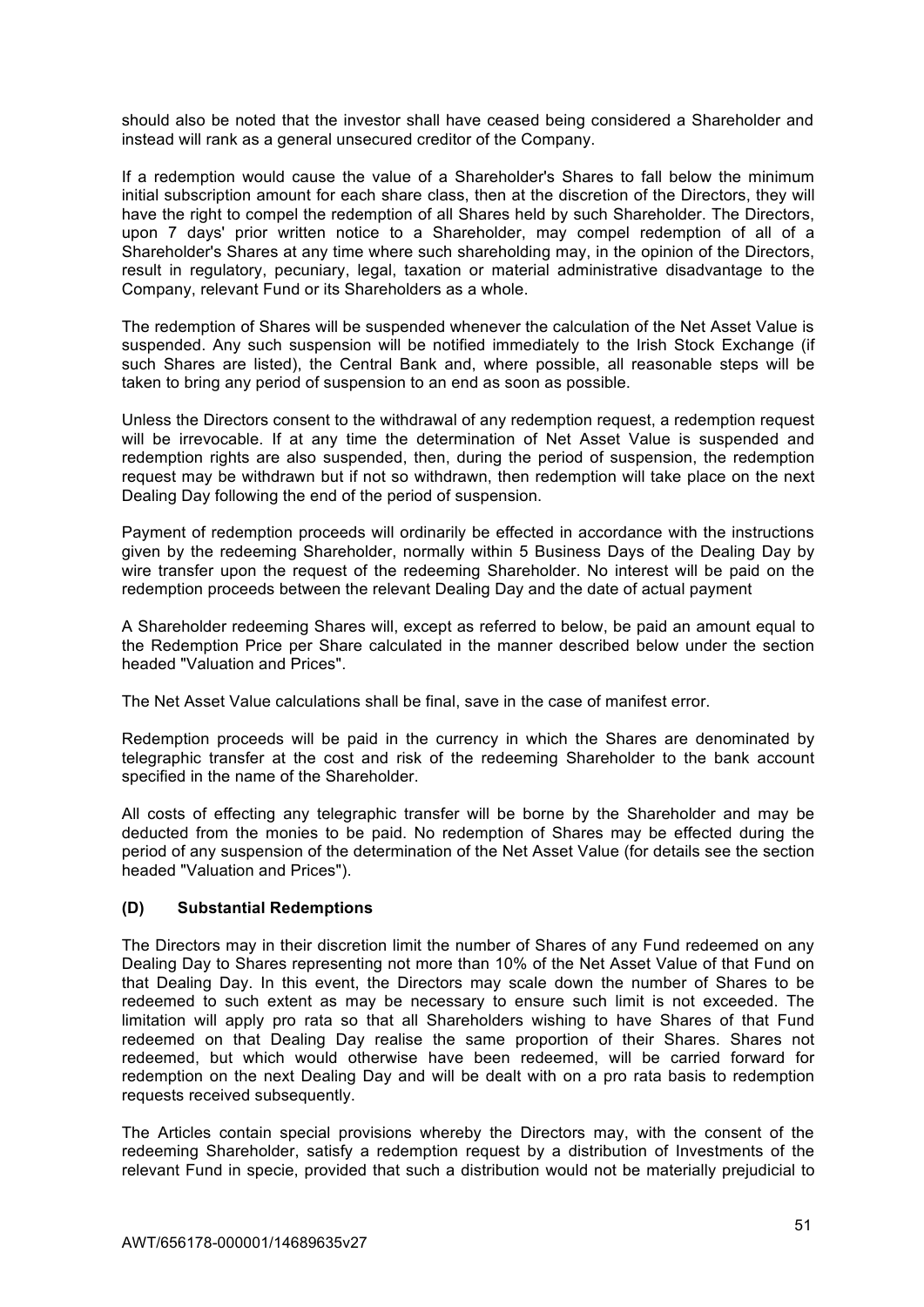the interests of the remaining Shareholders of that Fund and the allocation of the Investments to be distributed is subject to the prior approval of the Depositary.

The Articles also contain special provisions where a redemption request received from a Shareholder would result in Shares representing more than 5% of the Net Asset Value of any Fund being redeemed by the Company on any Dealing Day. In such a case, the Company may in its sole discretion satisfy the redemption request in whole or in part by a distribution of investments of the relevant Fund in specie, provided that such a distribution would not be materially prejudicial to the interests of the remaining Shareholders of that Fund and the allocation of the investments to be distributed is subject to the prior approval of the Depositary. Where a Shareholder requesting such redemption receives notice of the Company's intention to elect to satisfy the redemption request by such a distribution of assets, the Shareholder may require that the Company, instead of transferring those assets, arrange for their sale at the cost of the redeeming Shareholder and the payment of the net proceeds of sale to that Shareholder.

In calculating the subscription/ redemption price for the Company the Directors may on any Dealing Day when there are net subscriptions/redemptions adjust the subscription/redemption price by adding/ deducting and anti-dilution levy to cover dealing costs and to preserve the value of the underlying assets of the Company.

# **(E) Switching**

Shareholders can switch between Funds and different Classes within the same Fund. Subject to the minimum investment and holding requirements of the relevant Class, Shareholders may switch some or all of their Shares in one Fund to Shares in another Fund or another Class in the same Fund. Shares switched will be issued and redeemed (as appropriate) at the Net Asset Value per Share subject to any applicable charges as set out in the relevant Supplement. Instructions to switch Shares between Funds or Classes within a Fund may be made to the Administrator by letter, facsimile or by such other means as the Administrator may prescribe from time to time (where such means are in accordance with the Central Bank Rules). Instructions to switch should include full details of the number of Shares to be switched between named Funds or Classes within a Fund.

Unless otherwise stated in the relevant Supplement, switching instructions received by the Administrator up to the Dealing Deadline for a Dealing Day will be dealt with on that Dealing Day. Instructions received after the aforesaid time will be dealt with on the following Dealing Day.

The number of Shares will be rounded up or down to the nearest four decimal places.

### **(F) Transfer of Shares**

The Shares issued by the Company are freely transferable except in certain circumstances (e.g. to a US Person) and, subject to the differences between different Classes, are entitled to participate equally in the profits and dividends of the relevant Fund and in its assets upon liquidation. The Shares, which are of no par value and which must be fully paid up on issue, carry no preferential or pre-emptive rights and are entitled to one vote each on a poll at all meetings of the Shareholders. Where there are Shares of a different Class in a Fund, the Net Asset Value per Share amongst such Classes may differ to reflect the fact that income has been reinvested or been distributed, that there are differing charges of fees and expenses, that they are designated in different currencies, or that the gains/losses on and if applicable, costs of different financial instruments employed for currency hedging between the currencies in which the assets of a Fund are designated and the designated currency of the Shares are attributed to them. All references to Shares include a fraction of a Share calculated to the nearest onehundredth. Save as provided herein, all Shares of each Class within a Fund will rank pari passu. The Company may issue different Classes in each Fund which may be differentiated at the discretion of the Company, details of which will be set out in the relevant Supplement. Such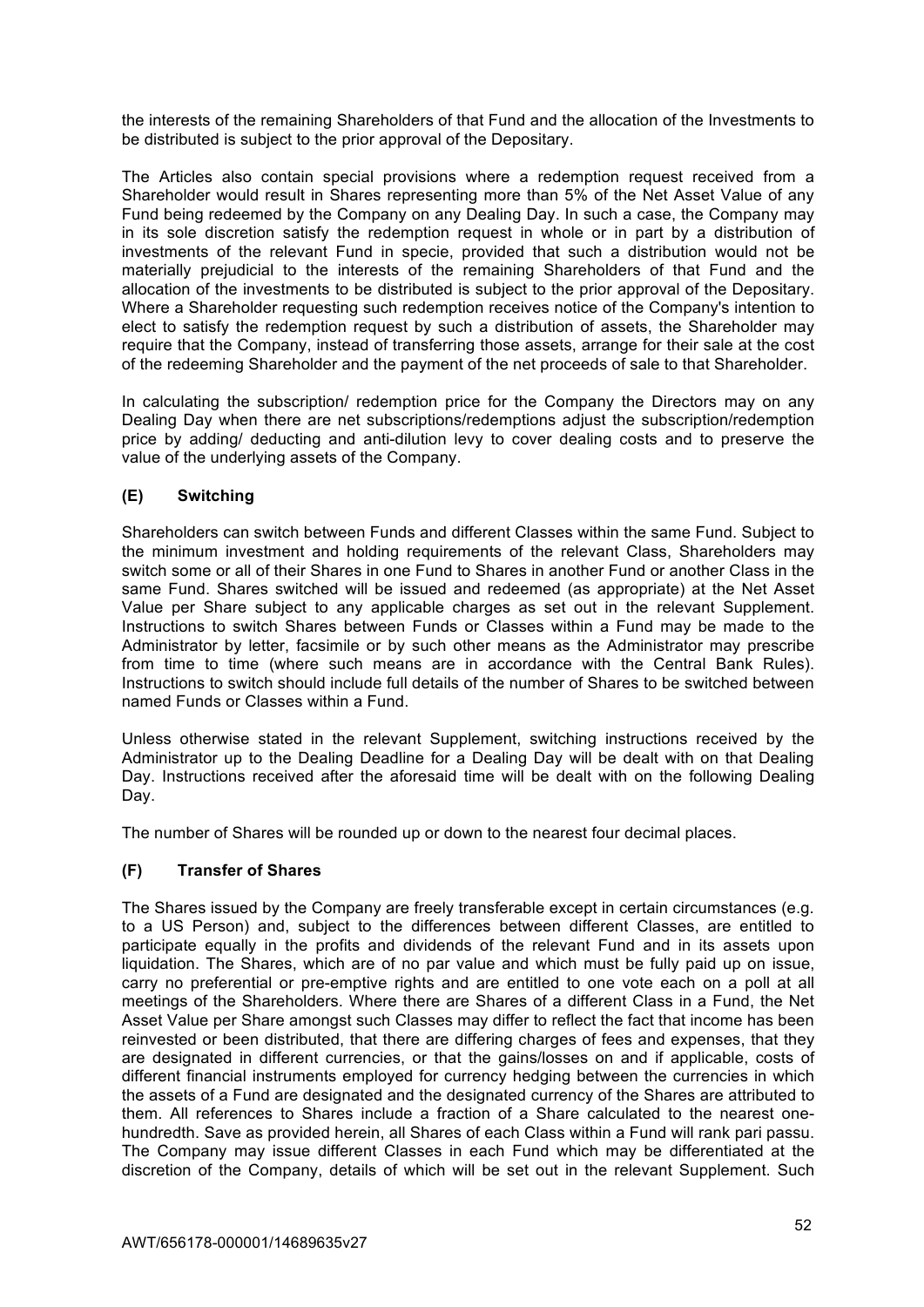Classes may be subject to different fees than those which apply to existing Classes. The fees applying to such Classes may be lower or higher than fees applying to existing Classes or such Classes may not be subject to any fees. The creation of additional Classes in a Fund will be notified in advance to and cleared by the Central Bank.

### **(G) Suspension of the determination of the Net Asset Value, Redemptions and Switching Rights**

The Directors may at any time with the prior notification to the Depositary declare a temporary suspension of the determination of the Net Asset Value of a Fund and the issue, redemption and switching of Shares and the payment of redemption proceeds during (i) any period when any of the principal markets or stock exchanges on which a substantial portion of the direct or indirect Investments of the relevant Fund are quoted is closed, otherwise than for ordinary holidays, or during which dealings therein are restricted or suspended; (ii) any period when, as a result of political, economic, military or monetary events or any circumstances outside the control, responsibility and power of the Directors, disposal or valuation of the Investments of the relevant Fund is not reasonably practicable without this being seriously detrimental to the interests of Shareholders of the relevant Fund or if, in the opinion of the Directors, the Net Asset Value of a Fund, cannot be fairly calculated; (iii) any breakdown in the means of communication normally employed in determining the price of any of the relevant Funds' Investments and other assets or when for any other reason the current prices on any market or stock exchange of any assets of the relevant Fund cannot be promptly and accurately ascertained; (iv) any period during which any transfer of funds involved in the realisation or acquisition of Investments or payments due on redemption of shares cannot, in the opinion of the Directors, be effected at normal prices or rates of exchange; (v) any period when the Company is unable to repatriate funds required for the purpose of making payments due on the redemption of Shares in the relevant Fund; (vi) any period when in the opinion of the Directors such suspension is justified having regard to the interests of the Company and/or the relevant Fund; (vii) following the circulation to the relevant Shareholders of a notice of a general meeting at which a resolution proposing to wind up the Company or terminate the relevant Fund is to be considered.

The Company will notify Shareholders and the Central Bank of any suspension immediately. The Company will, whenever possible, take all reasonable steps to bring any period of suspension to an end as soon as possible.

Any such suspension shall take effect at such time as the Directors shall declare and thereafter there shall be no determination of the Net Asset Value of the relevant Fund and no issues, redemptions or switches of Shares of the relevant Fund and no redemption proceeds paid until the Directors shall declare the suspension at an end.

The determination of the Net Asset Value of a Fund shall also be suspended where such suspension is required by the Central Bank in accordance with the UCITS Regulations.

### **(H) Compulsory Redemption**

Shares may be compulsorily redeemed or transferred if it comes to the notice of the Company that those Shares are owned directly or beneficially by any person in breach of any law or requirement of any country or governmental authority, by any person who shall belong to or be comprised within any class of persons from time to time determined by the Directors or in circumstances (whether directly or indirectly) which, in the opinion of the Directors, may result in regulatory, pecuniary, legal or material administrative or other material disadvantage for the Company, relevant Fund or its Shareholders as a whole.

As mentioned above, if a redemption would cause the value of a Shareholder's Shares to fall below a certain level, which will be decided upon for each Fund at the discretion of the Directors, then the Directors will also have the right to compel redemption of all Shares held by such Shareholder.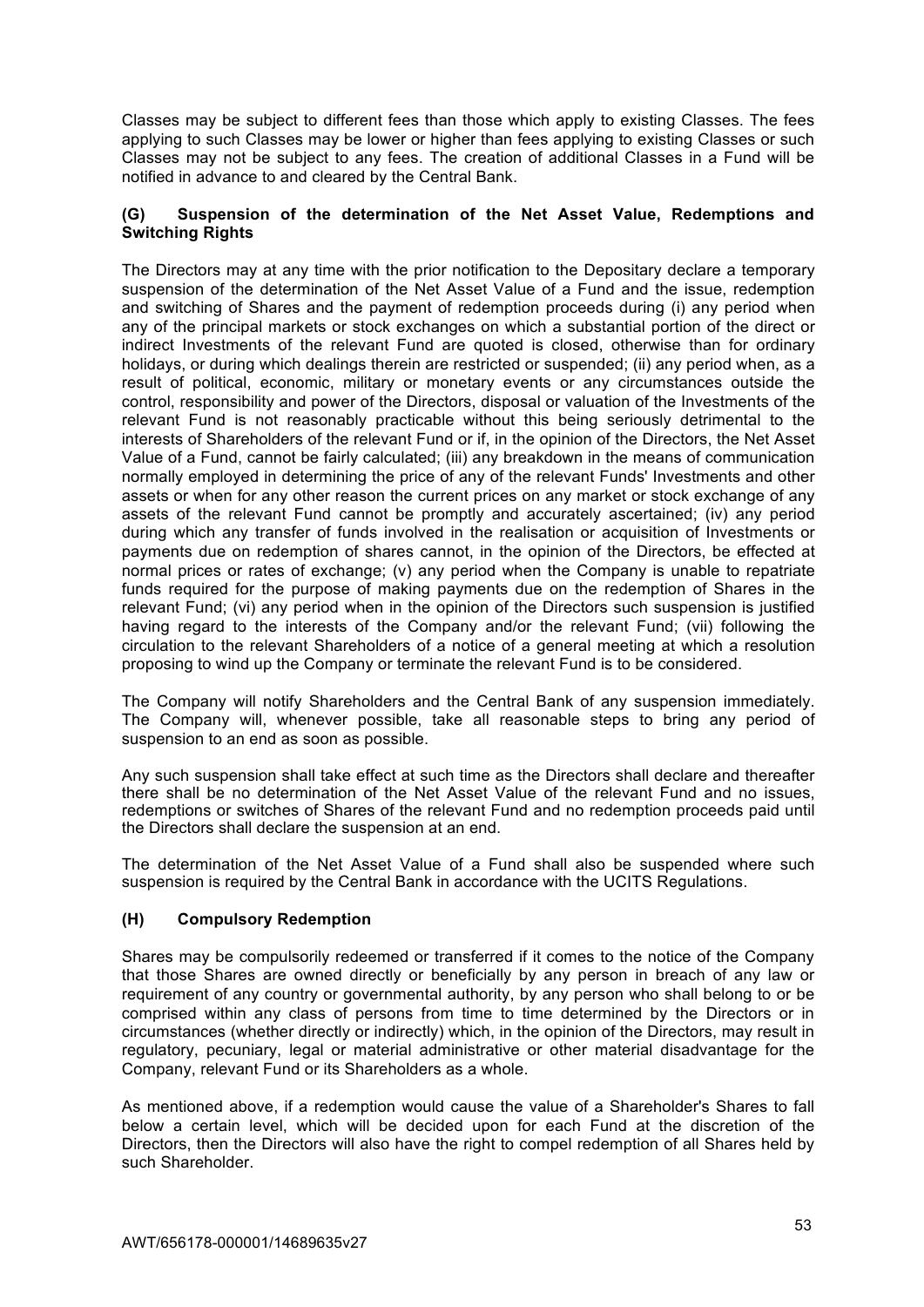Any Fund may be terminated by the Directors, at their discretion, by notice in writing to the Depositary and the holders of Shares in such Fund if the Net Asset Value of the relevant Fund is below the Minimum Fund Size, or below a level specified by the Directors in their discretion. In addition, the Directors may at their discretion decide to terminate any Fund if the Net Asset Value of such Fund falls below a specified amount after a specified period of time as may be disclosed in the relevant Supplement. With effect from the date as at which any Fund is to terminate, no Shares of the relevant Fund or Class or Classes within that Fund may be issued or redeemed by the Company and neither the Company nor any holder of the relevant Shares shall have any right to require the redemption of any such Shares.

The Investment Manager shall, on the instructions of the Directors, realise all the Investments then comprised in the relevant Fund. The net proceeds of such sale shall then be distributed (upon production of written confirmation of entry or other evidence as to title relating to the Shares as the Company may require) to the relevant Shareholders in proportion to their respective interests in the relevant Fund all net cash proceeds derived from the realisation of the relevant Fund, subject to the retention of any monies in its hands as part of the relevant Fund to pay full provisions for all liabilities, costs, charges, expenses, claims and dividends incurred, made or apprehended by the Company or the Directors in connection with or arising out of the termination of the relevant Fund.

Any unclaimed proceeds or other cash held by the Company, at all times held in an account under the control of the Depositary, hereunder may, at the expiration of twelve months from the date upon which the same were payable, be paid into a bank account subject to the right of the Company to deduct such expenses there from as is necessary to make such payment.

# **(I) Use of a Subscriptions/Redemptions Account**

The Company operates a single, omnibus Subscriptions/Redemptions Account for all of the Funds, in accordance with the Central Bank's requirements relating to umbrella fund cash accounts. Accordingly, monies in the Subscriptions/Redemptions Account are deemed assets of the respective Funds and shall not have the protection of the Investor Money Regulations. It should be noted however that the Depositary will monitor the Subscriptions/Redemptions Account in performing its cash monitoring obligations and ensuring effective and proper monitoring of the Company's cash flows in accordance with its obligations as prescribed under UCITS V. There nonetheless remains a risk for investors to the extent that monies are held by the Company in the Subscriptions/Redemptions Account for the account of a Fund at a point where such Fund (or another Fund of the Company) becomes insolvent. In respect of any claim by an investor in relation to monies held in the Subscriptions/Redemptions Account, the investor shall rank as an unsecured creditor of the Company.

The Company in conjunction with Depositary shall establish a policy to govern the operation of the Subscriptions/Redemptions Account, in accordance with the Central Bank's guidance in this area. This policy shall be reviewed by the Company and the Depositary at least annually.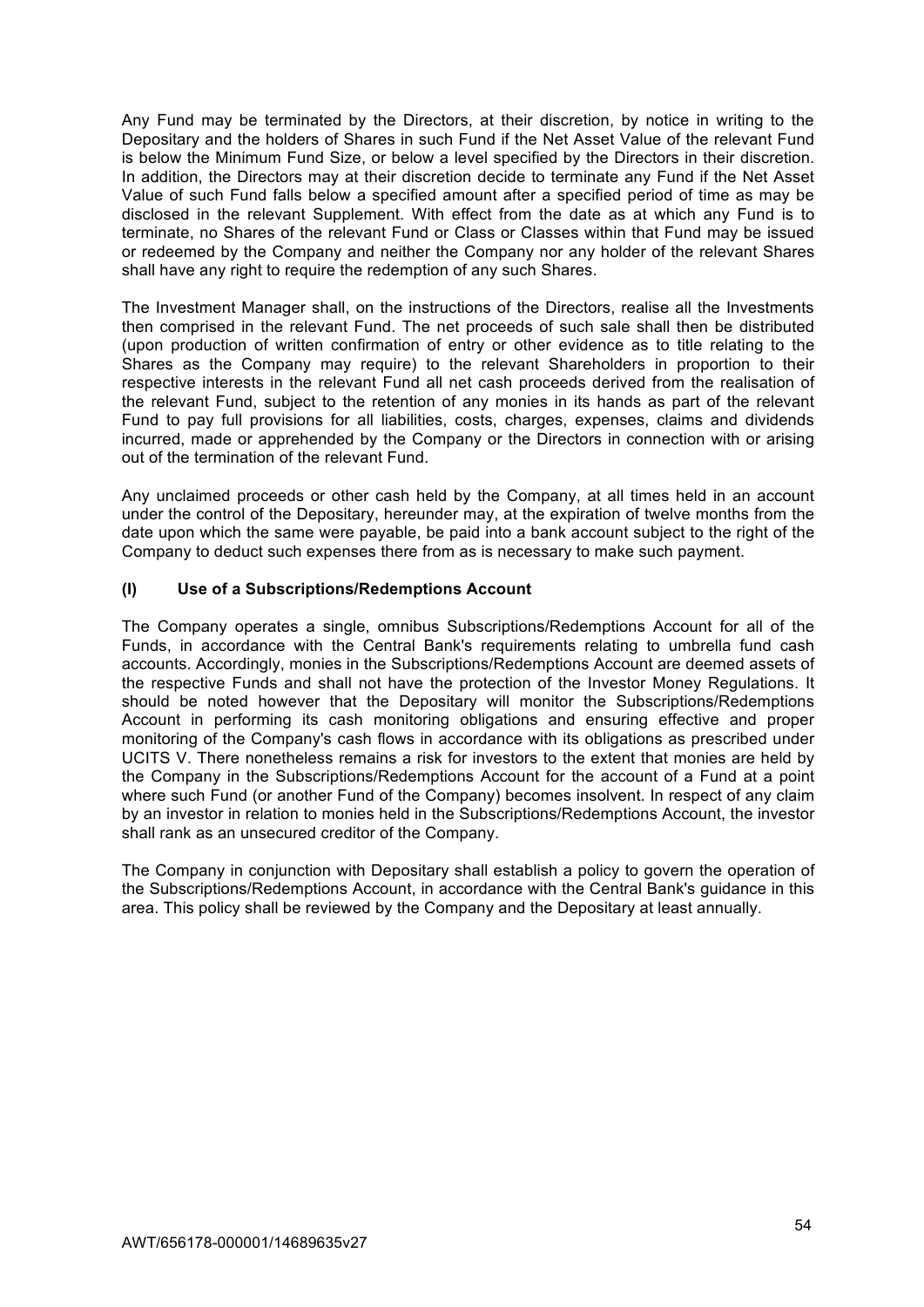# **10. MANAGEMENT AND ADMINISTRATION**

### **(A) The Directors**

The Company's affairs are supervised by the Directors, whose details are set out below. The Directors are all non-executive directors of the Company.

At the date of this Prospectus, the Directors of the Company are:

Stuart Alexander (British) Conor Hoey (Irish) Michael Hooper (British) Adrian Waters (Irish) – Chairman

#### **Details of the Directors of the Company**

#### **Adrian Waters – Chairman (Independent)**

Mr. Adrian Waters (Irish), resident in Ireland, is a Fellow of The Institute of Chartered Accountants in Ireland and of The Institute of Directors. He is a Chartered Director (UK Institute of Directors) and he specializes in risk management and governance. He has over 25 years' experience in the funds industry. From 1993 to 2001, he held various executive positions within The BISYS Group, Inc. (now part of the Citi Group), including Chief Executive Officer of BISYS Fund Services (Ireland) Limited and finally as Senior Vice President – Europe for BISYS Investment Services out of London. From 1989 to 1993, he was employed by the Investment Services Group of PricewaterhouseCoopers in New York and prior to that by Oliver Freaney and Company, Chartered Accountants, in Dublin. Mr. Waters holds a Bachelor of Commerce degree and a Post Graduate Diploma in Corporate Governance both received from University College Dublin in 1985 and 2005, respectively. Additionally, in 2013, he has received a Master of Science degree in Risk Management from the Stern Business School at New York University.

### **Conor Hoey**

Having graduated from Trinity College Dublin (1991), Conor Hoey joined Prudential Corporation in London as a graduate trainee and worked in a range of areas from UK Sales and Marketing to Corporate Strategy, being a key part of the team that set up the UK's first Internet Bank, Egg, in 1998. He then worked in Investment Consultancy for Bacon & Woodrow (Hewitt), advising asset managers on DC pension strategies and The UK Financial Services Authority on investment performance. He joined Mellon Bank in 2000 and Headed up their UK and Irish Sales & Relationship team in the Fund Administration arena, thereby having his first foray into the Irish funds sector. Following a short spell as a Director at Capita PLC in the mid-2000s, he joined Royal Bank of Canada in 2008 and headed up their Sales and Relationship team in the UK, in particular focusing on growing RBC's business in Ireland. Having lived in the UK from 1992, Mr. Hoey moved back to Dublin in August 2015. Mr. Hoey is a holder of the Investment Management Certificate and is a Certified Investment Fund Director with the Irish Institute of Banking.

#### **Stuart Alexander**

Stuart Alexander is Co-Founder and Managing Director of the Global Distributor, authorised and regulated by the FCA, which commenced business in 2009. He has over 20 years' experience in the fund management industry and previously was Managing Director, Close Investments (2005-2007), HBOS's Asset Management, Director (2001–2005), Invesco Fund Managers Ltd, Sales Director (1996–2001), Singer & Friedlander Investment Management Ltd, Director (1992- 1996), Morgan Grenfell (1988–1992) and Gartmore (1986–1988).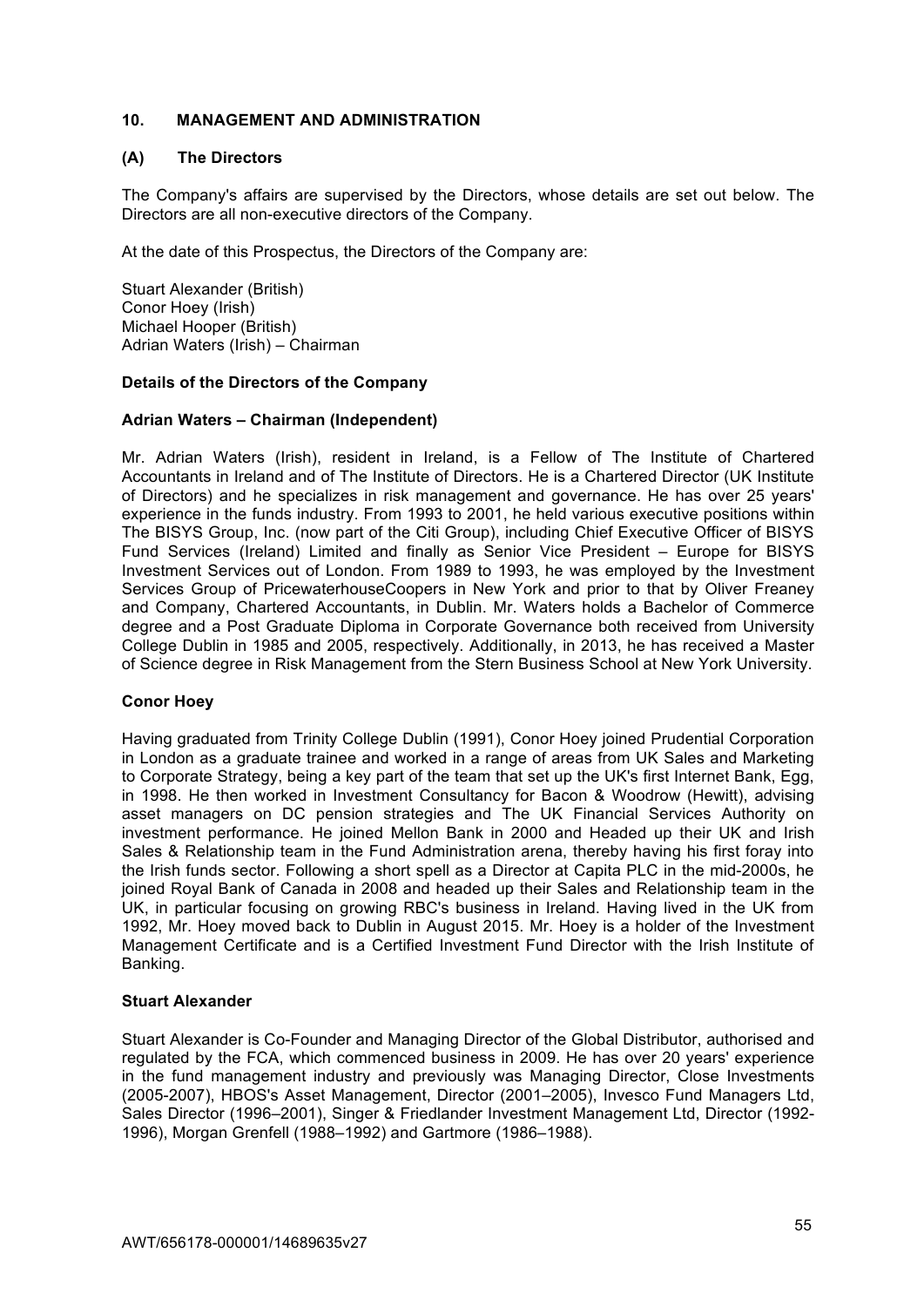#### **Michael Hooper**

Michael Hooper is the Chief Operating Officer and Head of Finance of the Manager. Mr. Hooper has established and maintains detailed governance over outsourced operations, legal, risk and compliance services and has oversight of fund budgets and financial forecasts. Mr. Hooper has over 25 years' experience in the fund management industry, having been formerly employed as managing director at Allianz Global Investors and a director of Henderson Global Investors. Mr. Hooper previously served on the Global Executive of RCM, the active equity management company of Allianz Global Investors, and chaired the Global Operations Committee setting the operations strategy with accountability for the oversight of all legal, compliance and risk issues impacting RCM globally. Prior to his time at Allianz, Mr. Hooper acted as Head of Compliance at Henderson Global Investors. Mr. Hooper is a qualified Chartered Accountant and has also served on many UCITS and AIF boards in Ireland, UK, Luxembourg and the Cayman Islands. Mr. Hooper has completed the General Management Program at Harvard Business School, is a fellow of the Institute of Chartered Accountants in England and Wales, holds an M.Litt from the University of Aberdeen, Scotland and a BA from Simon Fraser University, B.C., Canada.

The Articles provide that every Director and officer of the Company shall be indemnified out of the assets of the Company against any liability incurred as a result of any act or failure to act in carrying out his or her functions other than such liability (if any) that may be incurred by reason of the fraud or wilful default of such Director or officer. The Articles also provide that no such Director or officer shall be liable to the Company for any loss or damage in carrying out his or her functions unless that liability arises through the negligence, fraud, wilful default or dishonesty of such Director or officer.

No Director has:

- (i) any unspent convictions in relation to indictable offences; or
- (ii) been bankrupt or the subject of an involuntary arrangement, or the subject to an individual voluntary arrangement, or has had a receiver appointed to any asset of such Director; or
- (iii) been a director of any company which, while he was a director with an executive function or within 12 months after he ceased to be a director with an executive function, had a receiver appointed or went into compulsory liquidation, creditors voluntary liquidation, administration or company voluntary arrangements, or made any composition or arrangements with its creditors generally or with any class of its creditors; or
- (iv) been a partner of any partnership, which while he was a partner or within 12 months after he ceased to be a partner, went into compulsory liquidation, administration or partnership voluntary arrangement, or had a receiver appointed to any partnership asset; or
- (v) had any public incrimination and/or sanctions by statutory or regulatory authorities (including recognised professional bodies); or
- (vi) been disqualified by a court from acting as a director or from acting in the management or conduct of the affairs of any company.

Save for the information disclosed herein no further information is required to be given in respect of the Directors pursuant to the listing requirements of the Irish Stock Exchange.

For the purposes of this Prospectus, the address of all the Directors is the registered office of the Company.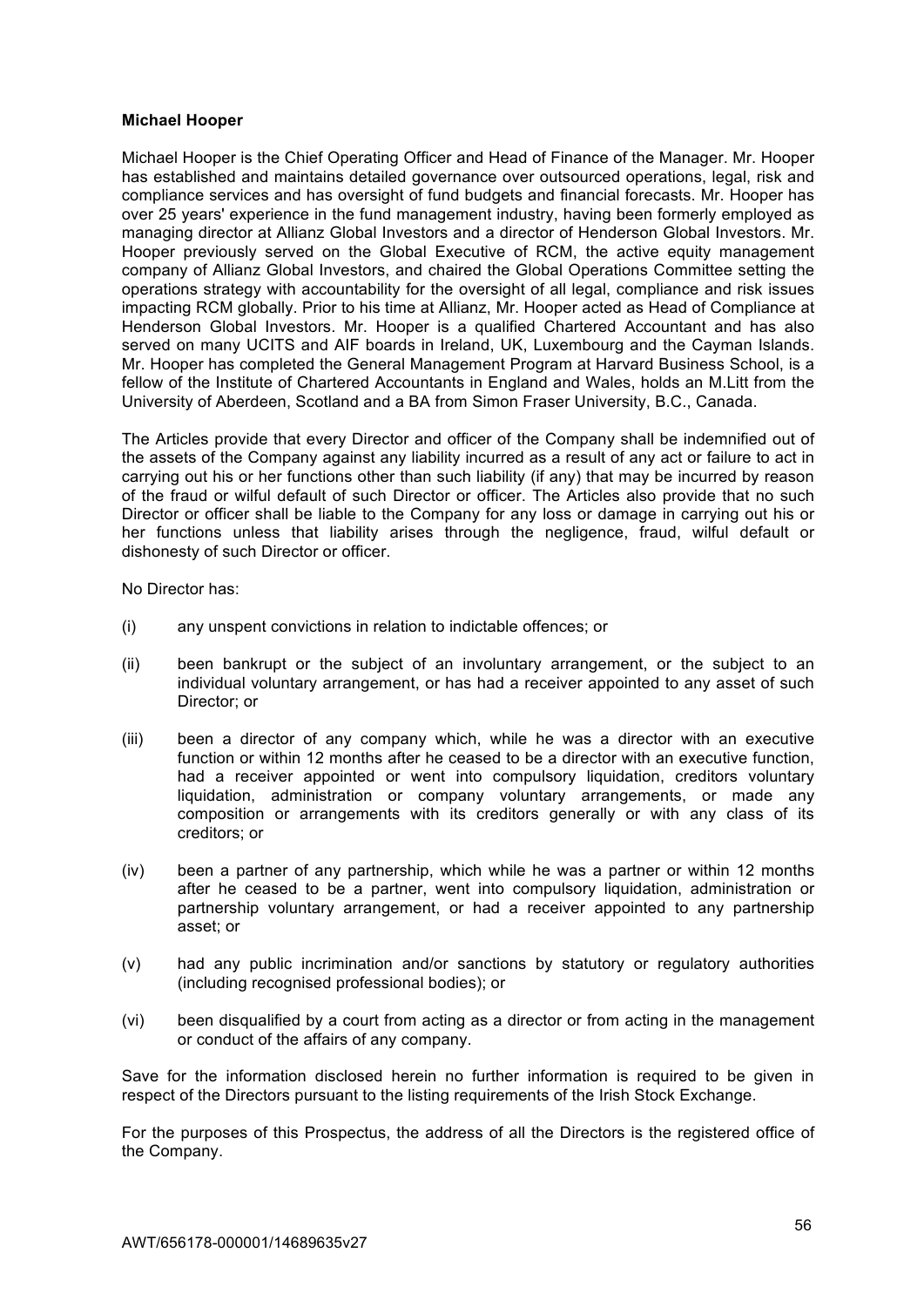# **(B) The Manager**

The Manager is a private company limited by shares, incorporated in Ireland on 29 March 2016 with registration number 579677 and has its registered office at 4th Floor, 76 Baggot Street Lower, Dublin 2, Ireland, and its head office at 32 Mount Street Upper, Dublin 2. The Manager is part of the Gemini Group and is a wholly owned subsidiary of Gemini Investment Management Limited.

The company secretary of the Manager is Sanne and has its registered office at 4th Floor, 76 Baggot Street Lower, Dublin 2, Ireland.

The Manager was approved by the Central Bank with effect from 24 November 2016 to act as a management company for UCITS Irish authorised collective investment schemes pursuant to the UCITS Regulations. Its principal business is acting as manager of investment funds and it currently manages regulated investment funds authorised by the Central Bank.

The directors of the Manager are as follows:

Stuart Alexander Conor Hoey Michael Hooper Adrian Waters (Chairman)

Please see their biographies on pages 51-52 of the Prospectus for further information.

The Central Bank Regulations introduce the concept of the *responsible person*, being the party responsible for compliance with the relevant requirements of the Central Bank Regulations on behalf of a particular Irish authorised UCITS. The directors of the Manager collectively (as opposed to any director or other office individually) assume the role of the *responsible person* for the Company.

The Management Agreement is effective as of 21 December 2016 (the "**Effective Date**") and shall remain in effect from the Effective Date. Thereafter the Management Agreement may be terminated by any party by written notice of at least ninety days. In certain circumstances (e.g. the insolvency of any party, un-remedied breach after notice, etc.) the Management Agreement may be terminated forthwith by notice in writing by either party to the other.

The Management Agreement contains indemnities in favour of the Manager, its directors, officers, employees, delegates, sub-delegates, sub-contractors, servants or agents excluding matters arising by reasons of the wilful default, recklessness, fraud, bad faith negligence in the performance of its or their duties and obligations under the Management Agreement and also contains provisions regarding the Manager's legal responsibilities.

### **(C) Investment Managers and Investment Advisors**

Details of the Investment Manager relating to each Fund are set out in the relevant Supplement.

An Investment Advisor may be appointed in respect of a Fund in order to provide investment advice in respect of a Fund. Details on any such Investment Advisor are set out in the relevant Supplement. Alternatively, where such Investment Advisors are not paid directly out of the assets of the Company or the relevant Fund, disclosure of such entities will be provided to the Shareholders on request and details thereof will be disclosed in the periodic reports.

### **(D) Global Distributor and UK Facilities Agent**

Unless otherwise set out in the Supplement for the relevant Fund, the Global Distributor of the Company and each Fund is Gemini Investment Management Limited. Gemini Investment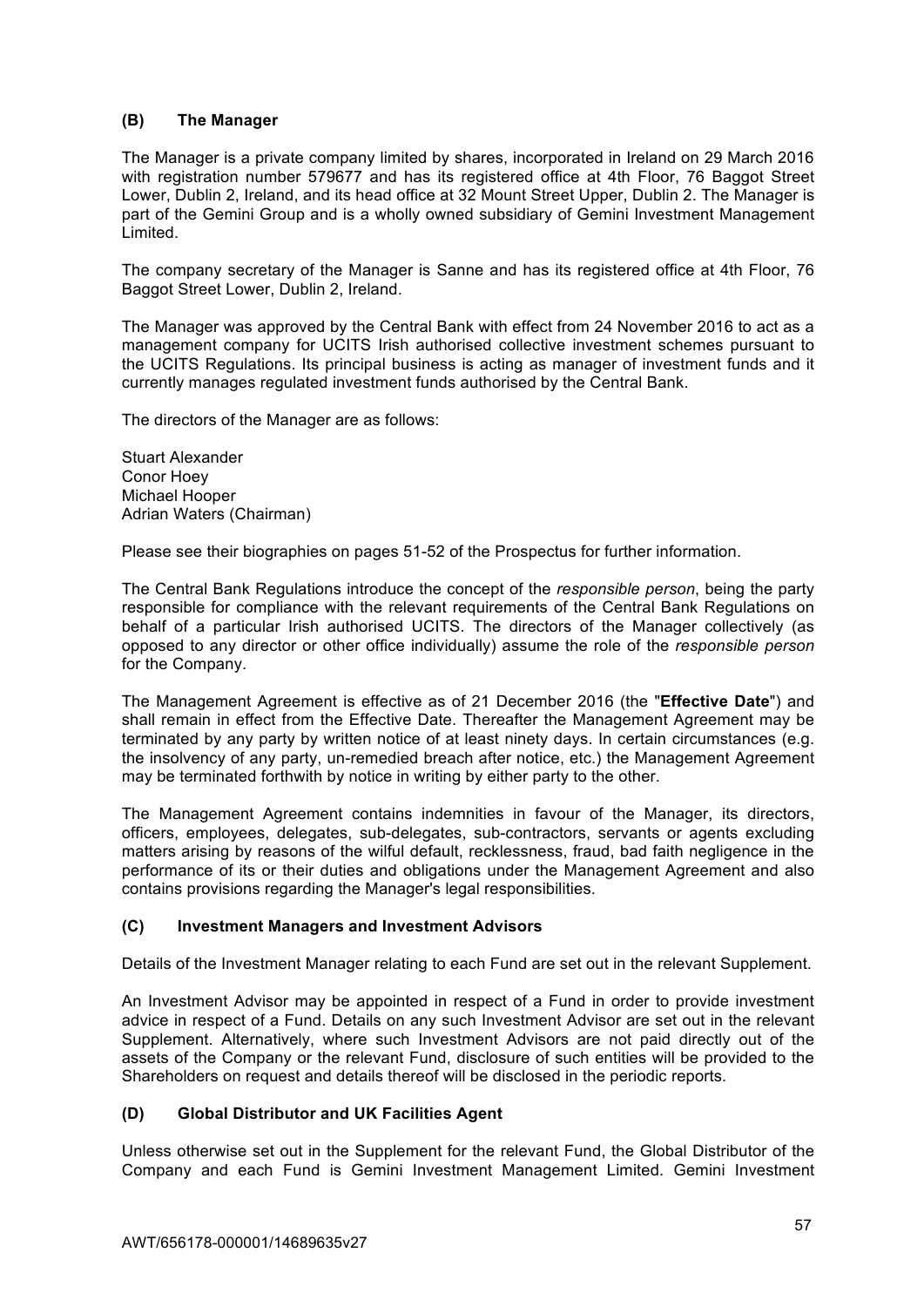Management Limited is authorised and regulated by the FCA under number 503402 having its offices at Longcroft House, 2-8 Victoria Avenue, London, EC2M 4NS, United Kingdom and has also been appointed UK Facilities Agent to the Company. Gemini Investment Management Limited was incorporated on 20 January 2009 as a private limited company in England and Wales.

Gemini Investment Management Limited is also the entity that primarily promotes the Company.

Under the terms of the Global Distribution Agreement, the Global Distributor will market and promote the sale and distribution of the Shares of Funds in such jurisdictions as it considers appropriate in accordance with the laws of such jurisdictions.

The Company may terminate the appointment of the Global Distributor at any time by giving not less than 90 days' notice in writing to the Global Distributor.

Under the terms of the Global Distribution Agreement, the Global Distributor will market and promote the sale and distribution of the Shares in the United Kingdom only to Professional Clients and Eligible Counterparties. The Global Distributor will not provide investment advice or distribute the Company to private customers.

The following documents may be inspected and obtained from the address of the UK Facilities Agent:

- 1. the Articles;
- 2. any instrument amending the instrument constituting the scheme;
- 3. the latest Prospectus;
- 4. the key investor information document(s); and
- 5. the latest annual and half-yearly accounts.

Information in English about prices of Shares can be obtained from the address of the UK Facilities Agent and on the following web site: http://www.gemini-im.com.

An up-to-date version of the key investor information document(s) shall be made available for access in an electronic format on a website designated by the Company for this purpose. In the event that the Company proposes to register one or more Funds for public offering in other EU Member States, it shall make the following additional documentation available on such website:

- (a) this Prospectus;
- (b) once published, the latest annual and half yearly reports of the Company; and
- (c) the Articles.

An investor may arrange for redemption of units in the scheme and obtain payment for such redemption at the address of the UK Facilities Agent. The scheme is a non-certificated scheme. Any complaint with regard to the operation of the scheme should be submitted to Gemini Investment Management Limited at the address noted above.

### **(E) Depositary**

RBC Investor Services Bank S.A., Dublin Branch has been appointed as depositary of all the assets of each Fund pursuant to the Depositary Agreement. The Depositary is RBC Investor Services Bank S.A., which is a company incorporated with limited liability in Luxembourg, operating through its Dublin Branch. The Depositary is a wholly-owned subsidiary of the Royal Bank of Canada Group and its head office is 14, Porte de France L 4360 Esch sur Alzette Luxembourg, Luxembourg. The Depositary has been approved by the Central Bank to act as depositary for the Company.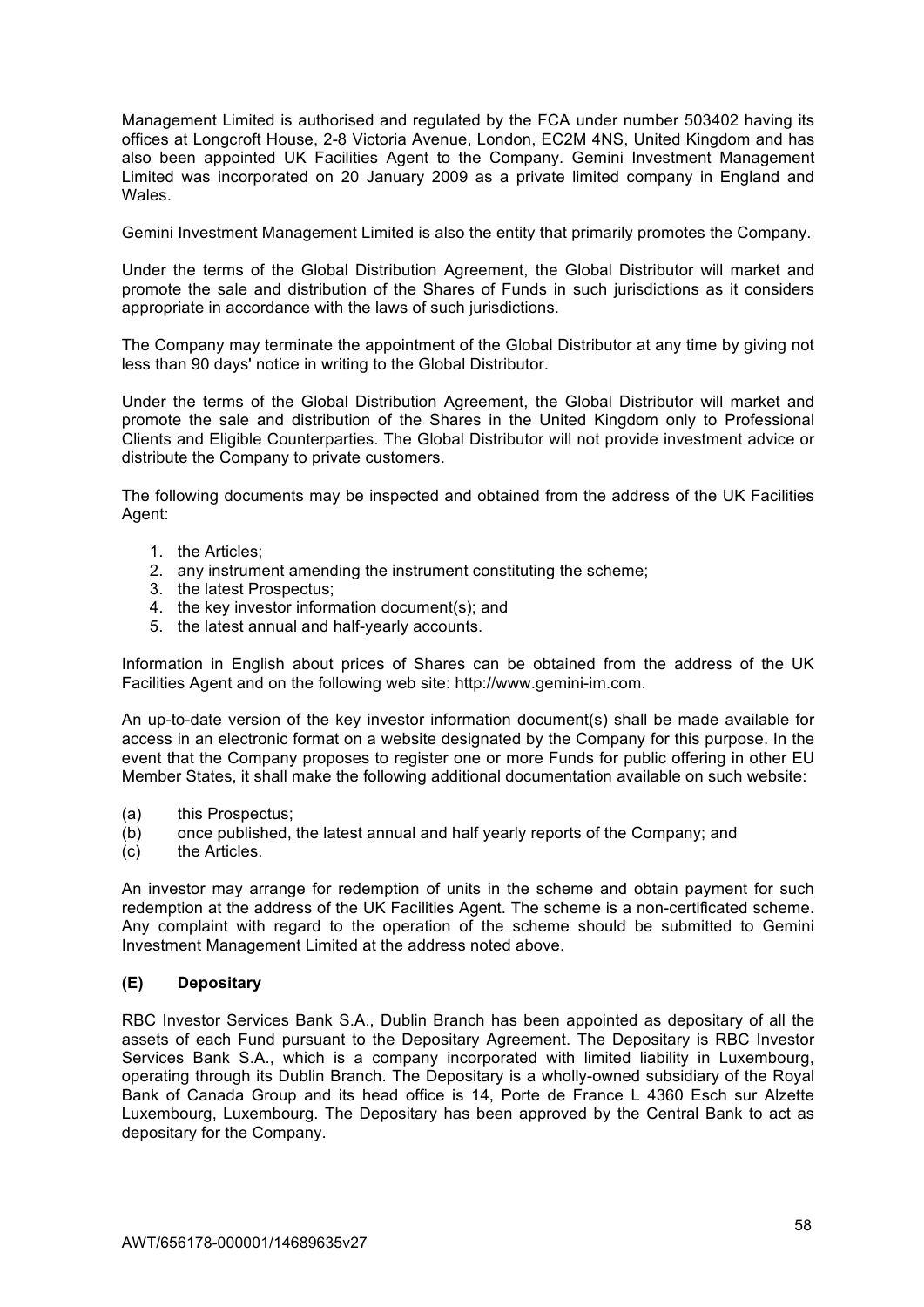The Depositary shall carry out functions in respect of the Company including but not limited to the following:

- (i) the Depositary shall hold in custody all financial instruments capable of being registered or held in a financial instruments account opened in the Depositary's books and all financial instruments capable of being physically delivered to the Depositary;
- (ii) the Depositary shall verify the Company's ownership of all any assets (other than those referred to in (i) above) and maintain and keep up-to-date a record of such assets it is satisfied are owned by the Company;
- (iii) the Depositary shall ensure effective and proper monitoring of the Company's cash flows;
- (iv) the Depositary shall be responsible for certain oversight obligations in respect of the Company – see "Summary of Oversight Obligations" below.

Duties and functions in relation to (iii) and (iv) above may not be delegated by the Depositary.

#### Summary of Oversight Obligations:

The Depositary is obliged to ensure, among other things, that:

- (i) the sale, issue, redemption and cancellation of Shares effected on behalf of the Company are carried out in accordance with the UCITS Regulations and the Articles;
- (ii) the value of Shares is calculated in accordance with the UCITS Regulations and the Articles;
- (iii) in transactions involving the Company's assets, any consideration is remitted to it within the usual time limits;
- (iv) the Company's and each Fund's income is applied in accordance with the UCITS Regulations and the Articles;
- (v) the instructions of the Company are carried out unless they conflict with the UCITS Regulations or the Articles;
- (vi) it has enquired into the conduct of the Company in each Accounting Period and reports thereon to the Shareholders. The Depositary's report will be delivered to the Directors in good time to enable the Directors to include a copy of the report in the annual report of the Company. The Depositary's report will state whether, in the Depositary's opinion, each Fund has been managed in that period:
	- (a) in accordance with the limitations imposed on the investment and borrowing powers of the Company by the Articles and by the UCITS Regulations; and
	- (b) otherwise in accordance with the provisions of the Articles and the UCITS Regulations.

If the Company has not been managed in accordance with (a) or (b) above, the Depositary will state why this is the case and will outline the steps that the Depositary has taken to rectify the situation;

(vii) notify the Central Bank promptly of any material breach by the Company or the Depositary of any requirement, obligation or document to which Regulation 114(2) of the Central Bank Regulations relates; and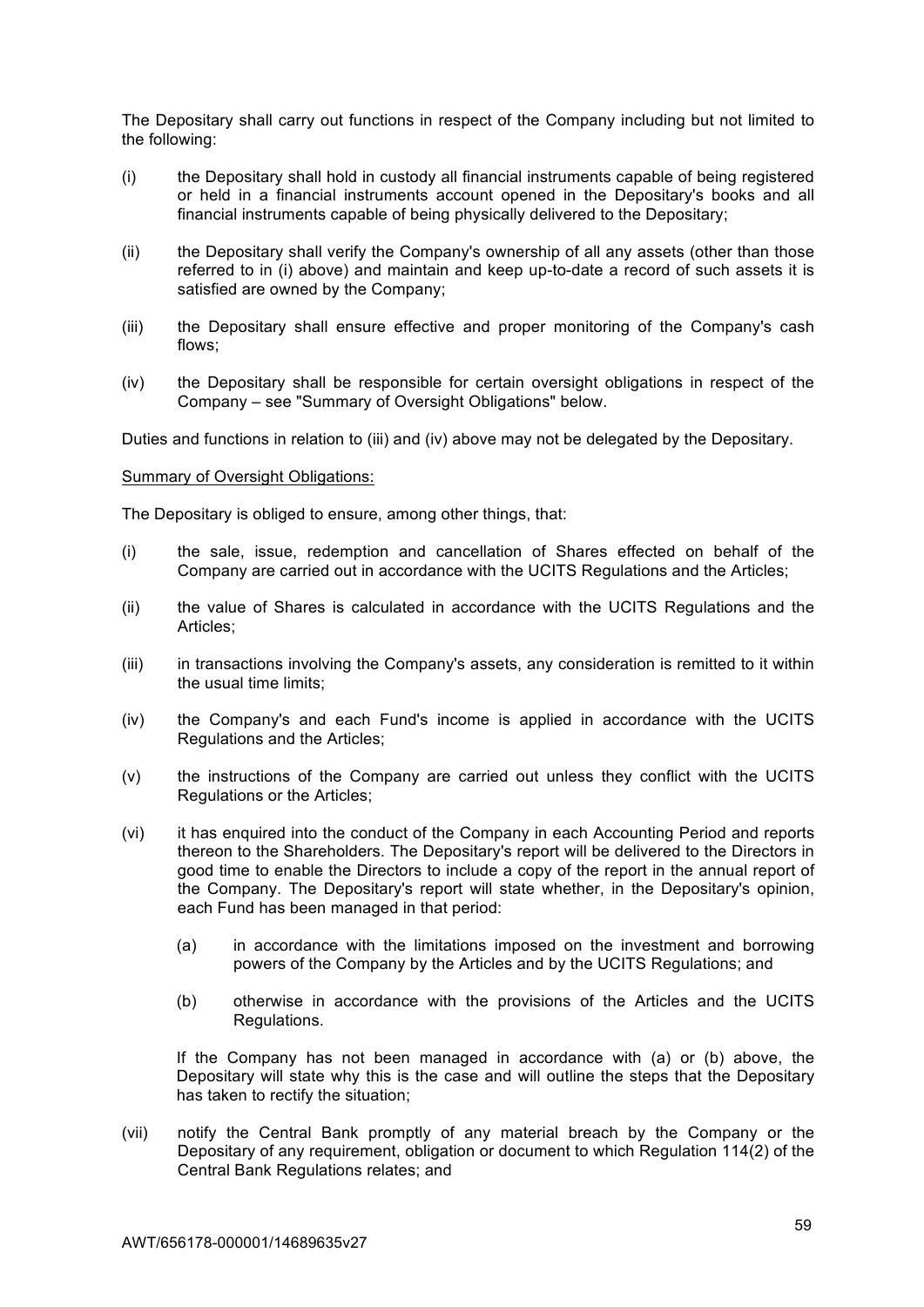(viii) notify the Central Bank promptly of any non-material breach by the Company or the Depositary of any requirement, obligation or document to which Regulation 114(2) of the Central Bank Regulations relates where such breach is not resolved within 4 weeks of the Depositary becoming aware of such non-material breach.

The duties provided for above may not be delegated by the Depositary to a third party.

As at the date of this Prospectus, the Depositary has delegated responsibility for the safekeeping of certain of the Company's assets to the sub-delegates set out in Appendix B. The liability of the Depositary will not be affected by the fact that it has delegated to a third party certain of its safekeeping functions in respect of the Company's assets.

In discharging its role, the Depositary shall act honestly, fairly, professionally, independently and in the interests of the Company and the Shareholders. Up-to-date information in relation to the Depositary's duties, any safekeeping duties delegated by the Depositary and any conflicts of interest (as outlined below) will be made available to Shareholders on request.

The Depositary Agreement may be terminated by any party upon 180 (one hundred eighty) days' prior written notice to the other party, unless mutually agreed by the parties to terminate the Depositary Agreement on earlier notice. The Depositary Agreement may be terminated immediately upon the occurrence of certain circumstances as set out therein.

The Depositary shall be liable to the Company for any loss incurred by the Company arising from the Depositary's negligent or intentional failure to properly fulfil its obligations pursuant to UCITS V or the Depositary Agreement. In the absence of negligent or intentional failure to properly fulfil such obligations, the Depositary shall not be liable to the Company or any other person with respect to any act or omission in connection with the services provided under the Depositary Agreement. Subject to applicable law, the Depositary shall not be liable to the Company or any other person for special, indirect or consequential damages arising out of or in connection with the performance or non-performance of its duties and obligations.

The Depositary shall be liable to the Company and its Shareholders for the loss, by the Depositary (or any third party delegate), of a financial instrument held in custody. In such circumstances the Depositary shall return a financial instrument of identical type or the corresponding amount to the relevant Fund without undue delay. The Depositary shall not be liable if it can prove that the loss has arisen as a result of an external event beyond its reasonable control, the consequences of which would have been unavoidable despite all reasonable efforts to the contrary. In discharging its role, the Depositary shall act honestly, fairly, professionally, independently and in the interests of the Company and the Shareholders.

# **(F) Administrator**

The Company has appointed RBC Investor Services Ireland Limited to act as administrator of each Fund to pursuant to the Administration Agreement.

The Administrator is a company incorporated with limited liability in Ireland on 31st January 1997 with its registered office at 4th Floor, One George's Quay Plaza George's Quay, Dublin 2, Ireland and is authorised by the Central Bank under the Investment Intermediaries Act 1995. The Administrator is a wholly-owned subsidiary of the Royal Bank of Canada Group.

The Administrator is engaged in the business of, inter alia, providing fund administration services to collective investment undertakings. The Administrator has responsibility for the administration of the Company's affairs including the calculation of the Net Asset Value and preparation of the accounts of the Company, subject to the overall supervision of the Directors.

The Administration Agreement is effective as of 26 August 2013 (the "**Effective Date**") and shall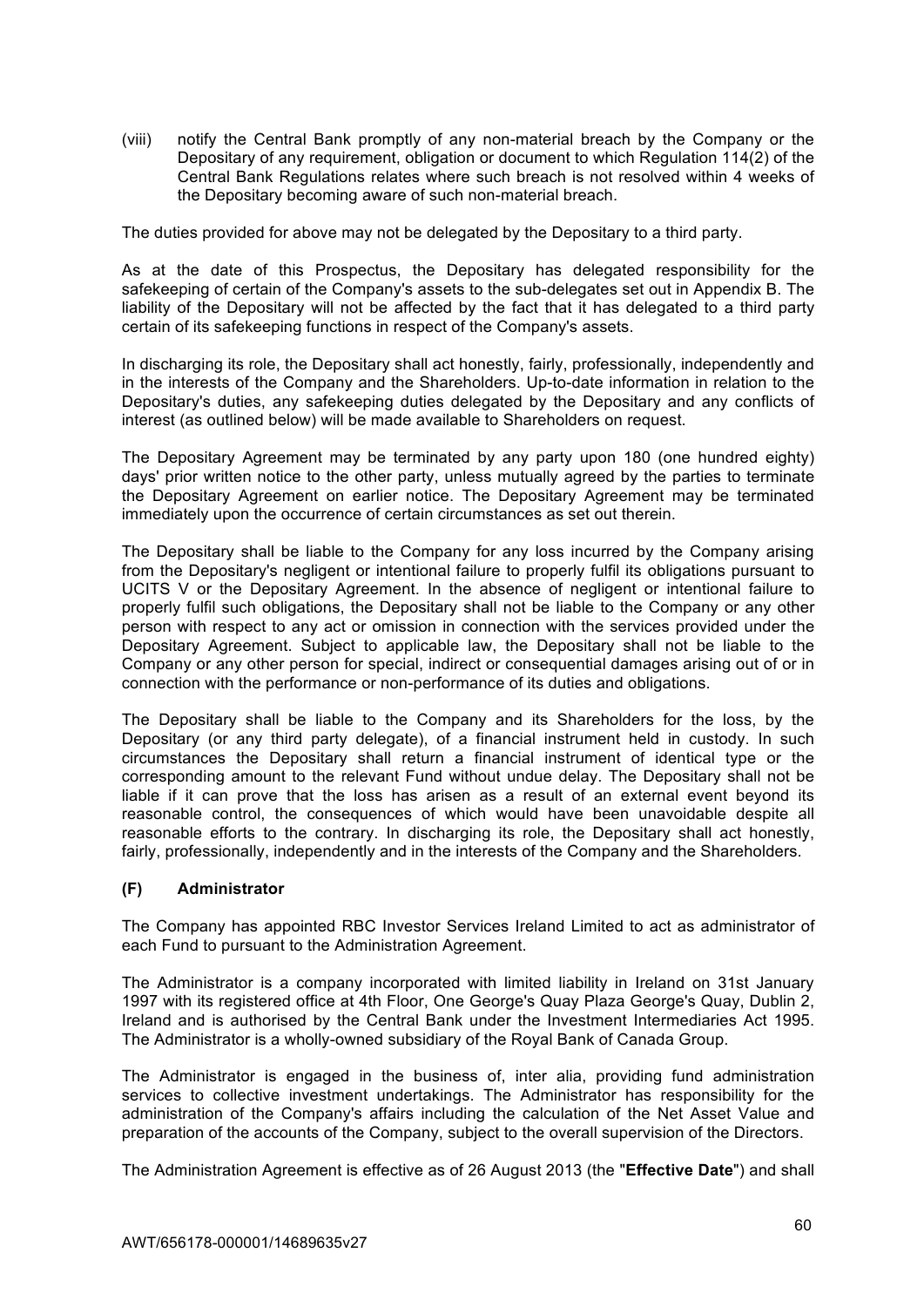remain in effect from the Effective Date. Thereafter the Agreement may be terminated by any party by written notice of at least ninety days. In certain circumstances (e.g. the insolvency of any party, un-remedied breach after notice, etc.) the Agreement may be terminated forthwith by notice in writing by either party to the other.

The Administration Agreement contains indemnities in favour of the Administrator, its directors, officers, employees, servants or agents excluding matters arising by reasons of the negligence, bad faith or fraud in the performance of its or their duties and obligations under the Administration Agreement and also contains provisions regarding the Administrator's legal responsibilities.

# **(G) Auditor**

Deloitte and Touche has been appointed to act as the auditor for the Company. The responsibility of the auditor is to audit and express an opinion on the financial statements of the Company/ its Funds in accordance with Irish law and International Financial Reporting Standards.

# **(H) Paying Agents/Representatives/Distributors**

Local laws or regulations in certain EEA jurisdictions may require that the Company and/or the Manager appoints a local Paying Agent and/or other local representatives. The role of the Paying Agent may entail, for example maintaining accounts through which subscription and redemption proceeds and dividends are paid. Investors who choose or are obliged under local regulations to pay/receive subscription/redemption monies via the intermediary entity rather than directly to the Administrator or the Manager bear a credit risk against that entity with respect to a) subscription monies to the transmission of such monies to the Depositary for the account of the Company and b) redemption monies payable by such intermediate entity to the relevant investor. The appointment of a Paying Agent (including a summary of the agreement appointing such Paying Agent) may be detailed in a country supplement.

Fees and expenses of Paying Agents (including the Global Distributor and any Distributor) and/or other local representatives, which will be at normal commercial rates, will be borne by the relevant Fund(s). Fees payable to the Paying Agents and/or other local representatives which are based on Net Asset Value will be payable only from the Net Asset Value of the relevant Fund(s) attributable to the relevant Class(es), all Shareholders of which Class(es) are entitled to avail of the services of the Paying Agents and/or other local representatives.

Investors who do not themselves wish to be registered as Shareholders may use the services of a nominee. Where Shares are held through a nominee, those underlying investors who avail of the services of such nominee may be obliged to pay a fee directly to it in relation to the subscription, repurchase or conversion of Shares, details of which will be provided by the nominee. Regard must be had to the anti-money laundering requirements set out in Section 9, "Subscription and Redemption of Shares".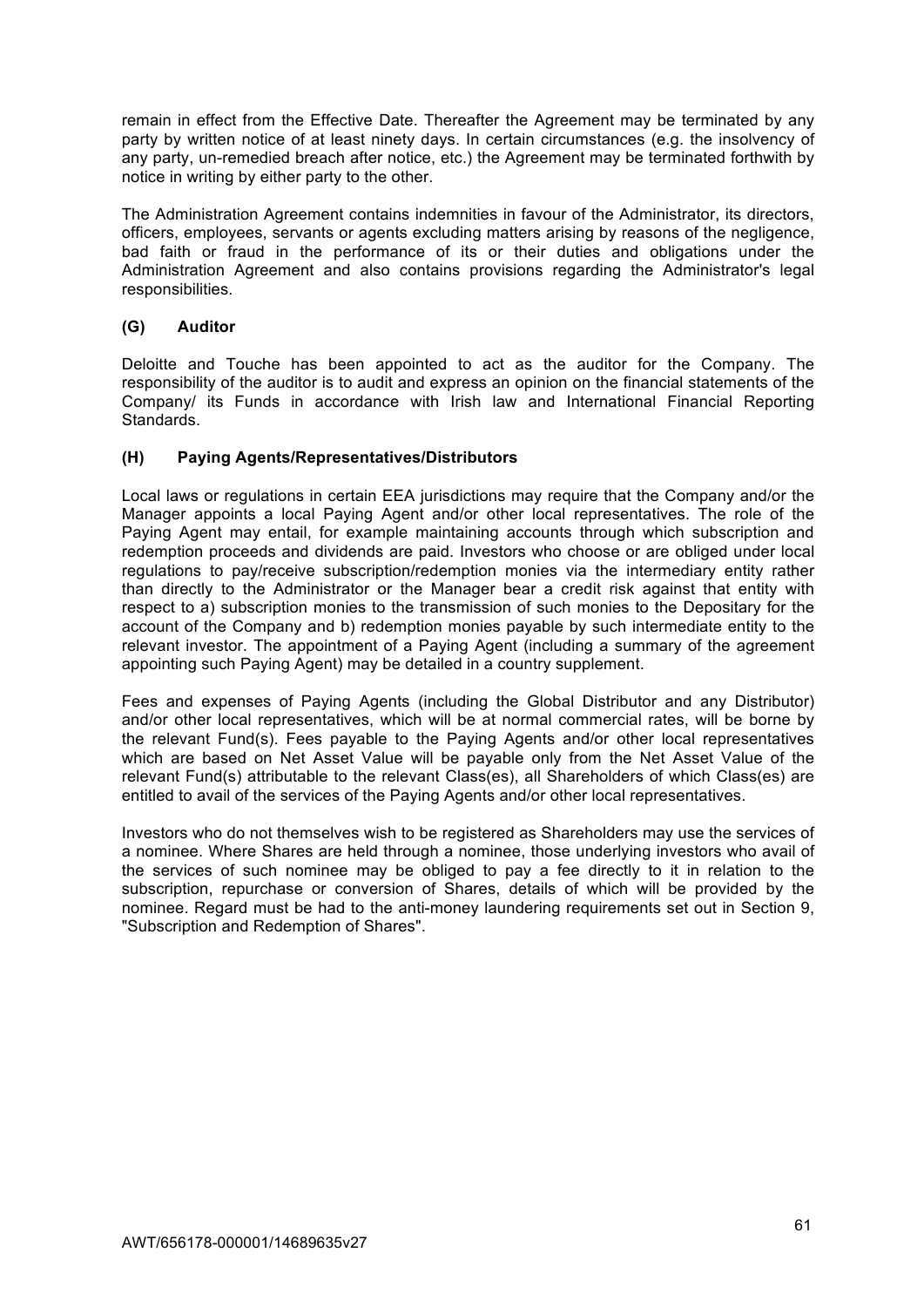# **11. FEES AND EXPENSES**

#### **Subscription Fee**

On subscription for Shares in a Fund, the Subscription Price may include a subscription fee of up to 5.00% of the Subscription Price for the A Shares classes, which will be payable to the Global Distributor. At its discretion, the Global Distributor may pay some or all of the subscription fee to financial intermediaries, in respect of investments made into a Fund through these intermediaries, or any Distributor of Shares. The Global Distributor has the right to determine that all or any part of such subscription fee may be waived in respect of any investor.

#### **The Manager's Fee**

Details of the fees and expenses payable to the Manager relating to each Fund are set out in the relevant Supplement.

#### **Rebate of the Manager's Fee**

The Manager may, from time to time at its sole discretion and in accordance with applicable law and regulation, rebate to the relevant Fund part or all of the Manager's fees set out in the relevant Supplement charged to any Shareholder.

#### **The Investment Manager's Fee**

Details of the fees and expenses payable to the Investment Manager relating to each Fund are set out in the relevant Supplement.

#### **Rebate of Investment Manager's Fees**

The Investment Manager may, from time to time at its sole discretion and out of its own resources, decide to rebate to some or all Shareholders, part or all of the investment management fee owing to the Investment Manager. In addition the Investment Manager and the Global Distributor may also, out of their fees and/or initial charge, decide to pay commissions to third parties in respect of arranging the introduction of investors to the benefit of the Company. These fee rebates as outlined may be paid directly from the assets of the Company to the intermediaries at the instruction of the Manager and/or the relevant Investment Manager and/or the Global Distributor.

### **The Administrator's Fee**

Details of the fees and expenses payable to the Administrator relating to each Fund are set out in the relevant Supplement

#### **The Depositary's Fee**

The Depositary is entitled to receive an annual oversight fee, accrued on each Dealing Day and calculated and payable monthly in arrears, at an annual rate of up to 0.03% of the Net Asset Value per Fund (plus VAT thereon, if any).

The Depositary is also entitled to receive out of the assets of each Fund, an annual transaction and safekeeping fee accrued daily and payable monthly in arrears at a rate, depending on the custody markets, ranging from 0.005% up to 1.08% of the Net Asset Value per Fund.

The Depositary fees are subject to a total of all of the minimum annual fees for each Fund of €19,800 (plus VAT, if any). These fees accrue and are calculated on each Dealing Day and payable monthly in arrears.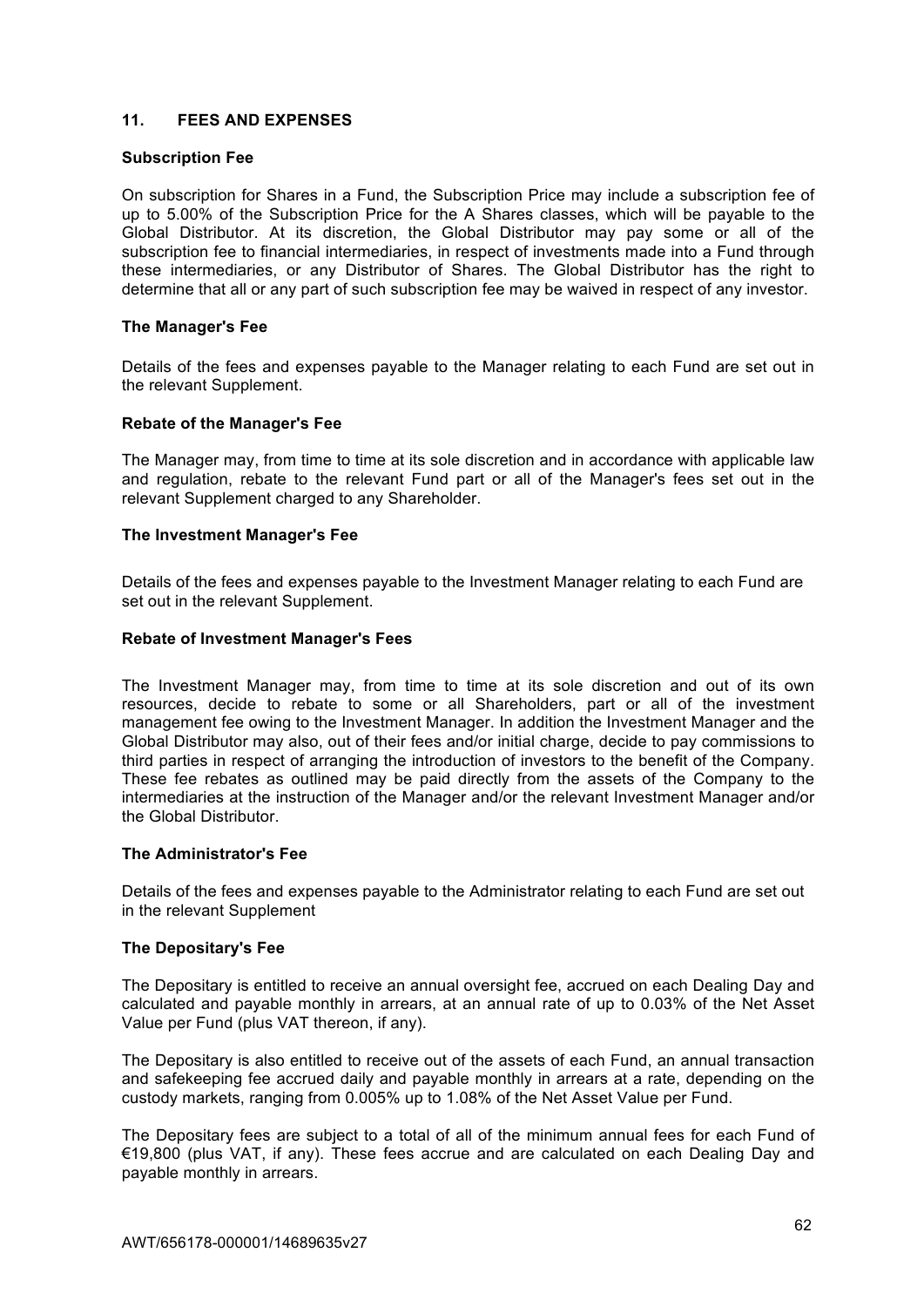The Depositary is also entitled to be reimbursed for the fees paid by the Depositary to any subcustodian and agreed upon transactions charges (which in all cases shall be charged at normal commercial rates) and other out-of-pocket expenses (plus VAT thereon, if any).

## **UK Facilities Agent Fee**

The Company will discharge the fees and expenses of the UK Facilities Agent.

## **Global Distributor Fee**

Details of the fees and expenses payable to the Global Distributor relating to each Fund are set out in the relevant Supplement.

### **Distributor Fee**

Details of the fees and expenses payable to any Distributor relating to each Fund are set out in the relevant Supplement.

# **Directors' Fees**

The Directors will be entitled to remuneration for their services as Directors which will be accrued at the Valuation Point and paid quarterly provided however that the aggregate emoluments of such Directors in respect of any twelve month Accounting Period shall not exceed €200,000 plus any VAT or such other amount as the Directors may determine from time to time and notify to Shareholders in advance. The Directors will be entitled to be reimbursed for their reasonable out of pocket expenses (including travelling expenses) incurred in discharging their duties as directors.

## **Formation and Organisation Costs**

The costs of forming the Company (and the original Subsidiary), including the fees and expenses of legal advisers, product development fees and expenses, regulatory and listing fees and expenses and any other fees and expenses arising on the formation and launch of the Company have been expensed by the Company. In the event that new Funds are created within the Company, the formation and organisation costs relating to each new Fund, as determined by the Directors, will be charged to the new Fund and amortised over a period of five financial years

### **Ongoing Charges and Expenses**

The Company may also pay the following expenses out of the property of any one or more of the Funds:

- (a) expenses incurred in acquiring and disposing of Investments;
- (b) expenses incurred in distributing income to Shareholders;
- (c) fees in respect of the publication and circulation of details of the Net Asset Value of each Fund and each Class of Shares of each Fund;
- (d) the fees and expenses of the auditors, facilitator and legal, tax, accounting, financial, regulatory, compliance, fiduciary and other professional advisers of the Company and of the Directors;
- (e) all brokerage fees, bank fees, charges and commissions incurred by or on behalf of the Company in the course of its business and any payments to a research payment account in accordance with Article 13 of the MiFID II Delegated Directive;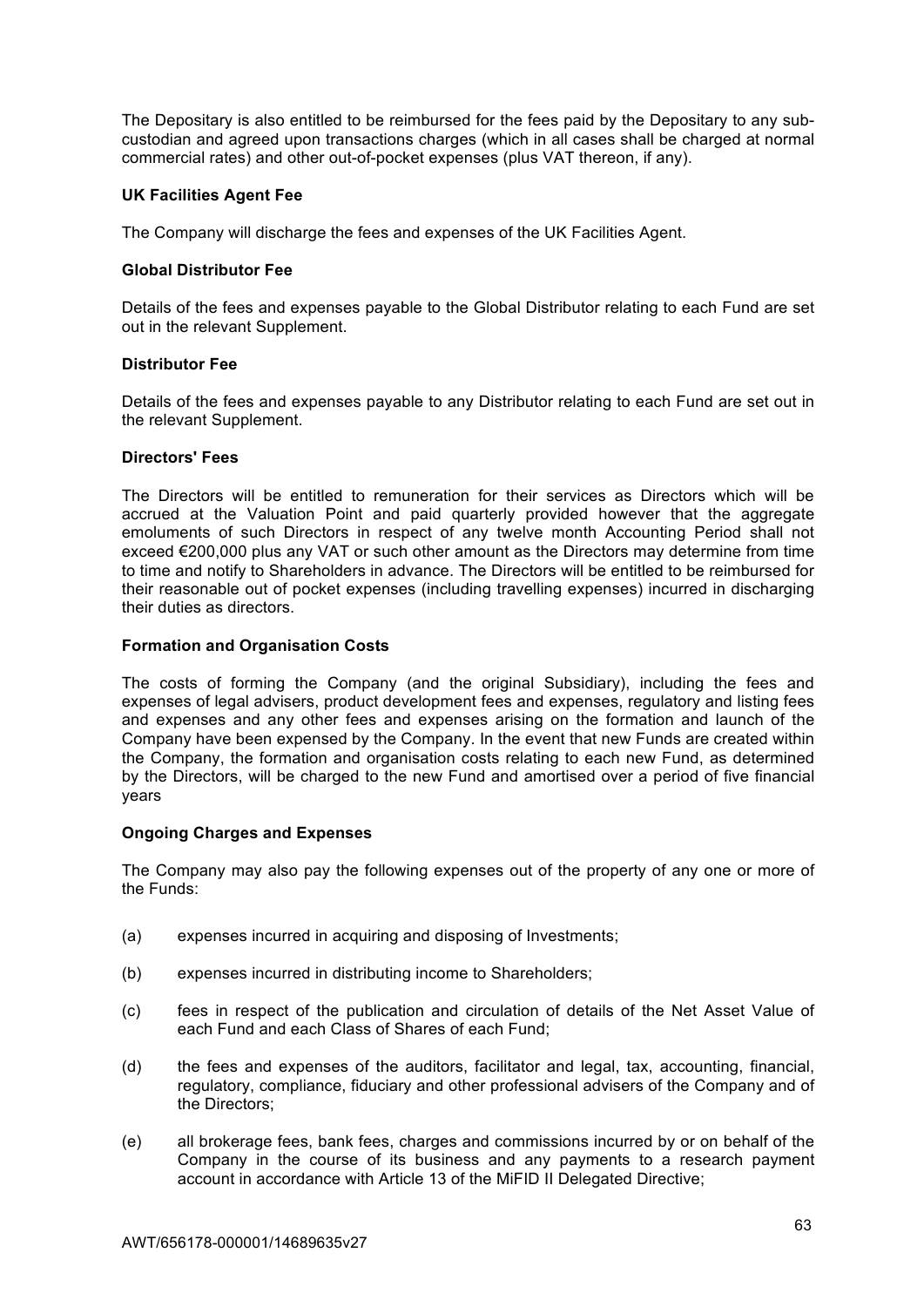- (f) the costs of convening and holding meetings of Shareholders (including meetings of Shareholders in any particular Fund or in any particular Class within a Fund);
- (g) the costs of printing and distributing reports, accounts and any Prospectus;
- (h) the costs of publishing prices and other information which the Company is required by law to publish and any other administrative expenses;
- (i) taxes and duties payable by the Company;
- (j) interest on and charges incurred in relation to borrowings;
- (k) fees and expenses in connection with obtaining and maintaining the listing of the Shares on the Irish Stock Exchange and any other exchange, including the fees of any sponsoring broker;
- (l) any costs incurred in modifying the Articles or the Prospectus;
- (m) insurance which the Company may purchase and/or maintain for the benefit of and against any liability incurred by any Director of the Company in the performance of his or her duties;
- (n) liabilities on amalgamation or reconstruction arising where the property of a body corporate or another collective investment scheme is transferred to the Depositary in consideration for the issue of Shares to the shareholders in that body or to participants in that other scheme, provided that any liability arising after the transfer could have been paid out of that other property had it arisen before the transfer and, in the absence of any express provision in the Articles forbidding such payment, the Directors are of the opinion that proper provision was made for meeting such liabilities as were known or could reasonably have been anticipated at the time of transfer;
- (o) any costs incurred in forming a Fund or a Class of Shares (details of which will be set out in the relevant Supplement);
- (p) any other costs or expenses that may be taken out of the Company's property in accordance with the Articles;
- (q) any fees payable to the Central Bank:
- (r) any costs incurred in relation to the verification of securities prices;
- (s) the costs of liquidation or winding up the Company or terminating any Fund; and
- (t) any administrative costs associated with compliance with local companies legislation and tax residency where required by the Company or any Fund.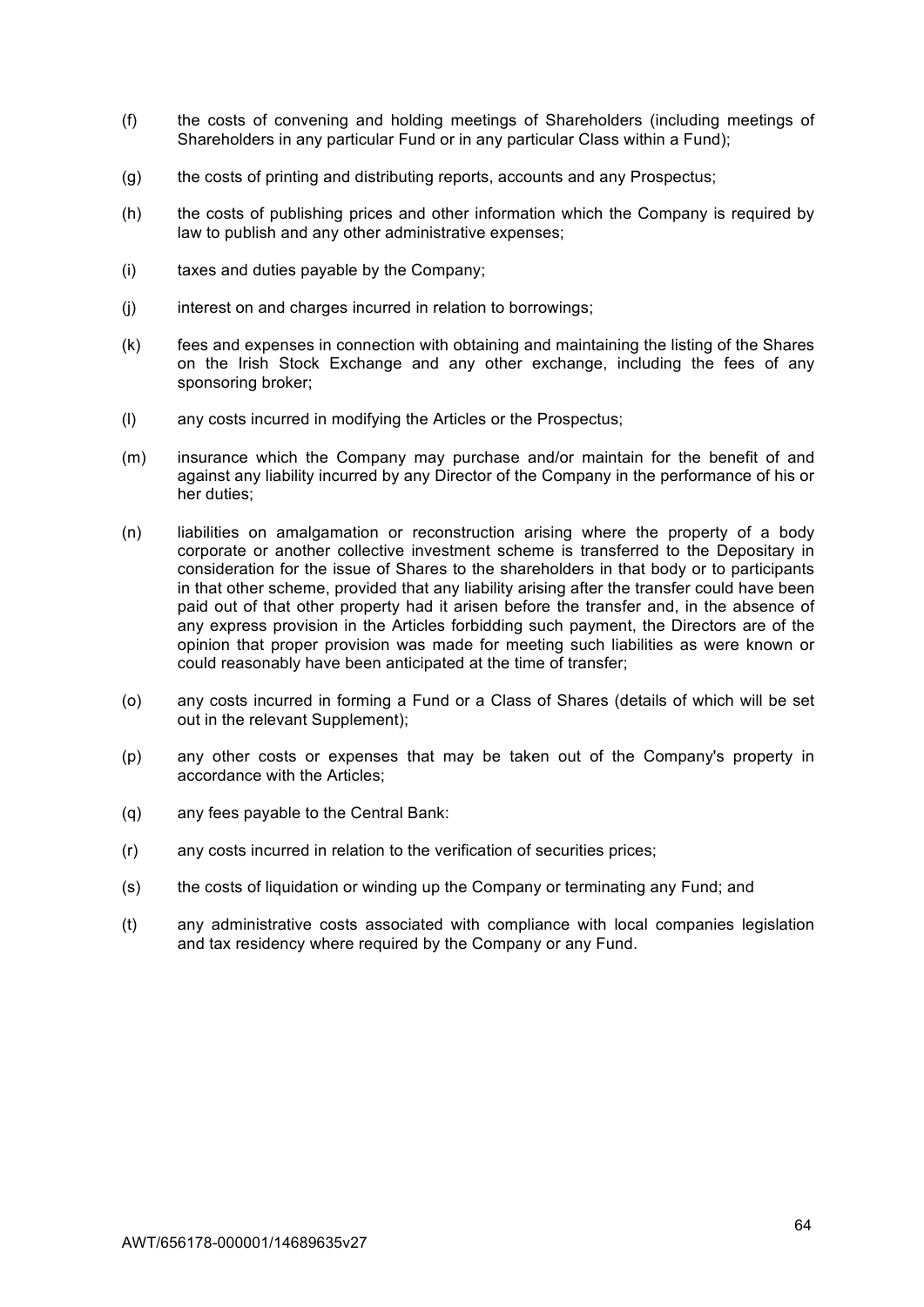# **12. CONFLICTS OF INTEREST**

Investors' attention is drawn to the following potential conflicts of interest:

The Manager, the Investment Managers, the Global Distributor, the Distributor(s), the Administrator and the Depositary and any of their directors, officers, employees, agents, affiliates and the Directors ("**Interested Parties**") may be involved in other financial, investment or other professional activities which may on occasion cause conflicts of interest with the Company. These include management of other funds, purchases and sales of securities, investment and management advisory services, brokerage services, and serving as directors, officers, advisers, or agents of other funds or other companies. In particular it is envisaged that the Investment Managers may be involved in advising other investment funds which may have similar or overlapping investment objectives to or with the Company. The Investment Managers may provide services to third parties similar to those provided to the Company and shall not be liable to account for any profit earned from any such services. Where a conflict arises, each Investment Manager will endeavour to ensure that it is resolved fairly. In relation to the allocation of investment opportunities to different clients, including the Company, the Investment Managers may be faced with conflicts of interest with regard to such duties; however, they will ensure that investment opportunities in those circumstances will be allocated fairly. The appointment of the Investment Managers, the Administrator and the Depositary in their primary capacity as service providers to the Company are excluded from the scope these requirements for Interested Parties.

Transactions and dealings in the Investments of any Fund may take place with entities related to the Manager, the Depositary, the Administrator, the Investment Managers or any agent of any of them. The Investment Managers may buy and deal in Shares and sell securities and other property from and to the Company. Banking and similar transactions may also be undertaken with or through the Depositary or any associate of the Depositary. Any transaction carried out with the Company by the Manager, the Investment Managers, the Global Distributor, the Distributor(s), the Depositary, the Administrator, the Investment Advisor(s) and/or associated or group companies of these ("**connected parties**") must be carried out as if negotiated at arm's length. Transactions must be in the best interests of the Shareholders.

Transactions permitted are subject to:

- (i) certified valuation by a person approved by the Depositary, or the Company in the case of transactions involving the Depositary, as independent and competent; or
- (ii) execution on best terms on organised investment exchanges under their rules; or
- (iii) where (i) and (ii) are not practical, execution on terms which the Depositary, or the Company in the case of transactions involving the Depositary, is satisfied conform to normal commercial terms negotiated at arm's length and in the best interests of the shareholders of the Company.

The Depositary (or in the case of a transaction involving the Depositary, the Directors) shall document how it complied with paragraphs (i), (ii) and (iii) above and where transactions are conducted in accordance with paragraph (iii), the Depositary (or in the case of a transaction involving the Depositary, the Directors), must document the rationale for being satisfied that the transaction conformed to the principles outlined above.

Potential conflicts of interest may arise from time to time from the provision by the Depositary and/or its affiliates of other services to the Company and/or other parties. For example, the Depositary and/or its affiliates may act as the depositary, trustee, custodian and/or administrator of other funds. It is therefore possible that the Depositary (or any of its affiliates) may in the course of its business have conflicts or potential conflicts of interest with those of the Company and/or other funds for which the Depositary (or any of its affiliates) act.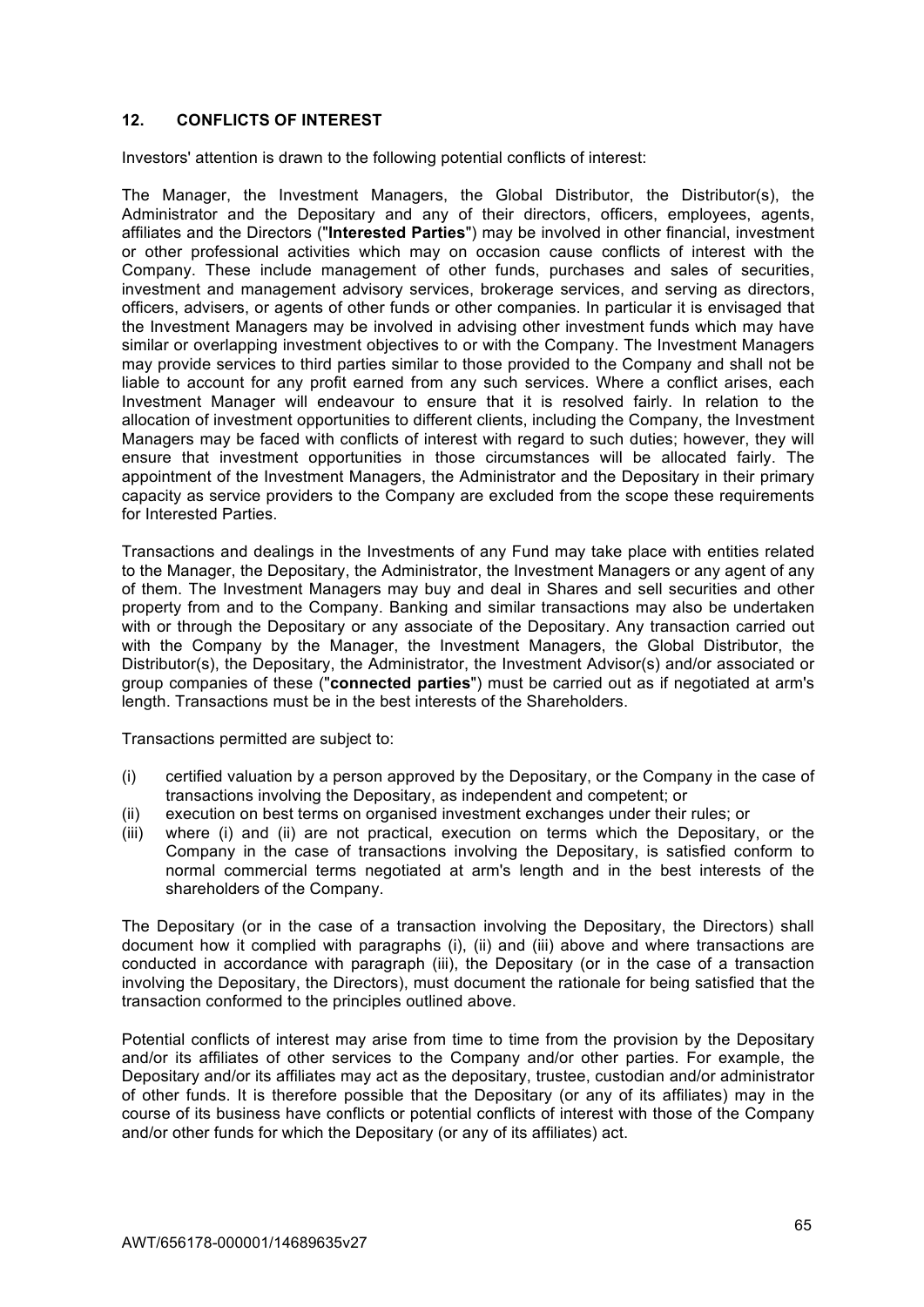Where a conflict or potential conflict of interest arises, the Depositary will have regard to its obligations to the Company and will treat the Company and the other funds for which it acts fairly and such that, so far as is practicable, any transactions are effected on terms which are not materially less favourable to the Company than if the conflict or potential conflict had not existed. Such potential conflicts of interest are identified, managed and monitored in various other ways including, without limitation, the hierarchical and functional separation of the Depositary's functions from its other potentially conflicting tasks and by the Depositary adhering to its conflicts of interest policy.

The Depositary may hold funds for the Company subject to the provisions of Section 30 of the Central Bank Act 1989. Funds held by a Depositary for the Company must be held on terms which comply with the provisions of (i)-(iii) above.

The Directors, the Manager, the Investment Managers, the Depositary, the Administrator, the Global Distributor, the Distributor and/or associated or group companies of any of them may buy, hold and deal in any Investments of any kind, nature or description whatsoever notwithstanding that similar Investments may be held by the Company, provided that any such dealings are carried out as if negotiated at arm's length.

Any Interested Party may contract or enter into any financial or other transaction with any Shareholder or with any entity any of whose securities are held by or for the account of the Company, or is interested in any such contract or transaction. Furthermore, any Interested Party may receive commissions and benefits which it may negotiate in relation to any sale or purchase of any investments of the Company effected by it for the account of the Company and which may or may not be for the benefit of the Company.

Certain of the Directors are also directors of related parties and other collective investment schemes. The fiduciary duties of the Directors may compete with or be different from the interests of the Company. Only the Directors or the Manager may terminate the services of the Investment Managers and other agents of the Company. The Directors and the service providers may have conflicts of interest in relation to their duties to the Company. However, each shall, at all times, pay regard to its obligation to act in the best interests of the Company and the Directors will endeavour to ensure that all such potential conflicts of interest are resolved fairly and in the interests of Shareholders.

An Investment Manager may effect transactions with or through the agency of another person with whom the Investment Manager or an entity affiliated to the Investment Manager has arrangements under which that person will, from time to time, provide to or procure for the Investment Manager and/or an affiliated party goods, services or other benefits such as research and advisory services, specialised computer hardware or software. No direct payment may be made for such goods or services but the Investment Manager may undertake to place business with that person provided that person has agreed to provide best execution with respect to such business and the services provided must be of a type which assists in the provision of investment services to the Company. A report will be included in the Company's annual reports describing each Investment Manager's soft commission practices. Where appropriate, any such arrangements will comply with the requirements of Article 11 of the MiFID II Delegated Directive.

Where a "competent person" appointed to value unlisted securities is a related party to the Company, a conflict of interest may arise where the valuation provided by an Investment Manager increases because the Investment Manager's fee will increase as the value of the asset for the Fund increases.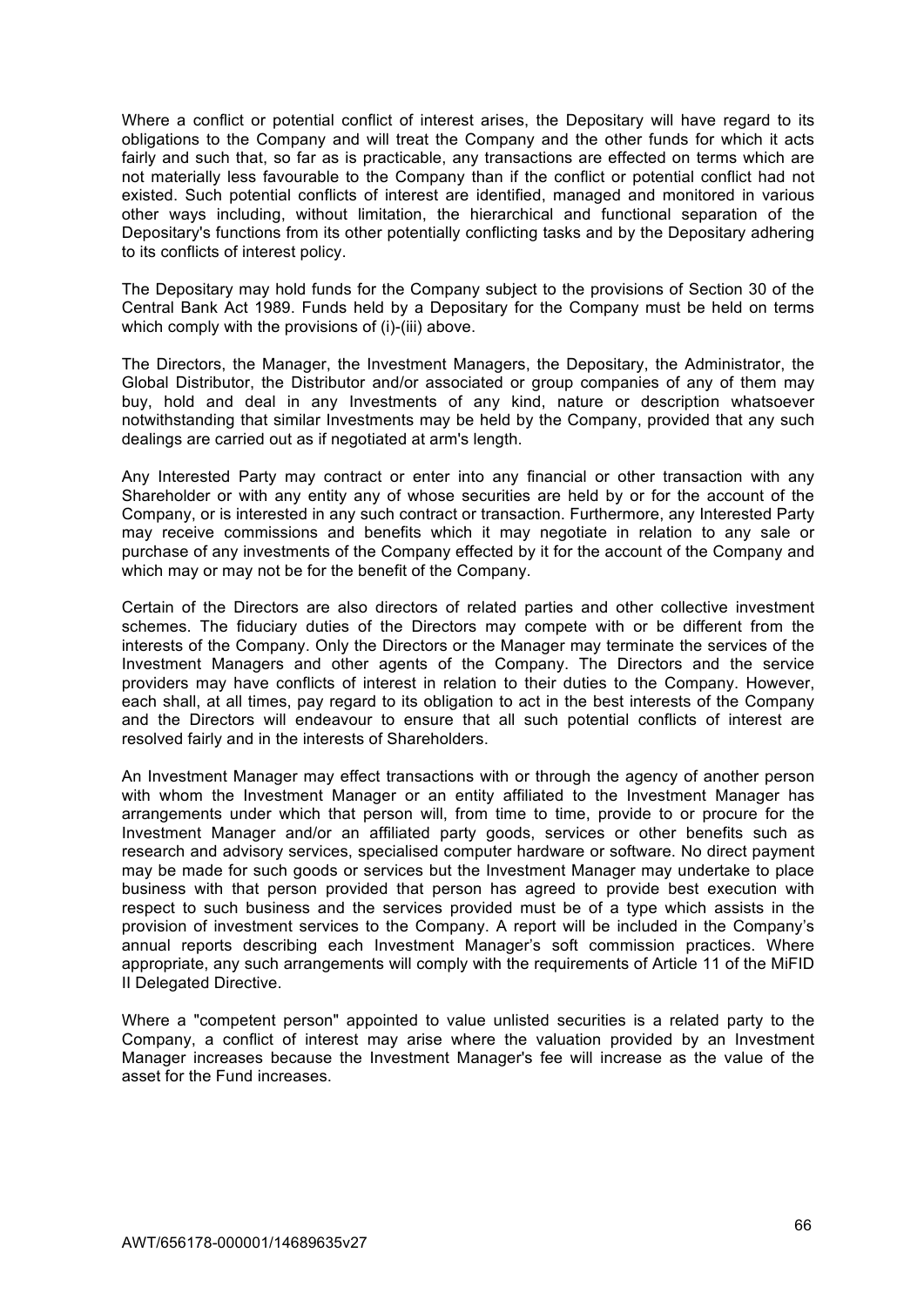## **13. DIVIDENDS, REPORTS, STATEMENTS AND MEETINGS**

## **(A) Dividends**

Dividends will, unless otherwise stated in the relevant Supplement, normally be declared and paid within four months of the Accounting Period to which they relate. The amount available for distribution shall depend on the profits, being the net income together with the net realised and unrealised capital gains (net of realised and unrealised losses) of the relevant Fund in respect of the relevant Shares. The amount available for distribution may be appropriately adjusted so to prevent any subscriptions or redemptions during the period distorting the result. Dividends may be declared out of the capital of any Fund.

Dividends will normally be paid by telegraphic transfer.

All unclaimed dividends will be held in a distribution account until claimed. Payment by the Company of any unclaimed dividend into a separate account shall not constitute the Company a trustee in respect thereof. Any dividend unclaimed after six years from the date when it first became payable shall be forfeited automatically and shall revert back to the relevant Fund without the necessity for any declaration or other action by the Company.

Investors should note that any dividend income being paid out by a Fund and held in the Subscriptions/Redemptions Account shall remain an asset of the relevant Fund until such time as the income is released to the investor and that during this time the investor will rank as a general unsecured creditor of the Company.

If the dividend policy is changed in respect of any Fund or Class within a Fund in the future, full details will be provided in the relevant Supplement to the Prospectus and all Shareholders of a Fund or Class will be notified in advance.

## **(B) Reports, Statements and General Meetings**

The annual accounting period of the Company will end on 31 December. Annual reports of the Company will be published within four months following the end of the annual accounting period. Half-yearly reports for the period to 30 June will be published within two months following the end of the half-yearly accounting period. Such reports and accounts will contain a statement of the Net Asset Value of each Fund and of the Investments comprised therein as at the year-end or the end of such semi-annual period.

The annual audited financial reports for the Company will be sent to Shareholders and prospective investors upon request. The financial statements of the Company will be prepared in accordance with the International Financial Reporting Standards.

Annual reports for the Company will be sent to the Central Bank and the Irish Stock Exchange within four months of the end of the period to which they relate and semi-annual reports will be sent to the Central Bank and the Irish Stock Exchange within two months of the period to which they relate.

General meetings of the Company may be convened from time to time by the Directors by notice in writing to Shareholders.

All financial statements (if requested by shareholders), notices and other documents will be sent, in the case of joint holders of Shares, to the holder who is named first in the Register of Members of the Company at his registered address by the Administrator.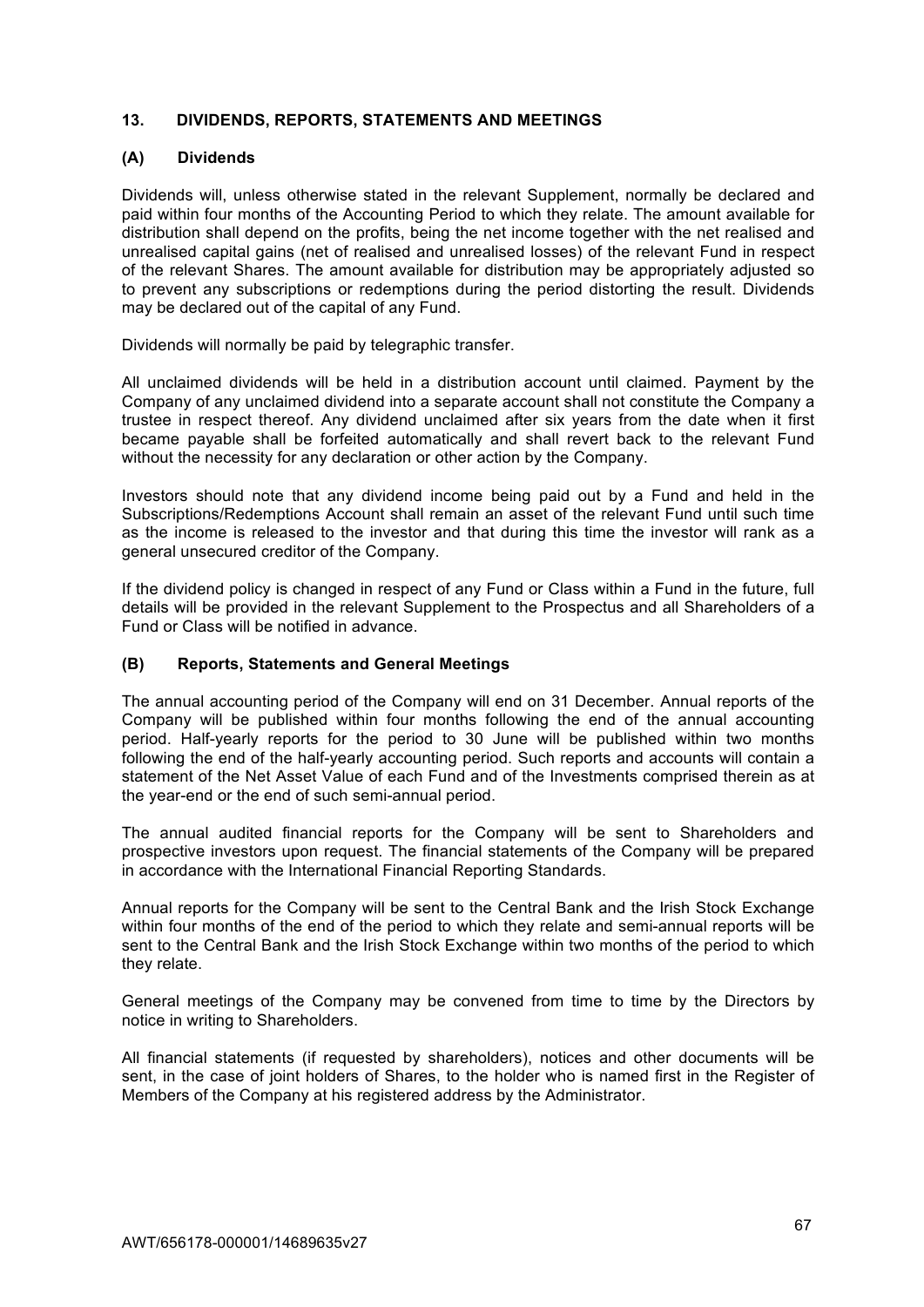### **14. TAXATION**

#### **General**

**The following is a summary of relevant Irish, United Kingdom and United States tax law. It does not purport to be a complete analysis of all tax considerations relating to the holding of Shares. Shareholders and potential investors are advised to consult their professional advisors concerning possible taxation or other consequences of purchasing, holding, selling, exchanging or otherwise disposing of Shares under the laws of their country of incorporation, establishment, citizenship, residence, ordinary residence or domicile.**

The following statements on taxation are with regard to the law and practice in force in Ireland at the date of this document and do not constitute legal or tax advice to Shareholders or prospective Shareholders. As is the case with any investment, there can be no guarantee that the tax position or proposed tax position prevailing at the time an investment in the Company is made will endure indefinitely, as the basis for and rates of taxation can fluctuate.

Prospective Shareholders should familiarise themselves with and, where appropriate, take advice on the laws and regulations (such as those relating to taxation and exchange controls) applicable to the subscription for, and the holding and realisation of, Shares in the places of their citizenship, residence and domicile.

The Directors recommend that Shareholders obtain tax advice from an appropriate source in relation to the tax liability arising from the holding of Shares in the Company and any investment returns from those Shares.

The receipt of dividends (if any) by Shareholders, the redemption, exchange or transfer of Shares, the conversion of Series Class Shares into Conversion Series of Shares and any distribution on a winding-up of the Fund may result in a tax liability for the Shareholders according to the tax regime applicable in their various countries of residence, citizenship or domicile. Shareholders resident in or citizens of certain countries which have anti-offshore fund legislation may have a current liability to tax on the undistributed income and gains of the Company, or Funds. The Directors, the Company, the Funds, and each of the Funds' agents shall have no liability in respect of the individual tax affairs of Shareholders.

The following statements on taxation are based on an assumption that the Company is not an Irish Real Estate Fund ("**IREF**") (as defined in Section 739K TCA). An investment undertaking or sub-fund of an investment undertaking in which 25% or more of the value of the assets at the end of the immediately preceding accounting period is derived from Irish real estate (or related assets), or the main purpose of the investment undertaking or sub-fund, or one of the main purposes of which, is to acquire such assets will constitute an IREF and will be subject to specific tax rules. These rules are not described below.

The Directors have been advised that the Company is not, and does not intend to be, an IREF. If the Company is an IREF there may be additional withholding tax arising on certain events, including distributions to Shareholders. Purchasers of Shares may be obliged to withhold tax on the transfer of Shares and there will be additional certification and tax reporting obligations in respect of the Company.

### **Irish Taxation**

### *Taxation of the Company*

#### *General*

The Directors have been advised that the Company is an investment undertaking within the meaning of section 739B TCA and therefore is not chargeable to Irish tax on its relevant income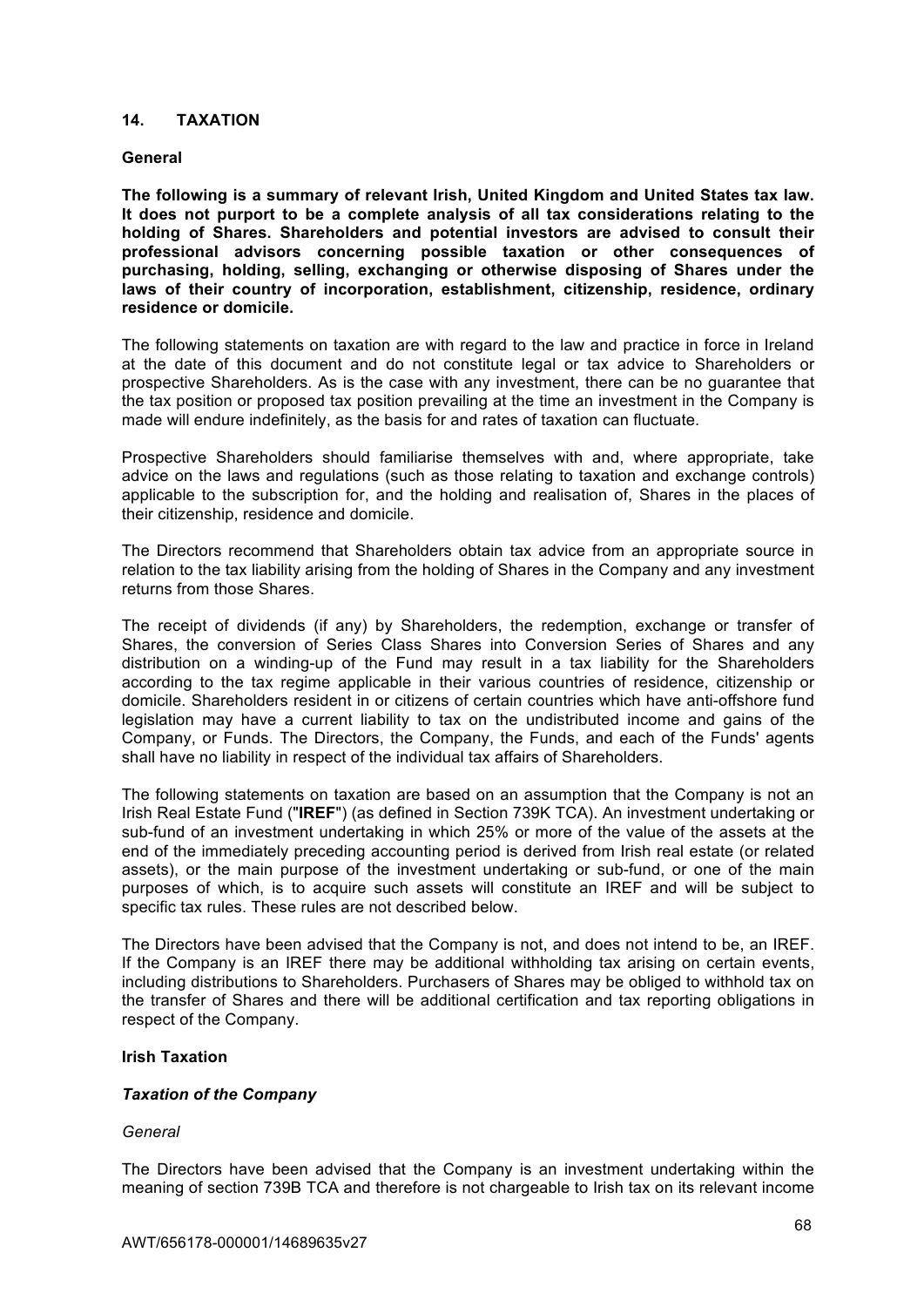or relevant gains so long as the Company is resident for tax purposes in Ireland. The Company will be resident for tax purposes in Ireland if it is centrally managed and controlled in Ireland. It is intended that the Directors of the Company will conduct the affairs of the Company in a manner that will allow for this.

Notwithstanding the above, a charge to tax may arise for the Company in respect of Shareholders on the happening of a "Chargeable Event" in the Company.

*Tax arising on occurrence of a "Chargeable Event"*

Tax may arise for the Company on the happening of a "**Chargeable Event**" in respect of Shareholders of the Company.

A Chargeable Event includes:

- (i) any payment to a Shareholder by the Company in respect of their Shares;
- (ii) any transfer, cancellation, redemption or repurchase of Shares; and
- (iii) any deemed disposal by a Shareholder of their Shares at the end of a "relevant period" (a "**Deemed Disposal**").

A "relevant period" is a period of 8 years beginning with the acquisition of Shares by a Shareholder and each subsequent period of 8 years beginning immediately after the preceding relevant period.

A Chargeable Event does not include:

- (i) any transaction in relation to Shares held in a recognised clearing system as designated by order of the Revenue Commissioners (e.g. Euroclear/Clearstream);
- (ii) any exchange by a Shareholder effected by way of a bargain made at arm's length by the Company, of Shares in the Company for other Shares in the Company;
- (iii) certain transfers of Shares between spouses or civil partners and former spouses or former civil partners;
- (iv) an exchange of Shares arising on a qualifying amalgamation or reconstruction of the Company with another Irish investment undertaking; or
- (v) the cancellation of shares in the company arising from an exchange in relation to a scheme of amalgamation (as defined in section 739HA TCA).

On the happening of a Chargeable Event, the Company shall be entitled to deduct the appropriate amount of tax on any payment made to a Shareholder in respect of the Chargeable Event. On the occurrence of a Chargeable Event where no payment is made by the Company to the Shareholder, the Company may appropriate or cancel the required number of Shares to meet the tax liability.

No Irish tax will arise in respect of a Chargeable Events where (a) the Shareholder is neither resident nor ordinarily resident in Ireland and has made the necessary declaration to that effect or, (b) the Shareholder is an Exempt Irish Shareholder as defined below and has made the necessary declaration to that effect. In the absence of a signed and completed declaration being in the possession of the Company at the relevant time, there is a presumption that the Shareholder is Irish Resident and is not an Exempt Irish Shareholder.

Where the Chargeable Event is a Deemed Disposal and the value of Shares held by Irish Resident Shareholders in the Company is less than 10% of the total value of Shares in the Company (or a sub-fund) and the Company has made an election to the Revenue Commissioners to report annually certain details for each Irish Resident Shareholder, the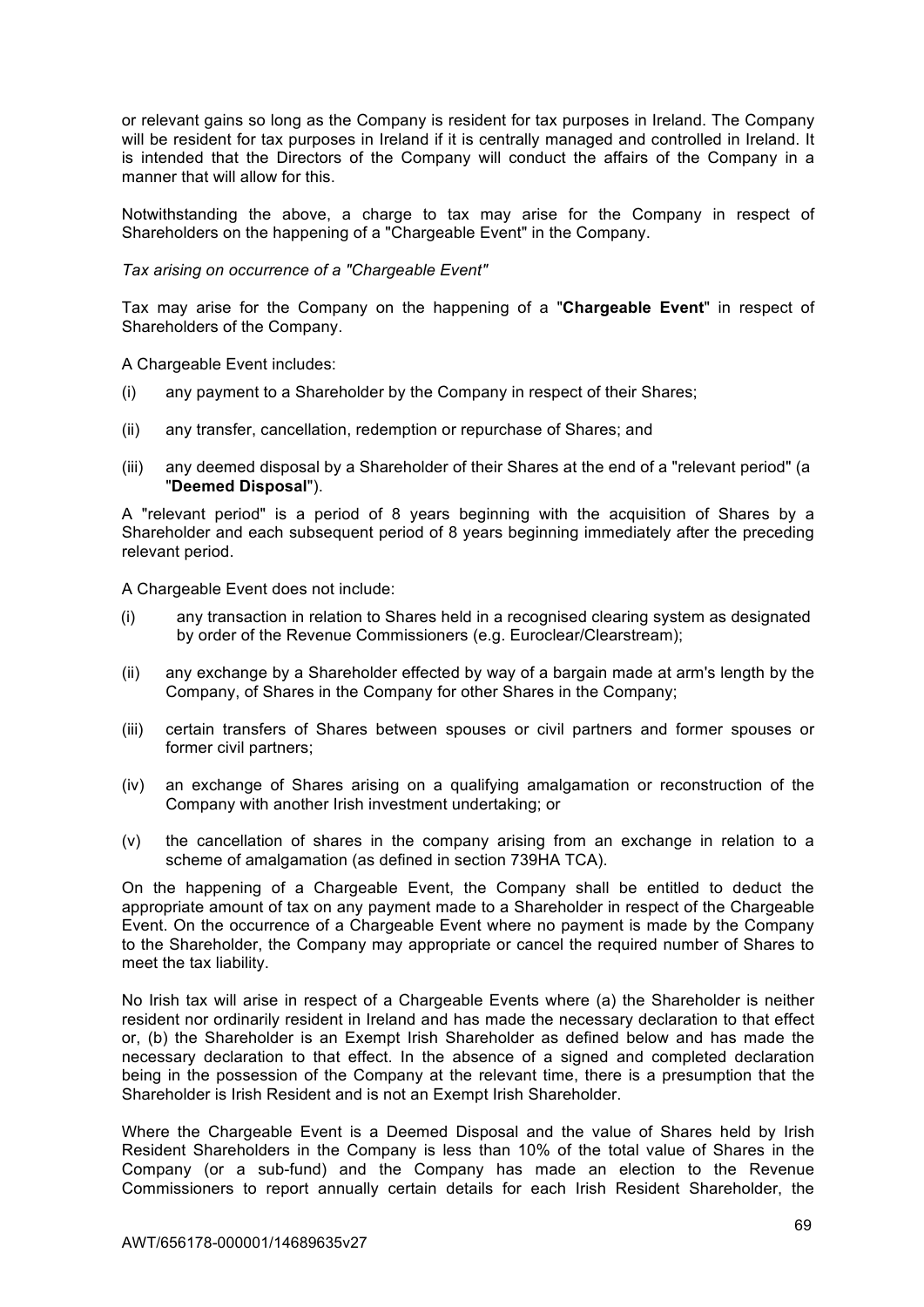Company will not be required to deduct the appropriate tax and the Irish Resident Shareholder (and not the Company) must pay the tax on the Deemed Disposal on a self-assessment basis. Credit is available against appropriate tax relating to the Chargeable Event for appropriate tax paid by the Company or the Shareholder on any previous Deemed Disposal. On the eventual disposal by the Shareholder of the Shares, a refund of any unutilised credit will be payable.

#### *Taxation of Shareholders*

#### Non-Irish Resident Shareholders

Non-Irish Resident Shareholders will not be chargeable to Irish tax on the happening of a Chargeable Event provided that either:

- (i) the Company is in possession of a completed Relevant Declaration to the effect that the Shareholder is not an Irish Resident, or
- (ii) the Company is in possession of written notice of approval from the Revenue Commissioners to the effect that the requirement to provide a Relevant Declaration is deemed to have been complied with in respect of that Shareholder and the written notice of approval has not been withdrawn by the Revenue Commissioners.

In the circumstances outlined at (ii) above, Relevant Declarations are not required to be held by a company in respect of each individual shareholder in order to prevent tax arising on occurrence of a Chargeable Event. In order to avoid the need to hold a Relevant Declaration for each non-Irish resident Shareholder, a fund must operate "equivalent measures" i.e. confirm a number of matters to the Revenue Commissioners including that the fund will not actively promote the shares concerned to Irish investors and the fund will not actively distribute any offering material in connection with the shares in Ireland.

If the Company is not in possession of a Relevant Declaration or the Company is in possession of information which would reasonably suggest that the Relevant Declaration is not or is no longer materially correct, the Company must deduct tax on the happening of a Chargeable Event in relation to such Shareholder. The tax deducted will generally not be refunded.

Intermediaries acting on behalf of non-Irish Resident Shareholders can claim the same exemption on behalf of the Shareholders for whom they are acting. The intermediary must complete a Relevant Declaration that it is acting on behalf of a non-Irish Resident Shareholder.

A non-Irish Resident corporate Shareholder which holds Shares directly or indirectly by or for a trading branch or agency of the Shareholder in Ireland, will be liable for Irish corporation tax on income from the Shares or gains made on the disposal of the Shares.

#### Exempt Irish Shareholders

The Company is not required to deduct tax in respect of an Exempt Irish Shareholder so long as the Company is in possession of a completed Relevant Declaration from those persons and the Company has no reason to believe that the Relevant Declaration is materially incorrect. The Exempt Irish Shareholder must notify the Company if it ceases to be an Exempt Irish Shareholder. Exempt Irish Shareholders in respect of whom the Company is not in possession of a Relevant Declaration will be treated by the Company as if they are not Exempt Irish Shareholders.

While the Company is not required to deduct tax in respect of Exempt Irish Shareholders, those Shareholders may themselves be liable to Irish tax on their income, profits and gains in relation to any sale, transfer, repurchase, redemption or cancellation of Shares or dividends or distributions or other payments in respect of their Shares depending on their circumstances. It is the obligation of the Exempt Irish Shareholder to account for such tax to the Revenue Commissioners.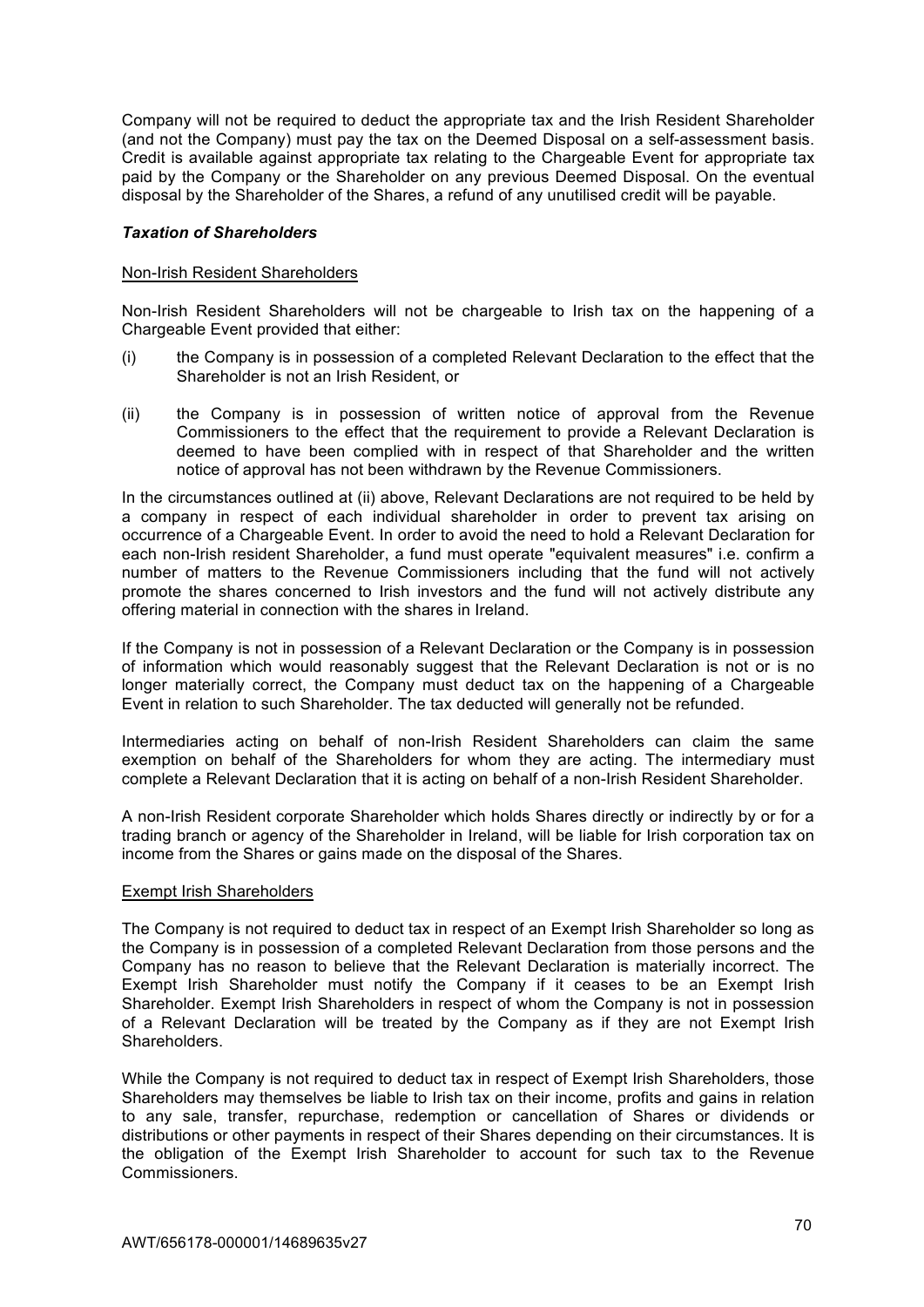#### Irish Resident Shareholders

Irish Resident Shareholders (who are not Exempt Irish Shareholders) will be liable to tax on the happening of a Chargeable Event. Tax at the rate of 41% will be deducted by the Company on payments made to the Shareholder in relation to the Shares or on the sale, transfer, Deemed Disposal (subject to the 10% threshold outlined above), cancellation, redemption or repurchase of Shares or the making of any other payment in respect of the Shares.

An Irish Resident Shareholder who is not a company and is not an Exempt Irish Shareholder will not be liable to any further income or capital gains tax in respect of any sale, transfer, Deemed Disposal, cancellation, redemption or repurchase, of Shares or the making of any other payment in respect of their Shares.

Where the Irish Resident Shareholder is a company which is not an Exempt Irish Shareholder, and the payment is not taxable as trading income under Schedule D Case I, the amount received will be treated as the net amount of an annual payment chargeable to tax under Schedule D Case IV from the gross amount of which income tax has been deducted. The rate of tax applicable to a Chargeable Event in respect of any Irish tax resident corporate investor in this instance is 25% provided the corporate investor has made a declaration to the Company including its Irish tax reference number.

Where the Irish Resident Shareholder is a company which is not an Exempt Irish Shareholder, and the payment is taxable as trading income under Schedule D Case I, the following provisions apply:

- (i) the amount received by the Shareholder is increased by any amount of tax deducted by the Company and will be treated as income of the Shareholder for the chargeable period in which the payment is made;
- (ii) where the payment is made on the sale, transfer, Deemed Disposal, cancellation, redemption or repurchase of Shares, such income will be reduced by the amount of consideration in money or money's worth given by the Shareholder for the acquisition of those Shares; and
- (iii) the amount of tax deducted by the Company will be set off against the Irish corporation tax assessable on the Shareholder in respect of the chargeable period in which the payment is made.

### Personal Portfolio Investment Undertaking

An investment undertaking will be considered to be a personal portfolio investment undertaking (PPIU) in relation to a specific Irish Resident Shareholder where that Irish Resident Shareholder can influence the selection of some or all of the property of the undertaking. The undertaking will only be a PPIU in respect of those Irish Resident Shareholders who can influence the selection. A gain arising on a chargeable event in relation to a PPIU will be taxed at the rate of 60%. An undertaking will not be considered to be a PPIU where certain conditions are complied with as set out in section 739BA TCA.

### *Currency Gains*

Where a currency gain is made by an Irish Resident Shareholder on the disposal of Shares, that Shareholder may be liable to capital gains tax in respect of any chargeable gain made on the disposal.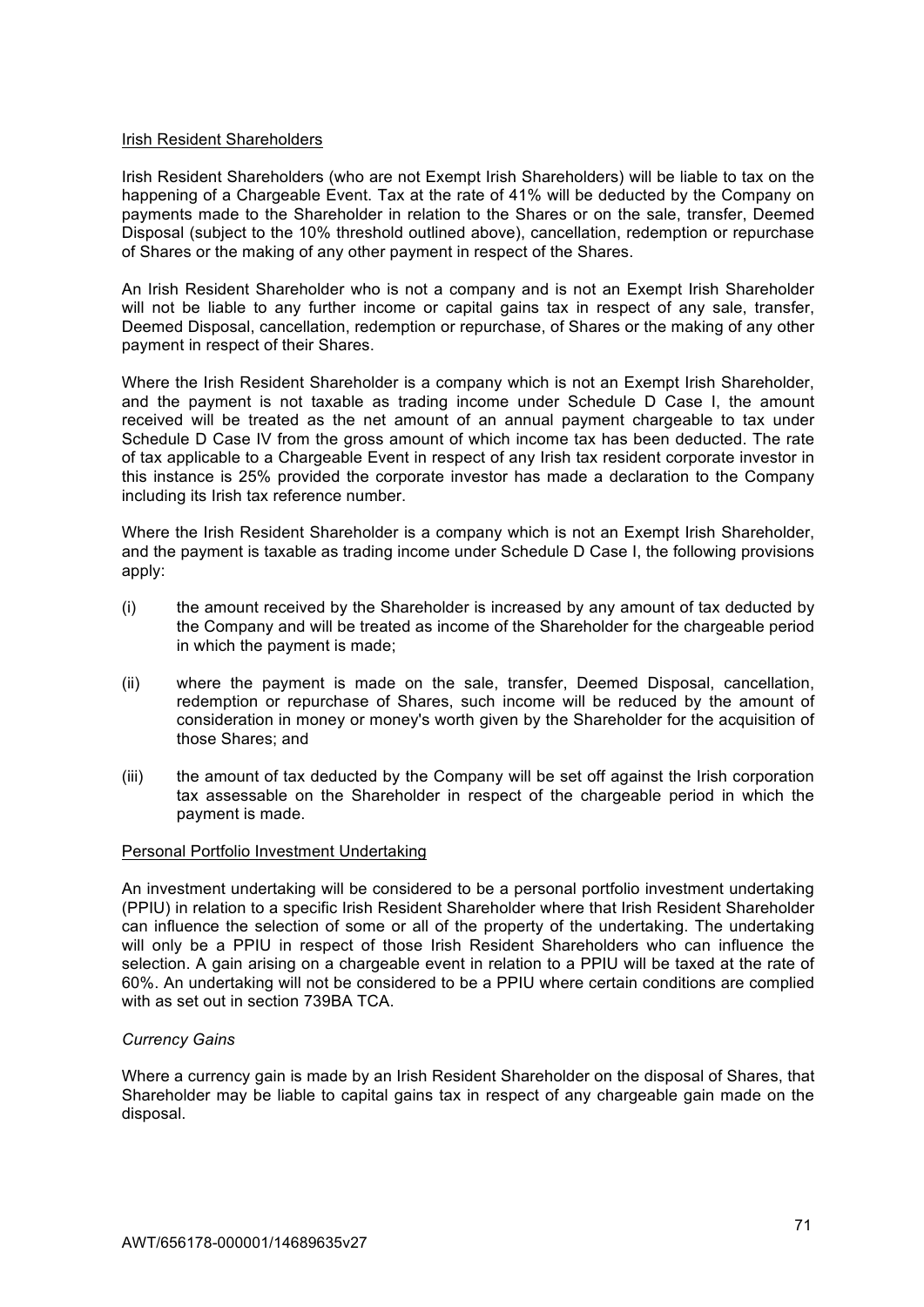## *Stamp Duty*

On the basis that the Company qualifies as an investment undertaking within the meaning of section 739B TCA, no Irish stamp duty will be payable on the subscription, transfer or repurchase of Shares. The stamp duty implications for subscriptions for Shares or transfer or repurchase of Shares in specie should be considered on a case by case basis.

### *Capital Acquisitions Tax*

No Irish gift tax or inheritance tax (capital acquisitions tax) liability will arise on a gift or inheritance of Shares provided that:

- (i) at the date of the disposition the transferor of the Shares is neither domiciled nor ordinarily resident in Ireland, and, at the date of the gift or inheritance the transferee of the Shares is neither domiciled nor ordinarily resident in Ireland; and
- (ii) the Shares are comprised in the gift or inheritance at the date of the gift or inheritance and at the valuation date.

The current rate of capital acquisitions tax is 33%.

### **Other Tax Matters**

The income and capital gains received by the Company from securities issued in countries other than Ireland or assets located in countries other than Ireland may be subject to taxes including withholding tax in the countries where such income and gains arise. The Company may not be able to benefit from reduced rates of withholding tax by virtue of the double taxation treaties in operation between Ireland and other countries. The Directors will have sole discretion as to whether the Company will apply for such benefits and may decide not to apply for such benefits if they determine that it may be administratively burdensome, cost prohibitive or otherwise impractical.

In the event that the Company receives any repayment of withholding tax suffered, the Net Asset Value of the Company will not be restated and the benefit of any repayment will be allocated to the then existing Shareholders rateably at the time of repayment.

### **Automatic Exchange of Information**

The Company is obliged, pursuant to the IGA, Council Directive 2011/16/EU, section 891E, section 891F and section 891G of the TCA and regulations made pursuant to those sections, to collect certain information about its investors.

The Company will be required to provide certain information to the Revenue Commissioners in relation to the investors (including information in respect of the investor's tax residence status) and also in relation to accounts held by investors. For further information on FATCA or CRS please refer to the website of the Revenue Commissioners at www.revenue.ie/en/business/aeoi/index.html.

Further detail in respect of FATCA and CRS is set out below.

### *FATCA Implementation in Ireland*

On 21 December 2012, the governments of Ireland and the U.S. signed the IGA.

The IGA significantly increases the amount of tax information automatically exchanged between Ireland and the U.S. It provides for the automatic reporting and exchange of information in relation to accounts held in Irish "financial institutions" by U.S. persons and the reciprocal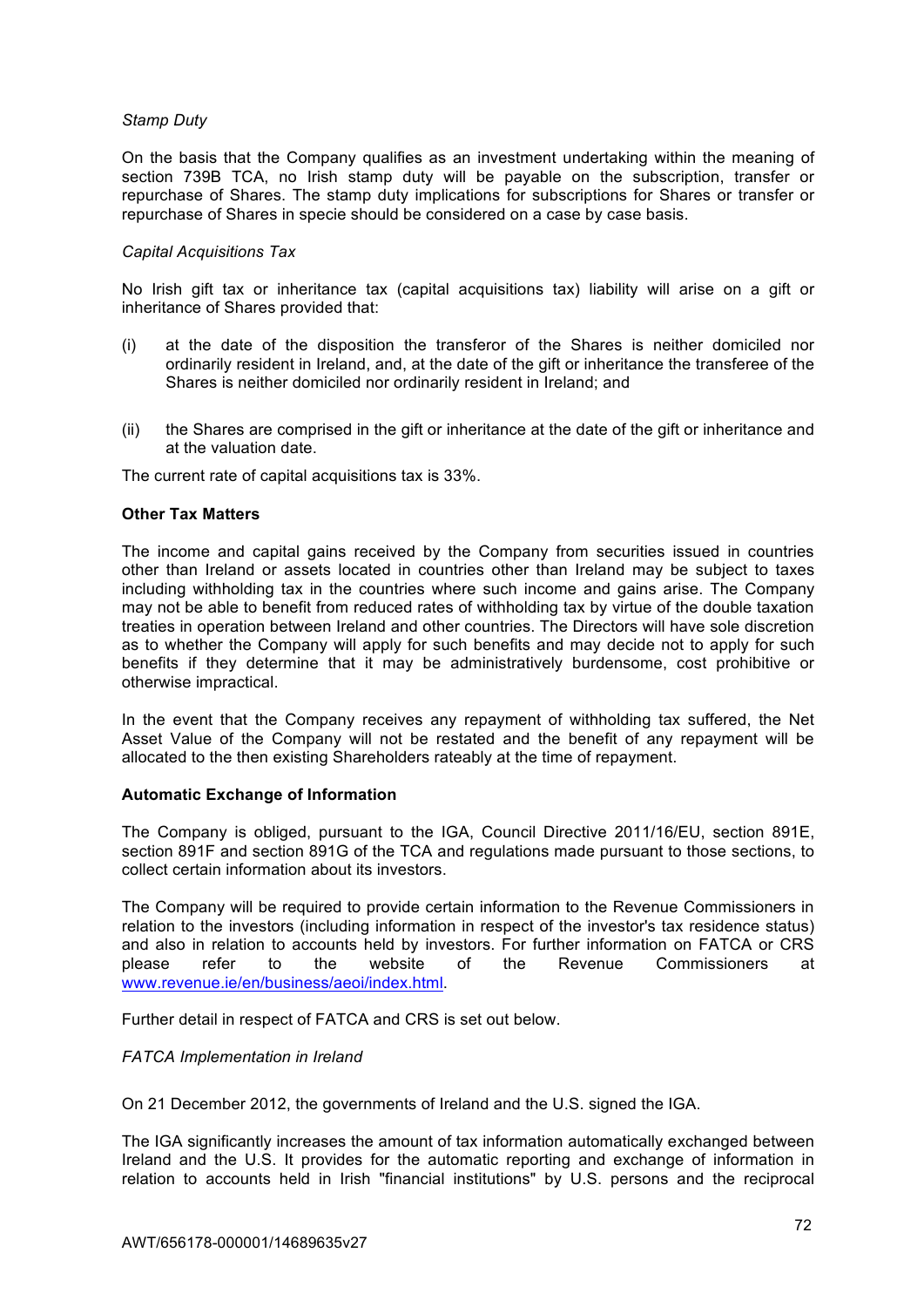exchange of information regarding U.S. financial accounts held by Irish Residents. The Company is subject to these rules. Complying with such requirements will require the Company to request and obtain certain information and documentation from its Shareholders, other account holders and (where applicable) the beneficial owners of its Shareholders and to provide any information and documentation indicating direct or indirect ownership by U.S. Persons to the competent authorities in Ireland. Shareholders and other account holders will be required to comply with these requirements, and non-complying Shareholders may be subject to compulsory redemption and/ or U.S withholding tax of 30% on withholdable payments and/or other monetary penalties.

The IGA provides that Irish financial institutions will report to the Revenue Commissioners in respect of U.S. account-holders and, in exchange, U.S. financial institutions will be required to report to the IRS in respect of any Irish-resident account-holders. The two tax authorities will then automatically exchange this information on an annual basis.

The Company (and/or any of its duly appointed agents) shall be entitled to require Shareholders to provide any information regarding their tax status, identity or residency in order to satisfy any reporting requirements which the Company may have as a result of the IGA or any legislation promulgated in connection with the IGA and Shareholders will be deemed, by their subscription for or holding of Shares to have authorised the automatic disclosure of such information by the Company or any other person to the relevant tax authorities.

### *OECD Common Reporting Standard*

Ireland has provided for the implementation of CRS through section 891F of the TCA and the enactment of the CRS Regulations.

CRS is a global OECD tax information exchange initiative which is aimed at encouraging a coordinated approach to disclosure of income earned by individuals and organisations.

Ireland and a number of other jurisdictions have entered or will enter into multilateral arrangements modelled on the Common Reporting Standard for Automatic Exchange of Financial Account Information published by the OECD. The Company is required to provide certain information to the Revenue Commissioners about investors resident or established in jurisdictions which are party to CRS arrangements.

The Company, or a person appointed by the Company, will request and obtain certain information in relation to the tax residence of its shareholders or "account holders" for CRS purposes and (where applicable) will request information in relation to the beneficial owners of any such account holders. The Company, or a person appointed by the Company, will report the information required to the Revenue Commissioners by 30 June in the year following the year of assessment for which a return is due. The Revenue Commissioners will share the appropriate information with the relevant tax authorities in participating jurisdictions. Ireland introduced CRS Regulations in December 2015 and implementation of CRS among early adopting countries (including Ireland) occurred with effect from 1 January 2016.

# **Certain Irish Tax Definitions**

Residence – Company (which includes any body corporate, including an ICAV)

A company which has its central management and control in Ireland is resident in Ireland irrespective of where it is incorporated. A company which does not have its central management and control in Ireland but which is incorporated in Ireland is resident in Ireland except where the company is regarded as not resident in Ireland under a double taxation treaty between Ireland and another country. In certain limited circumstances, companies incorporated in Ireland but managed and controlled outside of a double taxation treaty territory may not be regarded as resident in Ireland. Specific rules may apply to companies incorporated prior to 1 January 2015.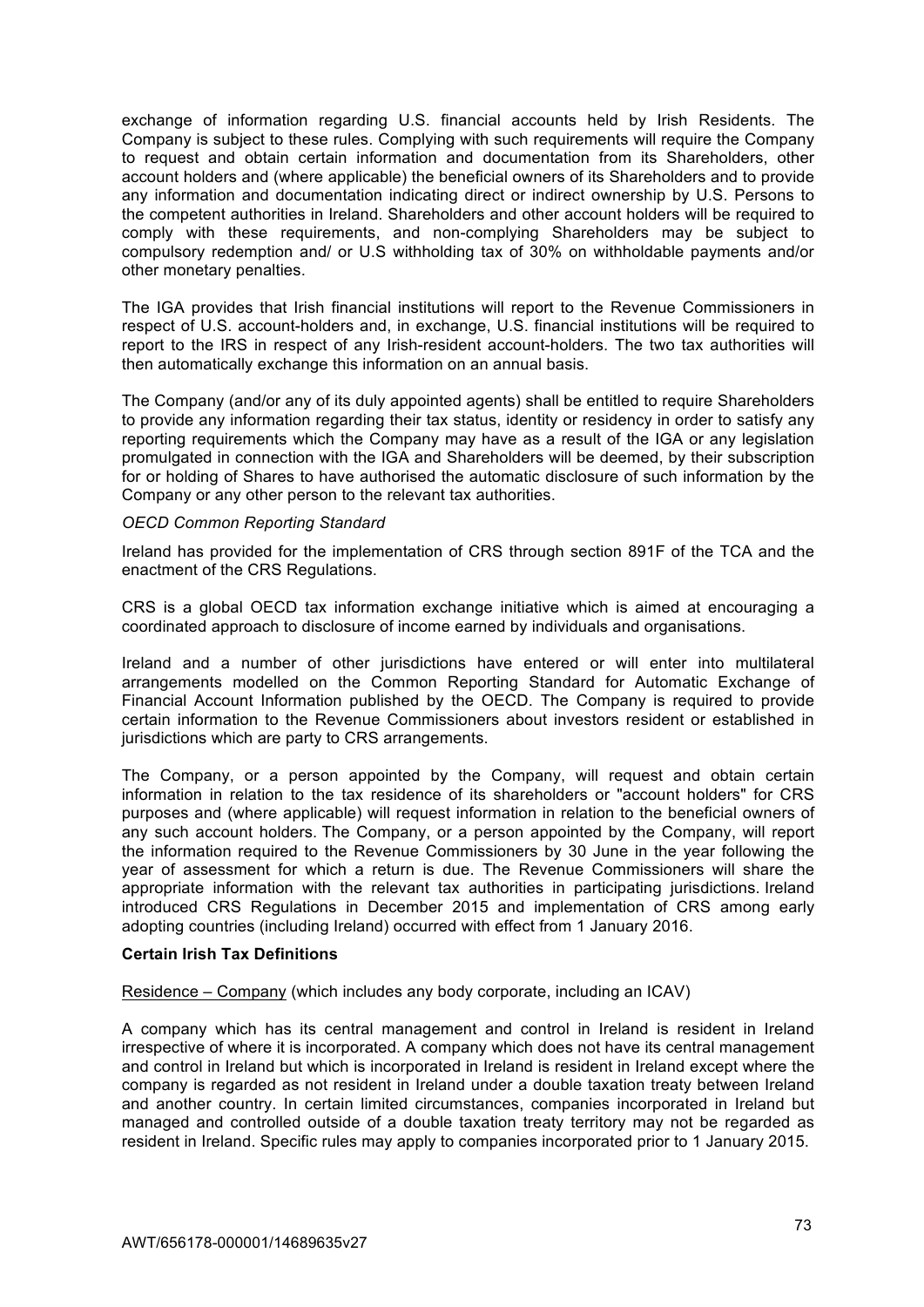# Residence – Individual

The Irish tax year operates on a calendar year basis.

An individual will be regarded as being resident in Ireland for a tax year if that individual:

- (i) spends 183 days or more in Ireland in that tax year; or
- (ii) has a combined presence of 280 days in Ireland, taking into account the number of days spent in Ireland in that tax year together with the number of days spent in Ireland in the preceding tax year.

Presence in a tax year by an individual of not more than 30 days in Ireland, will not be reckoned for the purpose of applying the two year test. Presence in Ireland for a day means the personal presence of an individual at any point in time during the particular day in question.

#### Ordinary Residence – Individual

The term "ordinary residence" as distinct from "residence", relates to a person's normal pattern of life and denotes residence in a place with some degree of continuity.

An individual who has been resident in Ireland for three consecutive tax years becomes ordinarily resident with effect from the commencement of the fourth tax year.

An individual who has been ordinarily resident in Ireland ceases to be ordinarily resident at the end of the third consecutive tax year in which that individual is not resident in Ireland. Thus, an individual who is resident and ordinarily resident in Ireland in 2017 will remain ordinarily resident in Ireland until the end of the tax year 2020.

#### Intermediary

means a person who:

- (i) carries on a business which consists of, or includes, the receipt of payments from an investment undertaking on behalf of other persons; or
- (ii) holds shares in an investment undertaking on behalf of other persons.

# **The United Kingdom**

#### General

Brief details of the taxation treatment in the United Kingdom are set out below. The summary is relevant only to persons holding Shares who are resident for tax purposes in the United Kingdom (except in so far as express reference is made to the treatment of non-United Kingdom residents). The application of the information set out below can vary according to individual circumstances of Shareholders in the Company and is subject to change. It is intended as a guide as at the tax regime as at the date of this Prospectus only and not as a substitute for professional advice. It does not purport to be a complete analysis of all tax considerations relating to the holding of Shares, nor does it constitute legal or tax advice. Prospective Shareholders should therefore consult their own professional advisers as to the overall legal and tax implications of subscribing for, purchasing, holding, switching or disposing of Shares under the laws of any jurisdiction in which they may be subject to tax.

This summary in particular does not address the tax consequences for non UK resident persons who hold the shares in connection with a trade, profession or vocation carried on in the UK (whether through a branch, agency or permanent establishment). In addition, the summary only addresses the tax consequences for UK Shareholders holding Shares as an investment and not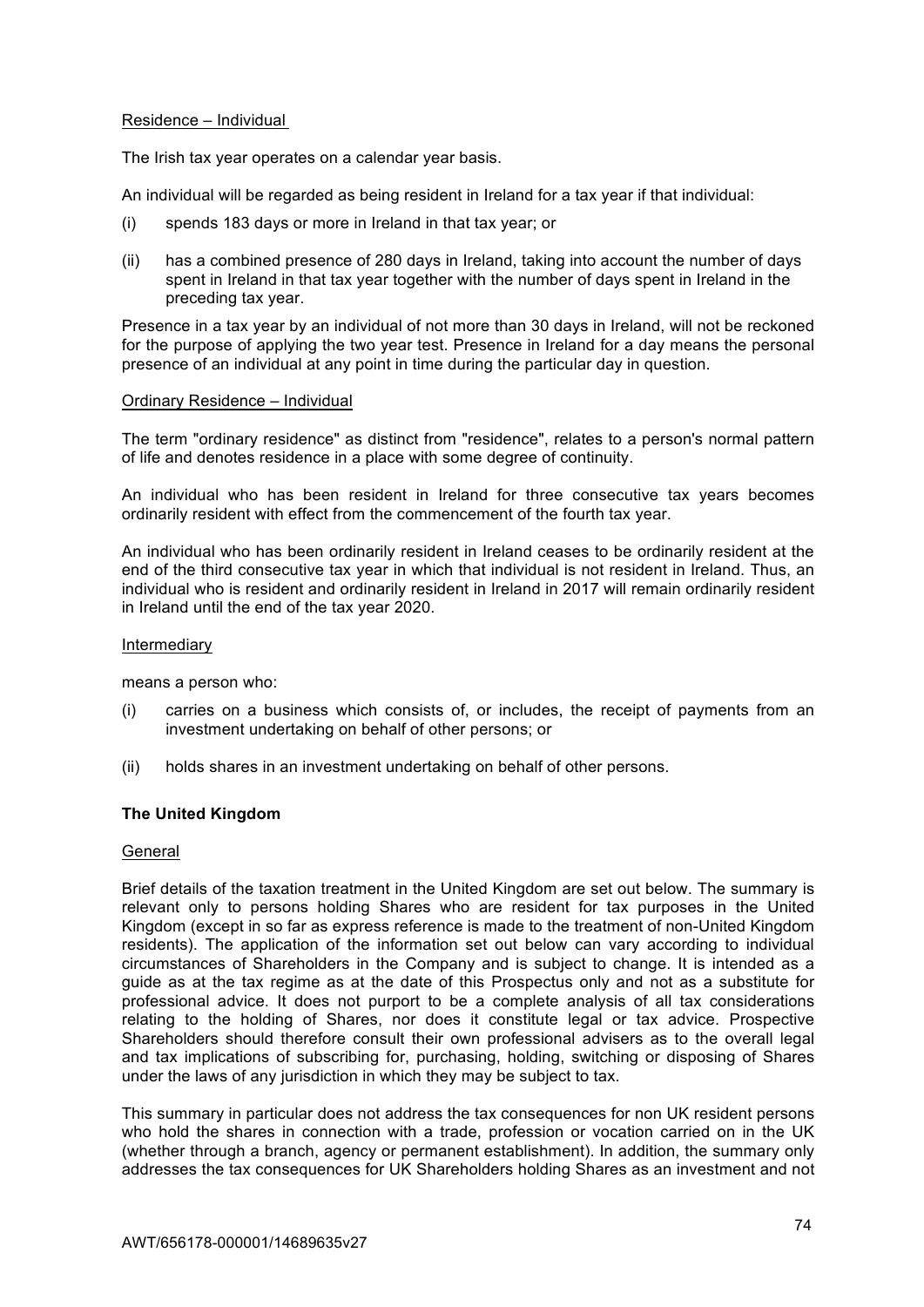as trading stock. It does not deal with the position of individuals who are UK resident but non UK domiciled.

As is the case with any investment, there can be no guarantee that the tax position or proposed tax position prevailing at the time an investment in the Company is made will endure indefinitely. The statements below are based on current UK tax legislation, together with HM Revenue & Customs ("**HMRC**") practice as at the date of this Prospectus and are subject to change at any time, possibly with retrospective effect.

### Taxation of The Company

The Directors intend to conduct the affairs of the Company so that it does not become resident in the United Kingdom and does not carry on a trade within the United Kingdom for United Kingdom taxation purposes. Accordingly, whilst the position cannot be guaranteed, the Company should not be subject to United Kingdom income tax or corporation tax other than on certain United Kingdom source income.

Further comfort in this regard can be obtained from the provisions of s363A of the UK Taxation (International and Other Provisions) Act 2010 which provide that, where a corporate fund is authorised as a UCITS in an EU Member State other than the United Kingdom, and is also treated as tax resident in that other Member State, then the corporate fund should not be resident for UK income tax, corporation tax or capital gains tax purposes even if it would be so viewed under general UK tax principals.

If the Company invests in UK investments, any UK source income arising on those investments may be subject to a deduction of UK withholding tax at source. The entitlement of the Company to reclaim any such withholding tax from HMRC will depend on the nature of those investments and whether the Company can make a valid treaty claim to avoid or minimise such withholding tax.

#### Taxation of Shareholders who are resident for tax purposes in the United Kingdom

Each Share Class of the Company should be treated as an "offshore fund" for the purposes of the UK tax regime, as set out in Section 355 of the UK Taxation (International and Other Provisions) Act 2010. The UK reporting fund regime, as set out in the UK Offshore Funds (Tax) Regulations 2009 (Statutory Instrument 2009/3001) therefore applies separately to each of the Share Classes of the Company.

A list of the Share Classes which currently have 'reporting fund' status is available at https://www.gov.uk/government/publications/offshore-funds-list-of-reporting-funds.

The tax treatment applicable to a UK tax resident Shareholder in the Company will depend on whether the Shareholder is a taxable UK resident Shareholder and also whether the Share Class is which the Shareholder has an interest has received certification as a reporting fund from HMRC. Prospective Shareholders should consult a professional advisor as to the implications of this on their specific situation.

#### *Overview of the UK reporting fund regime*

Under the UK reporting fund regime, taxable UK resident Shareholders can secure capital gains tax treatment on disposal of their investment in Shares of the Company, where the Share Class has been certified by HMRC as a "reporting fund" through the entire period over which the taxable UK resident Shareholder held their investment. Otherwise, an offshore income gain is likely to arise.

It is important to note that no assurance can be given as to whether approval as a reporting fund will, in practice, be granted in the first instance, and retained in respect of any particular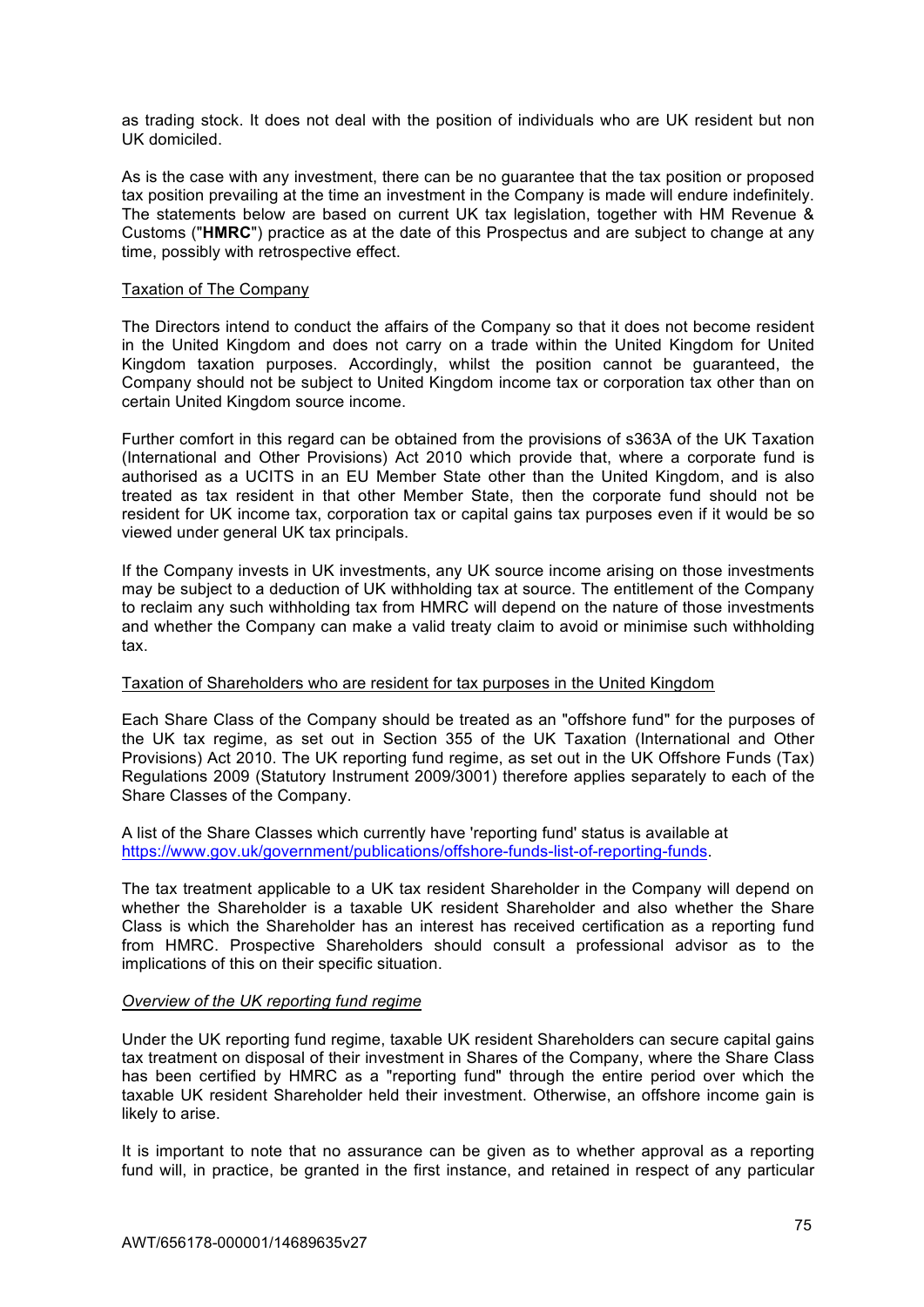accounting period, especially since the exact conditions that must be fulfilled for the Company to obtain that reporting fund status may be affected by changes in HM Revenue & Customs practice or by subsequent changes to the relevant provisions of UK tax legislation. Reporting fund status must be maintained on an annual basis by each Share Class which has received approval as such. If reporting fund status is revoked by HMRC for any Share Class which has received approval, that Share Class will be unable to regain reporting fund status and will thereafter be permanently outside the reporting fund regime.

In the event that any future Share Class does not apply to HMRC for UK reporting fund status for the period of account in which the Share Class is launched it should be noted that UK reporting fund status cannot be obtained retrospectively for any period and would therefore generally only be available from the period in which the Directors made the appropriate applications to HMRC (and future periods).

### *Taxation of UK registered pension scheme investors*

UK registered pension funds are broadly exempt from:

- (i) UK income tax on income derived from investments/deposits held for the purposes of the registered pension scheme (Section 186 UK Finance Act 2004), and
- (ii) UK capital gains tax on gains accruing on investments held for the purposes of the registered pension scheme (Section 271 (1A) UK Taxation of Chargeable Gains Act 1992).

However, there are a number of exceptions/exclusions to these general exemptions from UK tax for UK registered pension schemes. These circumstances are relatively limited, but do include, amongst other exceptions, all trading related activity. Shareholders and potential investors who are concerned as to the potential application of such legislation should consult their tax advisors for more details.

In certain circumstances, the sale of Shares in the Company that are capital assets in the hands of a Shareholder could give rise to an 'offshore income gain' rather than a capital gain for UK tax purposes. However, HMRC guidance indicates that: "*if a UK registered pension scheme...disposes of an interest in a non-reporting fund, any (offshore income) gain arising will be exempt from the charge to tax*" – again, subject to any of the exceptions/exclusions referred to above applying. Therefore, if the Shares are viewed as capital assets in the hands of a UK resident, HMRC registered UK pension fund Shareholder, gains on sale should be exempt from tax, irrespective of whether they are viewed as capital or offshore income gains for UK tax purposes.

# *Taxation of UK resident taxable individual investors in a reporting fund Share Class*

The relevance of reporting fund status for UK investors is that gains realized by investors on disposals of investments in reporting funds, which retain their reporting fund status for the entire period in which the investors holds the investment, will in most circumstances be treated as a 'capital disposal' for UK taxation purposes.

Shareholders who are resident or, if applicable, ordinarily resident in the UK for tax purposes may therefore be liable to capital gains tax (as opposed to income tax) in respect of capital disposals of their Shares where those shares are in a Share Class which has received approval as a reporting fund.

Any capital increase in the value of the Shares realised on eventual sale (when compared to deductible costs) is likely to be taxable under the UK capital gains code, subject to the availability of various exemptions and/ or reliefs. Deductible costs should include the amount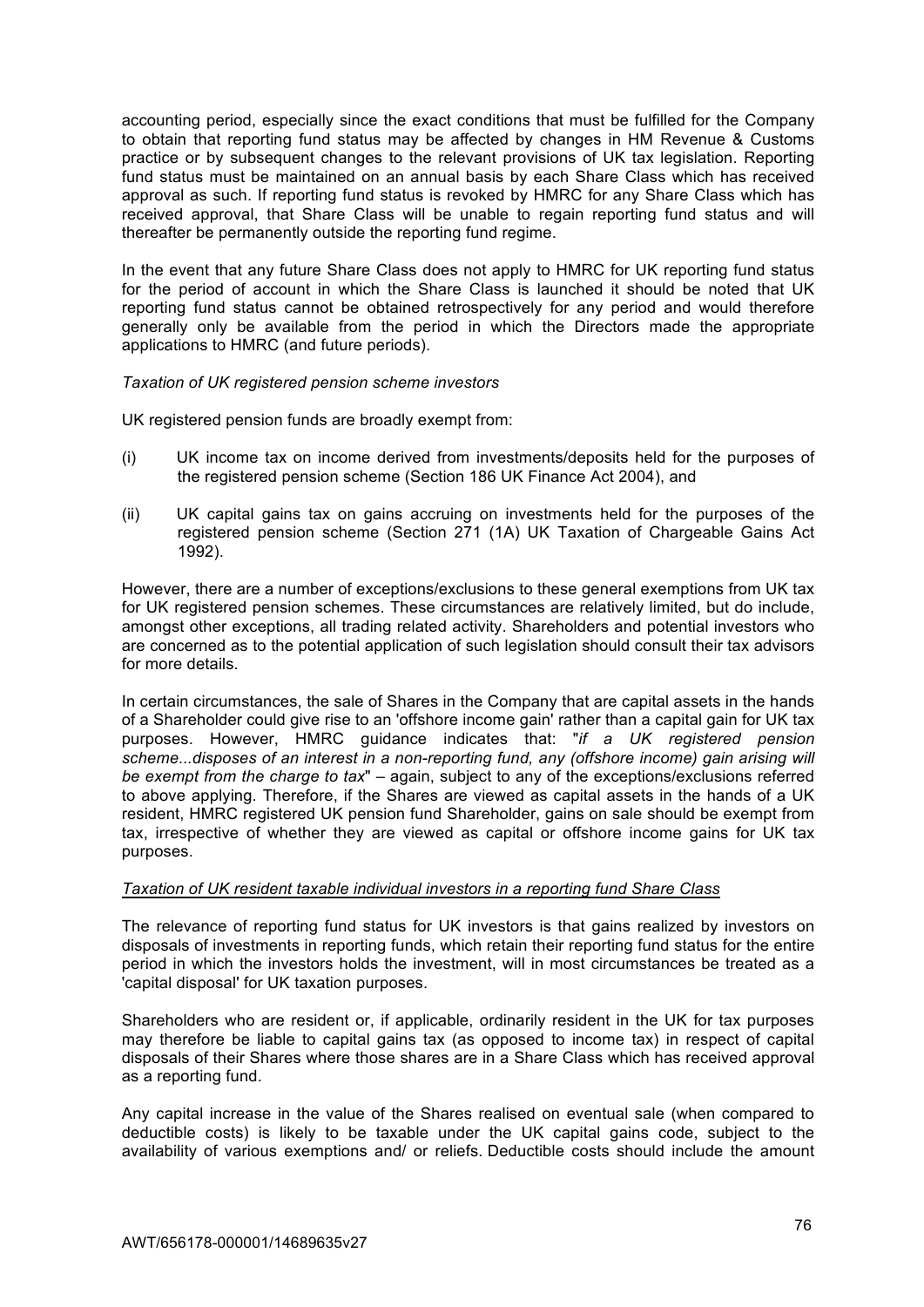initially paid for the Shares, as well as any accumulated and not distributed amounts that have been taxable as income in the hands of the individual on the basis set out below.

There are currently three rates of UK income tax charged on dividends received by UK individuals.

An investor will be taxed on income accruing in a Reporting Fund Share Class ("**RFSC"**) on an annual basis irrespective of whether any income is physically distributed/ accumulated to a RFSC shareholder in any period in respect of his/ her holding.

UK investors will be viewed as receiving income equivalent to their proportionate share of the "reportable income" of the RFSC; which will be the excess of the reportable income over any distributions actually made by the RFSC in respect of that reporting period. If actual dividends received by the Investor for any period exceed their proportionate share of the "reportable income" of the share class for that period then the UK investor will be taxed on the higher amount.

The tax point for distributions actually received by investors should be the date such distributions were paid. The tax point for any "reportable income" should be the date falling 6 months after the end of the reporting period (i.e. 30 June each year on the basis that the year end of the Company remains 31 December).

For any share class that is not a 'bond fund' (discussed in greater detail below) the excess of reportable income over actual distributions should be viewed as foreign dividends for UK taxation purposes. For any share class that is a 'bond fund' the excess of reportable income over actual distributions should be viewed as interest income for UK taxation purposes.

In certain specified circumstances, investors in receipt of dividends can be viewed as receiving trading income. The above summary assumes that all investors will be viewed as holding the shares as investment assets and that the dividends are treated as investment, rather than trading, income for tax purposes.

### *Taxation of UK resident taxable individual investors in a non-reporting fund*

Shareholders who are resident or, if applicable, ordinarily resident in the UK for tax purposes may be liable to capital gains tax in respect of capital disposals of Shares which have not been approved as reporting funds. However, gains realised on disposals of investments in nonreporting fund Share Classes are likely to taxable as an income receipt (without credit for any indexation which would otherwise be available) in the hands of the investors as an offshore income gain under the UK offshore fund regime and any amounts taxable as an income receipt should be deducted from the proceeds from a capital gains tax perspective.

A UK resident investor in a non-reporting fund Share Class should only have a potential liability to UK tax in respect of actual distributions received. The tax point for such distributions is likely to be the date on which such distributions were paid. These distributions should be viewed as foreign dividend income for UK individual investors.

Dividends and other income distributions paid or deemed to be paid to UK resident and domiciled individual Shareholders in respect of Shares in the Company which are deemed to be 'bond funds' (discussed below) may instead be taxed as 'interest' (as opposed to 'dividends').

#### *Taxation of UK corporate investors*

UK corporate investors in reporting fund share classes may be exempt from UK corporation tax on the excess of reportable income over actual distributions if any actual distribution would fall within one of the dividend exemption categories for corporate recipients. If the deemed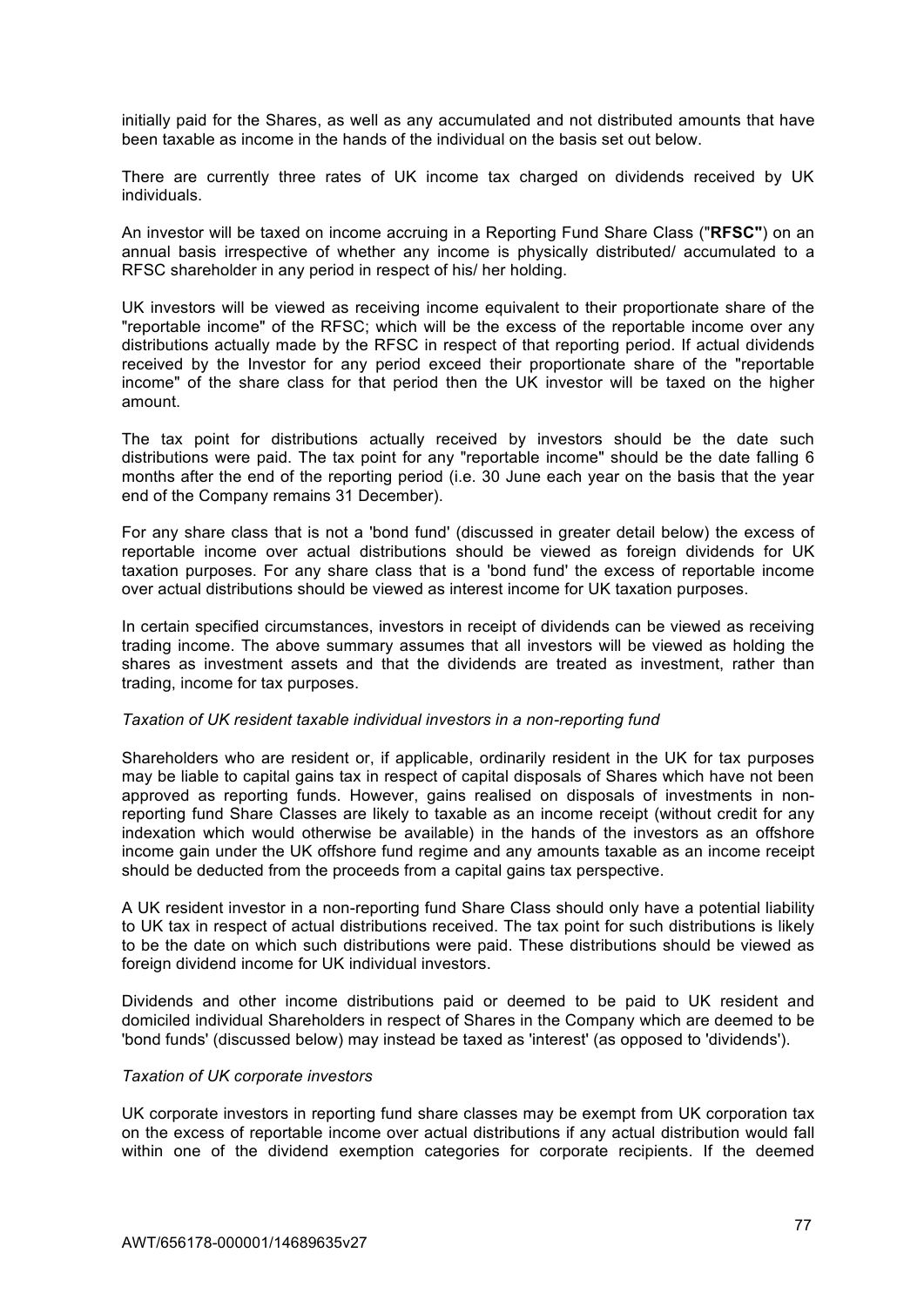dividends do not fall within one of the dividend exemption categories, they are likely to represent taxable income in the hands of the corporate investor.

Deemed distributions received by the corporate investor throughout their period of ownership of reporting fund Shares may in certain circumstances represent additional base cost on sale of Shares in a Share Class which has been approved as a reporting fund.

UK corporate investors may be liable to UK corporation tax in respect of capital disposals of Shares in a Share Class which has received approval as a reporting fund.

Similarly, UK corporate investors may be exempt from UK corporation tax on distributions in respect of non-reporting fund Shares if they fall within one of the dividend exemption categories. If the distributions do not fall within one of the dividend exemption categories, then they are likely to represent taxable income in the hands of the corporate investor at their marginal rate of UK corporation tax.

UK resident corporate Shareholders within the charge to UK corporation tax should note that under the loan relationships regime, if at any time in an accounting period they hold an interest in a 'bond fund' (discussed below) that interest will be treated for that period as if it were rights under a creditor relationship for the purposes of the regime – which is likely to mean total returns from the share class are subject to corporation tax on a mark-to-market basis, and the offshore income gain regime should not apply.

#### *Overview of taxation of investors in 'bond funds'*

The general comments set out above are prepared on the basis that no Share Class in the Company which receive certification as reporting funds are categorised as 'bond funds' under the relevant UK legislation.

Broadly speaking, a Share Class is likely to be viewed as a 'bond fund' under UK tax legislation for an accounting period if at any time in that accounting period the market value of its 'qualifying investments' being broadly government and corporate debt, securities or cash on deposit (other than cash awaiting investment) or certain derivative contracts or holdings in other funds which at any time in the relevant accounting period are categorised as 'bond funds' exceed more than 60% of the market value of its total assets.

Whether a reporting fund Share Class is a 'bond fund' for any period would need to be formally confirmed on an annual basis by review of the proportional weighting of the 'qualifying investments' to total assets throughout that period on a sub-fund basis (as a separate pool of assets is maintained for each sub-fund).

There are specific rules applicable to investors in 'bond funds'. Under these rules, dividends and other income distributions paid or deemed to be paid to UK resident and domiciled individual Shareholders in respect of Shares in the Company which are deemed to be 'bond funds' may instead be taxed as 'interest' (as opposed to 'dividends').

UK resident corporate Shareholders within the charge to UK corporation tax should note that under the loan relationships regime, if at any time in an accounting period they hold an interest in a 'bond fund' that interest will be treated for that period as if it were rights under a creditor relationship for the purposes of the regime – which is likely to mean total returns from the share class are subject to corporation tax on a mark-to-market basis, and the offshore income gain regime should not apply.

#### Certain UK anti-avoidance legislation

UK tax legislation contains a wide range of anti-avoidance legislation which could, depending on the specific circumstances of an investor, apply to Shareholdings in the company. The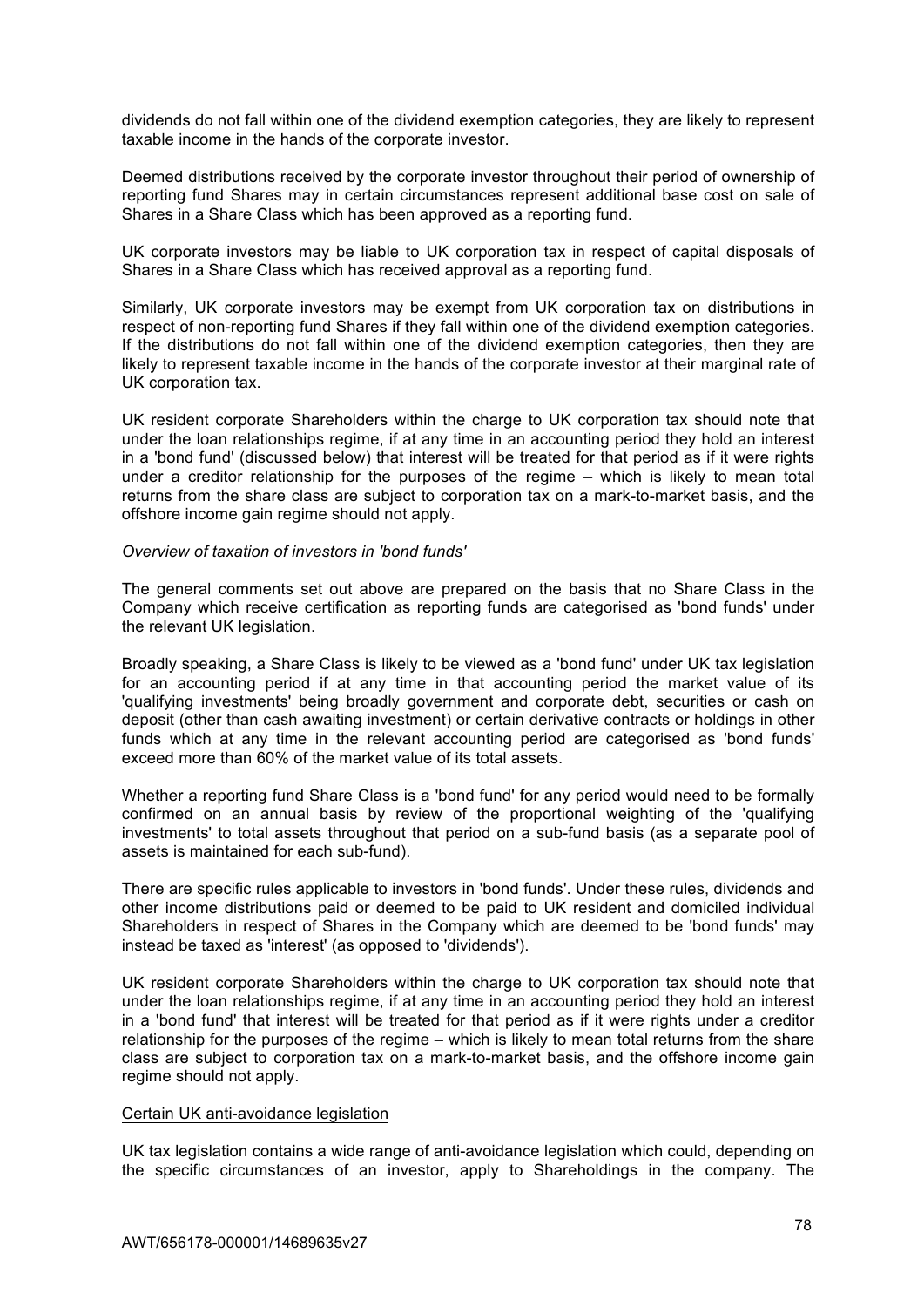comments below are not intended to be an exhaustive list of such anti-avoidance legislation, or a comprehensive summary of any of the provisions referred to. Investors who are concerned about the potential application of these provisions, or any other UK anti-avoidance provisions should seek detailed tax advice based on their own circumstances. However, as a high level guide the attention of prospective investors resident or ordinarily resident in the United Kingdom for taxation purposes is particularly drawn to the following anti-avoidance provisions.

# *i) Section 13 of the UK Taxation of Chargeable Gains Act 1992 ("Section 13")*

Section 13 applies to a "participator" in a Company for UK taxation purposes (the term "participator" includes, but is not limited to, a Shareholder) if were it a body corporate resident in the UK for taxation purposes, it would be meet the definition of a "close company".

CTA 2010 s439 states that a close company is a company that is:

- Controlled by either 5 or fewer participators; or
- Any number of participator directors.

If at any time when (i) a gain accrues to the Company which constitutes a chargeable gain for UK purposes (such as on a disposal by the Company of any of its investments) and (ii) the provisions of Section 13 apply; a participator can be treated for the purposes of UK taxation as if a part of any chargeable gain accruing to the Company had accrued to that Shareholder directly. The gain accruing to the Shareholder is equal to the proportion of the gain that corresponds to that Shareholder's proportionate interest in the Company as a participator. A Shareholder could therefore incur a liability to tax even if the gain accruing to the Company had not been distributed by the Company. No liability under Section 13 will be incurred by such a Shareholder, however, where the proportionate interest of the Shareholder in the company, together with their associates, means that 25% or less of the chargeable gain is apportioned to them under the Section 13 rules.

# *ii) Chapter 2 of Part 13 of the United Kingdom Income Tax Act 2007 (transfer of assets abroad)*

The attention of individuals ordinarily resident in the UK for taxation purposes is drawn to the provisions of Chapter 2 of Part 13 of the United Kingdom Income Tax Act 2007 (transfer of assets abroad). These provisions are aimed at preventing the avoidance of income tax by individuals through the transfer of assets or income to persons (including companies) resident or domiciled outside the UK. These provisions may render them liable to taxation in respect of undistributed amounts which would be treated as UK taxable income and profits of the Company (including, if the Company or any Company thereof were treated as carrying on a financial trade, profits on the disposition of securities and financial profits) on an annual basis. We would not expect these provisions to apply to income relating to a share class which has been certified by HMRC as a reporting fund. Where a share class has not been certified as a reporting fund, the provisions could apply but there are potential exemptions available where the transactions are genuine commercial transactions and avoidance of tax was not the purpose or one of the purposes for which the transactions were effected.

# *iii) Transaction in Securities*

The attention of Shareholders is drawn to anti-avoidance legislation in Chapter 1, Part 13 of the Income Tax Act 2007 and Part 15 of the Corporation Tax Act 2010 that could apply if Shareholders are seeking to obtain tax advantages in prescribed conditions.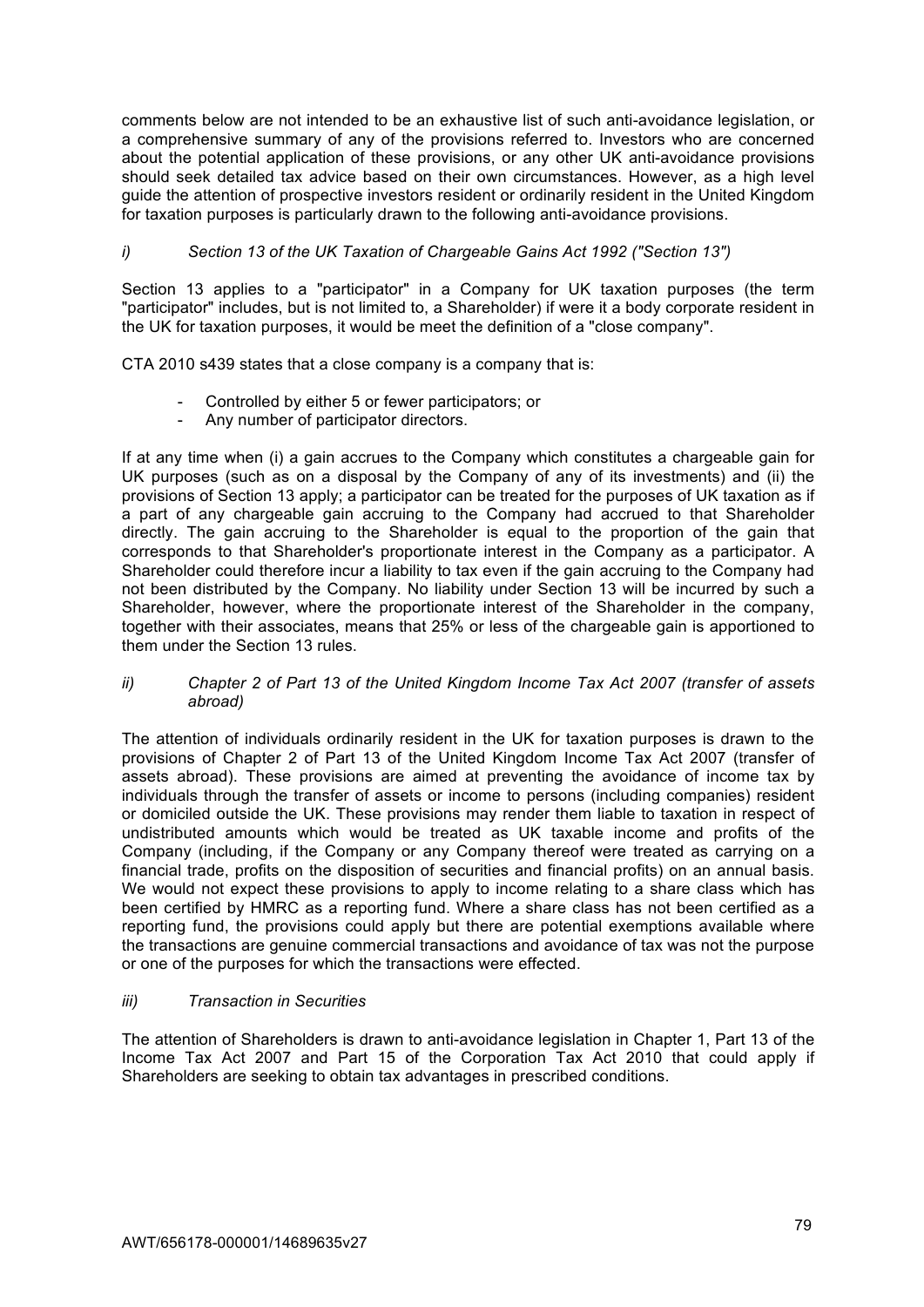### UK Stamp Duty

The following comments are intended as a guide to the general UK stamp duty position and may not relate to persons such as market makers, brokers, dealers, intermediaries and persons connected with depositary arrangements or clearance services to whom special rules apply.

No UK stamp duty will be payable on the issue of the Shares. Legal instruments transferring the Shares should not be subject to UK stamp duty provided that such instruments are executed outside the UK and do not relate to matters done or to be done in the UK.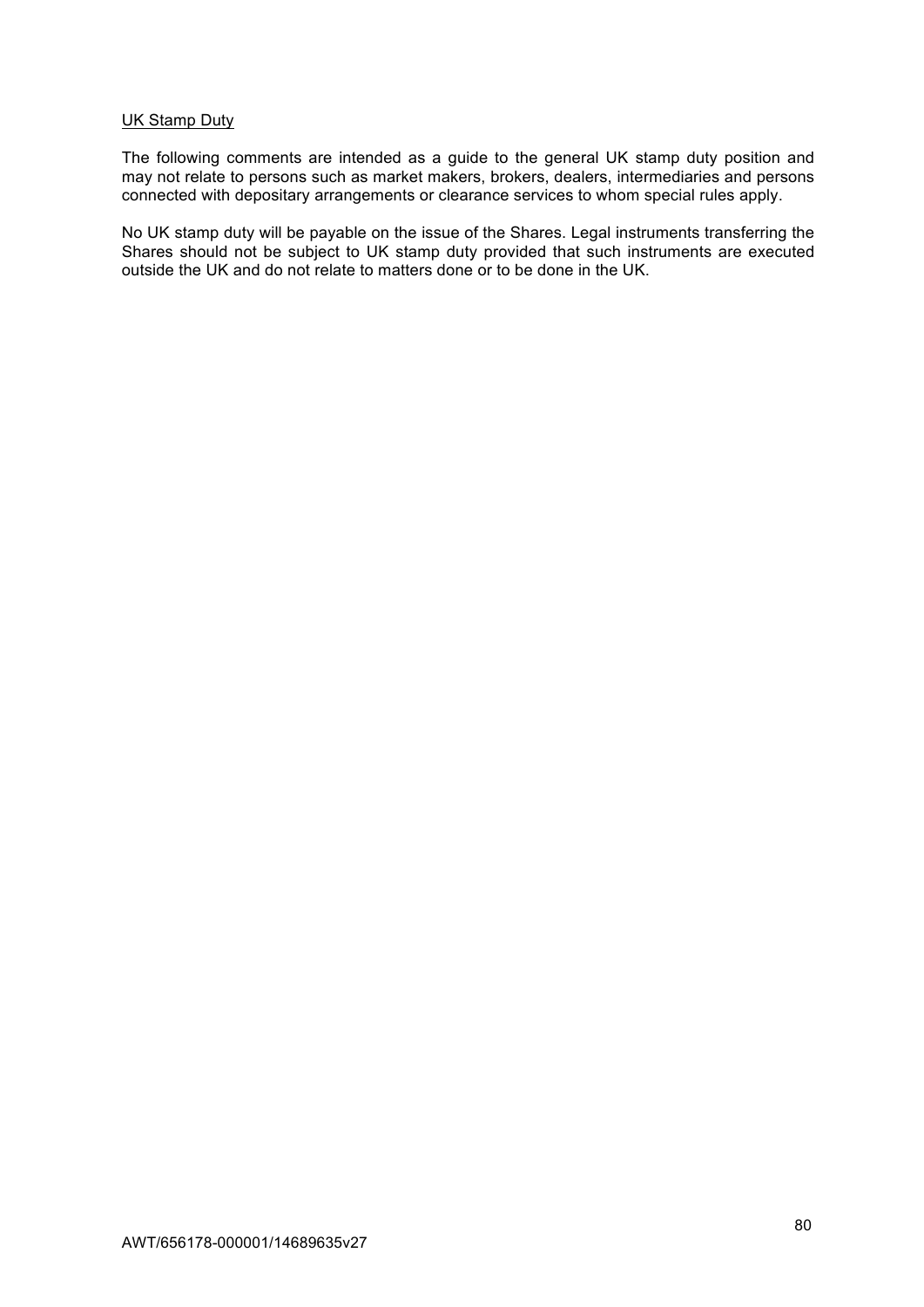# **15. VALUATION AND PRICES**

### **(A) Calculation of Net Asset Value**

The Net Asset Value for each Fund and the Net Asset Value of each Fund attributable to each Class shall be determined separately by reference to the Portfolio appertaining to that Fund and to each such determination the following provisions shall apply.

In respect of each Dealing Day, the Net Asset Value of each Fund shall be determined and shall be equal to the value as at the Valuation Point for that Dealing Day of all the Investments, less all the liabilities, of that Fund.

The Investments of a Fund shall be deemed to include:

- (i) all cash in hand, on loan or on deposit, or on call including any interest accrued thereon,
- (ii) all bills, demand notes, promissory notes and accounts receivable,
- (iii) all bonds, certificates of deposit, shares, stock, debentures, debentures stock, subscription rights, warrants, options and other Investments and securities owned and contracted for, (other than rights and securities issued by it),
- (iv) all stock and cash dividends and cash distributions which the Directors consider will be received by the Company in respect of the Portfolio but which have not yet been received by it but have been declared payable to stockholders of record on a date before the day as of which the investments are being valued,
- (v) all interest accrued on any interest-bearing securities forming part of the Portfolio,
- (vi) all prepaid expenses relating to that Fund and a proportion of any prepaid expenses relating to the Company generally, such prepaid expenses to be valued and defined from time to time by the Directors.

Any expense or liability of the Company may be amortised over such period as the Directors (with the approval of the Auditors) may determine (and the Directors may at any time and from time to time determine with the approval of the auditors to lengthen or shorten any such period), and the unamortised amount thereof at any time shall also be deemed to be an asset of the Company.

The Articles provide for the method of valuation of the assets and liabilities of each Fund. Assets shall be valued as follows:

- (a) The value of any Investment which is quoted, listed or traded on a recognised exchange (other than those referred to at (e) below) for which market quotations are readily available shall be valued at the last traded price. Where a security is listed or dealt in on more than one recognised exchange, the relevant exchange or market shall be the principal stock exchange or market on which the security is listed or dealt on or the exchange or market which the Directors determine provides the fairest criteria in determining a value for the relevant investment. Securities listed or traded on a recognised exchange, but acquired or traded at a premium or at a discount outside or off the relevant exchange or market may be valued taking into account the level of premium or discount at the Valuation Point provided that the Depositary shall be satisfied that the adoption of such a procedure is justifiable in the context of establishing the probable realisation value of the security.
- (b) The value of any Investment which is not quoted, listed or dealt in on a recognised exchange, or which is so quoted, listed or dealt but for which no such quotation or value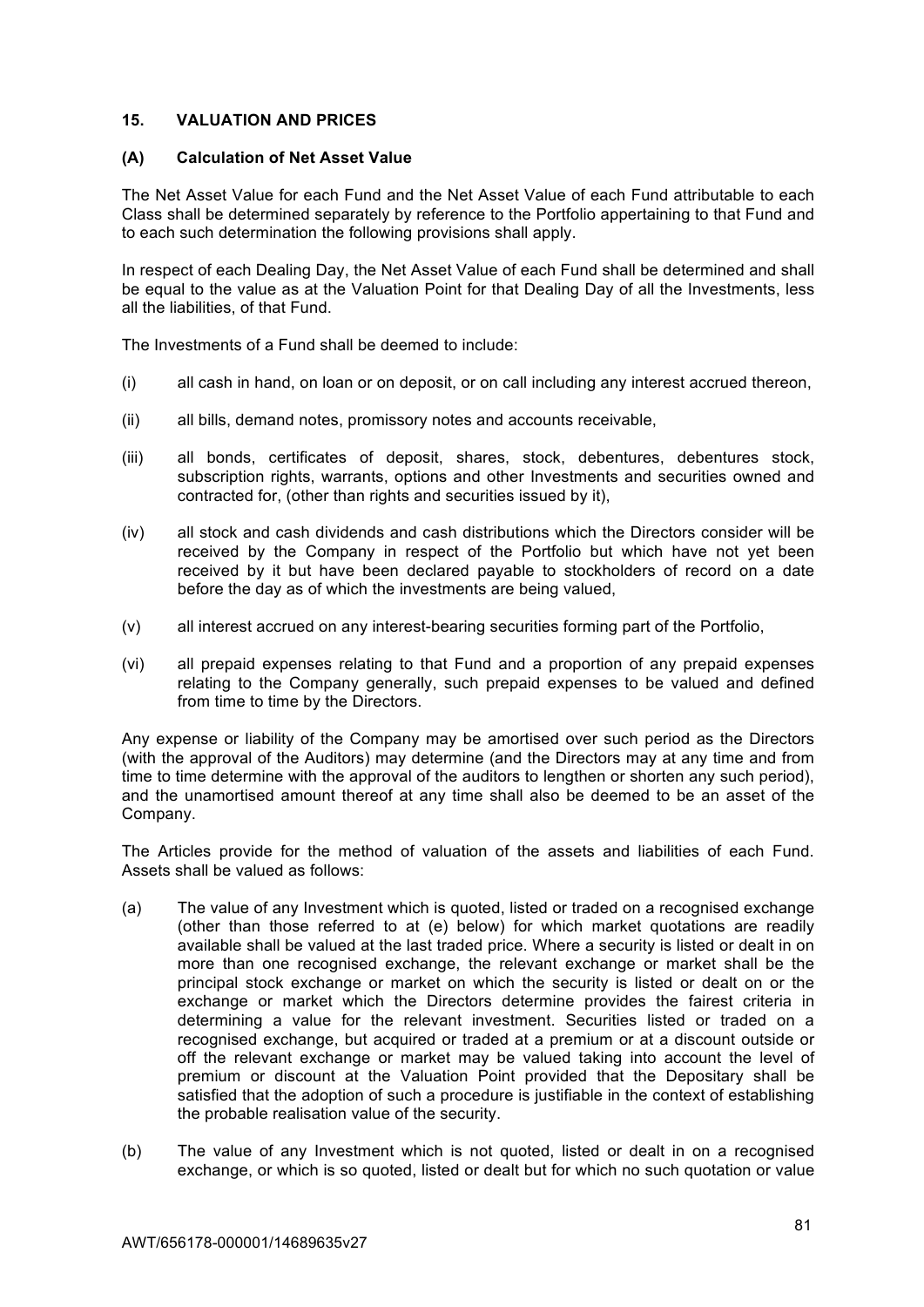is available, or the available quotation or value is not representative of the fair market value, shall be the probable realisation value as estimated with care and good faith by (i) the Directors or (ii) a competent person, firm or corporation (including the Investment Manager) selected by the Directors and approved for the purpose by the Depositary or (iii) any other means provided that the value is approved by the Depositary. Where reliable market quotations are not available for fixed income securities, the value of such securities may be determined using matrix methodology compiled by the Directors or competent person whereby such securities are valued by reference to the valuation of other securities which are comparable in rating, yield, due date and other characteristics.

- (c) Cash in hand or on deposit will be valued at its nominal/face value plus accrued interest or less debit interest, where applicable, to the end of the relevant day on which the Valuation Point occurs.
- (d) Notwithstanding paragraph (a) above, units in collective investment schemes shall be valued at the latest available net asset value per unit or bid price as published by the relevant collective investment scheme or, if listed or traded on a recognised exchange, in accordance with (a) above.
- (e) Exchange-traded derivative instruments will be valued based on the settlement price as determined by the market where the instrument is traded. If such settlement price is not available, such value shall be calculated in accordance with (b) above, i.e. being the probable realisation value estimated with care and in good faith by a competent person appointed by the Directors (and approved for such purpose by the Depositary).
- (f) OTC derivative instruments will be valued at the latest valuation for such instruments as at the Valuation Point for the relevant Dealing Day as provided by the counterparty on a daily basis and verified on a weekly basis by a competent person (being independent from the counterparty) approved for such purpose by the Depositary. Alternatively, the value of any OTC derivative contract may be the quotation from an independent pricing vendor or that calculated by the Directors or their delegate and shall also be valued daily. Where this alternative valuation is used, the Directors or their delegate must follow international best practice and adhere to specific principles on such valuations established by bodies such as IOSCO and AIMA. Any such alternative valuation must be provided by a competent person (which may include the Investment Manager) appointed by the Directors and approved for the purpose by the Depositary, or a valuation by any other means provided that the method is approved by the Depositary. Any such alternative valuation must be reconciled to the counterparty valuation on a monthly basis. Where significant differences arise, the Administrator shall bring this to the attention of the Directors and the Directors shall ensure that these are promptly investigated and explained.
- (g) Notwithstanding the provisions of paragraphs (a) to (f) above:
	- (i) The Directors or their delegate shall, at their discretion in relation to any particular Fund which is a short-term money market fund, have in place an escalation procedure to ensure that any material discrepancy between the market value and the amortised cost value of a money market instrument is brought to the attention of the Investment Manager or a review of the amortised cost valuation vis-à-vis market valuation will be carried out in accordance with the Central Bank Rules; and
	- (ii) Where it is not the intention or objective of the Directors to apply amortised cost valuation to the portfolio of the Fund as a whole, a money market instrument within such a portfolio shall only be valued on an amortised basis if the money market instrument has a residual maturity of less than 3 months and does not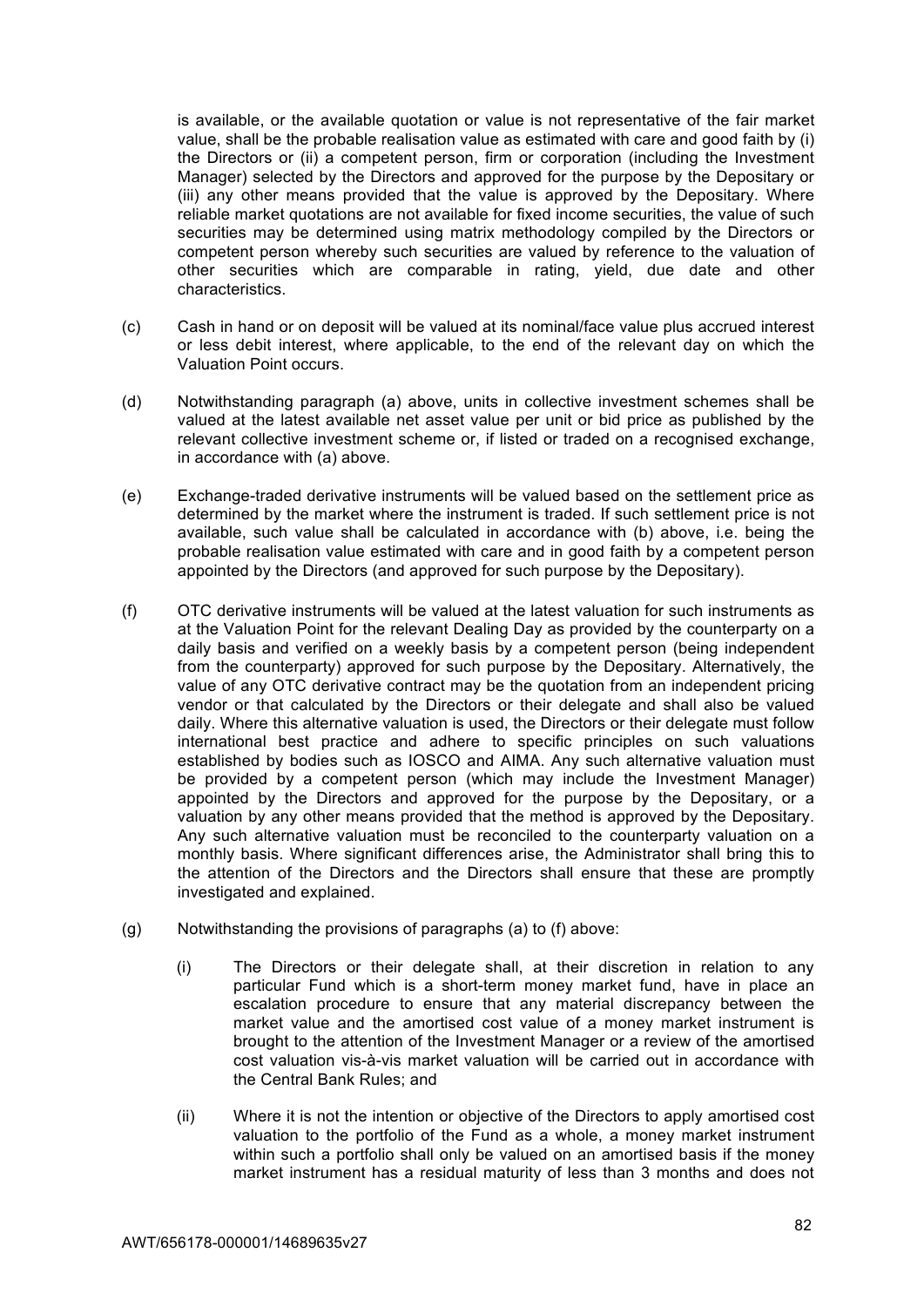### have any specific sensitivity to market parameters, including credit risk.

- (h) Notwithstanding the generality of the foregoing, the Directors may, with the approval of the Depositary, adjust the value of any investment if, taking into account currency, marketability and/or such other considerations as they may deem relevant, such as applicable rate of interest, anticipated rate of dividend, maturity or liquidity, they consider that such adjustment is required to reflect the fair value thereof. The rationale for adjusting the value must be clearly documented.
- (i) Any value expressed otherwise than in the Base Currency of the relevant Fund shall be converted into the Base Currency of the relevant Fund at the prevailing exchange rate which the Directors or their delegate shall determine to be appropriate.
- (j) If the Directors deem it necessary a specific investment may be valued under an alternative method of valuation chosen by the Directors and approved by the Depositary and the rationale/methodologies used must be clearly documented.

In calculating the value of any investment the Directors, or the Administrator as their delegate, may rely upon such automatic pricing services as it may in its absolute discretion determine. The Directors or the Administrator as their delegate shall not, in any circumstances, be liable for any loss suffered by reason of any error in the calculation of the value of any investment resulting from any inaccuracy in the information provided by any such pricing service, broker, market maker or other intermediary. The Directors have delegated to the Administrator the determination of Net Asset Value of a Fund and the exercise of its discretion in relation thereto.

In the case of a Fund having more than one Class of Shares, the Net Asset Value of a Fund attributable to each Class of Shares within such Fund shall be determined by taking into account such adjustments to the Net Asset Value of the relevant Portfolio as the Directors shall specify by reference to the different rights attaching to each such Class of Shares and the Net Asset Value per Share per Class shall be determined by dividing the resulting Net Asset Value of the Portfolio attributable to the particular Class by the total number of Shares of such Class then in issue.

In respect of any Class of Shares, the Net Asset Value Per Share, before incentive fees, for any relevant Valuation Day will be determined by dividing the Net Asset Value of the relevant Class of Shares as at the Valuation Point on that Dealing Day by the number of Shares of the relevant Class then in issue. The Net Asset Value will be rounded naturally to four decimal places.

In the absence of negligence, fraud or wilful default, every decision taken by the Administrator, the Directors or any committee of the Directors or any duly authorised person on behalf of the Company in calculating the Net Asset Value of a Fund or Class or the Net Asset Value per Share shall be final and binding on the Company and on present, past or future Shareholders.

# **(B) Notification of Prices**

The up-to-date Net Asset Value per Share of each Class in each Fund will be available from the Administrator, Bloomberg and on www.gemini-im.com and www.geminicapital.ie and will be notified without delay to the Irish Stock Exchange following calculation (if listed).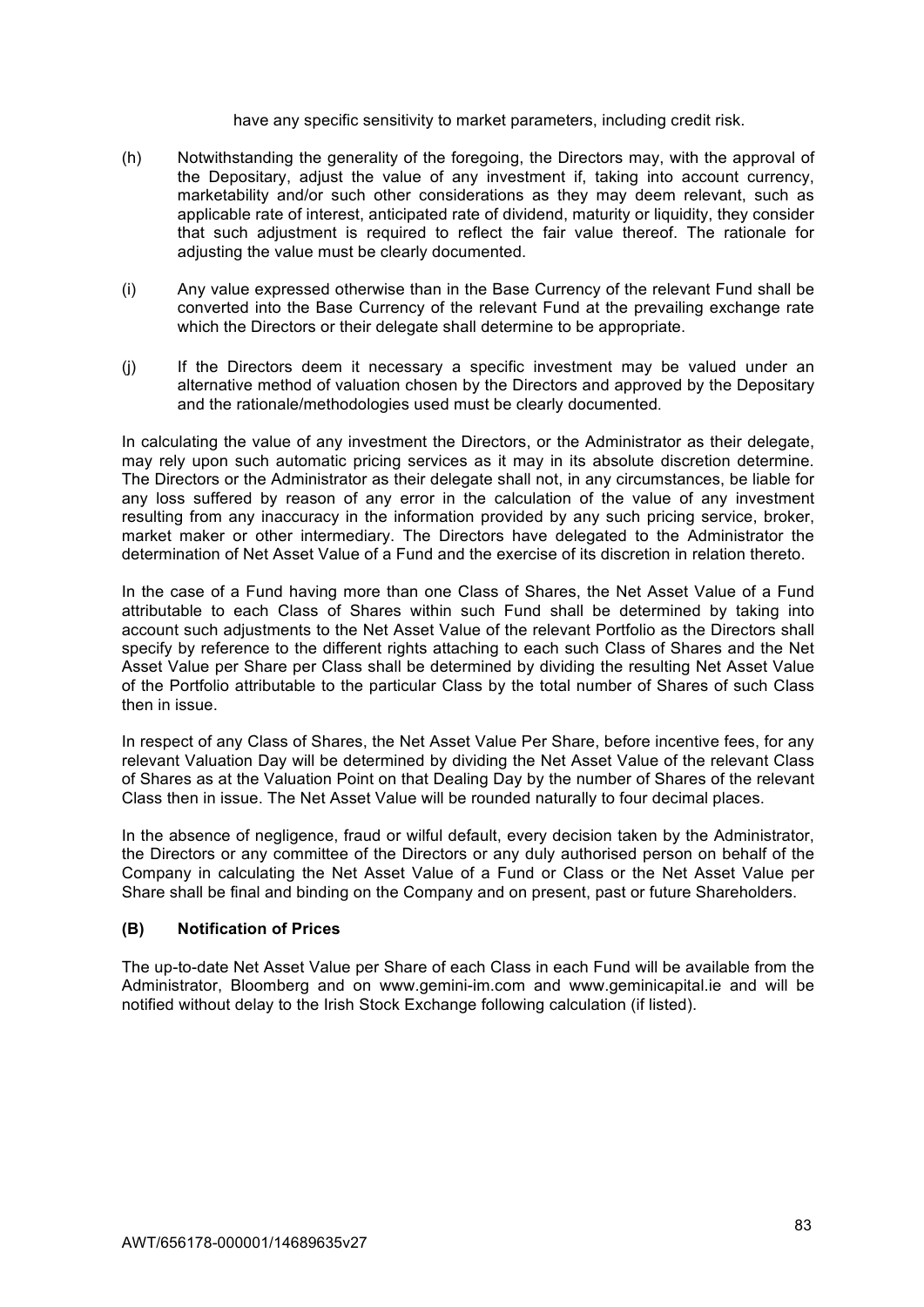# **16. MEMORANDUM AND ARTICLES OF ASSOCIATION**

The Articles comprise the constitution of the Company.

# **(A) Memorandum of Association**

The objects of the Company are set out in full in Clause 3 of the Memorandum of Association.

# **(B) Articles of Association**

The Articles provide, *inter alia*, as follows:

# **(C) Incorporation and Share Capital**

The Company was incorporated as umbrella type open-ended investment company with variable capital incorporated with limited liability under the laws of Ireland with registered number 485081 and segregated liability between Funds. The Company is authorised in Ireland as an investment company pursuant to the UCITS Regulations.

The authorised share capital of the Company is 2 Subscriber Shares of  $\epsilon$ 1 each and 1,000,000,000,000 shares of no par value initially designated as unclassified participating shares.

The Articles provide un-issued Shares are at the disposal of the Directors who may offer, allot, issue, grant options over or otherwise dispose of them to such persons, at such times, for such consideration and on such terms and conditions as the Directors see fit.

The Company may by ordinary resolution increase its share capital, consolidate its Shares or subdivide any of them into Shares of a smaller amount or cancel authorised but unissued **Shares** 

The holders of Shares shall:

- (i) have the right to vote at a general meeting. On a show of hands, be entitled to one vote per holder and, on a poll, be entitled to one vote per share;
- (ii) be entitled to such dividends as the Directors may from time to time declare; and
- (iii) in the event of a winding up or dissolution of the Company, have the entitlements referred to under "Liquidation" below.

# **(D) Variation of Rights**

The rights attached to any separate Class of Shares may, subject to the laws of Ireland and unless otherwise provided by the terms of issue of the shares of that Class, be varied or abrogated with the consent in writing of the holders of three fourths of the issued Shares of that Class or with the sanction of a special resolution passed at a separate meeting of the holders of the Shares of the Class. The rights attached to the Shares of the Class are deemed not to be varied by the creation or issue of any other separate Class of shares or by the creation or issue of any shares of the same Class ranking *pari passu* with them.

# **(E) Fund**

Each Share when allotted and issued must be designated by reference to a Fund and the proceeds from the allotment and issue of each such share shall be applied in the books of the Company to a Fund established for that share and designated by reference to it. The assets and liabilities and income and expenditure attributable thereto shall be applied to each Fund by the Directors.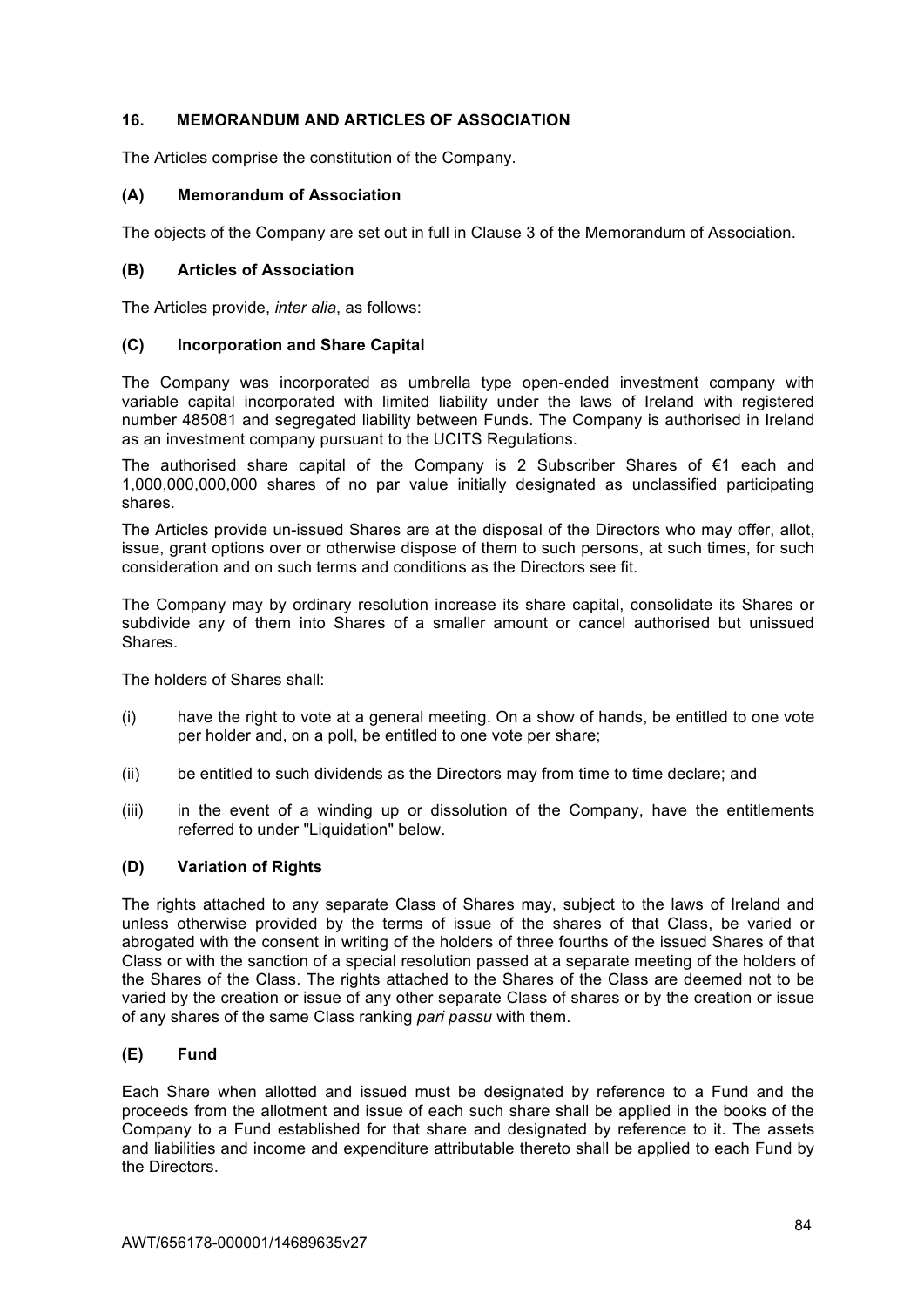The assets of each Fund shall belong exclusively to the relevant Fund and shall not be used to discharge directly or indirectly the liabilities of or claims against any other Fund and shall not be available for such purpose.

# **(F) Quorum and Voting rights**

If the Company has only one Shareholder entitled to vote at a general meeting the quorum shall be that one Shareholder present in person or by proxy or (in the case of a corporation or other non- natural person) by a duly authorised representative. In all other cases at least two Shareholders present in person or by proxy who are entitled to vote shall be a quorum for all purposes at any general meeting of the Company.

Subject to any special terms as to voting for the time being attached to any Shares, at any general meeting on a show of hands every holder of a share who is present in person shall have one vote and on a poll every member who is present in person or by proxy shall have one vote for every share held by him.

# **(G) Dividends**

Dividends shall only be payable to the holders of Shares and out of the assets of the relevant Fund lawfully available therefore including the share premium account. Any dividend unclaimed after a period of six years from the date of declaration of such dividend shall be forfeited and shall revert to the Company.

# **(H) Directors**

The Directors shall be entitled to such sums (if any) by way of fees as shall from time to time be determined by the Directors. Such sums shall be divided among the Directors as the Directors may determine.

Each Director may be paid his reasonable travelling, hotel and incidental expenses of attending and returning from meetings of the Directors or committees of the Directors or general and Class meetings and shall be paid all expenses properly and reasonably incurred by him in the conduct of the Company's business or in the discharge of his duties as a Director.

A Director may hold any other office or place of profit under the Company (other than the office of Depositary or Auditor) in conjunction with his office of Director, or may act in a professional capacity to the Company, on such terms as to tenure of office, remuneration and otherwise as the Directors may determine.

No Director or intending Director shall be disqualified from his office by contracting with the Company either as vendor, purchaser or otherwise, nor shall any such contract or any contract or arrangement entered into by or on behalf of the Company in which any Director is in any way interested be liable to be avoided, nor shall any Director so contracting or being so interested be liable to account to the Company for any profit realised by any such contract or arrangement by reason of such Director holding that office, or of the fiduciary relationship thereby established, provided that the nature of his interest shall be declared by him at the meeting of the Directors at which the question of entering into the contract or arrangement is first taken into consideration, or if the Director was not at the date of that meeting interested in the proposed contract or arrangement, then at the next meeting of the Directors held after he becomes so interested, and in a case where the Director becomes interested in a contract or arrangement after it is made then at the first meeting of the Directors held after he becomes so interested.

The chairman of a director's meeting shall have a casting vote at any meetings of the Directors.

The Directors may exercise the Company's powers to borrow and to charge its assets.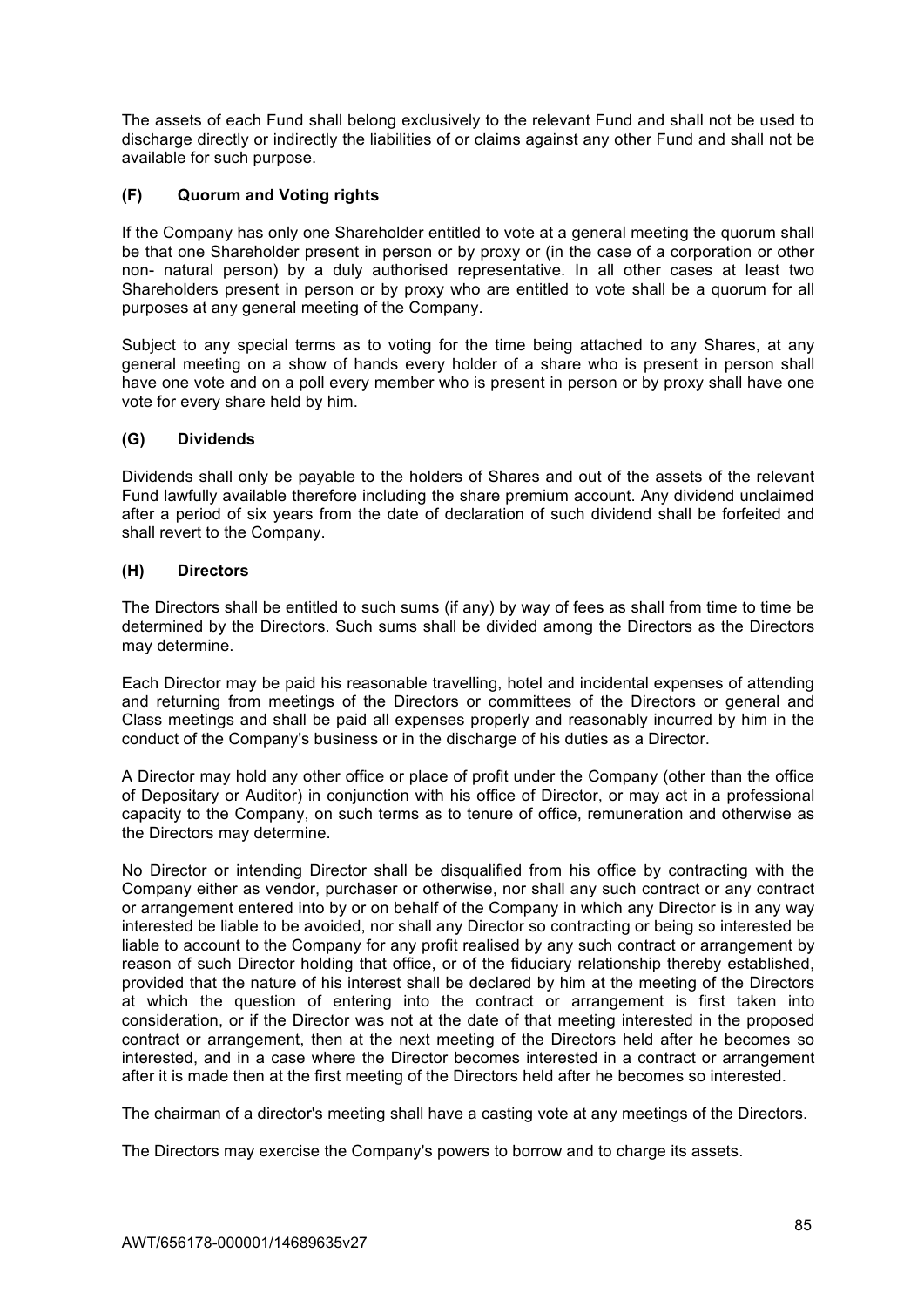# **(I) Alteration of the Articles**

The Articles may at any time be altered or added to by resolution of the Shareholders and in accordance with the Central Bank Rules.

# **(J) Termination of a Fund**

Any Fund may be terminated by the Directors, in their sole and absolute discretion, by notice in writing to the Depositary in any of the following events:

- (i) if at any time the Net Asset Value of the relevant Fund shall be less than such amount as may be determined by the Directors in respect of that Fund;
- (ii) if any Fund shall cease to be authorised or otherwise officially approved;
- (iii) if any law shall be passed which renders it illegal or in the opinion of the Directors impracticable or inadvisable to continue the relevant Fund;
- (iv) if there is a change in material aspects of the business, in the economic or political situation relating to a Fund which the Directors consider would have material adverse consequences on the investments of a Fund; or
- (v) if the Directors shall have resolved that it is impracticable or inadvisable for a Fund to continue to operate having regard to prevailing market conditions and the best interests of the Shareholders.

The decision of the Directors in any of the events specified herein shall be final and binding on all the parties concerned but the Directors shall be under no liability on account of any failure to terminate the relevant Fund pursuant to the Articles or otherwise.

# **(K) Liquidation**

The Articles contain provisions to the following effect:

- (i) If the Company shall be wound up the liquidator shall, subject to the provisions of the Act, apply the assets of each Fund in such manner and order as he thinks fit in satisfaction of creditors' claims relating to that Fund.
- (ii) The assets available for distribution amongst the holders shall be applied as follows: first the proportion of the assets in a Fund attributable to each Class of Share shall be distributed to the holders of Shares in the relevant Class in the proportion that the number of Shares held by each holder bears to the total number of Shares relating to each such Class of Shares in issue as at the date of commencement to wind up, secondly, in the payment to the holder(s) of the Subscriber Shares of sums up to the nominal amount paid thereon out of the assets of the Company not attributable to any Class of Share. In the event that there are insufficient assets to enable such payment in full to be made, no recourse shall be had to the assets of the Company attributable to each Class of Shares; and thirdly, any balance then remaining and not attributable to any of the Classes of Shares shall be apportioned pro-rata as between the Classes of Shares based on the Net Asset Value attributable to each Class of Shares as at the date of commencement to wind up and the amount so apportioned to a Class shall be distributed to holders pro-rata to the number of Shares in that Class of Shares held by them.
- (iii) A Fund may be wound up pursuant to section 1406 of the Act and in such event the winding up provisions of the Articles shall apply mutatis mutandis in respect of that Fund.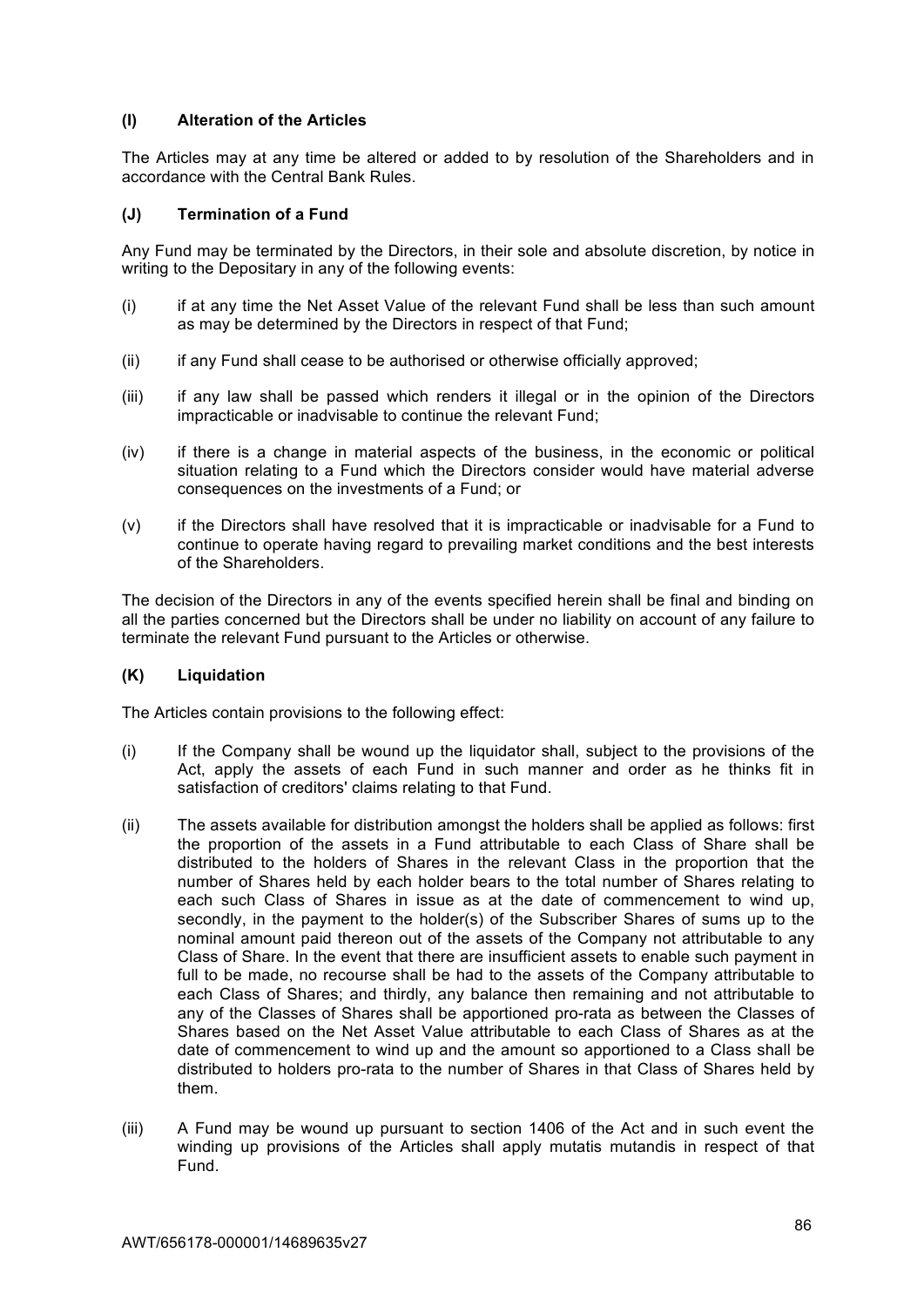(iv) If the Company shall be wound up (whether the liquidation is voluntary, under supervision or by the court) the liquidator may, with the authority of a special resolution of the relevant Shareholders and any other sanction required by the Act, divide among the holders of Shares of any Class or Classes within a Fund in specie the whole or any part of the assets of the Company relating to that Fund, and whether or not the assets shall consist of property of a single kind, and may for such purposes set such value as he deems fair upon any one or more Class or Classes of property, and may determine how such division shall be carried out as between all the Shareholders of the Company or the holders of different Classes of Shares in a Fund. The liquidator may, with the like authority, vest any part of the assets in trustees upon such trusts for the benefit of Shareholders as the liquidator, with the like authority, shall think fit, and the liquidation of the Company may be closed and the Company dissolved, but so that no Shareholder shall be compelled to accept any assets in respect of which there is a liability. A Shareholder may request the liquidator, instead of transferring the assets in specie to it, to arrange for a sale of them and to pay the Shareholder the net sales proceeds of same instead.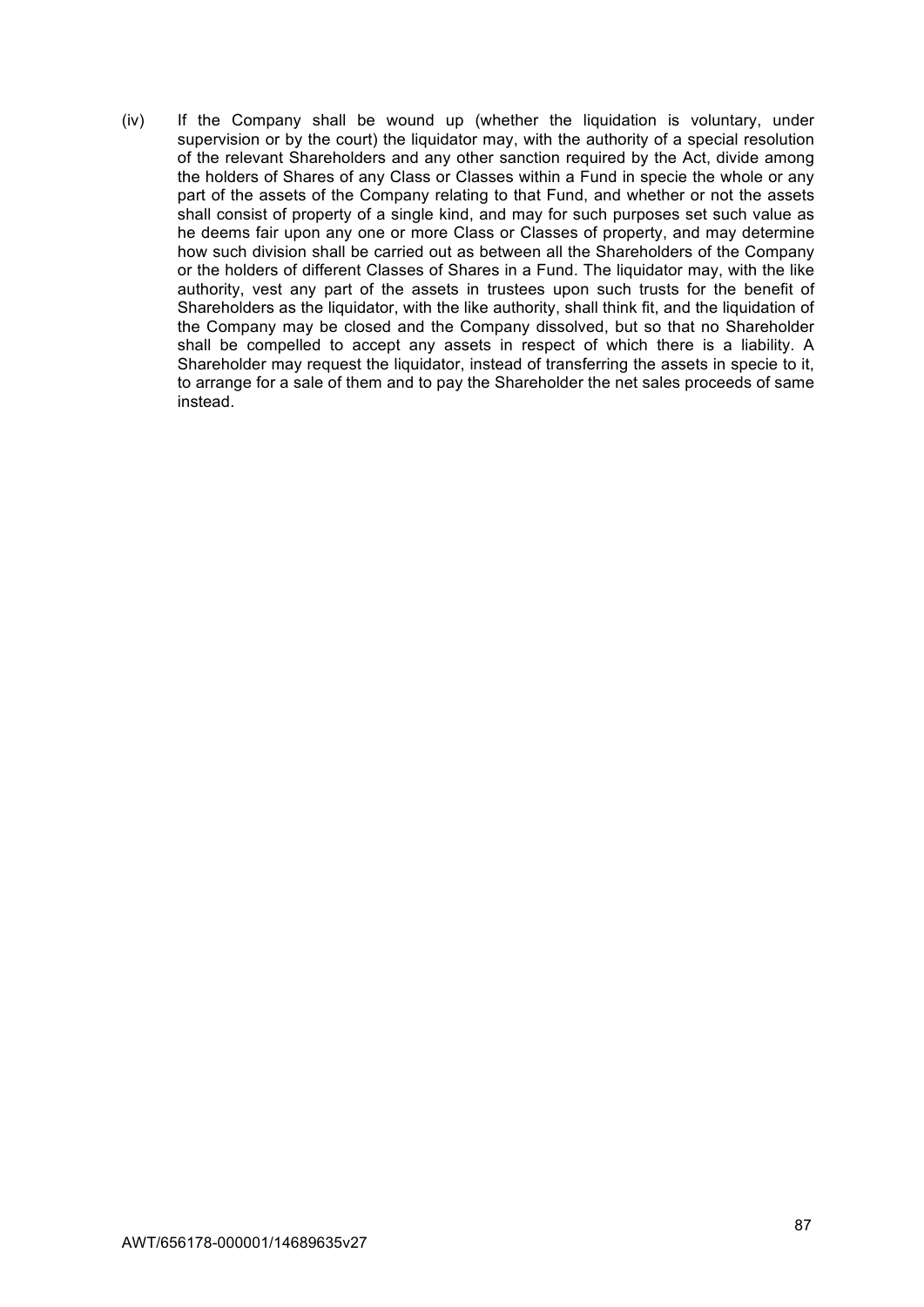# **17. GENERAL INFORMATION**

The Company or the Manager may appoint an Investment Manager to provide securities lending services on the Company's behalf. The Investment Managers will be authorised to lend the securities of the Company subject to the limitations referred to in Section 6(C). Details of the value of securities on loan by the Company, the value of collateral held by the Company, and income earned by the Company from stocklending activities are disclosed in the annual report of the Company.

None of the Shares of the Company are under option, or agreed, conditionally or unconditionally to be put under option.

As at the date of this Prospectus the Company has no loan capital (including term loans) outstanding or created but unissued, and no outstanding mortgages, charges, debentures or other borrowings, including bank overdrafts and liabilities under acceptances or acceptance credits, hire purchase or finance lease commitments, guarantees or other contingent liabilities.

### **(A) Material Contracts**

The following contracts (not being contracts in the ordinary course of business) have been entered into by the Company and are, or may be, material:

- (i) the Management Agreement;
- (ii) the Administration Agreement pursuant to which the Administrator was appointed as Administrator of the Company as described in this Prospectus;
- (iii) the Depositary Agreement pursuant to which the Depositary was appointed as depositary to the Company as described in this Prospectus;
- (iv) the Distribution and UK Facilities Agent Agreement pursuant to which the Global Distributor was appointed as global distributor to the Company as described in this Prospectus; and
- (v) the risk services agreement between the Company and Maraging Funds Limited trading as RiskSystem dated 4 April 2014 in respect of risk advisory services to be provided to the Company.

#### **(B) Indemnity**

Article 106 of the Articles contains provisions indemnifying the Directors, Secretary and other officers and servants of the Company from liability in certain circumstances.

#### **(C) Miscellaneous**

The Company has not established and does not intend to establish a place of business in the United Kingdom or the United States.

#### **(D) Litigation**

The Company is not engaged in any litigation or arbitration and no litigation or claim is known to the Directors to be pending or threatened by or against the Company.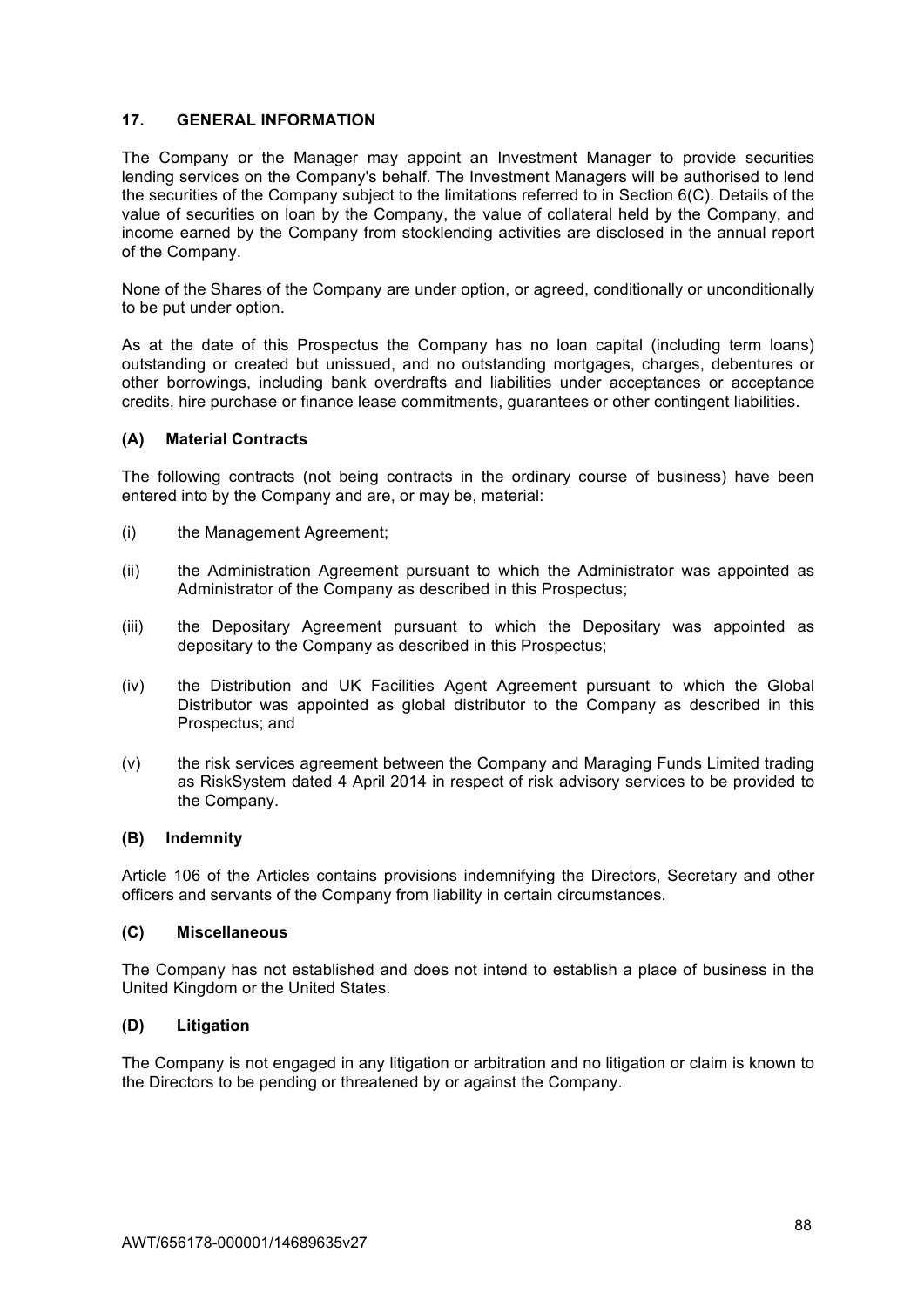# **(E) Directors**

Since the incorporation of the Company the Company has not provided any guarantee for the benefit of any Director. Save as disclosed elsewhere herein:

- (i) no Director has any interest, direct or indirect, in the promotion of or in any assets which have been or are proposed to be acquired or disposed of by, or issued to, the Company;
- (ii) no Director is materially interested in any contract or arrangement subsisting at the date hereof which is unusual in its nature or significant in relation to the business of the Company; and
- (iii) no Director (nor any spouse or child under 18 of a Director or any Person Closely Associated to a Director the existence of which is known or could with reasonable diligence be ascertained by that Director) has been granted any options or has any interests in respect of Shares of the Company. Such persons may acquire Shares on the same terms as other investors.

The Directors may vote on any transaction in which they have a material interest if they first disclose the nature of their interest to the Company. The Articles contain no provision requiring Directors to retire on attaining a particular age.

# **(F) Remuneration Policy**

The Manager has remuneration policies and practices in place consistent with the requirements of the UCITS Regulations and will also comply with the requirements of the ESMA Guidelines, as required and when applicable. The Manager will procure that any delegate, including the Investment Managers, to whom such requirements also apply pursuant to the ESMA Guidelines will have equivalent remuneration policies and practices in place as required and when applicable.

The remuneration policy reflects the Manager's objective for good corporate governance, promotes sound and effective risk management and does not encourage risk-taking which is inconsistent with the risk profile of the Funds or the Instrument. It is also aligned with the investment objectives of the each Fund and includes measures to avoid conflicts of interest. The remuneration policy is reviewed on an annual basis (or more frequently, if required) by the board of directors of the Manager, led by the independent non-executive chairman of the Manager, to ensure that the overall remuneration system operates as intended and that the remuneration pay-outs are appropriate for each Fund. This review will also ensure that the policy reflects best practice guidelines and regulatory requirements, as may be amended from time to time.

Details of the up-to-date remuneration policy will be available by means of a website www.gemini-im.com and www.geminicapital.ie and a paper copy will be made available to Shareholders free of charge upon request as soon as it becomes available.

# **(G) Inspection of Documents**

Copies of this Prospectus, the key investor information document(s), the Articles, the Act, the reports of the auditors, the annual reports and half-yearly reports of the Company, a list of past and current directorships and partnerships held by each Director over the last 5 years and the agreements with the Manager, the Investment Managers, the Global Distributor, the Distributor(s), the Administrator and the Depositary summarised herein may be inspected and copies are obtainable from the office of the Company Secretary at the address set out in the Directory in Section 1 by Shareholders and prospective investors, free of charge, during normal business hours on weekdays (Saturdays, Sundays and public holidays excepted).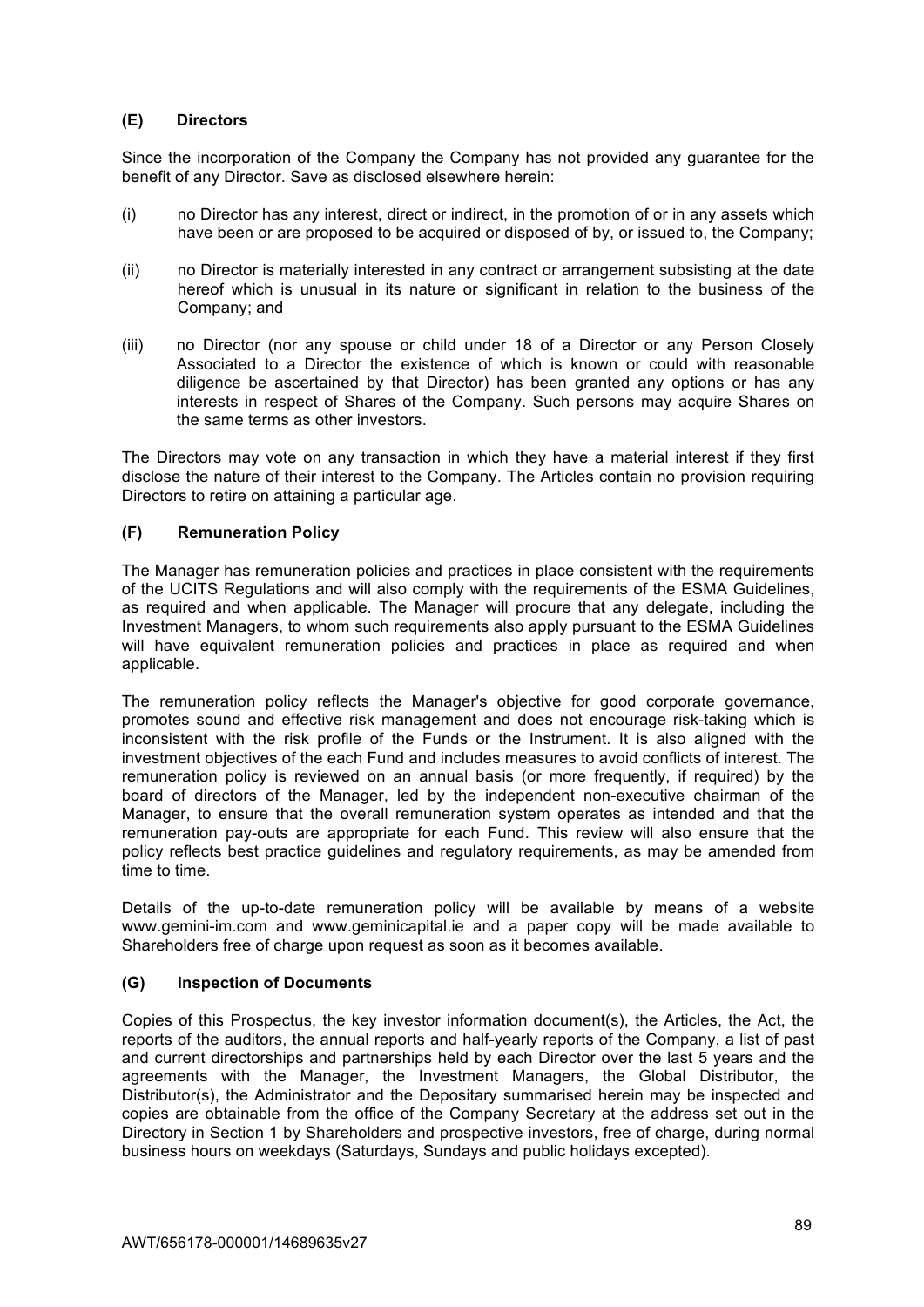# **18. SELLING RESTRICTIONS**

This Prospectus does not constitute, and may not be used for the purposes of, an offer or an invitation to subscribe for any shares by any person in any jurisdiction: (i) in which such offer or invitation is not authorised; or (ii) in which the person making such offer or invitation is not qualified to do so; or (iii) to any person to whom it is unlawful to make such offer or invitation.

Potential subscribers and purchasers of Shares should inform themselves as to (i) the possible tax consequences, (ii) the legal requirements, (iii) any foreign exchange restrictions or exchange control requirements and (iv) any other requisite governmental or other consents or formalities which they might encounter under the laws of the countries of their incorporation, citizenship, residence or domicile and which might be relevant to the subscription, purchase, holding or disposal of Shares.

The Articles give powers to the Directors to impose restrictions on the holding of Shares by (and consequently to redemption Shares held by), or the transfer of Shares to, any United States Persons or by any person who appears to be in breach of the laws or requirements of any country or government authority or by any person or persons in circumstances (whether directly or indirectly affecting such person or persons, and whether taken alone or in conjunction with any other persons, connected or not, or any other circumstances appearing to the Directors to be relevant) which, in the opinion of the Directors, might result in the Company, relevant Fund or its Shareholders as a whole, incurring any liability to taxation or suffering any other pecuniary, regulatory legal or material administrative disadvantage which the Company, relevant Fund or its Shareholders as a whole might not otherwise have incurred or suffered. The Articles also permit the Directors where necessary to redeem and cancel Shares (including fractions thereof) held by a person who is Irish Resident on the occurrence of a Chargeable Event for Irish taxation purposes.

# **United Kingdom**

The Company is a recognised scheme for distribution in the UK by the Financial Conduct Authority under Section 264 of the Financial Services and Markets Act, 2000 of the United Kingdom. Most or all of the protection provided by the United Kingdom regulatory structure will not apply. The rights of Shareholders may not be protected by the Financial Services Compensation Scheme established in the United Kingdom.

# **United States**

The Shares have not been and will not be registered under the 1933 Act or the securities laws of any of the states of the United States. The Shares may not be offered, sold, transferred, pledged or delivered, directly or indirectly, in or into the United States or to or for the account or benefit of any US Person except pursuant to an exemption from, or in a transaction not subject to the registration requirements of the 1933 Act and any applicable state laws. Any re-offer or resale of any of the Shares in the United States or to US Persons may constitute a violation of US law. Applicants for Shares will be required to certify whether they are a "US Person". The Shares may not be offered, sold, transferred, pledged or delivered except (i) outside the United States to non-US Persons in reliance on Regulation S under the 1933 Act or (ii) inside the United States or to US Persons to a limited number of Institutional Accredited Investors who are also Qualified Purchasers in a transaction not involving any public offering within the meaning of Section4(2) of the 1933 Act, in each case in accordance with any applicable securities laws of any state or other jurisdiction of the United States.

The Company has not been and will not be registered under the 1940 Act and Shareholders will not be entitled to the benefits of those Acts. Based on interpretations of the 1940 Act by the staff of the SEC relating to foreign investment companies, if the Company limits its beneficial owners who are US Persons to Qualified Purchasers within the meaning of the 1940 Act, it will not become subject to the registration requirements under the 1940 Act. The Directors will not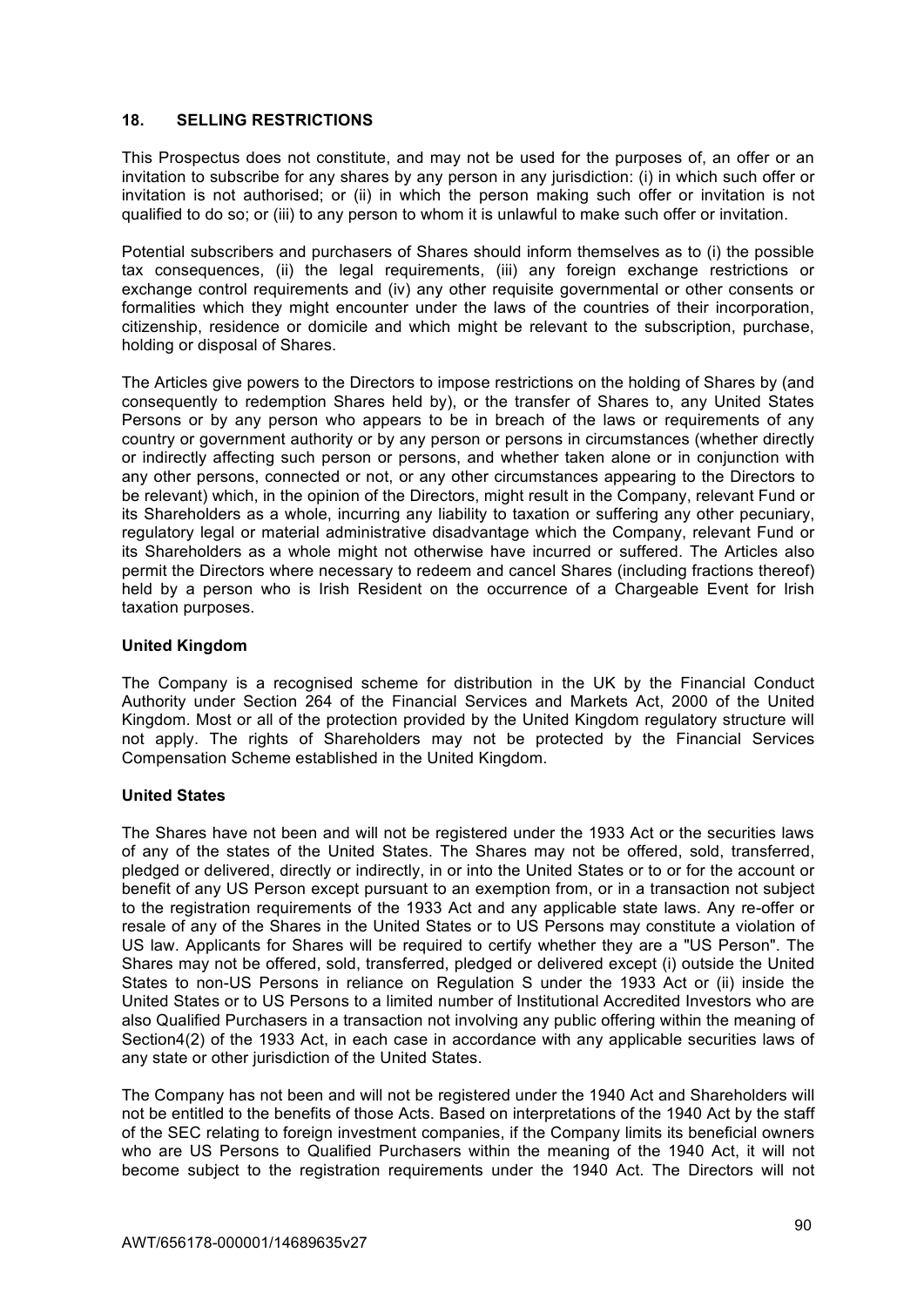knowingly permit investments by US Persons that are not Qualified Purchasers. To ensure this requirement is maintained the Directors may require the mandatory redemption of Shares beneficially owned by US Persons.

Since the Company may invest in exchange-traded futures contracts and options thereon, the Company may be viewed as subject to regulation as a commodity pool under the US Commodity Exchange Act and the rules of the CFTC. However, because the Shares are being offered and sold in a transaction which is exempt from registration under the 1933 Act, are offered and sold without marketing to the public in the United States and are only sold to US Persons believed to be Qualified Purchasers, the Investment Manager is exempt from having to register as a commodity pool operator pursuant to CFTC Rule 4.13(a) (4). As a result, the Investment Manager, unlike a registered commodity pool operator, is not required to deliver a Disclosure Document (as described in CFTC Rule 4.21) and a certified annual report to the Shareholders.

The Company may arrange or permit the private sale of a portion of the Shares to tax-exempt Institutional Accredited Investors that are Qualified Purchasers in the United States or US Persons under restrictions and other circumstances designed to preclude a distribution that would otherwise require registration of the Shares under the 1933 Act, cause the Company to become subject to the registration requirements of the 1940 Act or cause the assets of the Company to be "plan assets" for the purposes of ERISA. Each prospective purchaser of the Shares who is located in the United States or is a US Person, and each subsequent purchaser of such Shares who is located in the United States or a US Person, will be required to sign the US Application Form in the form attached hereto representing that it is acquiring the Shares for investment purposes only and not with a view to, or for offer or resale in connection with, any distribution in violation of the 1933 Act or other applicable securities law; confirming his or her status as an Institutional Accredited Investor who is also a Qualified Purchaser and agreeing to certain restrictions on transfer applicable to the Shares.

Persons receiving this Prospectus are responsible for informing themselves about and complying with restrictions on the transfer of the Shares.

The Company is an umbrella type open-ended investment company with variable capital incorporated with limited liability under the laws of Ireland. The Directors are non-residents of the United States and such persons are located outside the United States. As a result it may not be possible for Shareholders to effect service of process within the United States upon the Company or such persons or to enforce against any of them in the US courts judgments obtained in US courts, including judgments predicated upon the civil liability provisions of the securities laws of the United States or any state or territory within the United States.

The Shares have not been approved or disapproved by the SEC, any state securities commission in the United States or any other US regulatory authority, nor have any of the foregoing authorities passed upon or endorsed the merits of the offering of the Shares. Any representation to the contrary is a criminal offence in the United States.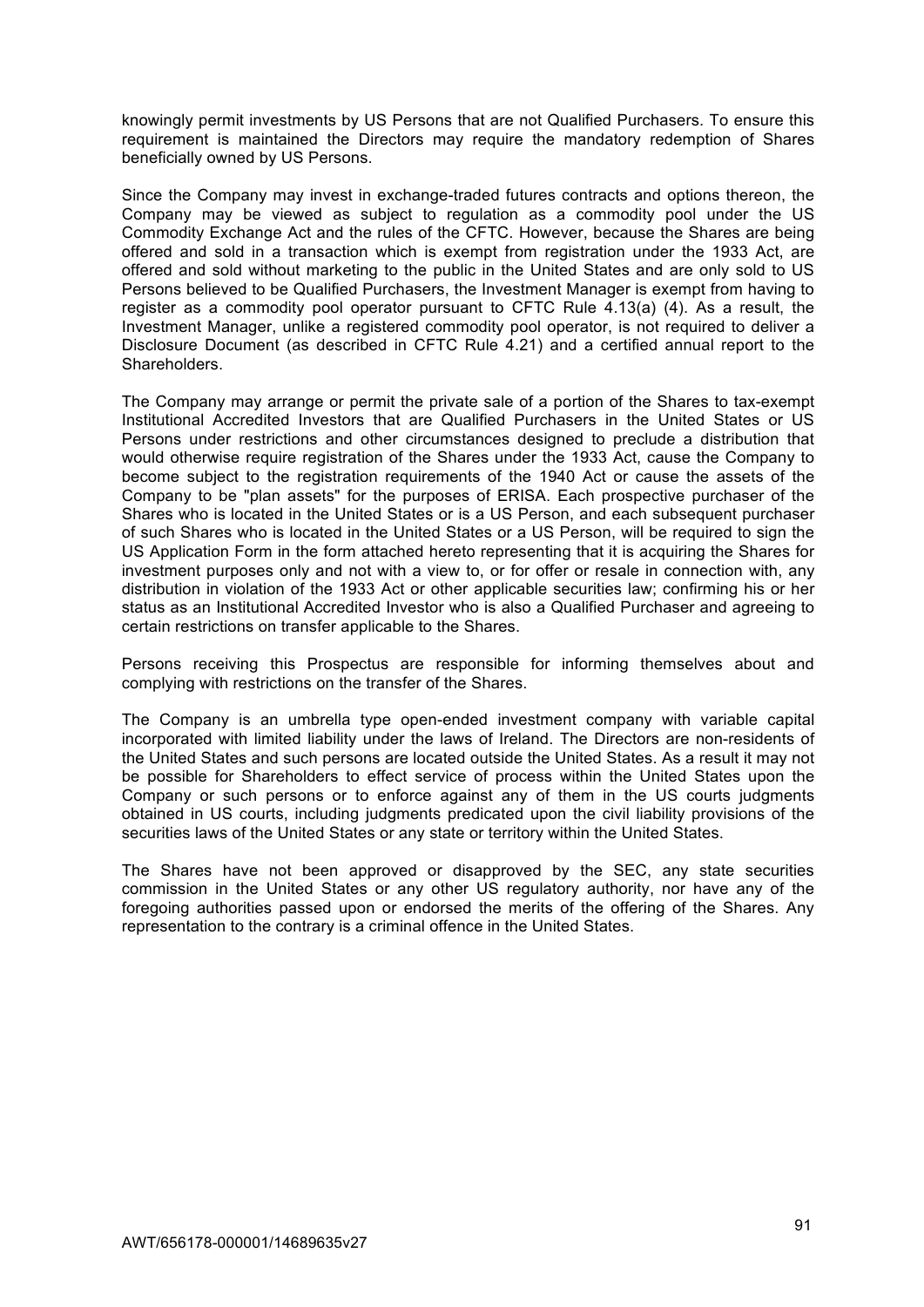# **APPENDIX A – RECOGNISED EXCHANGES**

With the exception of permitted investments in unlisted securities and FDI, investments will be restricted to the following stock exchanges and markets listed below in accordance with the regulatory criteria as defined in the Central Bank Regulations. For the purposes of this Appendix I, reference to "unlisted securities" may include securities that are listed on a market or exchange where such exchange is not set out in the below list in accordance with Regulation 68(1)(c) and 68(2)(a) of the Regulations. The Central Bank does not issue a list of approved stock exchanges or markets.

- (i) Any stock exchange or multilateral trading facility in the EU and any investments listed, quoted or dealt in on any stock exchange in Australia, Canada, Japan, New Zealand, Norway or Switzerland which is a stock exchange within the meaning of the law of the country concerned relating to stock exchanges.
- (ii) Any exchange registered with the SEC as a National Stock Exchange, NASDAQ, the OTC market in the US regulated by the Financial Industry Regulatory Authority, Inc.; the market known as the "Grey Book Market", that is the market conducted by those persons for the time being included in the list maintained by the FCA for the purposes of section 43 of the Financial Services Act, 1986 under the conditions imposed by the FCA under that section conducted by listed money market institutions as described in the Bank of England publication entitled "The Regulation of the Wholesale Cash and OTC Derivatives Markets in Sterling, Foreign Exchange and Bullion" dated April, 1988 (as amended or revised from time to time); the OTC market in Tokyo regulated by the Securities Dealers Association of Japan; the market organised by the International Capital Markets Association; the market in US government securities conducted by primary dealers regulated by the Federal Reserve Bank in New York; the French market for "Titres de Créances Négociables" (OTC market in negotiable debt instruments) and the OTC market in Canadian government bonds, regulated by the Investment Dealers Association of Canada.
- (iii) All of the following stock exchanges and markets:
	- the Hong Kong Stock Exchange,
	- the Bombay Stock Exchange,
	- the Kuala Lumpur Stock Exchange.
	- the Singapore Stock Exchange,
	- the Taiwan Stock Exchange,
	- the Stock Exchange of Thailand,
	- the Korea Stock Exchange,
	- the Shanghai Stock Exchange,
	- the Philippines Stock Exchange,
	- the Johannesburg Stock Exchange.
	- the Shenzhen Stock Exchange (SZSE),
	- the Cairo and Alexandria Stock Exchange.
	- the National Stock Exchange of India.
	- the Jakarta Stock Exchange,
	- the Amman Financial Market,
	- the Nairobi Stock Exchange,
	- the Bolsa Mexicana de Valores.
	- the Casablanca Stock Exchange,
	- the Namibia Stock Exchange,
	- the Nigeria Stock Exchange.
	- the Karachi Stock Exchange,
	- the Moscow Exchange,
	- the Colombo Stock Exchange,
	- the Zimbabwe Stock Exchange,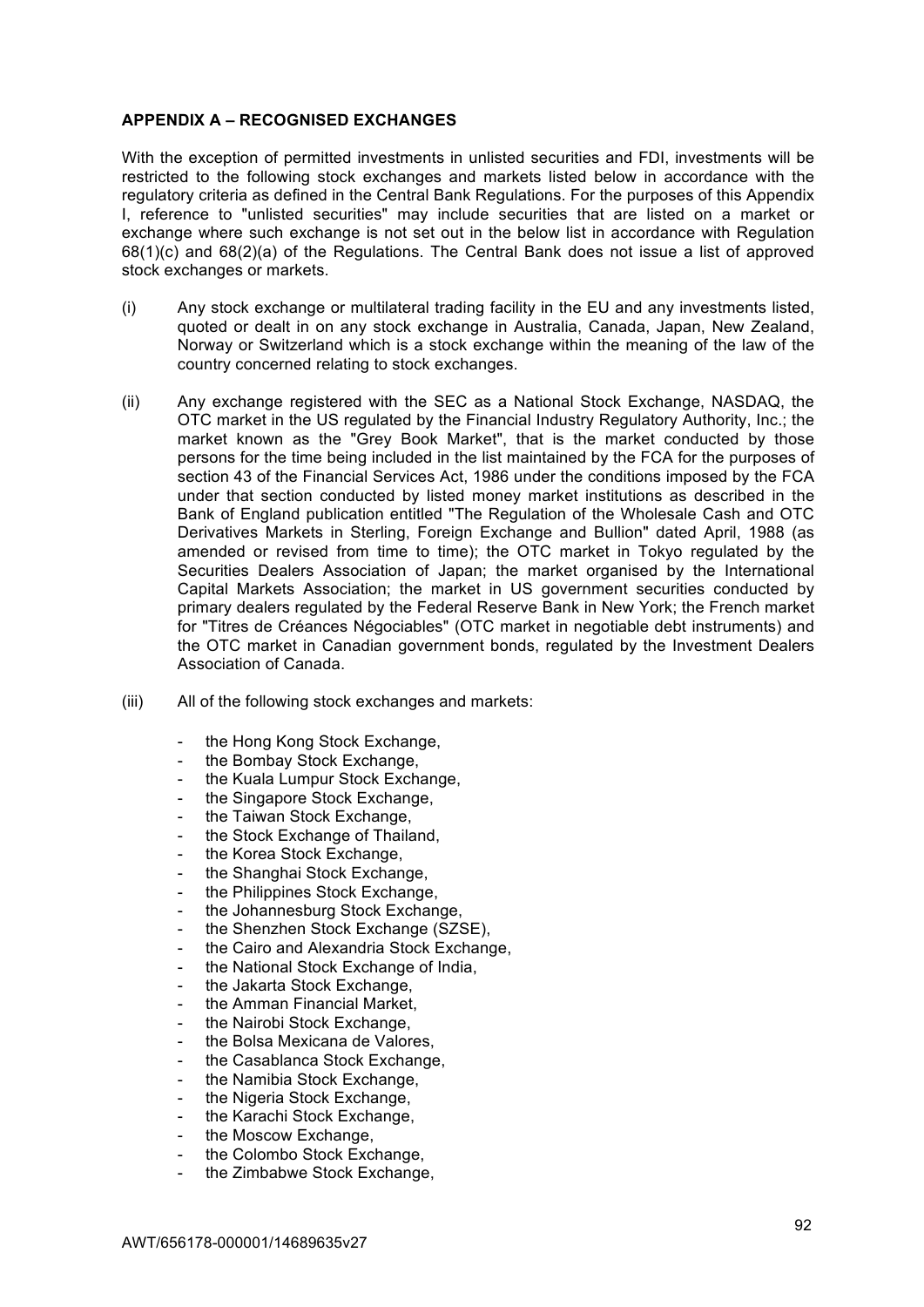- the Bogota Stock Exchange,
- the Medellin Stock Exchange.
- the Lima Stock Exchange,
- the Caracas Stock Exchange,
- the Valencia Stock Exchange,
- the Santiago Stock Exchange.
- the Bolsa Electronica de Chile,
- the Sao Paulo Stock Exchange.
- the Rio de Janeiro Stock Exchange.
- the Stock Exchange of Mauritius Ltd.,
- the Istanbul Stock Exchange,
- the Botswana Stock Exchange,
- the Lahore Stock Exchange,
- the Ho Chi Minh Stock Exchange,
- the Ghana Stock Exchange,
- the Tunis Stock Exchange,
- the Ukrainian Stock Exchange,
- the Chittagong Stock Exchange,
- the Dhaka Stock Exchange,
- the Tel Aviv Stock Exchange,
- the Uganda Securities Exchange,
- the Belgrade Stock Exchange,
- the Lusaka Stock Exchange,
- the market organised by the International Capital Markets Association,
- the OTC market in the US conducted by primary and secondary dealers regulated by the SEC and by the Financial Industry Regulatory Authority, Inc. and by banking institutions regulated by the US Comptroller of the Currency, the Federal Reserve System or Federal Deposit Insurance Corporation,
- the market conducted by listed money market institutions as described in the Corporation,
- the market conducted by listed money market institutions as described in the FCA publication entitled "The Regulation of the Wholesale Cash and OTC Derivatives Markets": "The Grey Paper" (as amended or revised from time to time),
- the OTC market in Japan regulated by the Securities Dealers Association of Japan;
- AIM the Alternative Investment Market in the UK, regulated by the London Stock Exchange,
- the French Market for Titres de Créances Négociables (OTC market in negotiable debt instruments),
- the OTC market in Canadian Government Bonds regulated by the Investment Dealers Association of Canada; and
- (iv) for investments in FDIs:
	- CME Group,
	- NASDAQ OMX Group.
	- Chicago Board of Trade,
	- Chicago Mercantile Exchange,
	- New York Mercantile Exchange.
	- American Stock Exchange.
	- New York Futures Exchange,
	- New York Stock Exchange,
	- NYSE Arca,
	- Chicago Board Options Exchange,
	- NASDAQ OMX NLX,
	- NASDAQ OMX PHLX.
	- Philadelphia Board of Trade,
	- Kansas City Board of Trade,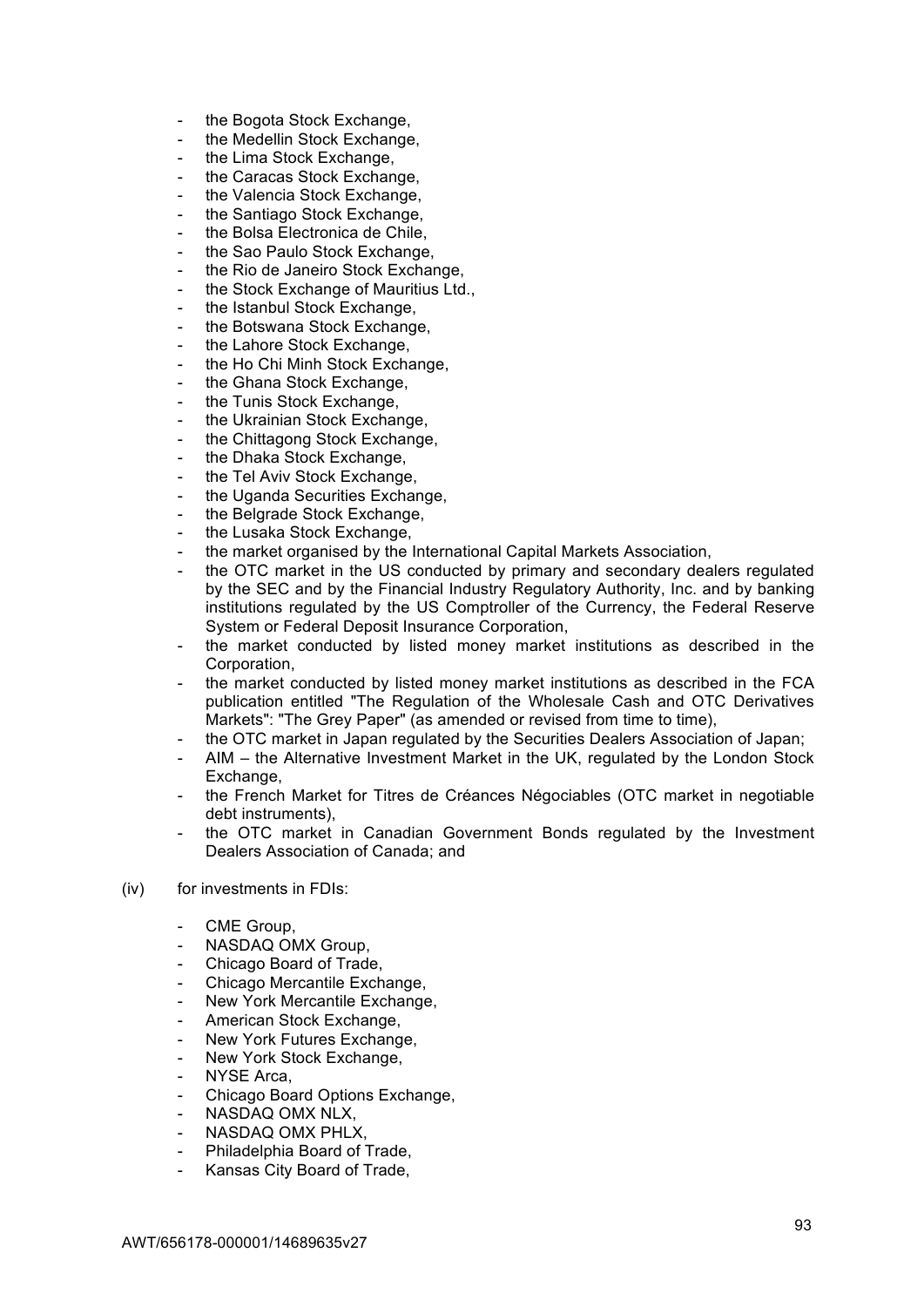- CBOE Futures Exchange,
- CME Europe,
- Eurex,
- Euronext (Amsterdam, Brussels, Lisbon, Paris),
- ICE Futures Europe,
- ICE Futures Canada,
- ICE Futures US,
- Australian Stock Exchange,
- Sydney Futures exchange,
- New Zealand Exchange,
- Toronto Stock Exchange,
- Montreal Stock Exchange,
- Bolsa Mercadorias & Futuros,
- Bolsa Mexicana de Valores,
- Hong Kong Exchange,
- Johannesburg Stock Exchange,
- MEFF Renta Variable (Madrid),
- Barcelona MEFF Rent Fija,
- OMX Nordic Exchange Copenhagen,
- OMX Exchange Helsinki,
- OMX Nordic Exchange Stockholm,
- Osaka Exchange,
- Singapore Exchange,
- Tokyo Financial Exchange,
- Tokyo Stock Exchange,
- Korea Exchange,
- London Stock Exchange,
- NASDAQ OMX Sweden.
- **ERIS Exchange.**
- Global Markets Exchange,
- ELX Futures.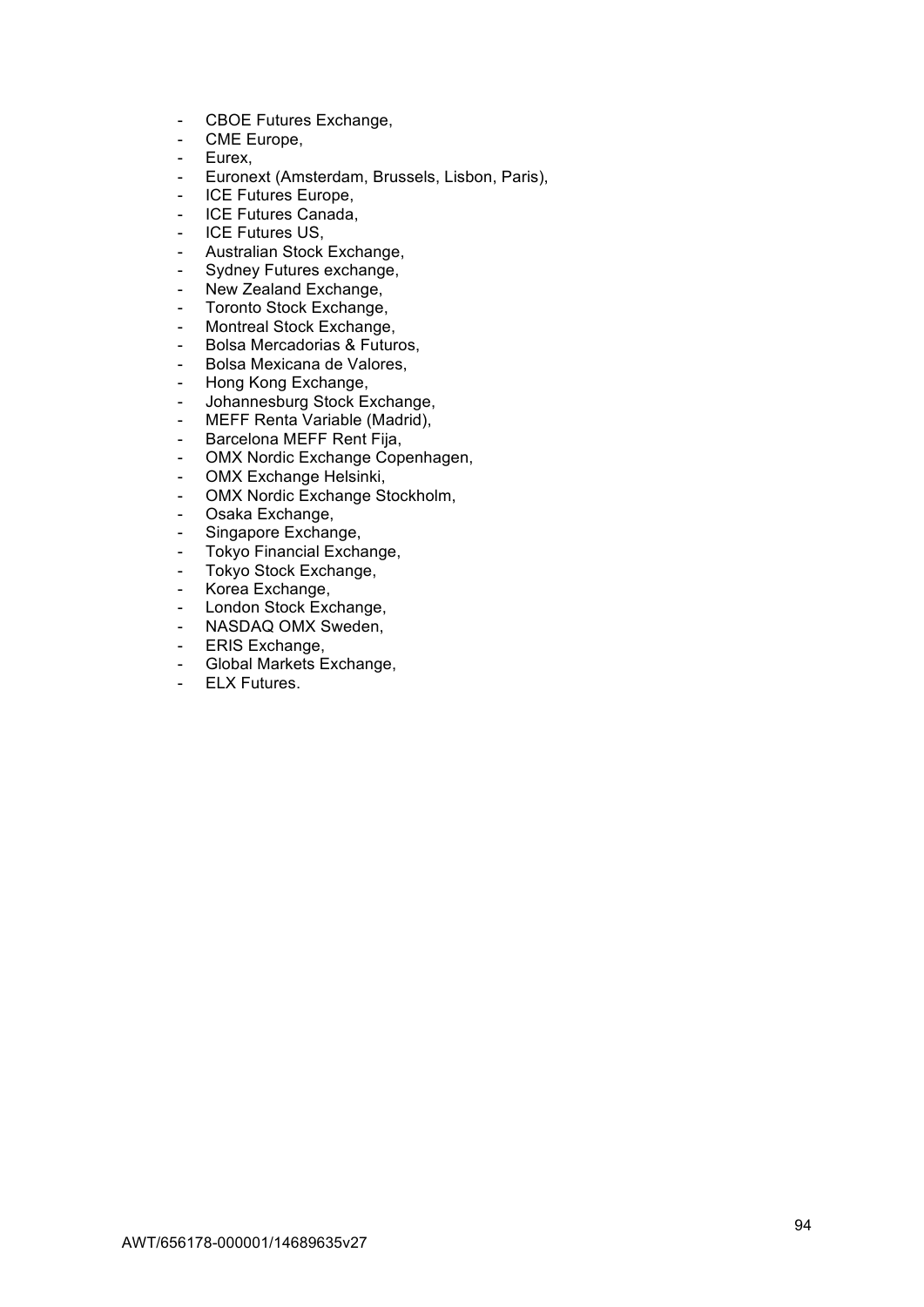|  |  | <b>APPENDIX B – DEPOSITARY SUB-DELEGATES</b> |
|--|--|----------------------------------------------|
|--|--|----------------------------------------------|

| <b>Market</b>         | Sub-Custodian                                        |  |
|-----------------------|------------------------------------------------------|--|
| Australia             | <b>HSBC Bank Australia Limited</b>                   |  |
| Austria               | UniCredit Bank Austria AG                            |  |
| <b>Bahrain</b>        | <b>HSBC Bank Middle East Limited</b>                 |  |
| Bangladesh            | <b>Standard Chartered Bank</b>                       |  |
| Belgium               | <b>BNP Paribas Belgium</b>                           |  |
| Bermuda               | <b>HSBC Securities Services</b>                      |  |
| Bosnia & Herzegovina  | UniCredit Bank Austria AG                            |  |
| <b>Botswana</b>       | Standard Chartered Bank Botswana Ltd                 |  |
| <b>Brazil</b>         | <b>BNP Paribas Brazil</b>                            |  |
| <b>Bulgaria</b>       | UniCredit Bulbank AD                                 |  |
| Canada                | Royal Bank of Canada                                 |  |
| Chile                 | Banco de Chile (Citibank N.A.)                       |  |
| China - A Shares      | Citibank (China) Co. Ltd                             |  |
| China - Shanghai      | HSBC Bank (China) Company Limited                    |  |
| China - Shenzhen      | <b>HSBC Bank (China) Company Limited</b>             |  |
| Colombia              | Cititrust Colombia S.A.                              |  |
| Croatia               | UniCredit Bank Austria AG                            |  |
| Cyprus                | <b>HSBC Bank plc</b>                                 |  |
| <b>Czech Republic</b> | UniCredit Bank Czech Republic a.s.                   |  |
| <b>Denmark</b>        | Danske Bank A/S                                      |  |
| Egypt                 | HSBC Bank Egypt S.A.E.                               |  |
| Estonia               | Swedbank                                             |  |
| Euromarket            | Clearstream Banking S.A.                             |  |
| Finland               | Nordea Bank Finland Plc                              |  |
| France                | Deutsche Bank A.G.                                   |  |
| Germany               | Deutsche Bank A.G.                                   |  |
| Ghana                 | Standard Chartered Bank Ghana Ltd.                   |  |
| Greece                | <b>HSBC Bank Plc Greece</b>                          |  |
| Hong Kong             | Standard<br>Chartered<br>Bank<br>(Hong<br>Kong)      |  |
|                       | Limited                                              |  |
| Hungary               | UniCredit Bank Hungary Zrt.                          |  |
| India                 | The Hongkong and Shanghai Banking                    |  |
|                       | <b>Corporation Limited</b>                           |  |
| Indonesia             | <b>Standard Chartered Bank</b>                       |  |
| Ireland               | Citibank Ireland                                     |  |
| Israel                | Citibank N.A. Tel Aviv Branch                        |  |
| Italy                 | <b>BNP Paribas Securities Services</b>               |  |
| Japan                 | Citibank, Tokyo                                      |  |
| Jordan                | <b>Standard Chartered Bank</b>                       |  |
| Kazakhstan            | <b>JSC Citibank Kazakhstan</b>                       |  |
| Kenya                 | Standard Chartered Bank Kenya                        |  |
| Kuwait                | <b>HSBC Bank Middle East Limited</b>                 |  |
| Latvia                | Swedbank                                             |  |
| Lithuania             | Swedbank                                             |  |
| Luxembourg            | Clearstream                                          |  |
| Malaysia              | Standard Chartered Bank Malaysia Berhad              |  |
| <b>Mauritius</b>      | The<br>Hongkong<br>Shanghai<br>and<br><b>Banking</b> |  |
|                       | <b>Corporation Limited</b>                           |  |
| Mexico                | Banamex S.A.                                         |  |
| Morocco               | Société Générale Marocaine de Banques                |  |
| Namibia               | Standard Bank Namibia Ltd                            |  |